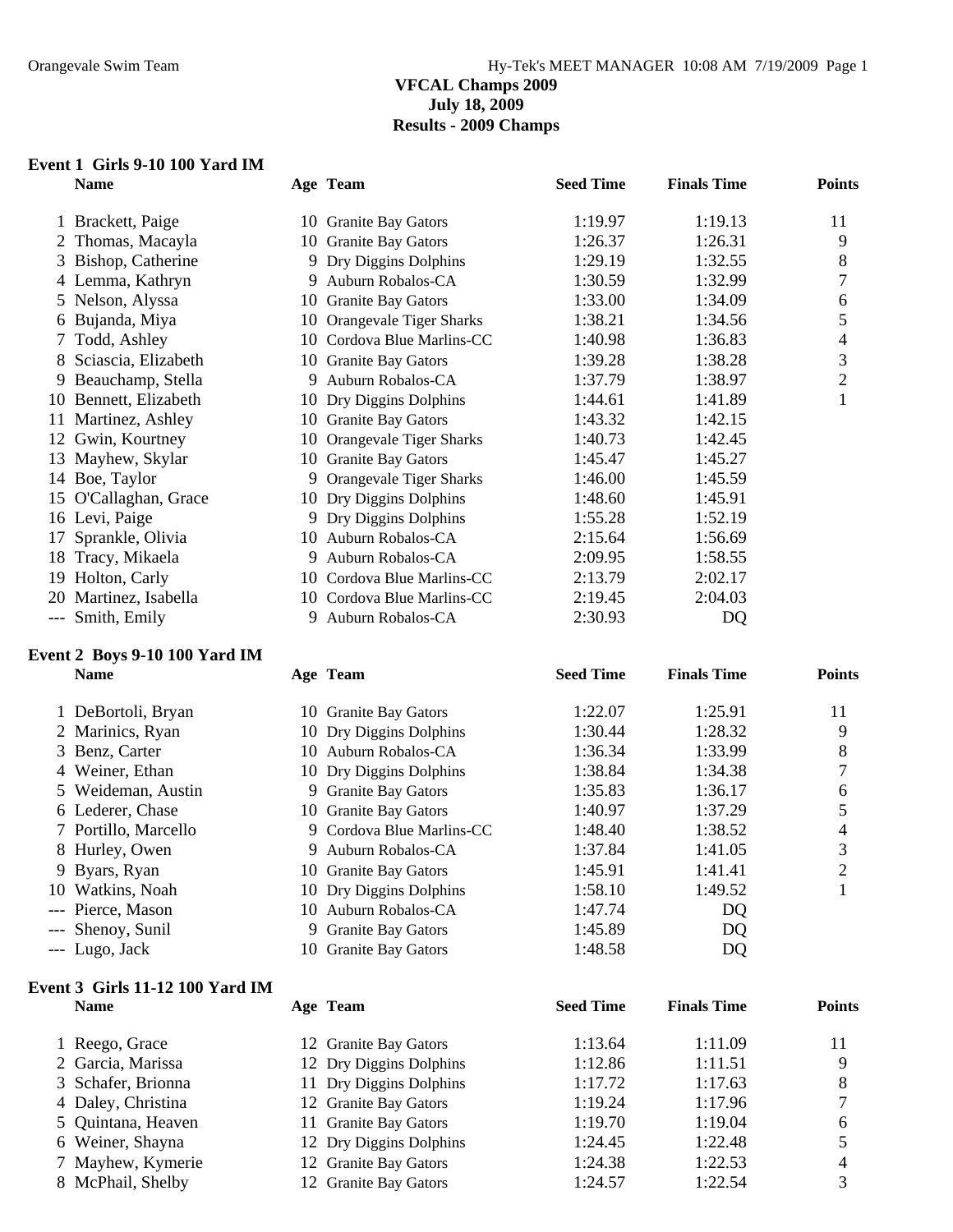**July 18, 2009** 

|  |  | <b>Results - 2009 Champs</b> |
|--|--|------------------------------|
|--|--|------------------------------|

|     | 9 Beauchamp, Ruby                 | 11 Auburn Robalos-CA       | 1:25.11          | 1:24.33            | $\overline{c}$ |
|-----|-----------------------------------|----------------------------|------------------|--------------------|----------------|
|     | 10 Tracy, Katie                   | 11 Auburn Robalos-CA       | 1:28.36          | 1:27.04            | 1              |
|     | (Event 3 Girls 11-12 100 Yard IM) |                            |                  |                    |                |
|     | <b>Name</b>                       | Age Team                   | <b>Seed Time</b> | <b>Finals Time</b> | <b>Points</b>  |
|     | 11 Ambrosia, Payton               | 11 Auburn Robalos-CA       | 1:25.76          | 1:27.83            |                |
|     | 12 Musser, Katie                  | 11 Auburn Robalos-CA       | 1:29.92          | 1:29.46            |                |
|     | 13 Negrete, Alexa                 | 12 Orangevale Tiger Sharks | 1:28.99          | 1:29.53            |                |
|     | 14 D'Amico, Ellie                 | 12 Dry Diggins Dolphins    | 1:28.09          | 1:29.90            |                |
|     | 15 Neff, Kayleigh                 | 12 Dry Diggins Dolphins    | 1:28.53          | 1:30.34            |                |
|     | 16 Wenger, Bethany                | 11 Auburn Robalos-CA       | 1:31.84          | 1:30.95            |                |
|     | 17 Watkins, Kendal                | 12 Dry Diggins Dolphins    | 1:38.01          | 1:33.40            |                |
|     | 18 Pesce, Lola                    |                            | 1:36.60          | 1:34.73            |                |
|     |                                   | 12 Dry Diggins Dolphins    |                  | 1:37.05            |                |
|     | 19 Caravella, Danielle            | 11 Orangevale Tiger Sharks | 1:37.50          |                    |                |
|     | 20 Dummett, Emily                 | 11 Orangevale Tiger Sharks | 1:38.52          | 1:38.47            |                |
|     | 21 Roper, Paige                   | 11 Auburn Robalos-CA       | 1:45.19          | 1:47.78            |                |
|     | --- McKeown, Kelsi                | 11 Cordova Blue Marlins-CC | 1:42.63          | DQ                 |                |
|     | Event 4 Boys 11-12 100 Yard IM    |                            |                  |                    |                |
|     | <b>Name</b>                       | Age Team                   | <b>Seed Time</b> | <b>Finals Time</b> | <b>Points</b>  |
|     | 1 Baldoni, Jack                   | 12 Auburn Robalos-CA       | 1:10.35          | 1:10.18            | 11             |
|     | 2 Williams, Jason                 | 12 Dry Diggins Dolphins    | 1:10.27          | 1:10.75            | 9              |
|     | 3 Schnuelle, Brandon              | 12 Granite Bay Gators      | 1:14.05          | 1:12.57            | 8              |
|     | 4 Flodin, Michael                 | 12 Granite Bay Gators      | 1:23.61          | 1:20.00            | 7              |
|     | 5 Colford, Alex                   | 12 Cordova Blue Marlins-CC | 1:28.56          | 1:23.69            | $\sqrt{6}$     |
|     | 6 McKillop, Brendan               | 12 Dry Diggins Dolphins    | 1:25.19          | 1:23.71            | 5              |
|     | 7 Camello, Nathan                 | 11 Dry Diggins Dolphins    | 1:24.53          | 1:23.83            | $\overline{4}$ |
|     | 8 Hughes, Sean                    | 11 Orangevale Tiger Sharks | 1:26.76          | 1:27.08            | $\mathfrak{Z}$ |
| 9   | Todd, Ryan                        | 11 Cordova Blue Marlins-CC | 1:27.40          | 1:28.55            | $\mathbf{2}$   |
|     | 10 Asbenson, Rydell               | 12 Orangevale Tiger Sharks | 1:32.62          | 1:28.82            | 1              |
|     | 11 Bedford, Brian                 | 12 Cordova Blue Marlins-CC | 1:34.01          | 1:35.43            |                |
|     | 12 Genetti, Cameron               | 11 Granite Bay Gators      | 1:36.16          | 1:36.16            |                |
|     | 13 Genetti, Tyler                 | 11 Granite Bay Gators      | 1:39.87          | 1:37.27            |                |
|     | --- Boe, Joshua                   | 11 Orangevale Tiger Sharks | 1:37.01          | DQ                 |                |
|     | --- Bailey, Jordan                | 12 Orangevale Tiger Sharks | 1:29.29          | DQ                 |                |
|     | --- Sotelo, Jade                  | 12 Auburn Robalos-CA       | 1:34.85          | DQ                 |                |
|     | Huston, Ryan                      | 11 Auburn Robalos-CA       | 1:30.00          | DQ                 |                |
| --- | Higdon, Tom                       | 11 Cordova Blue Marlins-CC | 1:29.27          | DQ                 |                |
|     | --- Camello, Nicolas              | 11 Dry Diggins Dolphins    | 1:28.99          | DQ                 |                |
|     | Event 5 Girls 13-14 100 Yard IM   |                            |                  |                    |                |
|     | <b>Name</b>                       | Age Team                   | <b>Seed Time</b> | <b>Finals Time</b> | <b>Points</b>  |
|     |                                   |                            |                  |                    |                |
|     | 1 Schnuelle, Nicole               | 14 Granite Bay Gators      | 1:12.42          | 1:12.39            | 11             |
|     | 2 Clough, Jessica                 | 14 Dry Diggins Dolphins    | 1:14.56          | 1:13.95            | 9              |
|     | 3 Hagans, Jalee                   | 13 Granite Bay Gators      | 1:16.28          | 1:15.63            | 8              |
|     | 4 Loomis, Paris                   | 14 Granite Bay Gators      | 1:16.78          | 1:17.33            | 7              |
|     | 5 Cocker, Elizabeth               | 13 Cordova Blue Marlins-CC | 1:18.90          | 1:17.42            | 6              |
|     | 6 Brackett, Lauren                | 13 Granite Bay Gators      | 1:15.88          | 1:17.59            | 5              |
|     | 7 Mayhew, Michaela                | 14 Granite Bay Gators      | 1:18.97          | 1:18.23            | 4              |
|     | 8 Conner, Karrisa                 | 13 Granite Bay Gators      | 1:21.46          | 1:18.51            | 3              |
|     | 9 Brocker, Anna                   | 14 Dry Diggins Dolphins    | 1:19.69          | 1:19.81            | 2              |
|     | 10 Perry, Dani                    | 13 Auburn Robalos-CA       | 1:19.99          | 1:20.77            | 1              |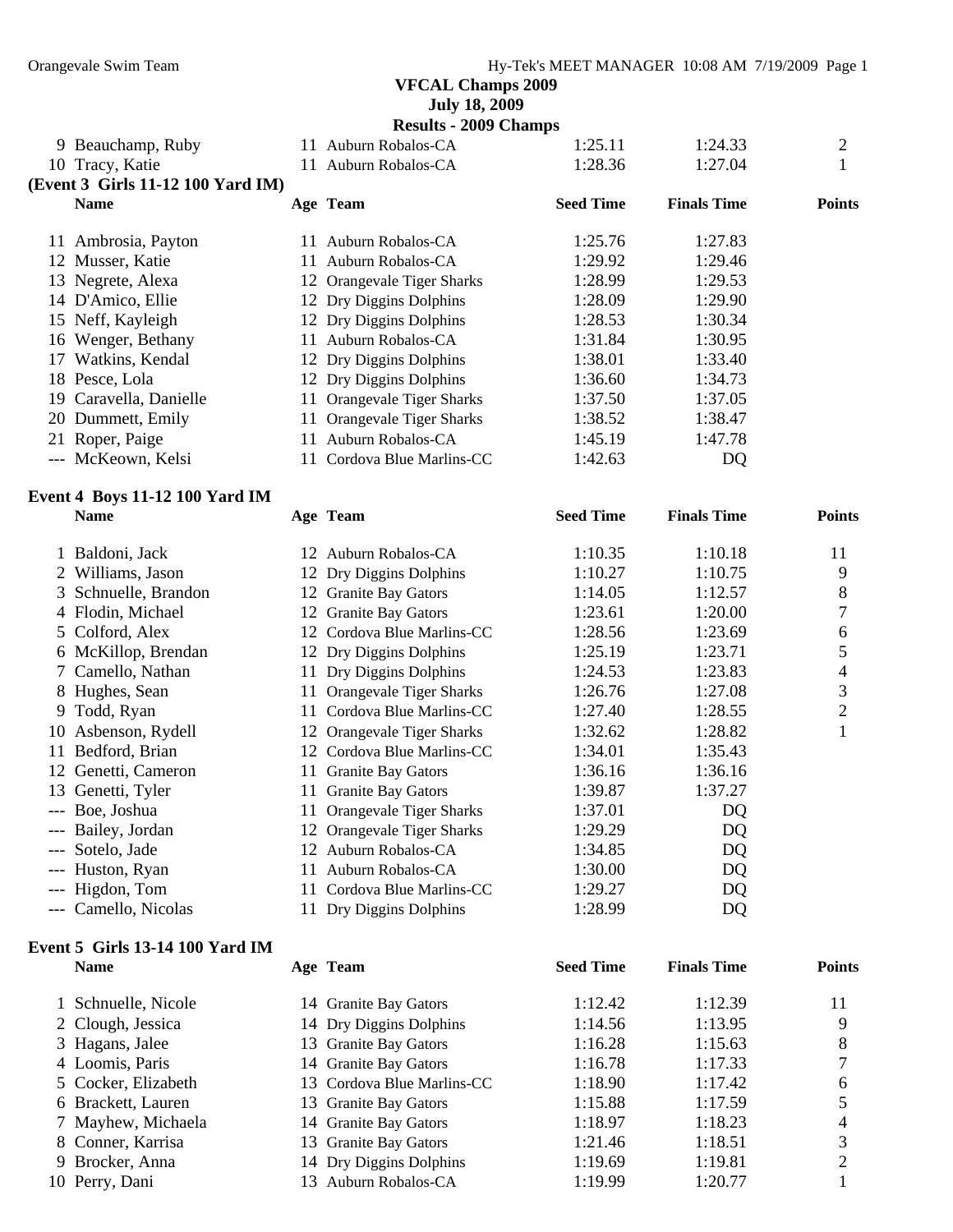|                                   |     | <b>July 18, 2009</b>         |                  |                    |               |
|-----------------------------------|-----|------------------------------|------------------|--------------------|---------------|
|                                   |     | <b>Results - 2009 Champs</b> |                  |                    |               |
| 11 Huston, Carly                  |     | 13 Auburn Robalos-CA         | 1:23.41          | 1:21.05            |               |
| 12 Hayes, Marissa                 |     | 14 Granite Bay Gators        | 1:23.48          | 1:22.46            |               |
| 13 Kessler, Kaitlin               |     | 14 Dry Diggins Dolphins      | 1:30.93          | 1:24.91            |               |
| 14 McFarland, Devin               |     | 14 Auburn Robalos-CA         | 1:26.93          | 1:25.00            |               |
| (Event 5 Girls 13-14 100 Yard IM) |     |                              |                  |                    |               |
| <b>Name</b>                       |     | Age Team                     | <b>Seed Time</b> | <b>Finals Time</b> | <b>Points</b> |
| 15 Sturgeon, Megan                |     | 13 Dry Diggins Dolphins      | 1:28.05          | 1:25.05            |               |
| 16 Kanaley, Andee                 |     | 14 Dry Diggins Dolphins      | 1:26.92          | 1:25.21            |               |
| 17 Lipsmeyer, Anna                | 13. | Auburn Robalos-CA            | 1:26.34          | 1:29.29            |               |
| 18 DeCesare, Brittany             |     | 13 Cordova Blue Marlins-CC   | 1:32.00          | 1:30.59            |               |
| 19 Corona, Elianna                |     | 14 Cordova Blue Marlins-CC   | 1:32.29          | 1:35.25            |               |
| --- Thomas, Haley                 |     | 14 Auburn Robalos-CA         | 1:21.40          | DQ                 |               |
| --- Jones, Kiersten               |     | 14 Auburn Robalos-CA         | 1:17.09          | DQ                 |               |
|                                   |     |                              |                  |                    |               |

#### **Event 6 Boys 13-14 100 Yard IM Name Age Team Seed Time Finals Time Points**

| 1 Vigeant, Maxwell    | 14 Granite Bay Gators      | 1:06.38 | 1:04.20 | 11 |
|-----------------------|----------------------------|---------|---------|----|
| 2 Coen, Andrew        | 14 Dry Diggins Dolphins    | 1:06.79 | 1:04.90 | 9  |
| 3 Stumbaugh, Carson   | 14 Dry Diggins Dolphins    | 1:08.97 | 1:07.28 | 8  |
| 4 Meigs, Will         | 14 Dry Diggins Dolphins    | 1:08.60 | 1:07.32 |    |
| 5 Foster, Max         | 14 Dry Diggins Dolphins    | 1:13.54 | 1:08.85 | 6  |
| 6 Wenger, Brent       | 14 Auburn Robalos-CA       | 1:11.50 | 1:09.34 |    |
| 7 McClanahan, Timothy | 14 Orangevale Tiger Sharks | 1:09.18 | 1:09.37 |    |
| 8 Eyman, Ryan         | 13 Orangevale Tiger Sharks | 1:10.50 | 1:09.44 | 3  |
| 9 Beauchamp, Pierre   | 14 Auburn Robalos-CA       | 1:12.42 | 1:10.56 | 2  |
| 10 Vas Dias, Kevin    | 13 Granite Bay Gators      | 1:10.75 | 1:10.59 |    |
| 11 Cooper, Chase      | 13 Granite Bay Gators      | 1:14.61 | 1:13.10 |    |
| 12 Luo, Charles       | 14 Granite Bay Gators      | 1:15.12 | 1:17.54 |    |
| --- Chan, Matthew     | 14 Granite Bay Gators      | 1:12.89 | DQ      |    |
| --- Potter, Charles   | 13 Cordova Blue Marlins-CC | 1:39.97 | DQ      |    |

#### **Event 7 Girls 15-18 100 Yard IM Name Age Team Seed Time Finals Time Points**

| Wilson, Courtney |                                                                                                                                                                                                                                                                                                                                             | 1:05.34                                                                                                                                                                                                                                                                                                                                                                                                                                                                               | 1:04.35 | 11 |
|------------------|---------------------------------------------------------------------------------------------------------------------------------------------------------------------------------------------------------------------------------------------------------------------------------------------------------------------------------------------|---------------------------------------------------------------------------------------------------------------------------------------------------------------------------------------------------------------------------------------------------------------------------------------------------------------------------------------------------------------------------------------------------------------------------------------------------------------------------------------|---------|----|
|                  |                                                                                                                                                                                                                                                                                                                                             | 1:06.96                                                                                                                                                                                                                                                                                                                                                                                                                                                                               | 1:04.47 | 9  |
|                  |                                                                                                                                                                                                                                                                                                                                             | 1:09.08                                                                                                                                                                                                                                                                                                                                                                                                                                                                               | 1:05.36 | 8  |
|                  |                                                                                                                                                                                                                                                                                                                                             | 1:07.41                                                                                                                                                                                                                                                                                                                                                                                                                                                                               | 1:06.90 | 7  |
|                  |                                                                                                                                                                                                                                                                                                                                             | 1:07.38                                                                                                                                                                                                                                                                                                                                                                                                                                                                               | 1:06.96 | 6  |
|                  |                                                                                                                                                                                                                                                                                                                                             | 1:08.64                                                                                                                                                                                                                                                                                                                                                                                                                                                                               | 1:08.39 | 5  |
|                  | 15                                                                                                                                                                                                                                                                                                                                          | 1:09.64                                                                                                                                                                                                                                                                                                                                                                                                                                                                               | 1:08.62 | 4  |
| Williams, Jenna  |                                                                                                                                                                                                                                                                                                                                             | 1:09.83                                                                                                                                                                                                                                                                                                                                                                                                                                                                               | 1:08.90 | 3  |
|                  |                                                                                                                                                                                                                                                                                                                                             | 1:13.24                                                                                                                                                                                                                                                                                                                                                                                                                                                                               | 1:10.08 | 2  |
|                  |                                                                                                                                                                                                                                                                                                                                             | 1:11.89                                                                                                                                                                                                                                                                                                                                                                                                                                                                               | 1:11.16 |    |
|                  | 17                                                                                                                                                                                                                                                                                                                                          | 1:12.46                                                                                                                                                                                                                                                                                                                                                                                                                                                                               | 1:11.96 |    |
|                  |                                                                                                                                                                                                                                                                                                                                             | 1:13.42                                                                                                                                                                                                                                                                                                                                                                                                                                                                               | 1:12.31 |    |
|                  |                                                                                                                                                                                                                                                                                                                                             | 1:15.08                                                                                                                                                                                                                                                                                                                                                                                                                                                                               | 1:13.90 |    |
|                  |                                                                                                                                                                                                                                                                                                                                             | 1:15.53                                                                                                                                                                                                                                                                                                                                                                                                                                                                               | 1:14.77 |    |
|                  |                                                                                                                                                                                                                                                                                                                                             | 1:17.21                                                                                                                                                                                                                                                                                                                                                                                                                                                                               | 1:15.99 |    |
|                  |                                                                                                                                                                                                                                                                                                                                             | 1:17.50                                                                                                                                                                                                                                                                                                                                                                                                                                                                               | 1:16.12 |    |
|                  |                                                                                                                                                                                                                                                                                                                                             | 1:21.74                                                                                                                                                                                                                                                                                                                                                                                                                                                                               | 1:18.36 |    |
|                  |                                                                                                                                                                                                                                                                                                                                             | 1:21.04                                                                                                                                                                                                                                                                                                                                                                                                                                                                               | 1:18.63 |    |
|                  | 2 Hagans, Jerra<br>3 Romuk, Shelby<br>4 Gray, Rachel<br>5 Wenger, Charla<br>6 Hayes, Jessica<br>7 Machado, Libby<br>8<br>9 Illich, BriAnne<br>10 Witcher, Danielle<br>11 Jones, Alyssa<br>12 Negrete, Heather<br>13 Asbenson, Victoria<br>14 Northam, Jessica<br>15 Clark, Chantel<br>16 Wirth, Amanda<br>17 Hood, Chloe<br>18 Oswald, Jill | 17 Dry Diggins Dolphins<br>15 Granite Bay Gators<br>16 Granite Bay Gators<br>15 Dry Diggins Dolphins<br>16 Auburn Robalos-CA<br>16 Granite Bay Gators<br>Auburn Robalos-CA<br>16 Dry Diggins Dolphins<br>16 Dry Diggins Dolphins<br>18 Cordova Blue Marlins-CC<br>Auburn Robalos-CA<br>18 Orangevale Tiger Sharks<br>15 Orangevale Tiger Sharks<br>15 Granite Bay Gators<br>16 Orangevale Tiger Sharks<br>16 Granite Bay Gators<br>15 Dry Diggins Dolphins<br>18 Dry Diggins Dolphins |         |    |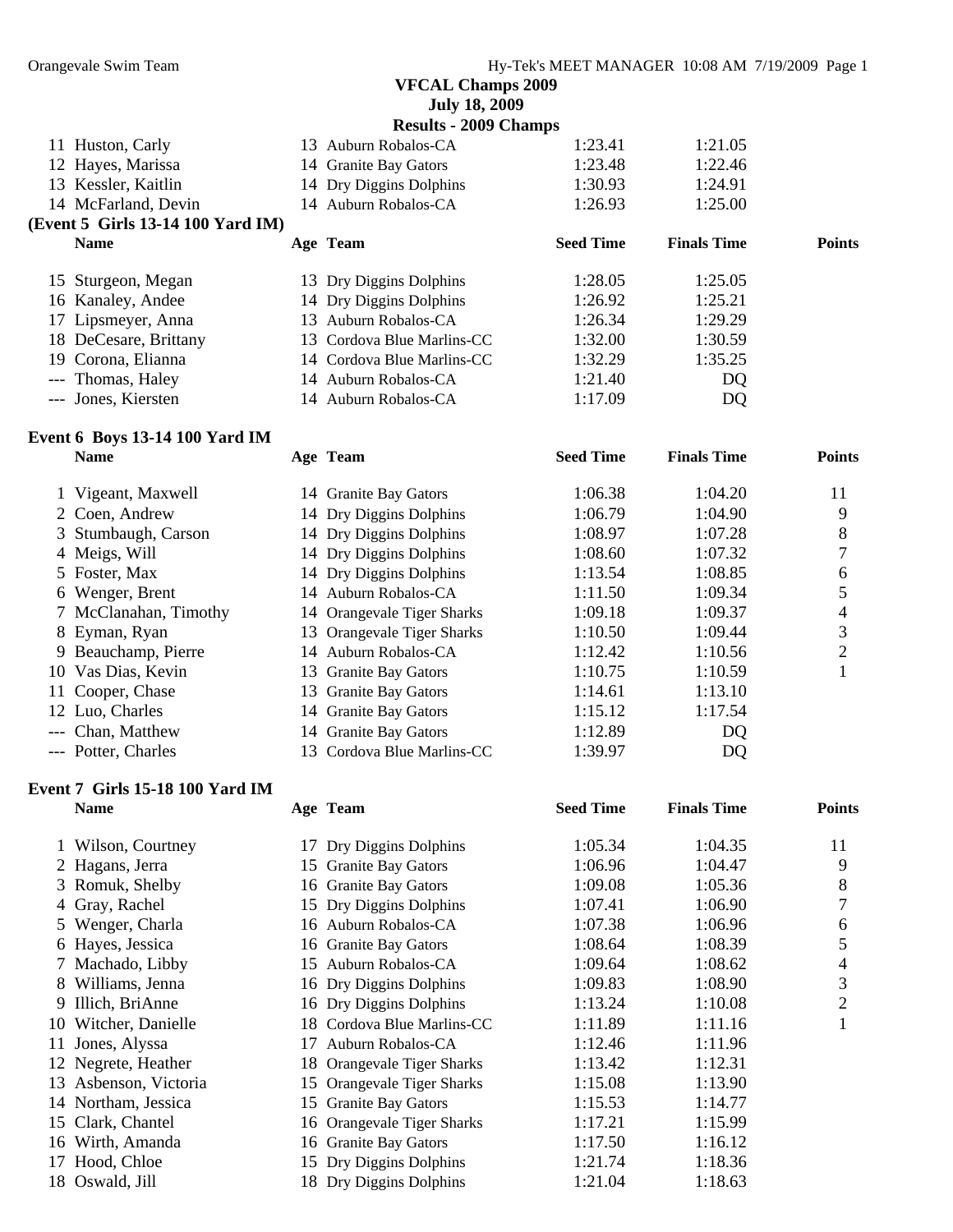**July 18, 2009** 

|             |                                                                                                                                                          |                                   | 1:19.06                                                                                                                                                                                                              | 1:19.71                      |               |
|-------------|----------------------------------------------------------------------------------------------------------------------------------------------------------|-----------------------------------|----------------------------------------------------------------------------------------------------------------------------------------------------------------------------------------------------------------------|------------------------------|---------------|
|             |                                                                                                                                                          |                                   | 1:24.82                                                                                                                                                                                                              | 1:21.18                      |               |
|             |                                                                                                                                                          |                                   | 1:21.77                                                                                                                                                                                                              | 1:21.36                      |               |
|             |                                                                                                                                                          |                                   | 1:15.80                                                                                                                                                                                                              | 1:22.01                      |               |
|             |                                                                                                                                                          |                                   | 1:28.92                                                                                                                                                                                                              | 1:23.59                      |               |
|             |                                                                                                                                                          |                                   | 1:30.06                                                                                                                                                                                                              | 1:24.45                      |               |
|             |                                                                                                                                                          |                                   |                                                                                                                                                                                                                      |                              |               |
| <b>Name</b> |                                                                                                                                                          |                                   | <b>Seed Time</b>                                                                                                                                                                                                     | <b>Finals Time</b>           | <b>Points</b> |
|             |                                                                                                                                                          |                                   | 1:28.61                                                                                                                                                                                                              | 1:24.57                      |               |
|             | 19 Tueller, Rebekah<br>20 Porter, Samantha<br>21 Rheault, Lynnette<br>22 Broadway, Shelby<br>23 Barker, Asriel<br>24 Youel, Kelsey<br>25 McNeal, Leilani | (Event 7 Girls 15-18 100 Yard IM) | 15 Dry Diggins Dolphins<br>15 Orangevale Tiger Sharks<br>15 Cordova Blue Marlins-CC<br>15 Orangevale Tiger Sharks<br>15 Cordova Blue Marlins-CC<br>16 Dry Diggins Dolphins<br>Age Team<br>16 Cordova Blue Marlins-CC | <b>Results - 2009 Champs</b> |               |

#### **Event 8 Boys 15-18 100 Yard IM**

| <b>Name</b>        | Age Team                   | <b>Seed Time</b> | <b>Finals Time</b> | <b>Points</b> |
|--------------------|----------------------------|------------------|--------------------|---------------|
| 1 Akre, Austin     | 16 Granite Bay Gators      | 58.93            | 58.26              | 11            |
| 2 Tracy, Nate      | Auburn Robalos-CA          | 59.70            | 1:00.04            | 9             |
| 3 Cova, Nick       | 16 Dry Diggins Dolphins    | 1:00.20          | 1:00.18            | 8             |
| 4 Hull, Andrew     | 17 Dry Diggins Dolphins    | 1:02.19          | 1:00.92            |               |
| 5 Greiner, Eric    | 18 Granite Bay Gators      | 1:00.80          | 1:01.01            | 6             |
| 6 Sanders, Brandon | 15 Granite Bay Gators      | 1:05.37          | 1:02.45            |               |
| 7 LeBaron, Rodrick | 15 Granite Bay Gators      | 1:04.51          | 1:02.95            | 4             |
| 8 Foster, John     | 17 Orangevale Tiger Sharks | 1:03.74          | 1:03.34            | 3             |
| 9 Feldman, John    | 16 Granite Bay Gators      | 1:03.51          | 1:04.36            | 2             |
| 10 Bouck, Alex     | 16 Granite Bay Gators      | 1:07.13          | 1:04.57            |               |
| 11 Perry, Ryan     | 16 Cordova Blue Marlins-CC | 1:04.32          | 1:05.00            |               |
| 12 McGhee, Logan   | 15 Granite Bay Gators      | 1:07.65          | 1:06.89            |               |
| 13 Clifford, Kevin | 16 Dry Diggins Dolphins    | 1:10.59          | 1:08.22            |               |
|                    |                            |                  |                    |               |

#### **Event 9 Girls 6 & Under 100 Yard Freestyle Relay**

| <b>Team</b>                 | <b>Relay</b>         | <b>Seed Time</b>       | <b>Finals Time</b>       | <b>Points</b> |
|-----------------------------|----------------------|------------------------|--------------------------|---------------|
| 1 Granite Bay Gators        | A                    | 1:29.39                | 1:28.79                  | 21            |
| 1) Seidel, Amelia 6         | 2) Cox, Olivia 6     | 3) Jones, Kelly 6      | 4) Sarmiento, Isabella 6 |               |
| 2 Dry Diggins Dolphins      | A                    | 1:35.03                | 1:35.46                  | 17            |
| 1) Winter, Jonna 6          | 2) Harm, Ella 6      | 3) Sanders, Abby 6     | 4) Winter, Ashlyn 6      |               |
| 3 Granite Bay Gators        | B                    | 1:49.91                | 1:42.37                  | 15            |
| 1) Resendez, Paige 6        | 2) Schafer, Emma 6   | 3) DeZorzi, Tatum 6    | 4) Griffiths, Phoebe 6   |               |
| 4 Cordova Blue Marlins-CC   | A                    | 1:54.95                | 1:54.55                  | 13            |
| 1) Schroer, Grace 6         | 2) Wright, Jordyn 6  | 3) Priess, Madelyn 6   | 4) Maduri, Gabriella 6   |               |
| 5 Dry Diggins Dolphins      | B                    | 1:56.03                | 1:56.85                  | 11            |
| 1) Loeprich, Olivia 6       | 2) Bush, Tessa 6     | 3) Salvestrin, Grace 6 | 4) Schafer, Samantha 6   |               |
| 6 Granite Bay Gators        | C                    | 2:22.84                | 1:57.99                  | 9             |
| 1) Jones, Katie 6           | 2) Nielsen, Sarena 6 | 3) Enos, Julia 6       | 4) Thomas, Lauren 5      |               |
| 7 Dry Diggins Dolphins      | C                    | 2:07.44                | 2:02.84                  |               |
| 1) Koenigs, Ella 6          | 2) Freer, Jordan 6   | 3) Parker, Karrine 5   | 4) Cope, Lilyann 6       |               |
| 8 Orangevale Tiger Sharks   | A                    | 1:46.49                | 3:04.78                  | 5             |
| 1) Harris, Angel 5          | 2) Javidan, Monah 5  | 3) Montieth, Sydney 5  | 4) Stephens, Jordan 5    |               |
| --- Cordova Blue Marlins-CC | B                    | 2:40.22                | DQ                       |               |
| 1) Brown, Madison 6         | 2) Coleman, Audrey 5 | 3) Garner, Larisa 4    | 4) Holton, Jillian 6     |               |

# **Event 10 Boys 6 & Under 100 Yard Freestyle Relay**

| Team                                        | Relay                 | <b>Seed Time</b>                  | <b>Finals Time</b>            | <b>Points</b> |
|---------------------------------------------|-----------------------|-----------------------------------|-------------------------------|---------------|
| 1 Granite Bay Gators<br>1) Gross, Anthony 6 | 2) Luo, Christopher 6 | 1:37.28<br>3) Siegling, Zachary 6 | 1:36.84<br>4) Mcleod, Ethan 6 |               |

| 1 Granite Bay Gators |  |
|----------------------|--|
| 1) Gross, Anthony 6  |  |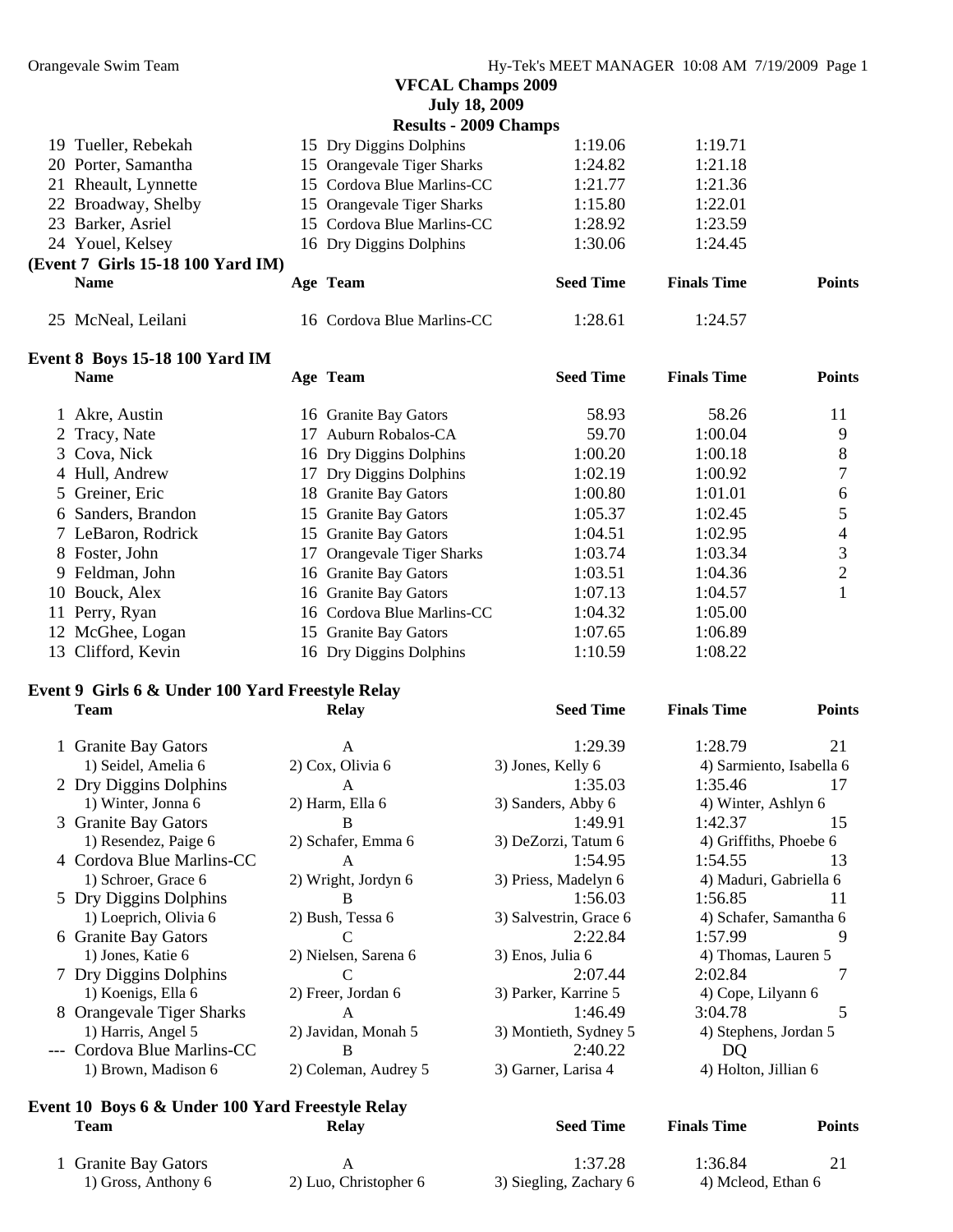**VFCAL Champs 2009 July 18, 2009** 

**Results - 2009 Champs** 

| 2 Granite Bay Gators                               | B                      | 1:57.42                   | 1:39.19                | 17                        |
|----------------------------------------------------|------------------------|---------------------------|------------------------|---------------------------|
| 1) Verdult, Ryan 6                                 | 2) Lederer, Benjamin 6 | 3) Vaughan, Mike 6        | 4) Houghton, Dominic 5 |                           |
| 3 Orangevale Tiger Sharks                          | A                      | 2:04.55                   | 2:13.03                | 15                        |
| 1) Anderson, Seth 6                                | 2) Pherigo, Nolan 5    | 3) Rooney, Liam 6         | 4) Krawiec, Cade 6     |                           |
| 4 Dry Diggins Dolphins                             | A                      | 2:24.34                   | 2:20.32                | 13                        |
| 1) Yurgelevic, Kevin 6                             | 2) Owen, Daniel 5      | 3) Pope, Wyatt 6          | 4) Eldridge, Colin 6   |                           |
| 5 Cordova Blue Marlins-CC                          | A                      | 1:59.59                   | 2:34.70                | 11                        |
| $1) Voss$ , Mason 6                                | 2) Sanati, Kian 5      | 3) Lau, Ethan 6           | 4) Nguyen, Milton 5    |                           |
| 6 Granite Bay Gators                               |                        | 2:25.10                   | 2:35.38                | 9                         |
| 1) French, Nolan 5                                 | 2) Nelson, Colton 5    | 3) Onuaguluchi, Kenechi 5 |                        | 4) Gonsiorowski, Gannon 6 |
| (Event 10 Boys 6 & Under 100 Yard Freestyle Relay) |                        |                           |                        |                           |
| <b>Team</b>                                        | Relay                  | <b>Seed Time</b>          | <b>Finals Time</b>     | <b>Points</b>             |
| 7 Orangevale Tiger Sharks                          | B                      | 2:16.86                   | 2:48.25                |                           |
| 1) Matthews, Bruce 6                               | 2) Rosello, Max 5      | 3) Penman, Logan 5        | 4) Warren, Zachary 6   |                           |
| --- Cordova Blue Marlins-CC                        | B                      | 2:47.12                   | DQ                     |                           |

#### **Event 11 Girls 7-8 100 Yard Medley Relay Team Relay Seed Time Finals Time Points**

1 Granite Bay Gators A 1:28.98 1:25.16 21 1) John, Danielle 8 2) Houghton, Samantha 8 3) Byars, Ashley 8 4) Roselli, Isabelle 8 2 Dry Diggins Dolphins A 1:24.65 1:27.09 17 1) Bush, Hannaford 8 2) Schreck, Maddie 8 3) Vaccaro, Grace 8 4) Higgins, Naomi 7 3 Dry Diggins Dolphins B 1:30.06 1:30.43 15 4 Auburn Robalos-CA A 1:32.53 1:34.07 13 1) Ashford, Lexie 7 2) Travers, Julia 8 3) Huston, Katie 7 4) Yarnell, Aurrora 8 5 Granite Bay Gators C C 1:39.64 1:36.33 11 1) Lugo, Claire 8 2) Nelson, Amanda 7 3) Long, Payton 7 4) Nelson, Sydney 8 6 Dry Diggins Dolphins C 1:41.26 1:39.08 9 1) Parker, Kiersten 8 2) Garcia, Bella 8 3) Haynie, Emily 8 4) Lujan, Leanna 8 7 Cordova Blue Marlins-CC A 1:44.15 1:42.66 7 1) Pennington, Emma 8 2) Purdy, McKenna 7 3) Waite-Kerns, Jordan 7 4) Wong, Jennifer 7 8 Auburn Robalos-CA B 1:45.66 1:46.56 5 1) Ryan, Taryn 7 2) Spokely, Eralise 8 3) Sylvester, Lauren 8 4) Lillis, Anne 7 9 Cordova Blue Marlins-CC C 2:14.79 2:08.66 3 1) Niles, Kristen 7 2) Shupe, Marin 7 3) Cocker, Anne 7 4) Wood, Samantha 8 --- Orangevale Tiger Sharks A 1:18.22 DO --- Orangevale Tiger Sharks B 1:48.40 DQ 1) Anderson, Faith 7 2) Eilhardt, Lili 8 3) Miner, Malia 8 4) Pagliaro, Greysha 7 --- Granite Bay Gators B 1:36.65 DQ 1) Sewell, Sydney 7 2) Huber, Anna 7 3) Scholes, Ellie 7 4) Perigault, Rebecca 8 --- Cordova Blue Marlins-CC B 1:54.35 DQ 1) Hardenburgh, Alaina 7 2) Lowrie, Emma 8 3) Holton, Paighton 8 4) Maduri, Danielle 8

#### **Event 12 Boys 7-8 100 Yard Medley Relay Team Relay Seed Time Finals Time Points**

| <b>Granite Bay Gators</b> |                     | 1:25.56            | 1:23.54             | 21 |
|---------------------------|---------------------|--------------------|---------------------|----|
| 1) Sherrets, Wyatt 7      | 2) MacLeane, Joey 8 | 3) Rego, Ethan 8   | 4) Hayes, Everett 8 |    |
| 2 Dry Diggins Dolphins    |                     | 1:23.00            | 1.2474              |    |
| 1) Savino, Jack 8         | 2) Harm, Jonah 8    | 3) Biegal, Mason 8 | 4) Loeprich, Jack 8 |    |
| 3 Orangevale Tiger Sharks |                     | 1:23.14            | 1:36.54             |    |

| A<br>2) Houghton, Samantha |
|----------------------------|
| A                          |
| 2) Schreck, Maddie 8       |
| B                          |
| 2) Salvestrin, Anna 8      |
| A                          |
| 2) Travers, Julia 8        |
| C                          |
| 2) Nelson, Amanda 7        |
| C                          |
| 2) Garcia, Bella 8         |
| A                          |
| 2) Purdy, McKenna 7        |
| B                          |
| 2) Spokely, Eralise 8      |
| C                          |
| 2) Shupe, Marin 7          |
| A                          |
| 2) Fuller, Belle 8         |
| B                          |
| 2) Eilhardt, Lili 8        |
| B                          |
| 2) Huber, Anna 7           |
| B                          |
| 2) Lowrie, Emma 8          |
|                            |

| 1:57.42                   | 1:39.19                 | 17 |
|---------------------------|-------------------------|----|
| 3) Vaughan, Mike 6        | 4) Houghton, Dominic 5  |    |
| 2:04.55                   | 2:13.03                 | 15 |
| 3) Rooney, Liam 6         | 4) Krawiec, Cade 6      |    |
| 2:24.34                   | 2:20.32                 | 13 |
| 3) Pope, Wyatt 6          | 4) Eldridge, Colin 6    |    |
| 1:59.59                   | 2:34.70                 | 11 |
| 3) Lau, Ethan 6           | 4) Nguyen, Milton 5     |    |
| 2:25.10                   | 2:35.38                 |    |
| 3) Onuaguluchi, Kenechi 5 | 4) Gonsiorowski, Gannor |    |
|                           |                         |    |

# 1) Marren, Zachary 6 2012 Evapone 6 2012 November 6 2013 1) Brown, Louis 5 2) Hare, Brynan 6 3) Bedford, Kyle 6 4) West, Josiah 6

 1) Heinrichs, Sierra 8 2) Salvestrin, Anna 8 3) Winter, Skylar 8 4) O'Callaghan, Magdelyn 8 1) Broda, Gabbey 8 2) Fuller, Belle 8 3) Firl, Rachel 7 4) Williams-Herron, Skyler 7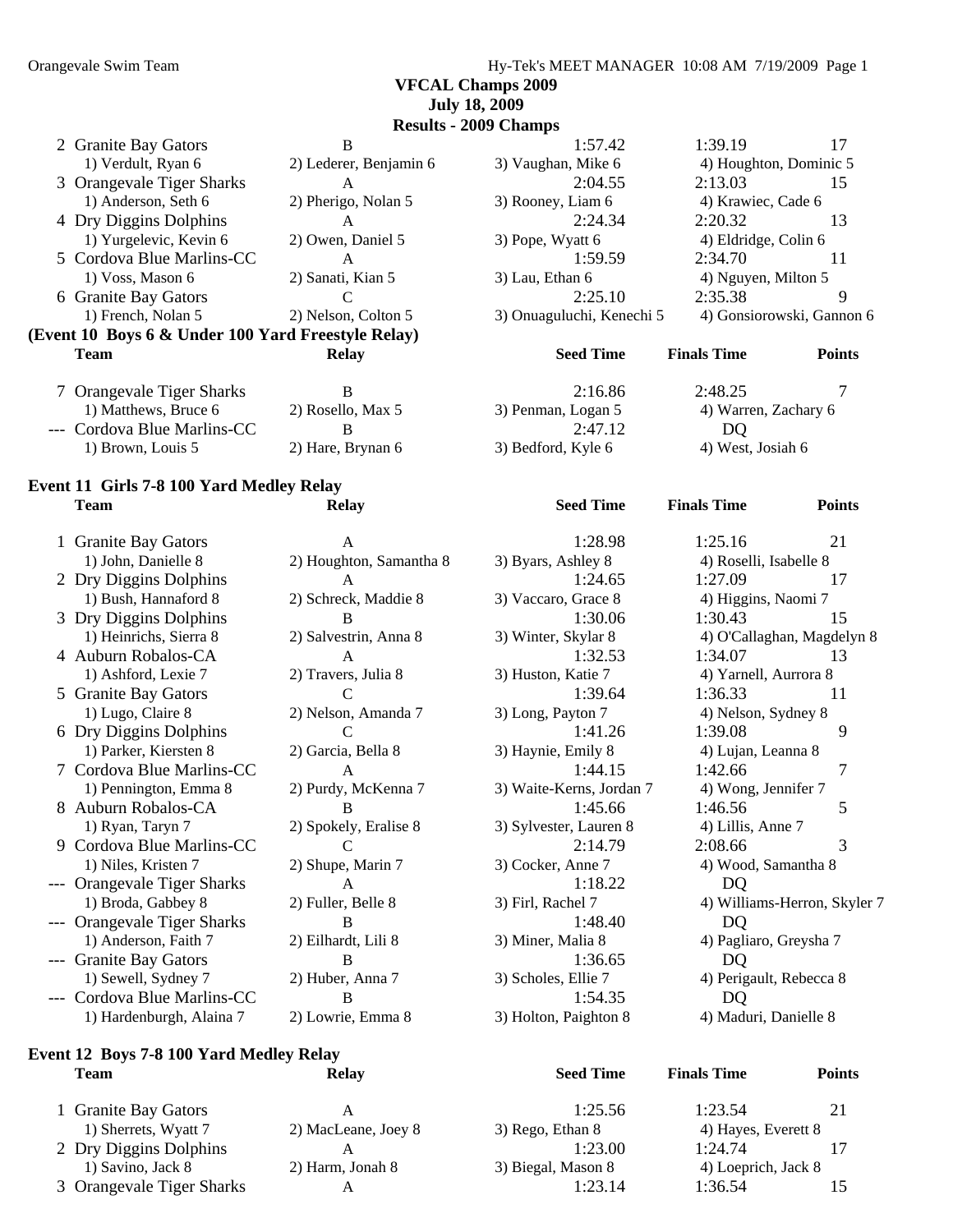**VFCAL Champs 2009** 

#### **July 18, 2009 Results - 2009 Champs**  1) Montieth, Anthony 8 2) Simmons, Lucas 8 3) Boe, Jacob 8 4) Walder, Pace 7 4 Dry Diggins Dolphins B 1:42.65 1:40.54 13 1) Somera, Jeffrey 7 2) Eldridge, Evan 8 3) Pesce, Carson 8 4) Medich, Evan 7 5 Granite Bay Gators B 1:39.67 1:41.59 11 1) Young, Joe 8 2) Goode, Cole 8 3) Hansen, Michael 7 4) Mayhew, Ean 7 6 Granite Bay Gators C 1:51.79 1:54.23 9 1) Martinez, Andrew 7 2) Romeo, Jonathan 7 3) Haladus-Henke, Tristin 7 4) Northam, Jacob 7 7 Cordova Blue Marlins-CC B 2:08.33 2:00.93 7 1) Roa, Ryan 7 2) Lau, Eric 8 3) Bedford, Mark 8 4) Talley, Mason 8 8 Dry Diggins Dolphins C C 2:07.93 2:25.26 5 1) Roemer, Isaak 8 2) Jilbert, Ben 7 3) Watkins, Nicholas 8 4) Williams, Ty 7 --- Cordova Blue Marlins-CC C 2:14.02 DQ 1) Moore, Reed 7 2) Gong, Marvin 7 3) Moore, Angus 7 4) Gong, Kevin 8 **(Event 12 Boys 7-8 100 Yard Medley Relay) Team Relay Seed Time Finals Time Points**  --- Auburn Robalos-CA A 1:45.90 DQ 1) Wenger, Stuart 8 2) Thomasson, Andrew 7 3) Tracy, Caleb 7 4) Camillucci, Jonathan 7 --- Cordova Blue Marlins-CC A 1:52.15 DQ 1) Brady, Jake 8 2) Sullivan, Nathan 7 3) Cuevas, Simon 7 4) Monroe, James 8

#### **Event 13 Girls 9-10 100 Yard Medley Relay Team Relay Seed Time Finals Time Points**

| 1 Granite Bay Gators       | $\mathsf{A}$             | 1:11.86                  | 1:10.58                   | 21 |
|----------------------------|--------------------------|--------------------------|---------------------------|----|
| 1) Thomas, Macayla 10      | 2) Brackett, Paige 10    | 3) Nelson, Alyssa 10     | 4) Daley, Nicole 9        |    |
| 2 Dry Diggins Dolphins     | A                        | 1:15.03                  | 1:13.63                   | 17 |
| 1) Bishop, Catherine 9     | 2) Williams, Lindsay 10  | 3) Ling, Erin 9          | 4) Heinrichs, Breanna 1   |    |
| 3 Cordova Blue Marlins-CC  | A                        | 1:15.39                  | 1:15.23                   | 15 |
| 1) Reynolds, Macey 10      | 2) Todd, Ashley 10       | 3) Smith, Madeline 10    | 4) Evans, Nia 10          |    |
| 4 Granite Bay Gators       | в                        | 1:21.07                  | 1:15.80                   | 13 |
| 1) Sewell, Alyssa 9        | 2) Huber, Kate 10        | 3) Martinez, Ashley 10   | 4) Sciascia, Elizabeth 10 |    |
| 5 Auburn Robalos-CA        |                          | 1:18.18                  | 1:18.69                   | 11 |
| 1) Beauchamp, Stella 9     | 2) Lemma, Kathryn 9      | 3) Moore, Maggie 10      | 4) Spokely, Annika 10     |    |
| 6 Granite Bay Gators       |                          | 1:22.20                  | 1:22.05                   | 9  |
| 1) Scholes, Emma 9         | 2) Caulfield, Megan 10   | 3) McPhail, Carly 9      | 4) Mayhew, Skylar 10      |    |
| 7 Dry Diggins Dolphins     | B                        | 1:24.44                  | 1:26.69                   | 7  |
| 1) Bennett, Elizabeth 10   | 2) Ganzert, Lindsey 10   | 3) O'Callaghan, Grace 10 | 4) Somera, Julia 9        |    |
| 8 Orangevale Tiger Sharks  | A                        | 1:11.77                  | 1:26.81                   | 5  |
| 1) Bujanda, Miya 10        | 2) Gwin, Kourtney 10     | 3) Knopp, Cassidy 10     | 4) Bailey, Katelynn 9     |    |
| 9 Auburn Robalos-CA        | R                        | 1:29.76                  | 1:29.06                   | 3  |
| 1) Anderson, Gabrielle 9   | 2) Graden, Shelby 10     | 3) Smith, Olivia 9       | 4) Tracy, Mikaela 9       |    |
| 10 Dry Diggins Dolphins    |                          | 1:35.60                  | 1:35.57                   |    |
| 1) Levi, Paige 9           | 2) Marcus, Allison 9     | 3) Lujan, Rebecca 10     | 4) Porter, Claire 9       |    |
| 11 Cordova Blue Marlins-CC | R                        | 1:30.89                  | 1:38.03                   |    |
| 1) Barth, Taylor 9         | 2) Palasigue, Carissa 10 | 3) Bedford, Rachel 10    | 4) Medina, Arcelia 10     |    |
| 12 Orangevale Tiger Sharks | B                        | 1:27.04                  | 1:38.81                   |    |
| $1)$ Coyne, May $10$       | 2) Boe, Taylor 9         | 3) Ramirez, Rosemary 10  | 4) Burks, Siarra 9        |    |
| Auburn Robalos-CA          |                          | 1:34.14                  | DQ                        |    |
| 1) Sprankle, Olivia 10     | 2) Smith, Emily 9        | 3) Thomas, Hannah 9      | 4) Green, Joslynn 9       |    |
| Cordova Blue Marlins-CC    |                          | 1:43.43                  | DQ                        |    |
| 1) Cuevas, Alexis 9        | 2) Martinez. Isabella 10 | 3) Claire, Sahei 9       | 4) Holton, Carly 10       |    |

| nite Bay Gators       | A                        | 1:11.80                  | 1:10.58              |
|-----------------------|--------------------------|--------------------------|----------------------|
| Thomas, Macayla 10    | 2) Brackett, Paige 10    | 3) Nelson, Alyssa 10     | 4) Daley, Nicole 9   |
| Diggins Dolphins      | A                        | 1:15.03                  | 1:13.63              |
| Bishop, Catherine 9   | 2) Williams, Lindsay 10  | 3) Ling, Erin 9          | 4) Heinrichs, Brean  |
| dova Blue Marlins-CC  | A                        | 1:15.39                  | 1:15.23              |
| Reynolds, Macey 10    | 2) Todd, Ashley 10       | 3) Smith, Madeline 10    | 4) Evans, Nia 10     |
| nite Bay Gators       | B                        | 1:21.07                  | 1:15.80              |
| Sewell, Alyssa 9      | 2) Huber, Kate 10        | 3) Martinez, Ashley 10   | 4) Sciascia, Elizabe |
| ourn Robalos-CA       | A                        | 1:18.18                  | 1:18.69              |
| Beauchamp, Stella 9   | 2) Lemma, Kathryn 9      | 3) Moore, Maggie 10      | 4) Spokely, Annika   |
| nite Bay Gators       |                          | 1:22.20                  | 1:22.05              |
| Scholes, Emma 9       | 2) Caulfield, Megan 10   | 3) McPhail, Carly 9      | 4) Mayhew, Skylar    |
| Diggins Dolphins      | B                        | 1:24.44                  | 1:26.69              |
| Bennett, Elizabeth 10 | 2) Ganzert, Lindsey 10   | 3) O'Callaghan, Grace 10 | 4) Somera, Julia 9   |
| ngevale Tiger Sharks  | $\mathsf{A}$             | 1:11.77                  | 1:26.81              |
| Bujanda, Miya 10      | 2) Gwin, Kourtney 10     | 3) Knopp, Cassidy 10     | 4) Bailey, Katelynn  |
| ourn Robalos-CA       | B                        | 1:29.76                  | 1:29.06              |
| Anderson, Gabrielle 9 | 2) Graden, Shelby 10     | 3) Smith, Olivia 9       | 4) Tracy, Mikaela 9  |
| Diggins Dolphins      | C                        | 1:35.60                  | 1:35.57              |
| Levi, Paige 9         | 2) Marcus, Allison 9     | 3) Lujan, Rebecca 10     | 4) Porter, Claire 9  |
| dova Blue Marlins-CC  | B                        | 1:30.89                  | 1:38.03              |
| Barth, Taylor 9       | 2) Palasigue, Carissa 10 | 3) Bedford, Rachel 10    | 4) Medina, Arcelia   |
| ngevale Tiger Sharks  | B                        | 1:27.04                  | 1:38.81              |
| Coyne, May 10         | 2) Boe, Taylor 9         | 3) Ramirez, Rosemary 10  | 4) Burks, Siarra 9   |
| ourn Robalos-CA       |                          | 1:34.14                  | DO                   |
| Sprankle, Olivia 10   | 2) Smith, Emily 9        | 3) Thomas, Hannah 9      | 4) Green, Joslynn 9  |
| dova Blue Marlins-CC  |                          | 1:43.43                  | DQ                   |
| Cuevas, Alexis 9      | 2) Martinez, Isabella 10 | 3) Claire, Sahej 9       | 4) Holton, Carly 10  |
|                       |                          |                          |                      |

| 1:11.86                  | 1:10.58<br>21             |
|--------------------------|---------------------------|
| 3) Nelson, Alyssa 10     | 4) Daley, Nicole 9        |
| 1:15.03                  | 1:13.63<br>17             |
| 3) Ling, Erin 9          | 4) Heinrichs, Breanna 10  |
| 1:15.39                  | 1:15.23<br>15             |
| 3) Smith, Madeline 10    | 4) Evans, Nia 10          |
| 1:21.07                  | 1:15.80<br>13             |
| 3) Martinez, Ashley 10   | 4) Sciascia, Elizabeth 10 |
| 1:18.18                  | 1:18.69<br>11             |
| 3) Moore, Maggie 10      | 4) Spokely, Annika 10     |
| 1:22.20                  | 1:22.05<br>9              |
| 3) McPhail, Carly 9      | 4) Mayhew, Skylar 10      |
| 1:24.44                  | 1:26.69<br>7              |
| 3) O'Callaghan, Grace 10 | 4) Somera, Julia 9        |
| 1:11.77                  | 5<br>1:26.81              |
| 3) Knopp, Cassidy 10     | 4) Bailey, Katelynn 9     |
| 1:29.76                  | 1:29.06<br>3              |
| 3) Smith, Olivia 9       | 4) Tracy, Mikaela 9       |
| 1:35.60                  | $\mathbf{1}$<br>1:35.57   |
| 3) Lujan, Rebecca 10     | 4) Porter, Claire 9       |
| 1:30.89                  | 1:38.03                   |
| 3) Bedford, Rachel 10    | 4) Medina, Arcelia 10     |
| 1:27.04                  | 1:38.81                   |
| 3) Ramirez, Rosemary 10  | 4) Burks, Siarra 9        |
| 1:34.14                  | DQ                        |
| 3) Thomas, Hannah 9      | 4) Green, Joslynn 9       |
| 1:43.43                  | DQ                        |
|                          |                           |

4) Daley, Nicole 9 4) Evans, Nia 10 4) Sciascia, Elizabeth 10 4) Spokely, Annika 10 4) Mayhew, Skylar 10 0 4) Somera, Julia 9 4) Bailey, Katelynn 9 4) Tracy, Mikaela 9 4) Porter, Claire 9 4) Medina, Arcelia 10 0 4) Burks, Siarra 9 4) Green, Joslynn 9

#### **Event 14 Boys 9-10 100 Yard Medley Relay Team Relay Seed Time Finals Time Points**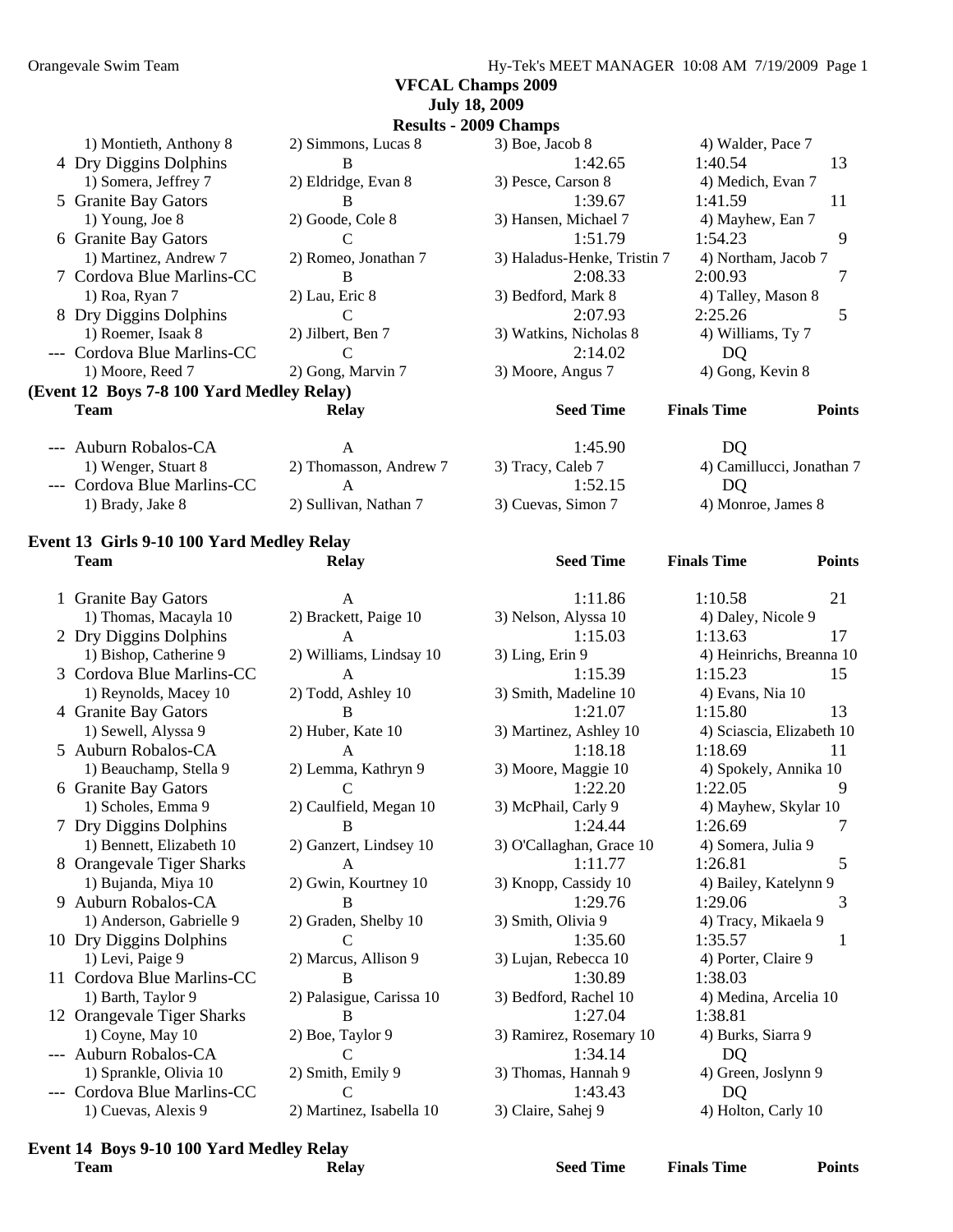#### **VFCAL Champs 2009 July 18, 2009**

**Results - 2009 Champs** 

| <b>Team</b>                                | Relay                  | <b>Seed Time</b>        | <b>Finals Time</b>     | <b>Points</b> |
|--------------------------------------------|------------------------|-------------------------|------------------------|---------------|
| (Event 14 Boys 9-10 100 Yard Medley Relay) |                        |                         |                        |               |
| 1) Crowl, Cody 10                          | 2) Lowrie, Connor 10   | 3) Roa, Jacob 9         | 4) Wood, Timothy 9     |               |
| 8 Cordova Blue Marlins-CC                  | B                      | 1:46.13                 | 1:46.06                |               |
| 1) Seitles, David 10                       | 2) Pesko, Keefe 9      | 3) Watkins, Noah 10     | 4) Keeton, Carson 10   |               |
| 7 Dry Diggins Dolphins                     | C                      | 1:36.74                 | 1:35.55                |               |
| 1) Jones, Bradley 10                       | $2)$ Lugo, Jack 10     | 3) Brooks, David 9      | 4) Hu, Jonathan 9      |               |
| 6 Granite Bay Gators                       | C                      | 1:32.09                 | 1:33.85                | 9             |
| 1) MacLeane, Jackson 10                    | 2) Kambe, Andrew 9     | 3) Shenoy, Sunil 9      | 4) Byars, Ryan 10      |               |
| 5 Granite Bay Gators                       | B                      | 1:26.71                 | 1:24.72                | 11            |
| 1) Tiley, Logan 10                         | 2) Hasemeier, Hank 10  | 3) Sota, Christopher 10 | 4) Pedroza, Joaquim 10 |               |
| 4 Dry Diggins Dolphins                     | B                      | 1:23.97                 | 1:20.06                | 13            |
| 1) Lewandowski, Kazik 10                   | 2) Benz, Carter 10     | 3) Pierce, Mason 10     | 4) Hurley, Owen 9      |               |
| 3 Auburn Robalos-CA                        | A                      | 1:15.54                 | 1:13.21                | 15            |
| 1) Holifield-Helm, Marcus 9                | 2) Marinics, Ryan 10   | 3) Stumbaugh, Parker 10 | 4) Weiner, Ethan 10    |               |
| 2 Dry Diggins Dolphins                     | A                      | 1:12.35                 | 1:12.85                | 17            |
| 1) Lederer, Chase 10                       | 2) DeBortoli, Bryan 10 | 3) Greene, Tyler 9      | 4) Weideman, Austin 9  |               |
| 1 Granite Bay Gators                       | A                      | 1:16.52                 | 1:12.55                | 21            |

| 1:57.41              |
|----------------------|
| 3) Green, Xander 10  |
| 1:13.31              |
| 3) Kim, Kyle 10      |
| 1:30.04              |
| 3) Rainwater, Ryan 9 |

| 2:14.16<br>21           |  |
|-------------------------|--|
| 4) Sanders, Brittany 12 |  |
| 2:14.34<br>17           |  |
| 4) Schafer, Brionna 11  |  |
| 2:22.86<br>15           |  |
|                         |  |
| 4) McPhail, Shelby 12   |  |
| 2:29.96<br>13           |  |
| 4) Ambrosia, Payton 11  |  |
| 2:31.85<br>11           |  |
| 4) Watkins, Kaitlin 12  |  |
| 2:40.31<br>9            |  |
| 4) Woytus, Kaitlin 12   |  |
| 2:41.44<br>7            |  |
| 4) Ballard, Shannen 12  |  |
| 2:42.89<br>5            |  |
| 4) McGuire, Siouxsie 11 |  |
| 2:50.92<br>3            |  |
| 4) Higby, Cora 11       |  |
| 2:53.20<br>1            |  |
| 4) Easterla, Tayla 12   |  |
| 3:37.96                 |  |
| 4) Talley, Kayleigh 12  |  |
|                         |  |
| DQ                      |  |
| 4) Morkowski, Anika 11  |  |
|                         |  |

#### 1) Gordon, Skyler 10 2) Fenner, Timothy 10 **Event 15 Girls 11-12 200 Yard Medley Relay Team Relay Seed Time Finals Time Points**

9 Cordova Blue Marlins-CC C

10 Orangevale Tiger Sharks A

--- Cordova Blue Marlins-CC A

1) Shubert, Tyler 9 2) Guthrie, Jared 9

1) Watson, Caleb  $10$  2) Leanos, Luke  $10$ 

| 1 Granite Bay Gators       | A                         | 2:18.45                    | 2:14.16                 | 21 |
|----------------------------|---------------------------|----------------------------|-------------------------|----|
| 1) Daley, Christina 12     | 2) Vivaldi, Colleen 12    | 3) Reego, Grace 12         | 4) Sanders, Brittany 12 |    |
| 2 Dry Diggins Dolphins     | A                         | 2:14.54                    | 2:14.34                 | 17 |
| 1) Garcia, Marissa 12      | 2) Brocker, Micah 12      | 3) Verbitsky, Olivia 12    | 4) Schafer, Brionna 11  |    |
| 3 Granite Bay Gators       | B                         | 2:25.98                    | 2:22.86                 | 15 |
| 1) Brunkhorst, Sami 12     | 2) Graves, Molly 12       | 3) Mayhew, Kymerie 12      | 4) McPhail, Shelby 12   |    |
| 4 Auburn Robalos-CA        | A                         | 2:32.88                    | 2:29.96                 | 13 |
| 1) Beauchamp, Ruby 11      | 2) Weiler, Sara 12        | 3) Wenger, Bethany 11      | 4) Ambrosia, Payton 11  |    |
| 5 Dry Diggins Dolphins     | B                         | 2:30.55                    | 2:31.85                 | 11 |
| 1) Lishman, Kaitlin 11     | 2) Weiner, Shayna 12      | 3) Neff, Kayleigh 12       | 4) Watkins, Kaitlin 12  |    |
| 6 Auburn Robalos-CA        | R                         | 2:40.23                    | 2:40.31                 |    |
| 1) King, Julia 11          | 2) Quirarte, Raquel 12    | 3) Musser, Katie 11        | 4) Woytus, Kaitlin 12   |    |
| 7 Granite Bay Gators       |                           | 2:53.65                    | 2:41.44                 |    |
| 1) Quintana, Heaven 11     | 2) Cooper, Allison 11     | 3) Harris, Rachel 11       | 4) Ballard, Shannen 12  |    |
| 8 Auburn Robalos-CA        |                           | 2:51.64                    | 2:42.89                 | 5  |
| 1) Billing, Megan 12       | 2) Cardona, Daisy 11      | 3) Tracy, Katie 11         | 4) McGuire, Siouxsie 11 |    |
| 9 Orangevale Tiger Sharks  | $\mathsf{A}$              | 2:18.84                    | 2:50.92                 | 3  |
| 1) Lawson, Emily 12        | 2) Caravella, Danielle 11 | 3) Negrete, Alexa 12       | 4) Higby, Cora 11       |    |
| 10 Cordova Blue Marlins-CC | A                         | 2:56.36                    | 2:53.20                 | -1 |
| 1) Mavy, Kyla 12           | 2) McKeown, Kelsi 11      | 3) Portillo, Priscilla 12  | 4) Easterla, Tayla 12   |    |
| 11 Cordova Blue Marlins-CC | B                         | 3:37.27                    | 3:37.96                 |    |
| 1) Treadway, Tabitha 12    | 2) Douglas, Aeahkira 12   | 3) Green, Kara 12          | 4) Talley, Kayleigh 12  |    |
| --- Dry Diggins Dolphins   |                           | 2:46.24                    | D <sub>O</sub>          |    |
| 1) Pesce, Lola 12          | 2) D'Amico, Ellie 12      | 3) Jacquemain, Marcella 12 | 4) Morkowski, Anika 11  |    |

#### **Event 16 Boys 11-12 200 Yard Medley Relay**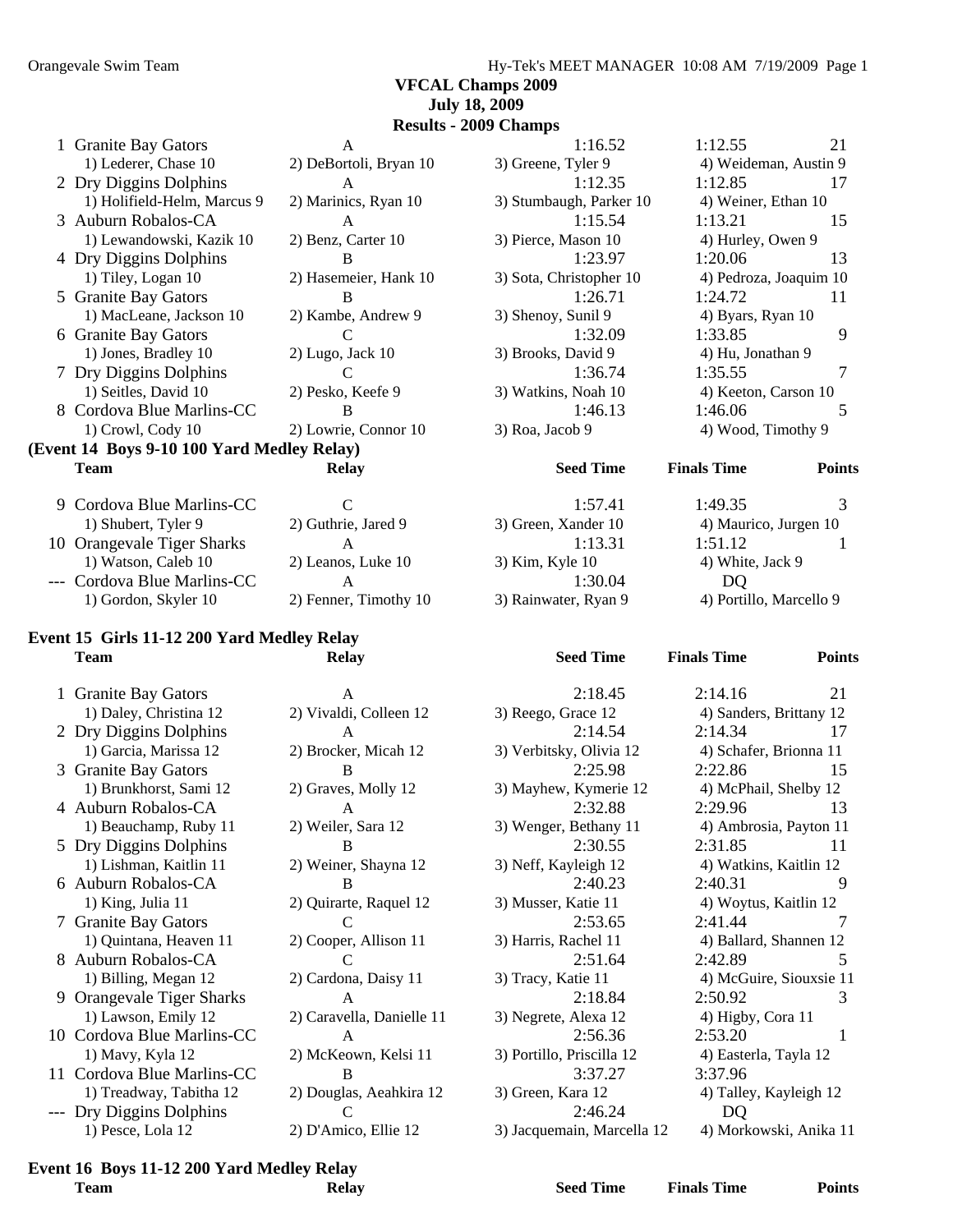Orangevale Swim Team Hy-Tek's MEET MANAGER 10:08 AM 7/19/2009 Page 1

#### **VFCAL Champs 2009 July 18, 2009 Results - 2009 Champs**

| 1 Granite Bay Gators                          | $\mathbf{A}$                  | 2:24.78                           | 2:20.49<br>21                       |
|-----------------------------------------------|-------------------------------|-----------------------------------|-------------------------------------|
| 1) Wylder, Kevin 12                           | 2) Schnuelle, Brandon 12      | 3) Flodin, Michael 12             | 4) Gaebler, Jeffrey 12              |
| 2 Auburn Robalos-CA                           | A                             | 2:26.91                           | 2:25.73<br>17                       |
| 1) Albrecht, Seth 12                          | 2) Granat, Tommy 11           | 3) Baldoni, Jack 12               | 4) Huston, Ryan 11                  |
| 3 Dry Diggins Dolphins                        | $\mathbf{A}$                  | 2:23.76                           | 15<br>2:28.64                       |
| 1) Williams, Jason 12                         | 2) Yurgelevic, Jason 12       | 3) Camello, Nicolas 11            | 4) Gray, Ryan 12                    |
| 4 Orangevale Tiger Sharks                     | A                             | 2:23.64                           | 13<br>2:35.78                       |
| 1) Boe, Joshua 11                             | 2) Bailey, Jordan 12          | 3) Hughes, Sean 11                | 4) Jimenez, Eddie 12                |
| 5 Cordova Blue Marlins-CC                     | B                             | 2:46.13                           | 2:45.55<br>11                       |
| 1) Todd, Ryan 11                              | 2) McNeal, Jaemani 11         | 3) Molina, David 12               | 4) Fenner, Joshua 12                |
| 6 Dry Diggins Dolphins                        | B                             | 2:35.20                           | 2:45.79<br>9                        |
| 1) McCann, Thomas 11                          | 2) Hasemeier, Wyatt 12        | 3) McKillop, Brendan 12           | 4) Cordero, Travis 12               |
| 7 Cordova Blue Marlins-CC                     | A                             | 2:25.88                           | 2:46.50<br>7                        |
| 1) Bedford, Brian 12                          | 2) Colford, Alex 12           | 3) Guthrie, Kyle 11               | 4) Higdon, Tom 11                   |
| 8 Cordova Blue Marlins-CC                     | $\mathcal{C}$                 | 3:07.51                           | 5<br>3:01.22                        |
| 1) Stewart, Ryan 11                           | 2) Cuevas, Carlos 11          | 3) Cocker, David 11               | 4) Campbell, Austin 11              |
| --- Orangevale Tiger Sharks                   | B                             | 2:33.52                           | D <sub>Q</sub>                      |
| 1) Liaghat, Armon 11                          | 2) Dunlap, Caleb 12           | 3) Asbenson, Rydell 12            | 4) VanHunnik, Andrew 12             |
| (Event 16 Boys 11-12 200 Yard Medley Relay)   |                               |                                   |                                     |
| <b>Team</b>                                   | <b>Relay</b>                  | <b>Seed Time</b>                  | <b>Finals Time</b><br><b>Points</b> |
|                                               |                               |                                   |                                     |
| --- Granite Bay Gators                        | B                             | 2:42.50                           | DQ                                  |
| 1) Genetti, Tyler 11                          | 2) Thyberg, Gregory 12        | 3) Roselli, Joshua 11             | 4) Genetti, Cameron 11              |
|                                               |                               |                                   |                                     |
| Event 17 Girls 13-14 200 Yard Medley Relay    |                               |                                   |                                     |
| <b>Team</b>                                   | <b>Relay</b>                  | <b>Seed Time</b>                  | <b>Finals Time</b><br><b>Points</b> |
| 1 Granite Bay Gators                          | A                             | 2:07.41                           | 2:09.37<br>21                       |
| 1) Schnuelle, Nicole 14                       | 2) Wirth, Bridget 13          | 3) Martinez, Alexis 13            | 4) Loomis, Paris 14                 |
| 2 Dry Diggins Dolphins                        | $\mathbf{A}$                  | 2:16.27                           | 2:13.39<br>17                       |
| 1) Tiedemann, Ellen 13                        | 2) Ganzert, Shelby 14         | 3) Brocker, Anna 14               | 4) Boyd, Emily 14                   |
| 3 Granite Bay Gators                          | B                             | 2:18.51                           | 15<br>2:17.68                       |
| 1) Hagans, Jalee 13                           | 2) LeBaron, Hannah 13         | 3) Mayhew, Michaela 14            | 4) Brackett, Lauren 13              |
| 4 Auburn Robalos-CA                           | $\mathbf{A}$                  | 2:13.65                           | 2:18.83<br>13                       |
| 1) Perry, Dani 13                             | 2) Jones, Kiersten 14         | 3) Ittner, Maddison 13            | 4) Tracy, Anne 13                   |
| 5 Orangevale Tiger Sharks                     | A                             | 2:21.48                           | 2:21.52<br>11                       |
| 1) Miner, Natalie 14                          | 2) Corrales, Taylor 13        | 3) DeClouette, Jessica 13         | 4) Morgan, Amy 14                   |
| 6 Cordova Blue Marlins-CC                     | A                             | 2:23.22                           | 2:21.72<br>9                        |
| 1) Cocker, Elizabeth 13                       | 2) Maduri, Nicole 14          | 3) Cesar, Jacy-Anne 14            | 4) Smith, Emily 14                  |
| 7 Dry Diggins Dolphins                        | B                             | 2:27.37                           | 2:23.04<br>7                        |
| 1) Clough, Jessica 14                         | 2) Holifield-Helm, Katryna 13 | 3) Kanaley, Andee 14              | 4) Hingston, Amanda 14              |
| 8 Granite Bay Gators                          | $\mathcal{C}$                 | 2:27.71                           | 2:24.54<br>5                        |
| 1) Harris, Alexandria 14                      | 2) Huber, Jessica 13          | 3) Conner, Karrisa 13             | 4) Janda, Cassidy 14                |
| 9 Auburn Robalos-CA                           | B                             | 2:23.63                           | 2:30.80<br>3                        |
| 1) Thomas, Haley 14                           | 2) Sprowl, Karlee 13          | 3) Huston, Carly 13               | 4) Taber, Lauren 14                 |
| 10 Orangevale Tiger Sharks                    | B                             | 2:40.13                           | 2:38.60<br>1                        |
| 1) Eyman, Brooke 14                           | 2) Foster, Katrina 14         | 3) Miner, Mackenzie 13            | 4) Del Rio, Berekley 13             |
| 11 Cordova Blue Marlins-CC                    | B                             | 2:34.08                           | 2:40.38                             |
| 1) Maier, Alyssa 13                           | 2) Engel, Audrey 14           | 3) Wilson, Maxi 13                | 4) Cuevas, Moriah 13                |
|                                               |                               |                                   |                                     |
|                                               |                               |                                   |                                     |
| 12 Auburn Robalos-CA<br>1) Musser, Shannon 13 | C<br>2) Yarnell, Madisun 13   | 2:36.89<br>3) McFarland, Devin 14 | 2:46.08<br>4) Lipsmeyer, Anna 13    |

--- Cordova Blue Marlins-CC C<br>
1) Maier, Alexandria 13 2) DeCesare, Brittany 13 3) Rheault, Nicole 13 4) Corona, Elianna 14

2) DeCesare, Brittany 13

**Event 18 Boys 13-14 200 Yard Medley Relay**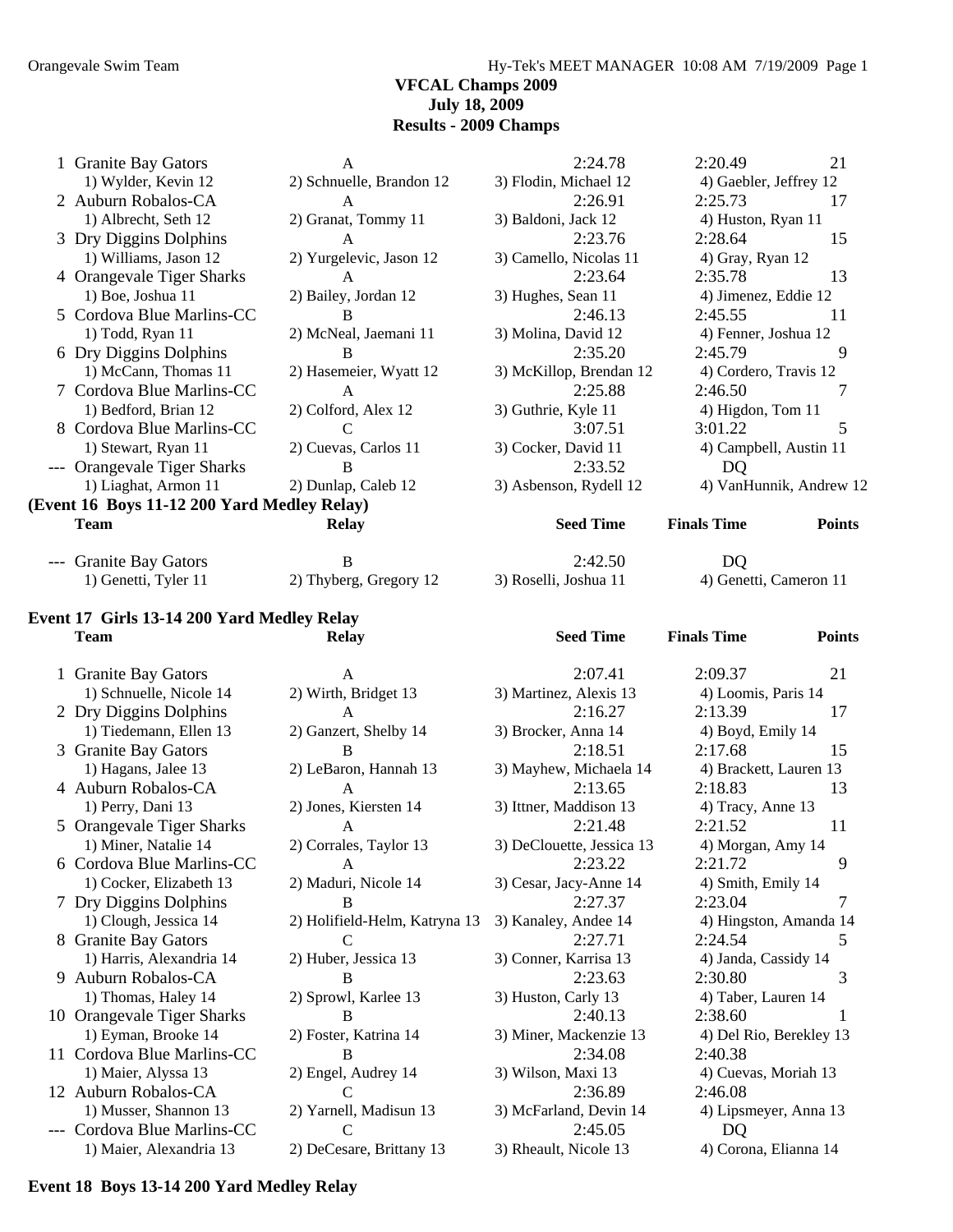#### **VFCAL Champs 2009 July 18, 2009**

**Results - 2009 Champs** 

| <b>Team</b>               | <b>Relay</b>              | <b>Seed Time</b>       | <b>Finals Time</b>     | <b>Points</b> |
|---------------------------|---------------------------|------------------------|------------------------|---------------|
| 1 Dry Diggins Dolphins    | A                         | 1:57.64                | 1:55.90                | 21            |
| 1) Meigs, Will 14         | 2) Stumbaugh, Carson 14   | 3) Seaton, Nicholas 14 | 4) Coen, Andrew 14     |               |
| 2 Granite Bay Gators      | A                         | 2:02.39                | 1:57.06                | 17            |
| 1) Vigeant, Maxwell 14    | 2) Cooper, Chase 13       | 3) Brooks, Mark 13     | 4) Lewis, Will 14      |               |
| 3 Orangevale Tiger Sharks | A                         | 2:05.80                | 2:02.12                | 15            |
| 1) McClanahan, Timothy 14 | 2) McClanahan, Matthew 14 | 3) Eyman, Ryan 13      | 4) Clark, Geramy 14    |               |
| 4 Auburn Robalos-CA       | A                         | 2:05.89                | 2:07.37                | 13            |
| 1) Lemma, Marcus 13       | 2) Beauchamp, Pierre 14   | 3) Wenger, Brent 14    | 4) Musser, Quinn 14    |               |
| 5 Dry Diggins Dolphins    | B                         | 2:14.13                | 2:11.04                | 11            |
| 1) Foster, Max 14         | 2) Plexico, Ryan 13       | 3) Coen, Matthew 13    | 4) Cordero, Tyler 14   |               |
| 6 Orangevale Tiger Sharks | B                         | 2:17.84                | 2:21.80                | 9             |
| 1) Purugganan, Isaiah 13  | 2) Fuller, Chris 14       | 3) Fuller, Ryan 13     | 4) McLean, Lucas 13    |               |
| 7 Cordova Blue Marlins-CC | A                         | 2:19.65                | 2:44.77                |               |
| 1) Maurico, Jan 13        | 2) Brady, Zachary 14      | 3) Kemper, Keaton 13   | 4) Williams, Weston 14 |               |
| --- Granite Bay Gators    | B                         | 2:09.68                | DQ                     |               |
| 1) Zajac, Paul 14         | 2) Vas Dias, Kevin 13     | 3) Martin, Neil 14     | 4) Luo, Charles 14     |               |
| --- Dry Diggins Dolphins  | C                         | 2:20.08                | DQ                     |               |
| 1) Pivoda, Levi 14        | 2) McNicholas, Matthew 13 | 3) Bath, David 13      | 4) Unverferth, Karl 13 |               |
| --- Granite Bay Gators    | C                         | 2:25.39                | DQ                     |               |
| 1) Spencer, Braeden 13    | 2) Chan, Matthew 14       | 3) Mecham, Devin 14    | 4) Poczobutt, Jonah 13 |               |
|                           |                           |                        |                        |               |

#### **Event 19 Girls 15-18 200 Yard Medley Relay Team Relay Seed Time Finals Time Points**

|     | 1 Granite Bay Gators       | A                       | 2:00.03                | 1:57.33                 | 21            |
|-----|----------------------------|-------------------------|------------------------|-------------------------|---------------|
|     | 1) Hagans, Jerra 15        | 2) Hayes, Jessica 16    | 3) Romuk, Shelby 16    | 4) Daley, Colleen 15    |               |
|     | 2 Auburn Robalos-CA        | A                       | 1:59.47                | 1:58.86                 | 17            |
|     | 1) Wenger, Charla 16       | 2) Jones, Alyssa 17     | 3) Wenger, Elise 18    | 4) Machado, Libby 15    |               |
|     | 3 Dry Diggins Dolphins     | A                       | 2:01.00                | 1:59.03                 | 15            |
|     | 1) Gray, Rachel 15         | 2) Williams, Jenna 16   | 3) Wilson, Courtney 17 | 4) Sota, Hailey 17      |               |
|     | 4 Dry Diggins Dolphins     | B                       | 2:05.79                | 2:05.32                 | 13            |
|     | 1) Tiedemann, Lauren 17    | 2) Illich, BriAnne 16   | 3) Tueller, Rebekah 15 | 4) Youel, Alison 16     |               |
|     | 5 Dry Diggins Dolphins     |                         | 2:13.10                | 2:10.98                 | 11            |
|     | 1) Randall, Kara 16        | 2) Stumbaugh, Brooke 16 | 3) Savino, Ryann 18    | 4) Hurwitt, Kaitlyn 17  |               |
|     | 6 Orangevale Tiger Sharks  | A                       | 2:07.57                | 2:11.93                 | 9             |
|     | 1) Negrete, Heather 18     | 2) Miller, Mary 15      | 3) Negrete, Brooke 16  | 4) Asbenson, Victoria 1 |               |
|     | 7 Cordova Blue Marlins-CC  | A                       | 2:12.67                | 2:12.96                 |               |
|     | 1) Barker, Moriah 16       | 2) Witcher, Danielle 18 | 3) Molina, Emma 15     | 4) O'Connor, Brenda 17  |               |
|     | 8 Granite Bay Gators       | B                       | 2:13.42                | 2:13.03                 | $\mathcal{D}$ |
|     | 1) Northam, Jessica 15     | 2) Engwer, Emily 15     | 3) Leever, Marissa 16  | 4) Wirth, Amanda 16     |               |
|     | 9 Auburn Robalos-CA        | B                       | 2:06.76                | 2:15.84                 | 3             |
|     | 1) Jungers, Shelby 17      | 2) Jungers, Haley 15    | 3) Bacchi, Desi 16     | 4) Miller, Julie 16     |               |
|     | 10 Granite Bay Gators      | C                       | 2:21.53                | 2:26.03                 | 1             |
|     | 1) Vasquez, Rachael 15     | 2) Devargas, Stacey 17  | 3) Dale, Courtney 16   | 4) Rogers, Emily 16     |               |
|     | 11 Cordova Blue Marlins-CC | B                       | 2:29.78                | 2:37.57                 |               |
|     | 1) Taketa, Suzanne 18      | 2) Rheault, Lynnette 15 | 3) Barker, Asriel 15   | 4) McNeal, Leilani 16   |               |
| --- | Orangevale Tiger Sharks    | B                       | 2:14.26                | DQ                      |               |
|     | 1) Clark, Chantel 16       | 2) Donaldson, Ellie 15  | 3) Broadway, Shelby 15 | 4) Valtman, Allie 17    |               |

# 2) Hayes, Jessica 16 3) Romuk, Shelby 16 4) Daley, Colleen 15 2) Jones, Alyssa 17 3) Wenger, Elise 18 4) Machado, Libby 15 2) Williams, Jenna 16 3) Wilson, Courtney 17 4) Sota, Hailey 17 2) Illich, BriAnne 16 3) Tueller, Rebekah 15 4) Youel, Alison 16 2) Stumbaugh, Brooke 16 3) Savino, Ryann 18 4) Hurwitt, Kaitlyn 17 2) Witcher, Danielle 18 3) Molina, Emma 15 4) O'Connor, Brenda 17 2) Engwer, Emily 15 3) Leever, Marissa 16 4) Wirth, Amanda 16 2) Jungers, Haley 15 3) Bacchi, Desi 16 4) Miller, Julie 16 2) Devargas, Stacey 17 3) Dale, Courtney 16 4) Rogers, Emily 16 2) Rheault, Lynnette 15 3) Barker, Asriel 15 4) McNeal, Leilani 16

# 2) Miller, Mary 15 3) Negrete, Brooke 16 4) Asbenson, Victoria 15 2) Donaldson, Ellie 15 3) Broadway, Shelby 15 4) Valtman, Allie 17

# **Event 20 Boys 15-18 200 Yard Medley Relay**

| Team                      | Relay              | <b>Seed Time</b>   | <b>Finals Time</b>  | Points |
|---------------------------|--------------------|--------------------|---------------------|--------|
| <b>Granite Bay Gators</b> |                    | 1:48.23            | 1:45.63             |        |
| 1) Akre. Austin 16        | 2) Greiner Eric 18 | 3) McGhee Logan 15 | 4) Vigeant James 18 |        |

1 Granite Bay Gators 1) Akre, Austin 16 2) Greiner,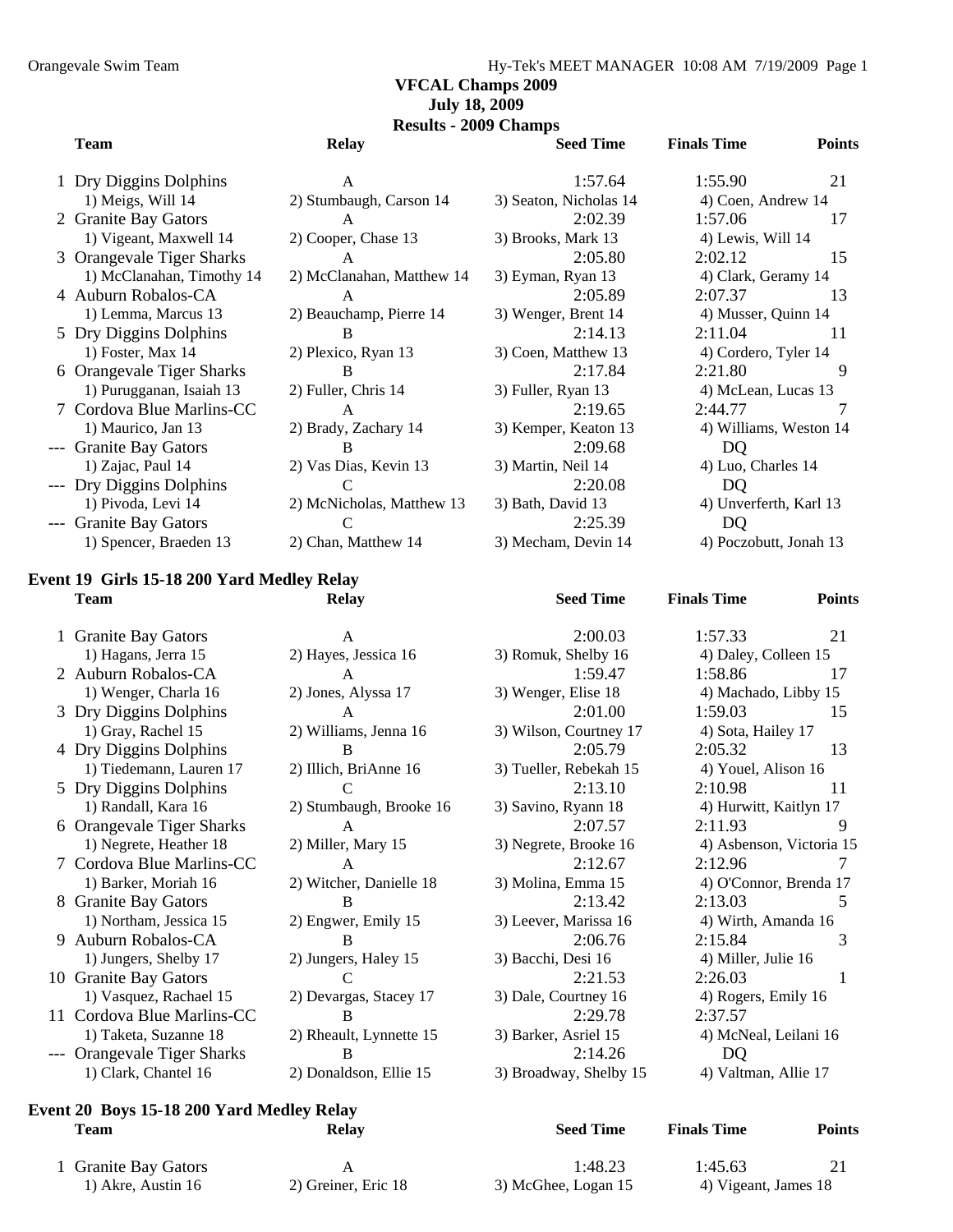#### **VFCAL Champs 2009 July 18, 2009**

**Results - 2009 Champs**  Dry Diggins Dolphins A 1:50.47 1:48.50 17 1) Hull, Andrew 17 2) Cova, Nick 16 3) Pope, Daniel 15 4) Clifford, Ryan 16 3 Granite Bay Gators B 1:52.46 1:50.18 15 1) McKeon, Derek 15 2) LeBaron, Rodrick 15 3) Sanders, Brandon 15 4) Wylder, Matthew 17 Auburn Robalos-CA A 1:53.83 1:52.97 13 1) Tracy, Sam 18 2) Thomas, Chad 18 3) Tracy, Nate 17 4) King, Kevin 15 Orangevale Tiger Sharks A 1:56.49 1:54.17 11 1) Foster, John 17 2) Asbenson, Cordell 17 3) Hannan, Benett 17 4) Morgan, Mason 17 Granite Bay Gators C 1:57.10 1:55.39 9 1) Chang, Andrew 17 2) Vas Dias, Ryan 16 3) Feldman, John 16 4) Flodin, Matthew 15 Dry Diggins Dolphins B 2:05.83 2:04.38 7 1) Clifford, Kevin 16 2) Bowen, Bryce 15 3) Mosbacher, Jeff 15 4) Keeton, Dakota 15 Cordova Blue Marlins-CC A 2:02.42 2:08.36 5 1) Kindel, Alex 17 2) O'Connor, Timothy 15 3) Molina, Jonathan 15 4) Perry, Ryan 16

#### **Event 21 Girls 6 & Under 25 Yard Freestyle**

|    | <b>Name</b>                                  |   | Age Team                       | <b>Seed Time</b> | <b>Finals Time</b> | <b>Points</b>  |
|----|----------------------------------------------|---|--------------------------------|------------------|--------------------|----------------|
|    | 1 Winter, Ashlyn                             |   | 6 Dry Diggins Dolphins         | 21.38            | 20.81              | 11             |
|    | 2 Seidel, Amelia                             |   | 6 Granite Bay Gators           | 20.80            | 20.91              | 9              |
| 3  | Sarmiento, Isabella                          |   | 6 Granite Bay Gators           | 22.17            | 22.01              | 8              |
|    | 4 Jones, Kelly                               |   | 6 Granite Bay Gators           | 23.11            | 22.47              | 7              |
|    | 5 Winter, Jonna                              |   | 6 Dry Diggins Dolphins         | 22.88            | 22.88              | 6              |
|    | 6 Harm, Ella                                 |   | 6 Dry Diggins Dolphins         | 22.41            | 23.22              | 5              |
|    | 7 Baez Flores, Naiya                         |   | 6 Auburn Robalos-CA            | 25.44            | 24.41              | $\overline{4}$ |
|    | (Event 21 Girls 6 & Under 25 Yard Freestyle) |   |                                |                  |                    |                |
|    | <b>Name</b>                                  |   | Age Team                       | <b>Seed Time</b> | <b>Finals Time</b> | <b>Points</b>  |
|    | 8 Cox, Olivia                                |   | 6 Granite Bay Gators           | 24.82            | 24.68              | 3              |
|    | 9 Maduri, Gabriella                          |   | 6 Cordova Blue Marlins-CC      | 25.04            | 24.79              | $\overline{2}$ |
|    | 10 Schafer, Emma                             |   | 6 Granite Bay Gators           | 25.92            | 25.07              | $\mathbf{1}$   |
|    | 11 Resendez, Paige                           |   | 6 Granite Bay Gators           | 25.82            | 25.59              |                |
|    | 12 Smith, Jenna                              |   | 6 Auburn Robalos-CA            | 27.46            | 26.66              |                |
|    | 13 Nielsen, Sarena                           |   | 6 Granite Bay Gators           | 29.52            | 26.69              |                |
|    | 14 Griffiths, Phoebe                         |   | 6 Granite Bay Gators           | 26.74            | 27.01              |                |
|    | 15 Schroer, Grace                            |   | 6 Cordova Blue Marlins-CC      | 27.93            | 27.25              |                |
|    | 16 Shellaberger, Allie                       |   | 5 Granite Bay Gators           | 31.89            | 27.42              |                |
|    | 17 Freer, Jordan                             |   | 6 Dry Diggins Dolphins         | 32.39            | 27.50              |                |
|    | 18 Enos, Julia                               |   | 6 Granite Bay Gators           | 28.43            | 28.05              |                |
|    | 19 Koenigs, Ella                             |   | 6 Dry Diggins Dolphins         | 31.01            | 28.13              |                |
|    | 20 DeZorzi, Tatum                            |   | 6 Granite Bay Gators           | 27.18            | 28.31              |                |
|    | 21 Salvestrin, Grace                         |   | 6 Dry Diggins Dolphins         | 29.35            | 28.84              |                |
|    | 22 Huber, Julia                              |   | 5 Granite Bay Gators           | 32.06            | 29.30              |                |
| 23 | Jones, Katie                                 |   | 6 Granite Bay Gators           | 30.61            | 29.33              |                |
|    | 24 Schafer, Samantha                         |   | 6 Dry Diggins Dolphins         | 28.88            | 29.67              |                |
|    | 25 Cope, Lilyann                             |   | 6 Dry Diggins Dolphins         | 30.92            | 29.69              |                |
|    | 26 Javidan, Monah                            |   | 5 Orangevale Tiger Sharks      | 30.03            | 29.71              |                |
|    | 27 Onuaguluchi, Keneya                       |   | 5 Granite Bay Gators           | 32.53            | 30.53              |                |
|    | *28 Loeprich, Olivia                         |   | 6 Dry Diggins Dolphins         | 28.70            | 30.60              |                |
|    | *28 Bush, Tessa                              |   | 6 Dry Diggins Dolphins         | 29.10            | 30.60              |                |
|    | 30 Priess, Madelyn                           |   | 6 Cordova Blue Marlins-CC      | 29.20            | 30.94              |                |
|    | 31 Sanders, Abby                             |   | 6 Dry Diggins Dolphins         | 28.36            | 31.10              |                |
|    | 32 Thomas, Lauren                            |   | 5 Granite Bay Gators           | 30.46            | 31.93              |                |
|    | 33 Stephens, Jordan                          | 5 | <b>Orangevale Tiger Sharks</b> | 32.58            | 32.86              |                |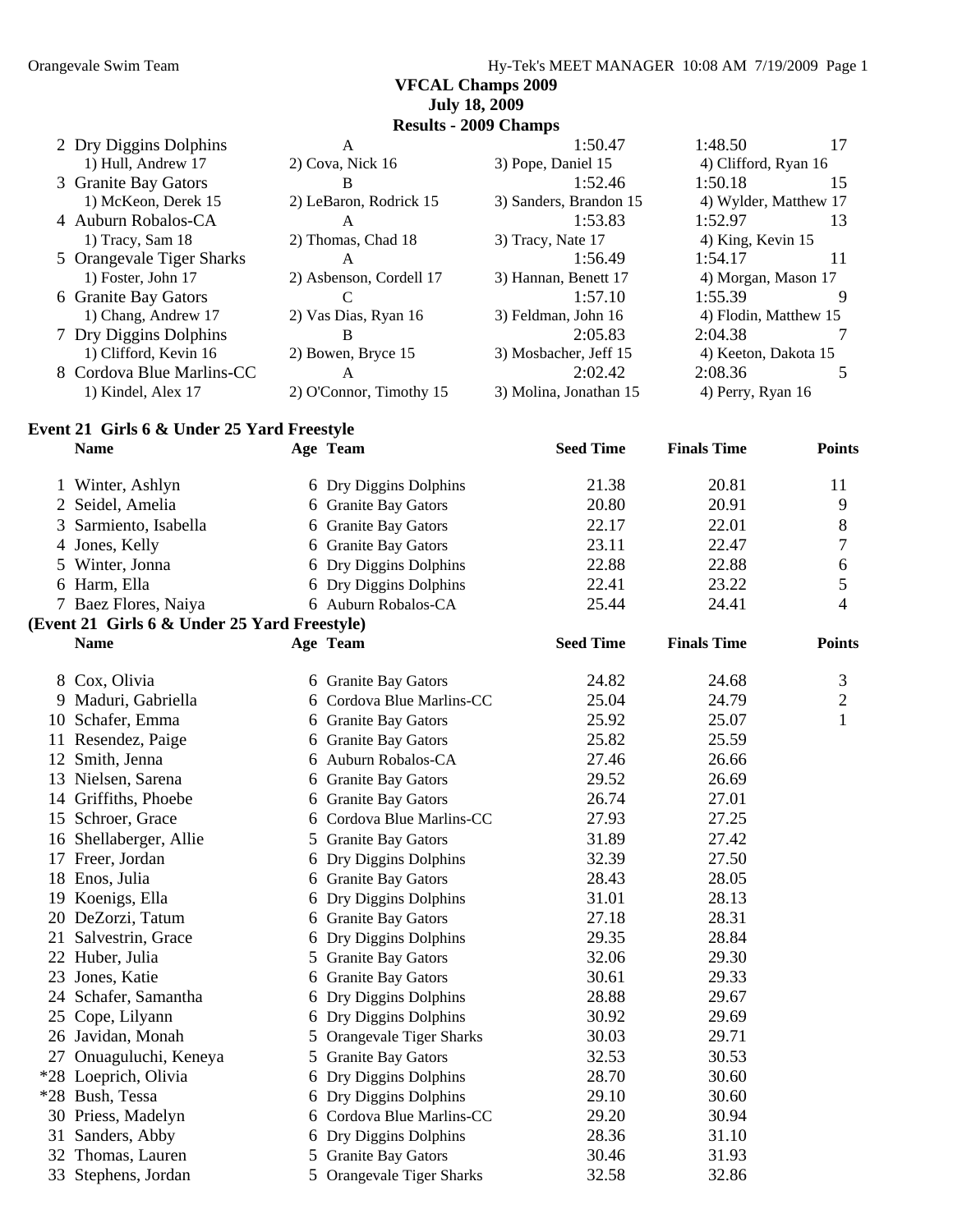|                          | <b>VFCAL Champs 2009</b>       |         |         |  |  |  |  |  |  |  |
|--------------------------|--------------------------------|---------|---------|--|--|--|--|--|--|--|
|                          | <b>July 18, 2009</b>           |         |         |  |  |  |  |  |  |  |
|                          | <b>Results - 2009 Champs</b>   |         |         |  |  |  |  |  |  |  |
| 34 Parker, Karrine       | 5 Dry Diggins Dolphins         | 33.12   | 32.97   |  |  |  |  |  |  |  |
| 35 Root, Abby            | <b>Granite Bay Gators</b><br>6 | 39.88   | 33.18   |  |  |  |  |  |  |  |
| 36 Holton, Jillian       | Cordova Blue Marlins-CC<br>6   | 36.28   | 33.67   |  |  |  |  |  |  |  |
| Dolph, Rylee<br>37       | Dry Diggins Dolphins<br>6      | 40.66   | 35.37   |  |  |  |  |  |  |  |
| 38 Somera, Jayla         | Dry Diggins Dolphins<br>5      | 39.90   | 35.85   |  |  |  |  |  |  |  |
| 39 Wright, Jordyn        | Cordova Blue Marlins-CC<br>6   | 32.78   | 37.20   |  |  |  |  |  |  |  |
| Schreck, Calista<br>40   | Dry Diggins Dolphins<br>4      | 38.38   | 37.51   |  |  |  |  |  |  |  |
| Folsom, Elisha<br>41     | Dry Diggins Dolphins<br>5      | 40.92   | 37.69   |  |  |  |  |  |  |  |
| 42 Montieth, Sydney      | Orangevale Tiger Sharks<br>5   | 46.94   | 37.70   |  |  |  |  |  |  |  |
| 43 Handy, Rachel         | <b>Granite Bay Gators</b><br>5 | 38.78   | 37.88   |  |  |  |  |  |  |  |
| 44 Lugo, Elise           | <b>Granite Bay Gators</b><br>5 | 37.95   | 39.69   |  |  |  |  |  |  |  |
| 45 Mavy, Emma            | Cordova Blue Marlins-CC<br>6   | 59.37   | 41.90   |  |  |  |  |  |  |  |
| 46 Brown, Madison        | Cordova Blue Marlins-CC<br>6   | 36.96   | 42.23   |  |  |  |  |  |  |  |
| 47<br>Garner, Larisa     | Cordova Blue Marlins-CC<br>4   | 43.33   | 42.63   |  |  |  |  |  |  |  |
| Porter, Abby<br>48       | 5 Dry Diggins Dolphins         | 57.25   | 45.32   |  |  |  |  |  |  |  |
| 49<br>Dickson, Jia       | Dry Diggins Dolphins<br>5      | 43.28   | 46.32   |  |  |  |  |  |  |  |
| 50 Waite-Kerns, Jaellian | 5 Cordova Blue Marlins-CC      | 52.65   | 51.93   |  |  |  |  |  |  |  |
| Cocker, Catherine<br>51  | Cordova Blue Marlins-CC<br>5.  | 1:01.89 | 1:05.22 |  |  |  |  |  |  |  |
| 52 Harris, Angel         | 5 Orangevale Tiger Sharks      | 1:02.29 | 1:18.93 |  |  |  |  |  |  |  |
| --- Talley, Samantha     | 4 Cordova Blue Marlins-CC      | 1:18.44 | DQ      |  |  |  |  |  |  |  |

#### **Event 22 Boys 6 & Under 25 Yard Freestyle**

|    | <b>Name</b>                                 |    | Age Team                  | <b>Seed Time</b> | <b>Finals Time</b> | <b>Points</b>  |
|----|---------------------------------------------|----|---------------------------|------------------|--------------------|----------------|
|    | 1 Gross, Anthony                            |    | 6 Granite Bay Gators      | 20.74            | 22.53              | 11             |
|    | 2 Lederer, Benjamin                         |    | 6 Granite Bay Gators      | 25.41            | 22.86              | 9              |
|    | (Event 22 Boys 6 & Under 25 Yard Freestyle) |    |                           |                  |                    |                |
|    | <b>Name</b>                                 |    | Age Team                  | <b>Seed Time</b> | <b>Finals Time</b> | <b>Points</b>  |
| 3  | Vaughan, Mike                               |    | 6 Granite Bay Gators      | 26.65            | 23.32              | 8              |
| 4  | Verdult, Ryan                               |    | 6 Granite Bay Gators      | 25.16            | 24.01              | 7              |
|    | 5 Luo, Christopher                          |    | 6 Granite Bay Gators      | 24.45            | 24.15              | 6              |
| 6  | Siegling, Zachary                           |    | 6 Granite Bay Gators      | 23.59            | 24.79              | 5              |
|    | 7 Lau, Ethan                                |    | 6 Cordova Blue Marlins-CC | 31.01            | 25.01              | $\overline{4}$ |
|    | Lewandowski, Kelby                          |    | 6 Auburn Robalos-CA       | 25.90            | 25.42              | 3              |
|    | 9 Mcleod, Ethan                             |    | 6 Granite Bay Gators      | 24.94            | 26.39              | $\overline{2}$ |
|    | 10 Krawiec, Cade                            |    | 6 Orangevale Tiger Sharks | 26.49            | 27.99              | 1              |
| 11 | Nguyen, Milton                              | 5. | Cordova Blue Marlins-CC   | 24.62            | 29.30              |                |
| 12 | Hurley, Reed                                |    | 6 Auburn Robalos-CA       | 39.21            | 29.76              |                |
| 13 | Houghton, Dominic                           |    | 5 Granite Bay Gators      | 32.13            | 30.13              |                |
| 14 | Eldridge, Colin                             |    | 6 Dry Diggins Dolphins    | 30.02            | 31.32              |                |
| 15 | Pherigo, Nolan                              |    | 5 Orangevale Tiger Sharks | 32.71            | 31.48              |                |
| 16 | Yurgelevic, Kevin                           |    | 6 Dry Diggins Dolphins    | 33.89            | 31.90              |                |
| 17 | Voss, Mason                                 |    | 6 Cordova Blue Marlins-CC | 33.41            | 32.16              |                |
| 18 | Gold, Matthew                               |    | 6 Auburn Robalos-CA       | 42.80            | 33.04              |                |
|    | 19 Warren, Zachary                          |    | 6 Orangevale Tiger Sharks | 35.72            | 33.09              |                |
| 20 | Anderson, Seth                              |    | 6 Orangevale Tiger Sharks | 31.35            | 33.48              |                |
| 21 | Rooney, Liam                                |    | 6 Orangevale Tiger Sharks | 35.65            | 33.74              |                |
| 22 | Onuaguluchi, Kenechi                        |    | 5 Granite Bay Gators      | 35.59            | 35.30              |                |
| 23 | West, Josiah                                | 6  | Cordova Blue Marlins-CC   | 38.48            | 36.87              |                |
| 24 | Pope, Wyatt                                 |    | 6 Dry Diggins Dolphins    | 35.69            | 37.83              |                |
|    | 25 French, Nolan                            |    | 5 Granite Bay Gators      | 33.38            | 39.53              |                |
| 26 | Owen, Daniel                                | 5. | Dry Diggins Dolphins      | 44.74            | 39.67              |                |
| 27 | Gonsiorowski, Gannon                        |    | 6 Granite Bay Gators      | 39.00            | 40.27              |                |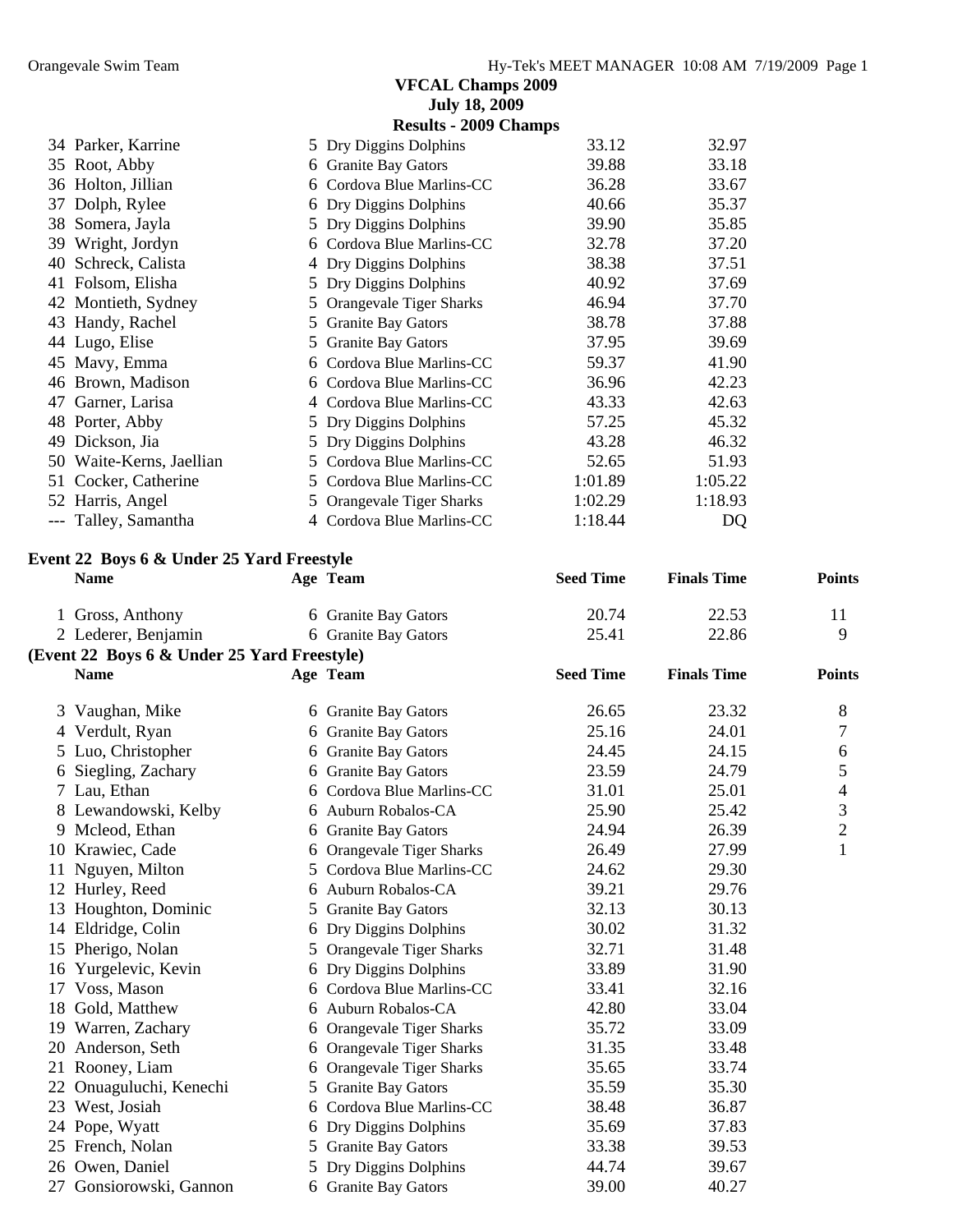| <b>Results - 2009 Champs</b><br>41.37<br>28 Weideman, Gavin<br>41.19<br>5 Granite Bay Gators<br>29 Brown, Louis<br>44.37<br>41.28<br>5 Cordova Blue Marlins-CC<br>42.32<br>46.97<br>30 Sherman, Benjamin<br>5 Granite Bay Gators<br>42.52<br>31 King, Jaxon<br>5 Dry Diggins Dolphins<br>47.01<br>32 Hare, Brynan<br>6 Cordova Blue Marlins-CC<br>40.43<br>42.56<br>33 Penman, Logan<br>40.39<br>43.10<br>5 Orangevale Tiger Sharks<br>34 Rosello, Max<br>44.82<br>43.51<br>5 Orangevale Tiger Sharks<br>35 Nelson, Colton<br>5 Granite Bay Gators<br>39.27<br>43.59<br>36 Borges, RJ<br>40.00<br>45.25<br>5 Granite Bay Gators<br>46.37<br>37 Matthews, Bruce<br>39.83<br>6 Orangevale Tiger Sharks<br>38 Barsotti, Mark<br>5 Dry Diggins Dolphins<br>45.20<br>46.44<br>39 Griffin, William<br>50.87<br>55.95<br>5 Granite Bay Gators<br>40 Cobb, Jordan<br>Dry Diggins Dolphins<br>53.98<br>1:00.58<br>5<br>41 Sanati, Kian<br>5 Cordova Blue Marlins-CC<br>30.55<br>1:37.49<br>42 Vargas, Tyler<br>2:05.41<br>2:29.04<br>4 Cordova Blue Marlins-CC<br>--- Bedford, Kyle<br>43.84<br>6 Cordova Blue Marlins-CC<br>DQ<br>--- Perkins, Alyjah<br>44.59<br>5 Cordova Blue Marlins-CC<br>DQ<br>Event 23 Girls 7-8 25 Yard Freestyle<br><b>Seed Time</b><br><b>Name</b><br><b>Finals Time</b><br><b>Points</b><br>Age Team<br>17.33<br>16.44<br>1 Roselli, Isabelle<br>11<br>8 Granite Bay Gators<br>17.09<br>18.11<br>9<br>2 Schreck, Maddie<br>8 Dry Diggins Dolphins<br>8<br>17.56<br>17.41<br>3 Byars, Ashley<br>8 Granite Bay Gators<br>$\overline{7}$<br>4 Bush, Hannaford<br>8 Dry Diggins Dolphins<br>18.07<br>17.71<br>6<br>5 Vaccaro, Grace<br>8 Dry Diggins Dolphins<br>17.50<br>17.89<br>5<br>8 Auburn Robalos-CA<br>6 Yarnell, Aurrora<br>19.82<br>19.04<br>(Event 23 Girls 7-8 25 Yard Freestyle)<br><b>Seed Time</b><br><b>Finals Time</b><br>Age Team<br><b>Points</b><br><b>Name</b><br>20.58<br>7 Higgins, Naomi<br>7 Dry Diggins Dolphins<br>19.14<br>4<br>Huston, Katie<br>18.29<br>19.33<br>3<br>Auburn Robalos-CA<br>8<br>$\frac{1}{2}$<br>$\overline{c}$<br>Waite-Kerns, Jordan<br>20.70<br>19.88<br>Cordova Blue Marlins-CC<br>9.<br>$\mathbf{1}$<br>19.00<br>19.89<br>10 Haynie, Emily<br>8 Dry Diggins Dolphins<br>Houghton, Samantha<br>19.12<br>19.93<br><b>Granite Bay Gators</b><br>11<br>22.04<br>Ryan, Taryn<br>Auburn Robalos-CA<br>20.12<br>12<br>$\frac{1}{2}$<br>20.92<br>13 Parker, Kiersten<br>Dry Diggins Dolphins<br>20.61<br>8<br>14 Coons, Hannah<br>20.95<br>20.64<br>8 Granite Bay Gators<br>15 Perigault, Rebecca<br>19.14<br>20.68<br><b>Granite Bay Gators</b><br>8.<br>20.58<br>20.95<br>16 John, Danielle<br><b>Granite Bay Gators</b><br>8.<br>17 Winter, Skylar<br>20.32<br>21.23<br>Dry Diggins Dolphins<br>8<br>21.26<br>18 Broda, Gabbey<br>8 Orangevale Tiger Sharks<br>21.22<br>22.06<br>21.28<br>19 Travers, Julia<br>Auburn Robalos-CA<br>8 | Orangevale Swim Team | <b>VFCAL Champs 2009</b><br><b>July 18, 2009</b> | Hy-Tek's MEET MANAGER 10:08 AM 7/19/2009 Page 1 |  |
|----------------------------------------------------------------------------------------------------------------------------------------------------------------------------------------------------------------------------------------------------------------------------------------------------------------------------------------------------------------------------------------------------------------------------------------------------------------------------------------------------------------------------------------------------------------------------------------------------------------------------------------------------------------------------------------------------------------------------------------------------------------------------------------------------------------------------------------------------------------------------------------------------------------------------------------------------------------------------------------------------------------------------------------------------------------------------------------------------------------------------------------------------------------------------------------------------------------------------------------------------------------------------------------------------------------------------------------------------------------------------------------------------------------------------------------------------------------------------------------------------------------------------------------------------------------------------------------------------------------------------------------------------------------------------------------------------------------------------------------------------------------------------------------------------------------------------------------------------------------------------------------------------------------------------------------------------------------------------------------------------------------------------------------------------------------------------------------------------------------------------------------------------------------------------------------------------------------------------------------------------------------------------------------------------------------------------------------------------------------------------------------------------------------------------------------------------------------------------------------------------------------------------------------------------------------------------------------------------------------------------------------------------------------------------------------------------------------------------------------------------------------------------------------------------------------------------------------------------------------------------------------------------|----------------------|--------------------------------------------------|-------------------------------------------------|--|
|                                                                                                                                                                                                                                                                                                                                                                                                                                                                                                                                                                                                                                                                                                                                                                                                                                                                                                                                                                                                                                                                                                                                                                                                                                                                                                                                                                                                                                                                                                                                                                                                                                                                                                                                                                                                                                                                                                                                                                                                                                                                                                                                                                                                                                                                                                                                                                                                                                                                                                                                                                                                                                                                                                                                                                                                                                                                                                    |                      |                                                  |                                                 |  |
|                                                                                                                                                                                                                                                                                                                                                                                                                                                                                                                                                                                                                                                                                                                                                                                                                                                                                                                                                                                                                                                                                                                                                                                                                                                                                                                                                                                                                                                                                                                                                                                                                                                                                                                                                                                                                                                                                                                                                                                                                                                                                                                                                                                                                                                                                                                                                                                                                                                                                                                                                                                                                                                                                                                                                                                                                                                                                                    |                      |                                                  |                                                 |  |
|                                                                                                                                                                                                                                                                                                                                                                                                                                                                                                                                                                                                                                                                                                                                                                                                                                                                                                                                                                                                                                                                                                                                                                                                                                                                                                                                                                                                                                                                                                                                                                                                                                                                                                                                                                                                                                                                                                                                                                                                                                                                                                                                                                                                                                                                                                                                                                                                                                                                                                                                                                                                                                                                                                                                                                                                                                                                                                    |                      |                                                  |                                                 |  |
|                                                                                                                                                                                                                                                                                                                                                                                                                                                                                                                                                                                                                                                                                                                                                                                                                                                                                                                                                                                                                                                                                                                                                                                                                                                                                                                                                                                                                                                                                                                                                                                                                                                                                                                                                                                                                                                                                                                                                                                                                                                                                                                                                                                                                                                                                                                                                                                                                                                                                                                                                                                                                                                                                                                                                                                                                                                                                                    |                      |                                                  |                                                 |  |
|                                                                                                                                                                                                                                                                                                                                                                                                                                                                                                                                                                                                                                                                                                                                                                                                                                                                                                                                                                                                                                                                                                                                                                                                                                                                                                                                                                                                                                                                                                                                                                                                                                                                                                                                                                                                                                                                                                                                                                                                                                                                                                                                                                                                                                                                                                                                                                                                                                                                                                                                                                                                                                                                                                                                                                                                                                                                                                    |                      |                                                  |                                                 |  |
|                                                                                                                                                                                                                                                                                                                                                                                                                                                                                                                                                                                                                                                                                                                                                                                                                                                                                                                                                                                                                                                                                                                                                                                                                                                                                                                                                                                                                                                                                                                                                                                                                                                                                                                                                                                                                                                                                                                                                                                                                                                                                                                                                                                                                                                                                                                                                                                                                                                                                                                                                                                                                                                                                                                                                                                                                                                                                                    |                      |                                                  |                                                 |  |
|                                                                                                                                                                                                                                                                                                                                                                                                                                                                                                                                                                                                                                                                                                                                                                                                                                                                                                                                                                                                                                                                                                                                                                                                                                                                                                                                                                                                                                                                                                                                                                                                                                                                                                                                                                                                                                                                                                                                                                                                                                                                                                                                                                                                                                                                                                                                                                                                                                                                                                                                                                                                                                                                                                                                                                                                                                                                                                    |                      |                                                  |                                                 |  |
|                                                                                                                                                                                                                                                                                                                                                                                                                                                                                                                                                                                                                                                                                                                                                                                                                                                                                                                                                                                                                                                                                                                                                                                                                                                                                                                                                                                                                                                                                                                                                                                                                                                                                                                                                                                                                                                                                                                                                                                                                                                                                                                                                                                                                                                                                                                                                                                                                                                                                                                                                                                                                                                                                                                                                                                                                                                                                                    |                      |                                                  |                                                 |  |
|                                                                                                                                                                                                                                                                                                                                                                                                                                                                                                                                                                                                                                                                                                                                                                                                                                                                                                                                                                                                                                                                                                                                                                                                                                                                                                                                                                                                                                                                                                                                                                                                                                                                                                                                                                                                                                                                                                                                                                                                                                                                                                                                                                                                                                                                                                                                                                                                                                                                                                                                                                                                                                                                                                                                                                                                                                                                                                    |                      |                                                  |                                                 |  |
|                                                                                                                                                                                                                                                                                                                                                                                                                                                                                                                                                                                                                                                                                                                                                                                                                                                                                                                                                                                                                                                                                                                                                                                                                                                                                                                                                                                                                                                                                                                                                                                                                                                                                                                                                                                                                                                                                                                                                                                                                                                                                                                                                                                                                                                                                                                                                                                                                                                                                                                                                                                                                                                                                                                                                                                                                                                                                                    |                      |                                                  |                                                 |  |
|                                                                                                                                                                                                                                                                                                                                                                                                                                                                                                                                                                                                                                                                                                                                                                                                                                                                                                                                                                                                                                                                                                                                                                                                                                                                                                                                                                                                                                                                                                                                                                                                                                                                                                                                                                                                                                                                                                                                                                                                                                                                                                                                                                                                                                                                                                                                                                                                                                                                                                                                                                                                                                                                                                                                                                                                                                                                                                    |                      |                                                  |                                                 |  |
|                                                                                                                                                                                                                                                                                                                                                                                                                                                                                                                                                                                                                                                                                                                                                                                                                                                                                                                                                                                                                                                                                                                                                                                                                                                                                                                                                                                                                                                                                                                                                                                                                                                                                                                                                                                                                                                                                                                                                                                                                                                                                                                                                                                                                                                                                                                                                                                                                                                                                                                                                                                                                                                                                                                                                                                                                                                                                                    |                      |                                                  |                                                 |  |
|                                                                                                                                                                                                                                                                                                                                                                                                                                                                                                                                                                                                                                                                                                                                                                                                                                                                                                                                                                                                                                                                                                                                                                                                                                                                                                                                                                                                                                                                                                                                                                                                                                                                                                                                                                                                                                                                                                                                                                                                                                                                                                                                                                                                                                                                                                                                                                                                                                                                                                                                                                                                                                                                                                                                                                                                                                                                                                    |                      |                                                  |                                                 |  |
|                                                                                                                                                                                                                                                                                                                                                                                                                                                                                                                                                                                                                                                                                                                                                                                                                                                                                                                                                                                                                                                                                                                                                                                                                                                                                                                                                                                                                                                                                                                                                                                                                                                                                                                                                                                                                                                                                                                                                                                                                                                                                                                                                                                                                                                                                                                                                                                                                                                                                                                                                                                                                                                                                                                                                                                                                                                                                                    |                      |                                                  |                                                 |  |
|                                                                                                                                                                                                                                                                                                                                                                                                                                                                                                                                                                                                                                                                                                                                                                                                                                                                                                                                                                                                                                                                                                                                                                                                                                                                                                                                                                                                                                                                                                                                                                                                                                                                                                                                                                                                                                                                                                                                                                                                                                                                                                                                                                                                                                                                                                                                                                                                                                                                                                                                                                                                                                                                                                                                                                                                                                                                                                    |                      |                                                  |                                                 |  |
|                                                                                                                                                                                                                                                                                                                                                                                                                                                                                                                                                                                                                                                                                                                                                                                                                                                                                                                                                                                                                                                                                                                                                                                                                                                                                                                                                                                                                                                                                                                                                                                                                                                                                                                                                                                                                                                                                                                                                                                                                                                                                                                                                                                                                                                                                                                                                                                                                                                                                                                                                                                                                                                                                                                                                                                                                                                                                                    |                      |                                                  |                                                 |  |
|                                                                                                                                                                                                                                                                                                                                                                                                                                                                                                                                                                                                                                                                                                                                                                                                                                                                                                                                                                                                                                                                                                                                                                                                                                                                                                                                                                                                                                                                                                                                                                                                                                                                                                                                                                                                                                                                                                                                                                                                                                                                                                                                                                                                                                                                                                                                                                                                                                                                                                                                                                                                                                                                                                                                                                                                                                                                                                    |                      |                                                  |                                                 |  |
|                                                                                                                                                                                                                                                                                                                                                                                                                                                                                                                                                                                                                                                                                                                                                                                                                                                                                                                                                                                                                                                                                                                                                                                                                                                                                                                                                                                                                                                                                                                                                                                                                                                                                                                                                                                                                                                                                                                                                                                                                                                                                                                                                                                                                                                                                                                                                                                                                                                                                                                                                                                                                                                                                                                                                                                                                                                                                                    |                      |                                                  |                                                 |  |
|                                                                                                                                                                                                                                                                                                                                                                                                                                                                                                                                                                                                                                                                                                                                                                                                                                                                                                                                                                                                                                                                                                                                                                                                                                                                                                                                                                                                                                                                                                                                                                                                                                                                                                                                                                                                                                                                                                                                                                                                                                                                                                                                                                                                                                                                                                                                                                                                                                                                                                                                                                                                                                                                                                                                                                                                                                                                                                    |                      |                                                  |                                                 |  |
|                                                                                                                                                                                                                                                                                                                                                                                                                                                                                                                                                                                                                                                                                                                                                                                                                                                                                                                                                                                                                                                                                                                                                                                                                                                                                                                                                                                                                                                                                                                                                                                                                                                                                                                                                                                                                                                                                                                                                                                                                                                                                                                                                                                                                                                                                                                                                                                                                                                                                                                                                                                                                                                                                                                                                                                                                                                                                                    |                      |                                                  |                                                 |  |
|                                                                                                                                                                                                                                                                                                                                                                                                                                                                                                                                                                                                                                                                                                                                                                                                                                                                                                                                                                                                                                                                                                                                                                                                                                                                                                                                                                                                                                                                                                                                                                                                                                                                                                                                                                                                                                                                                                                                                                                                                                                                                                                                                                                                                                                                                                                                                                                                                                                                                                                                                                                                                                                                                                                                                                                                                                                                                                    |                      |                                                  |                                                 |  |
|                                                                                                                                                                                                                                                                                                                                                                                                                                                                                                                                                                                                                                                                                                                                                                                                                                                                                                                                                                                                                                                                                                                                                                                                                                                                                                                                                                                                                                                                                                                                                                                                                                                                                                                                                                                                                                                                                                                                                                                                                                                                                                                                                                                                                                                                                                                                                                                                                                                                                                                                                                                                                                                                                                                                                                                                                                                                                                    |                      |                                                  |                                                 |  |
|                                                                                                                                                                                                                                                                                                                                                                                                                                                                                                                                                                                                                                                                                                                                                                                                                                                                                                                                                                                                                                                                                                                                                                                                                                                                                                                                                                                                                                                                                                                                                                                                                                                                                                                                                                                                                                                                                                                                                                                                                                                                                                                                                                                                                                                                                                                                                                                                                                                                                                                                                                                                                                                                                                                                                                                                                                                                                                    |                      |                                                  |                                                 |  |
|                                                                                                                                                                                                                                                                                                                                                                                                                                                                                                                                                                                                                                                                                                                                                                                                                                                                                                                                                                                                                                                                                                                                                                                                                                                                                                                                                                                                                                                                                                                                                                                                                                                                                                                                                                                                                                                                                                                                                                                                                                                                                                                                                                                                                                                                                                                                                                                                                                                                                                                                                                                                                                                                                                                                                                                                                                                                                                    |                      |                                                  |                                                 |  |
|                                                                                                                                                                                                                                                                                                                                                                                                                                                                                                                                                                                                                                                                                                                                                                                                                                                                                                                                                                                                                                                                                                                                                                                                                                                                                                                                                                                                                                                                                                                                                                                                                                                                                                                                                                                                                                                                                                                                                                                                                                                                                                                                                                                                                                                                                                                                                                                                                                                                                                                                                                                                                                                                                                                                                                                                                                                                                                    |                      |                                                  |                                                 |  |
|                                                                                                                                                                                                                                                                                                                                                                                                                                                                                                                                                                                                                                                                                                                                                                                                                                                                                                                                                                                                                                                                                                                                                                                                                                                                                                                                                                                                                                                                                                                                                                                                                                                                                                                                                                                                                                                                                                                                                                                                                                                                                                                                                                                                                                                                                                                                                                                                                                                                                                                                                                                                                                                                                                                                                                                                                                                                                                    |                      |                                                  |                                                 |  |
|                                                                                                                                                                                                                                                                                                                                                                                                                                                                                                                                                                                                                                                                                                                                                                                                                                                                                                                                                                                                                                                                                                                                                                                                                                                                                                                                                                                                                                                                                                                                                                                                                                                                                                                                                                                                                                                                                                                                                                                                                                                                                                                                                                                                                                                                                                                                                                                                                                                                                                                                                                                                                                                                                                                                                                                                                                                                                                    |                      |                                                  |                                                 |  |
|                                                                                                                                                                                                                                                                                                                                                                                                                                                                                                                                                                                                                                                                                                                                                                                                                                                                                                                                                                                                                                                                                                                                                                                                                                                                                                                                                                                                                                                                                                                                                                                                                                                                                                                                                                                                                                                                                                                                                                                                                                                                                                                                                                                                                                                                                                                                                                                                                                                                                                                                                                                                                                                                                                                                                                                                                                                                                                    |                      |                                                  |                                                 |  |
|                                                                                                                                                                                                                                                                                                                                                                                                                                                                                                                                                                                                                                                                                                                                                                                                                                                                                                                                                                                                                                                                                                                                                                                                                                                                                                                                                                                                                                                                                                                                                                                                                                                                                                                                                                                                                                                                                                                                                                                                                                                                                                                                                                                                                                                                                                                                                                                                                                                                                                                                                                                                                                                                                                                                                                                                                                                                                                    |                      |                                                  |                                                 |  |
|                                                                                                                                                                                                                                                                                                                                                                                                                                                                                                                                                                                                                                                                                                                                                                                                                                                                                                                                                                                                                                                                                                                                                                                                                                                                                                                                                                                                                                                                                                                                                                                                                                                                                                                                                                                                                                                                                                                                                                                                                                                                                                                                                                                                                                                                                                                                                                                                                                                                                                                                                                                                                                                                                                                                                                                                                                                                                                    |                      |                                                  |                                                 |  |
|                                                                                                                                                                                                                                                                                                                                                                                                                                                                                                                                                                                                                                                                                                                                                                                                                                                                                                                                                                                                                                                                                                                                                                                                                                                                                                                                                                                                                                                                                                                                                                                                                                                                                                                                                                                                                                                                                                                                                                                                                                                                                                                                                                                                                                                                                                                                                                                                                                                                                                                                                                                                                                                                                                                                                                                                                                                                                                    |                      |                                                  |                                                 |  |
|                                                                                                                                                                                                                                                                                                                                                                                                                                                                                                                                                                                                                                                                                                                                                                                                                                                                                                                                                                                                                                                                                                                                                                                                                                                                                                                                                                                                                                                                                                                                                                                                                                                                                                                                                                                                                                                                                                                                                                                                                                                                                                                                                                                                                                                                                                                                                                                                                                                                                                                                                                                                                                                                                                                                                                                                                                                                                                    |                      |                                                  |                                                 |  |
|                                                                                                                                                                                                                                                                                                                                                                                                                                                                                                                                                                                                                                                                                                                                                                                                                                                                                                                                                                                                                                                                                                                                                                                                                                                                                                                                                                                                                                                                                                                                                                                                                                                                                                                                                                                                                                                                                                                                                                                                                                                                                                                                                                                                                                                                                                                                                                                                                                                                                                                                                                                                                                                                                                                                                                                                                                                                                                    |                      |                                                  |                                                 |  |
|                                                                                                                                                                                                                                                                                                                                                                                                                                                                                                                                                                                                                                                                                                                                                                                                                                                                                                                                                                                                                                                                                                                                                                                                                                                                                                                                                                                                                                                                                                                                                                                                                                                                                                                                                                                                                                                                                                                                                                                                                                                                                                                                                                                                                                                                                                                                                                                                                                                                                                                                                                                                                                                                                                                                                                                                                                                                                                    |                      |                                                  |                                                 |  |
|                                                                                                                                                                                                                                                                                                                                                                                                                                                                                                                                                                                                                                                                                                                                                                                                                                                                                                                                                                                                                                                                                                                                                                                                                                                                                                                                                                                                                                                                                                                                                                                                                                                                                                                                                                                                                                                                                                                                                                                                                                                                                                                                                                                                                                                                                                                                                                                                                                                                                                                                                                                                                                                                                                                                                                                                                                                                                                    |                      |                                                  |                                                 |  |
|                                                                                                                                                                                                                                                                                                                                                                                                                                                                                                                                                                                                                                                                                                                                                                                                                                                                                                                                                                                                                                                                                                                                                                                                                                                                                                                                                                                                                                                                                                                                                                                                                                                                                                                                                                                                                                                                                                                                                                                                                                                                                                                                                                                                                                                                                                                                                                                                                                                                                                                                                                                                                                                                                                                                                                                                                                                                                                    |                      |                                                  |                                                 |  |
|                                                                                                                                                                                                                                                                                                                                                                                                                                                                                                                                                                                                                                                                                                                                                                                                                                                                                                                                                                                                                                                                                                                                                                                                                                                                                                                                                                                                                                                                                                                                                                                                                                                                                                                                                                                                                                                                                                                                                                                                                                                                                                                                                                                                                                                                                                                                                                                                                                                                                                                                                                                                                                                                                                                                                                                                                                                                                                    |                      |                                                  |                                                 |  |
|                                                                                                                                                                                                                                                                                                                                                                                                                                                                                                                                                                                                                                                                                                                                                                                                                                                                                                                                                                                                                                                                                                                                                                                                                                                                                                                                                                                                                                                                                                                                                                                                                                                                                                                                                                                                                                                                                                                                                                                                                                                                                                                                                                                                                                                                                                                                                                                                                                                                                                                                                                                                                                                                                                                                                                                                                                                                                                    |                      |                                                  |                                                 |  |
|                                                                                                                                                                                                                                                                                                                                                                                                                                                                                                                                                                                                                                                                                                                                                                                                                                                                                                                                                                                                                                                                                                                                                                                                                                                                                                                                                                                                                                                                                                                                                                                                                                                                                                                                                                                                                                                                                                                                                                                                                                                                                                                                                                                                                                                                                                                                                                                                                                                                                                                                                                                                                                                                                                                                                                                                                                                                                                    |                      |                                                  |                                                 |  |
|                                                                                                                                                                                                                                                                                                                                                                                                                                                                                                                                                                                                                                                                                                                                                                                                                                                                                                                                                                                                                                                                                                                                                                                                                                                                                                                                                                                                                                                                                                                                                                                                                                                                                                                                                                                                                                                                                                                                                                                                                                                                                                                                                                                                                                                                                                                                                                                                                                                                                                                                                                                                                                                                                                                                                                                                                                                                                                    |                      |                                                  |                                                 |  |
|                                                                                                                                                                                                                                                                                                                                                                                                                                                                                                                                                                                                                                                                                                                                                                                                                                                                                                                                                                                                                                                                                                                                                                                                                                                                                                                                                                                                                                                                                                                                                                                                                                                                                                                                                                                                                                                                                                                                                                                                                                                                                                                                                                                                                                                                                                                                                                                                                                                                                                                                                                                                                                                                                                                                                                                                                                                                                                    |                      |                                                  |                                                 |  |
|                                                                                                                                                                                                                                                                                                                                                                                                                                                                                                                                                                                                                                                                                                                                                                                                                                                                                                                                                                                                                                                                                                                                                                                                                                                                                                                                                                                                                                                                                                                                                                                                                                                                                                                                                                                                                                                                                                                                                                                                                                                                                                                                                                                                                                                                                                                                                                                                                                                                                                                                                                                                                                                                                                                                                                                                                                                                                                    |                      |                                                  |                                                 |  |
| 20 Lugo, Claire<br>20.71<br>21.29<br>8 Granite Bay Gators                                                                                                                                                                                                                                                                                                                                                                                                                                                                                                                                                                                                                                                                                                                                                                                                                                                                                                                                                                                                                                                                                                                                                                                                                                                                                                                                                                                                                                                                                                                                                                                                                                                                                                                                                                                                                                                                                                                                                                                                                                                                                                                                                                                                                                                                                                                                                                                                                                                                                                                                                                                                                                                                                                                                                                                                                                          |                      |                                                  |                                                 |  |

21 Wong, Jennifer 7 Cordova Blue Marlins-CC 21.57 21.96 McLeod, Ashlynn 8 Granite Bay Gators 21.20 22.42 23 Nelson, Sydney 8 Granite Bay Gators 20.13 22.44 24 Caulfield, Kate 8 Granite Bay Gators 22.93 22.60 25 Perigault, Pilar 8 Granite Bay Gators 21.68 22.71 Anderson, Faith 7 Orangevale Tiger Sharks 27.80 22.99 Pennington, Emma 8 Cordova Blue Marlins-CC 25.28 23.07 28 Harimoto, Olivia 7 Granite Bay Gators 22.22 23.20 29 Long, Payton 7 Granite Bay Gators 21.75 23.34 Pagliaro, Greysha 7 Orangevale Tiger Sharks 23.73 23.42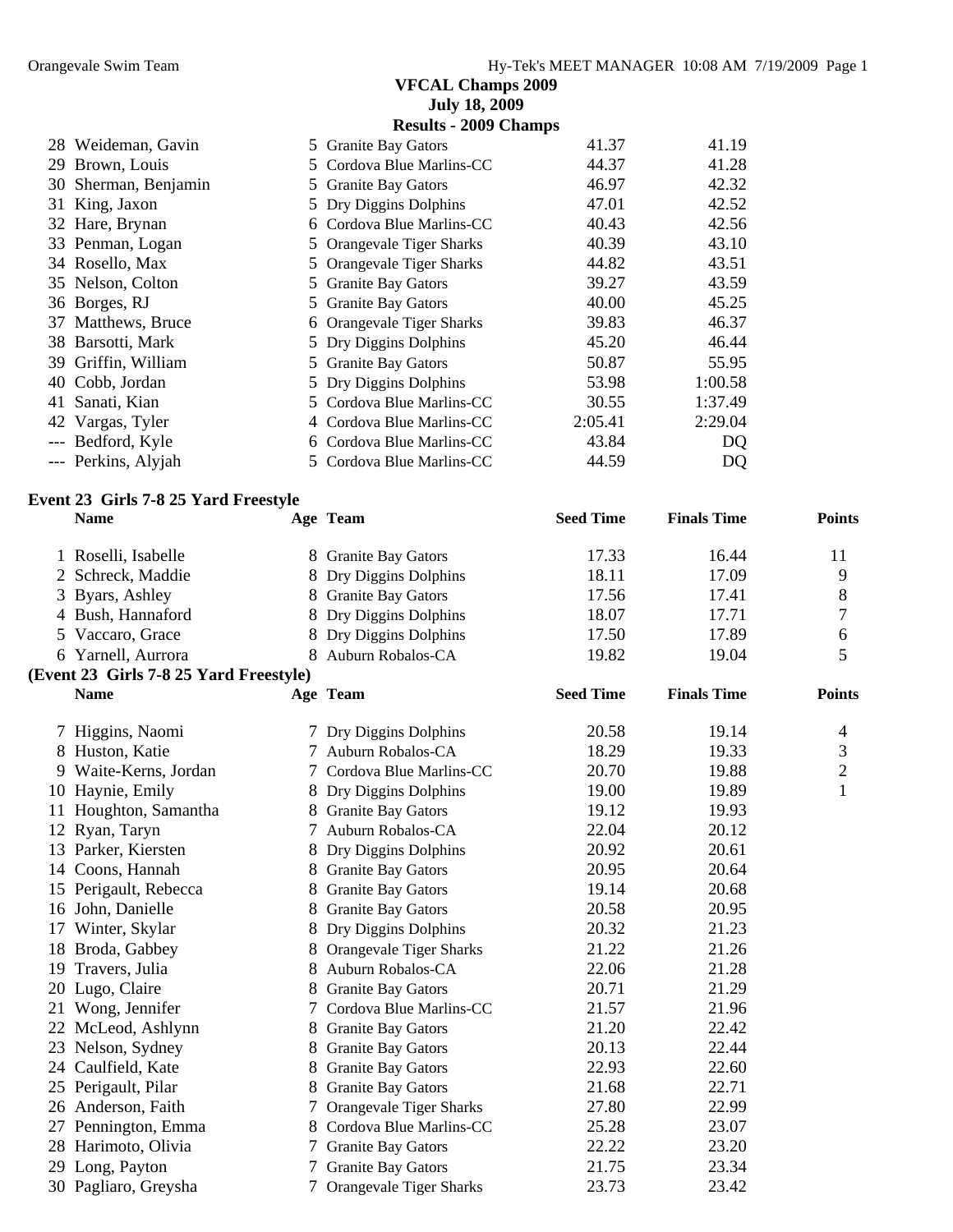|               |                                        |   | <b>VFCAL Champs 2009</b>     |                  |                    |               |
|---------------|----------------------------------------|---|------------------------------|------------------|--------------------|---------------|
|               |                                        |   | <b>July 18, 2009</b>         |                  |                    |               |
|               |                                        |   | <b>Results - 2009 Champs</b> |                  |                    |               |
|               | 31 Griffin, Elizabeth                  |   | 7 Granite Bay Gators         | 23.37            | 23.55              |               |
|               | 32 Eilhardt, Lili                      |   | 8 Orangevale Tiger Sharks    | 24.36            | 23.67              |               |
|               | 33 Lujan, Leanna                       |   |                              | 22.50            | 23.86              |               |
|               |                                        |   | 8 Dry Diggins Dolphins       |                  |                    |               |
|               | 34 Holton, Paighton                    |   | 8 Cordova Blue Marlins-CC    | 26.84            | 24.07              |               |
|               | 35 Milburn, Maggie                     |   | 8 Granite Bay Gators         | 22.35            | 24.70              |               |
|               | 36 Shupe, Marin                        |   | 7 Cordova Blue Marlins-CC    | 27.63            | 24.73              |               |
|               | 37 Ashford, Lexie                      |   | 7 Auburn Robalos-CA          | 21.06            | 24.82              |               |
|               | 38 Genetti, Alyssa                     |   | 7 Granite Bay Gators         | 24.11            | 25.03              |               |
|               | *39 Lomatchinski, Kathy                |   | 7 Dry Diggins Dolphins       | 26.67            | 25.23              |               |
|               | *39 Miner, Malia                       |   | 8 Orangevale Tiger Sharks    | 32.71            | 25.23              |               |
|               | 41 Schulz, Maryssa                     |   | 7 Granite Bay Gators         | 23.75            | 25.27              |               |
|               | 42 Wood, Samantha                      |   | 8 Cordova Blue Marlins-CC    | 25.60            | 25.31              |               |
|               | 43 Lillis, Anne                        |   | 7 Auburn Robalos-CA          | 25.95            | 25.37              |               |
|               | 44 Collins, Alexis                     |   | 8 Dry Diggins Dolphins       | 28.02            | 25.46              |               |
|               | 45 Roush, Lauren                       |   | 7 Granite Bay Gators         | 24.69            | 25.55              |               |
|               | 46 Morkowski, Trista                   |   | 8 Dry Diggins Dolphins       | 25.73            | 26.03              |               |
|               | 47 Ryan, Madison                       |   | 8 Cordova Blue Marlins-CC    | 25.96            | 26.09              |               |
|               | 48 Maduri, Danielle                    |   | 8 Cordova Blue Marlins-CC    | 24.36            | 26.17              |               |
|               | 49 Garcia, Bella                       |   |                              | 23.75            | 26.27              |               |
|               |                                        |   | 8 Dry Diggins Dolphins       |                  |                    |               |
|               | 50 Maxfield, Hailey                    |   | 7 Granite Bay Gators         | 30.20            | 26.57              |               |
|               | 51 Larsen, Sara                        |   | 8 Orangevale Tiger Sharks    | 30.41            | 26.66              |               |
|               | *52 Cocker, Anne                       |   | 7 Cordova Blue Marlins-CC    | 29.63            | 27.38              |               |
|               | *52 Bumgarner, Elle                    |   | 7 Dry Diggins Dolphins       | 27.91            | 27.38              |               |
|               | 54 Fuller, Belle                       |   | 8 Orangevale Tiger Sharks    | 24.78            | 27.96              |               |
|               | 55 King, Timmi                         |   | 7 Dry Diggins Dolphins       | 26.88            | 28.79              |               |
|               | 56 Stinson, Amanda                     |   | 8 Orangevale Tiger Sharks    | 28.27            | 28.89              |               |
|               | 57 Ambrosia, Kennedy                   |   | 7 Auburn Robalos-CA          | 30.24            | 29.72              |               |
|               | (Event 23 Girls 7-8 25 Yard Freestyle) |   |                              |                  |                    |               |
|               | <b>Name</b>                            |   | Age Team                     | <b>Seed Time</b> | <b>Finals Time</b> | <b>Points</b> |
|               |                                        |   |                              |                  |                    |               |
|               | 58 Niles, Kristen                      |   | 7 Cordova Blue Marlins-CC    | 32.16            | 29.93              |               |
|               | 59 Del Rio, Quinn                      |   | 8 Orangevale Tiger Sharks    | 36.25            | 31.69              |               |
|               | 60 Collins, Haley                      |   | 8 Dry Diggins Dolphins       | 30.05            | 32.37              |               |
|               | 61 Thompson, Amiaya                    |   | 8 Cordova Blue Marlins-CC    | 29.62            | 32.41              |               |
|               | 62 Brady, Hannah                       |   | 7 Cordova Blue Marlins-CC    | 32.26            | 32.54              |               |
|               | 63 Cuevas, Angel                       |   | 7 Cordova Blue Marlins-CC    | 29.21            | 33.57              |               |
|               | 64 Burrell, Lily                       |   | 7 Orangevale Tiger Sharks    | 34.65            | 35.43              |               |
|               |                                        |   |                              | 34.26            | 36.27              |               |
|               | 65 Klausing, Sophia                    |   | 7 Dry Diggins Dolphins       |                  |                    |               |
|               | 66 Pierre-Russo, Naomi                 |   | 8 Orangevale Tiger Sharks    | 34.50            | 36.52              |               |
|               |                                        |   |                              |                  |                    |               |
|               | Event 24 Boys 7-8 25 Yard Freestyle    |   |                              |                  |                    |               |
|               | <b>Name</b>                            |   | Age Team                     | <b>Seed Time</b> | <b>Finals Time</b> | <b>Points</b> |
|               |                                        |   |                              |                  |                    |               |
|               | 1 Biegal, Mason                        |   | 8 Dry Diggins Dolphins       | 17.53            | 17.48              | 11            |
|               | 2 Hayes, Everett                       | 8 | <b>Granite Bay Gators</b>    | 17.88            | 17.67              | 9             |
| 3             | Rego, Ethan                            | 8 | <b>Granite Bay Gators</b>    | 18.73            | 17.72              | 8             |
|               | 4 Young, Joe                           | 8 | <b>Granite Bay Gators</b>    | 18.72            | 17.93              | 7             |
|               | 5 Medich, Evan                         |   | 7 Dry Diggins Dolphins       | 22.13            | 18.13              | 6             |
| 6             | Sherrets, Wyatt                        |   | 7 Granite Bay Gators         | 19.10            | 18.64              | 5             |
| $\mathcal{L}$ | Goode, Cole                            | 8 | <b>Granite Bay Gators</b>    | 19.69            | 18.97              | 4             |
|               | 8 Boe, Jacob                           | 8 | Orangevale Tiger Sharks      | 19.36            | 19.64              | 3             |
|               | 9 Montieth, Anthony                    |   | 8 Orangevale Tiger Sharks    | 20.27            | 19.65              | 2             |
|               | 10 Simmons, Lucas                      | 8 | Orangevale Tiger Sharks      | 18.99            | 19.96              | 1             |
|               | 11 MacLeane, Joey                      |   | <b>Granite Bay Gators</b>    | 18.98            | 20.33              |               |
|               |                                        |   |                              |                  |                    |               |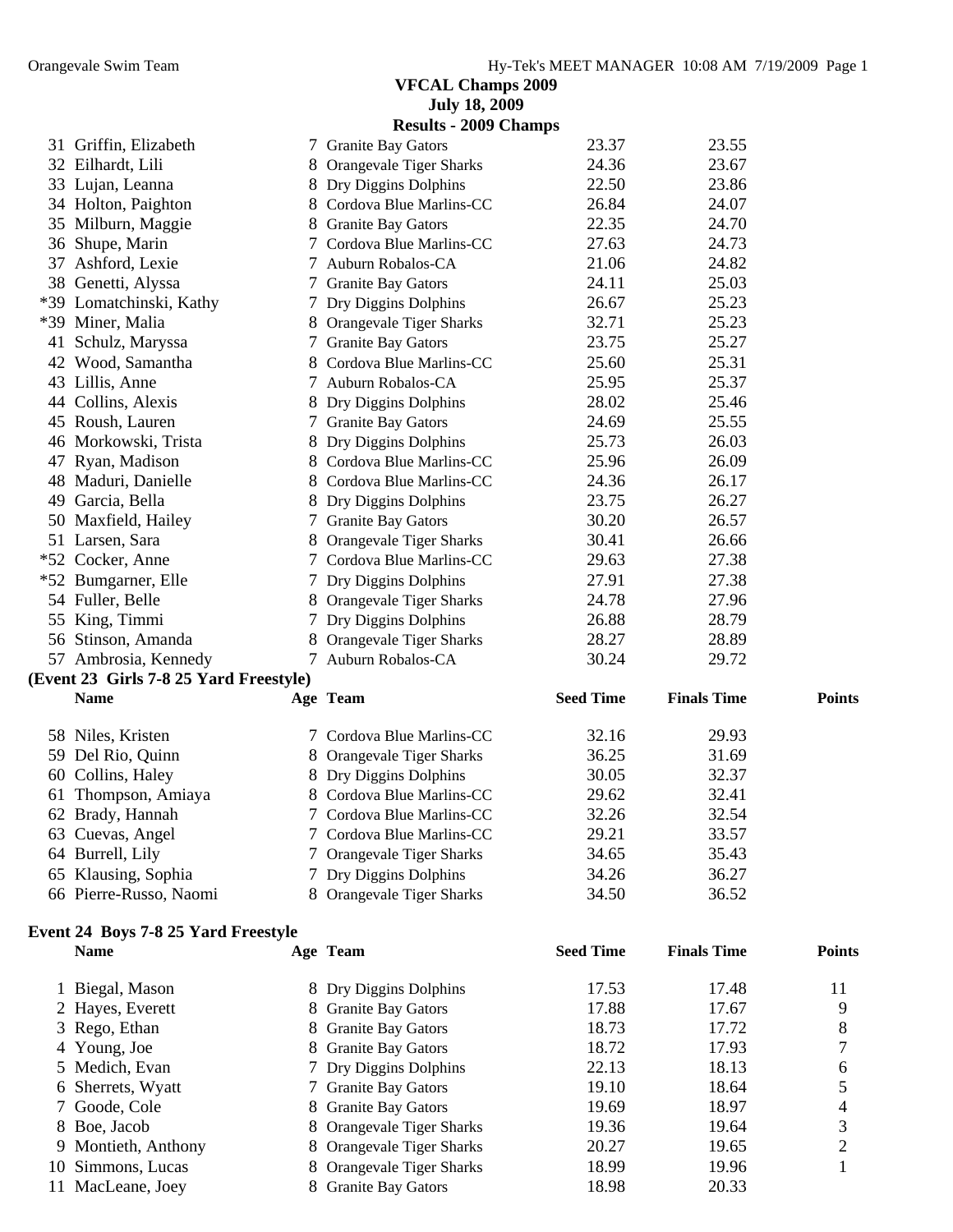|                                       | <b>July 18, 2009</b>         |                  |                    |               |
|---------------------------------------|------------------------------|------------------|--------------------|---------------|
|                                       | <b>Results - 2009 Champs</b> |                  |                    |               |
| 12 Wenger, Stuart                     | 8 Auburn Robalos-CA          | 21.81            | 21.07              |               |
| 13 Hansen, Michael                    | 7 Granite Bay Gators         | 21.20            | 21.11              |               |
| 14 Camillucci, Jonathan               | 7 Auburn Robalos-CA          | 20.87            | 21.74              |               |
| 15 Ryan, Conor                        | 8 Auburn Robalos-CA          | 27.48            | 21.92              |               |
| 16 Bedford, Mark                      | 8 Cordova Blue Marlins-CC    | 22.03            | 22.10              |               |
| 17 Mayhew, Ean                        | 7 Granite Bay Gators         | 19.47            | 22.11              |               |
| 18 Vaughan, Josh                      | 8 Granite Bay Gators         | 25.01            | 22.27              |               |
| 19 Lau, Eric                          | 8 Cordova Blue Marlins-CC    | 25.93            | 22.30              |               |
| 20 Eldridge, Evan                     | 8 Dry Diggins Dolphins       | 21.94            | 22.34              |               |
| 21 Sullivan, Nathan                   | 7 Cordova Blue Marlins-CC    | 25.39            | 22.62              |               |
| 22 Walder, Pace                       | 7 Orangevale Tiger Sharks    | 22.77            | 22.74              |               |
| 23 Brady, Jake                        | 8 Cordova Blue Marlins-CC    | 27.82            | 23.79              |               |
| 24 Monroe, James                      | 8 Cordova Blue Marlins-CC    | 24.70            | 24.13              |               |
| 25 Talley, Mason                      | 8 Cordova Blue Marlins-CC    | 28.68            | 24.35              |               |
| 26 Somera, Jeffrey                    | 7 Dry Diggins Dolphins       | 23.43            | 24.36              |               |
| 27 Haladus-Henke, Tristin             | 7 Granite Bay Gators         | 23.97            | 24.56              |               |
| 28 Romeo, Jonathan                    | 7 Granite Bay Gators         | 26.33            | 24.80              |               |
| 29 Moore, Angus                       | 7 Cordova Blue Marlins-CC    | 28.79            | 25.04              |               |
| 30 Doleschal, Matthew                 | 7 Granite Bay Gators         | 24.93            | 25.43              |               |
| 31 Gonsiorowski, Zachary              | 8 Granite Bay Gators         | 24.98            | 25.59              |               |
| 32 French, Carson                     | 8 Granite Bay Gators         | 26.58            | 25.68              |               |
| 33 Maggio, Luca                       | 7 Granite Bay Gators         | 27.52            | 25.83              |               |
| 34 Gong, Marvin                       | 7 Cordova Blue Marlins-CC    | 28.34            | 26.20              |               |
| 35 VanHunnik, Kyle                    | 8 Orangevale Tiger Sharks    | 28.68            | 27.36              |               |
| 36 Williams, Ty                       | 7 Dry Diggins Dolphins       | 27.46            | 27.62              |               |
| 37 Northam, Jacob                     | 7 Granite Bay Gators         | 23.94            | 27.99              |               |
| 38 Cuevas, Simon                      | 7 Cordova Blue Marlins-CC    | 26.01            | 28.10              |               |
| 39 Moore, Reed                        | 7 Cordova Blue Marlins-CC    | 30.61            | 28.89              |               |
| (Event 24 Boys 7-8 25 Yard Freestyle) |                              |                  |                    |               |
| <b>Name</b>                           | Age Team                     | <b>Seed Time</b> | <b>Finals Time</b> | <b>Points</b> |
| 40 Heinsen, Eric                      | 7 Granite Bay Gators         | 27.97            | 30.21              |               |
| 41 McGuire, Johnny                    | 8 Auburn Robalos-CA          | 33.98            | 30.40              |               |
| 42 Sanati, Braden                     | 7 Cordova Blue Marlins-CC    | 42.21            | 31.39              |               |
| 43 Krawiec, Ben                       | 7 Orangevale Tiger Sharks    | 34.19            | 31.84              |               |
| 44 Wilkins, Cedrick                   | 8 Cordova Blue Marlins-CC    | 38.14            | 32.59              |               |
| 45 Jilbert, Ben                       | 7 Dry Diggins Dolphins       | 37.33            | 33.31              |               |
| 46 Gong, Kevin                        | 8 Cordova Blue Marlins-CC    | 30.71            | 33.37              |               |

#### 52 Roemer, Isaak 8 Dry Diggins Dolphins 38.57 44.81

| Event 25 Girls 9-10 25 Yard Freestyle |  |
|---------------------------------------|--|
|                                       |  |

| Name                 | Age Team                   | <b>Seed Time</b> | <b>Finals Time</b> | <b>Points</b> |
|----------------------|----------------------------|------------------|--------------------|---------------|
| 1 Evans, Nia         | 10 Cordova Blue Marlins-CC | 13.15            | 12.77              |               |
| 2 Brackett, Paige    | 10 Granite Bay Gators      | 13.60            | 13.68              | Q             |
| 3 Heinrichs, Breanna | 10 Dry Diggins Dolphins    | 15.08            | 15.01              |               |
| 4 Daley, Nicole      | 9 Granite Bay Gators       | 16.07            | 15.87              |               |
| 5 Williams, Lindsay  | 10 Dry Diggins Dolphins    | 16.06            | 16.20              |               |
| 6 Ling, Erin         | 9 Dry Diggins Dolphins     | 16.21            | 16.26              |               |
|                      |                            |                  |                    |               |

47 Roa, Ryan 7 Cordova Blue Marlins-CC 32.82 33.61 48 Zhang, Michael 8 Cordova Blue Marlins-CC 33.97 33.81 Benz, Brady 7 Auburn Robalos-CA 33.90 34.45 50 McGarty, Jack 7 Granite Bay Gators 28.71 35.75 51 Pierce, Noah 7 Auburn Robalos-CA 34.88 39.56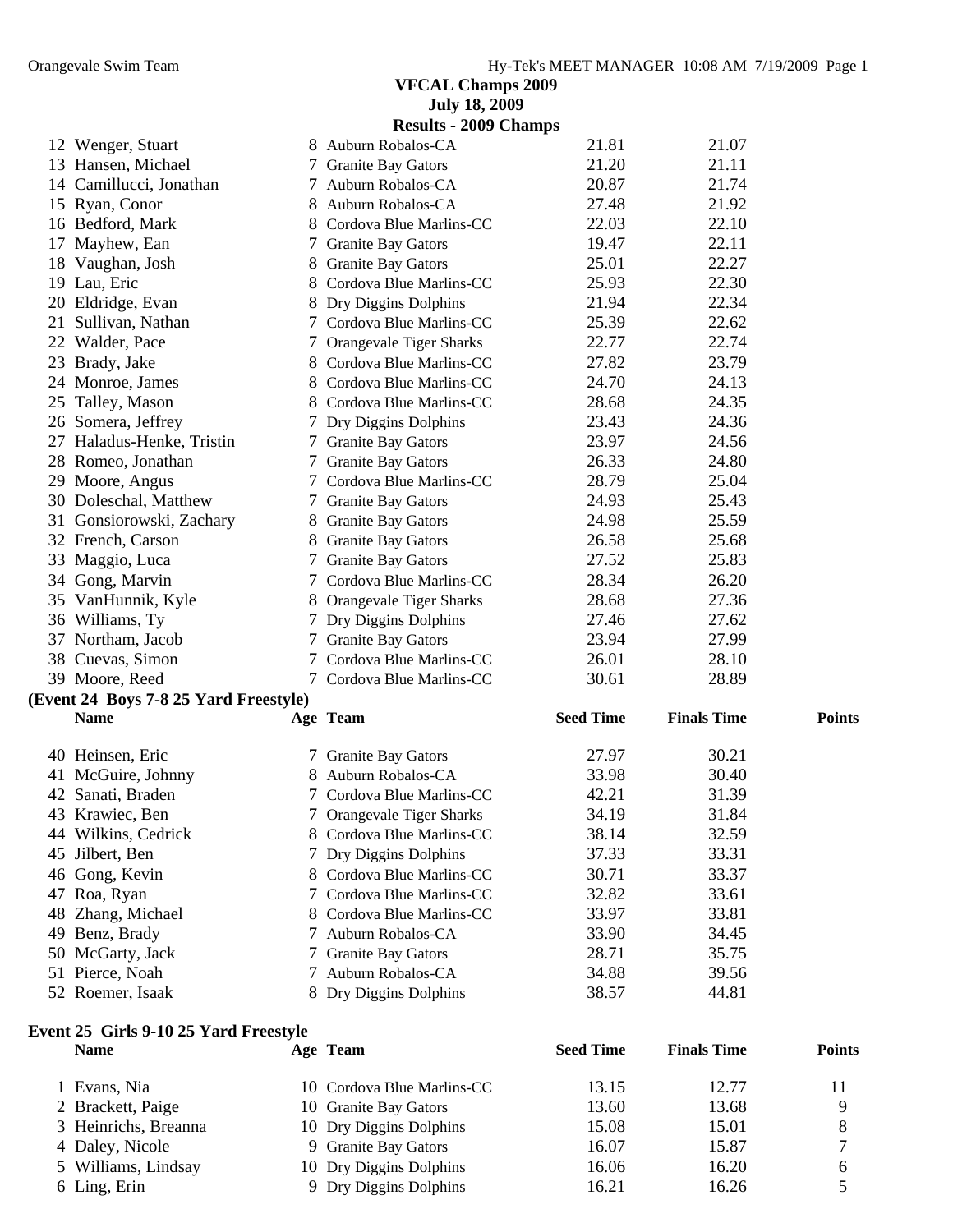|    |                                         |   | <b>July 18, 2009</b>           |                  |                    |                |
|----|-----------------------------------------|---|--------------------------------|------------------|--------------------|----------------|
|    |                                         |   | <b>Results - 2009 Champs</b>   |                  |                    |                |
|    | 7 Gwin, Kourtney                        |   | 10 Orangevale Tiger Sharks     | 16.77            | 16.45              | $\overline{4}$ |
|    | *8 Moore, Maggie                        |   | 10 Auburn Robalos-CA           | 16.99            | 16.56              | 2.<br>50       |
|    | *8 Smith, Madeline                      |   | 10 Cordova Blue Marlins-CC     | 17.05            | 16.56              | 2.<br>50       |
|    | 10 Spokely, Annika                      |   | 10 Auburn Robalos-CA           | 17.01            | 16.62              | 1              |
|    | 11 Seidel, Ann-Marie                    |   | 9 Granite Bay Gators           | 17.75            | 16.64              |                |
|    | 12 Caulfield, Megan                     |   | 10 Granite Bay Gators          | 17.09            | 17.05              |                |
|    | 13 Martinez, Ashley                     |   | 10 Granite Bay Gators          | 16.75            | 17.08              |                |
|    | 14 Kenney, Sarah                        |   | 10 Granite Bay Gators          | 18.23            | 17.29              |                |
|    | 15 Mayhew, Skylar                       |   | 10 Granite Bay Gators          | 16.82            | 17.30              |                |
|    | 16 Ramirez, Rosemary                    |   | 10 Orangevale Tiger Sharks     | 18.19            | 17.64              |                |
|    | 17 Potter, Emily                        |   | 9 Cordova Blue Marlins-CC      | 18.77            | 17.67              |                |
|    | 18 Bedford, Rachel                      |   | 10 Cordova Blue Marlins-CC     | 19.13            | 17.81              |                |
|    | 19 Huber, Kate                          |   | 10 Granite Bay Gators          | 17.97            | 18.04              |                |
|    | *20 Moore, Emily                        |   | 10 Dry Diggins Dolphins        | 20.73            | 18.18              |                |
|    | *20 Perigault, Victoria                 |   | 10 Granite Bay Gators          | 18.44            | 18.18              |                |
|    | 22 Hansen, Emma                         |   | 9 Granite Bay Gators           | 17.74            | 18.30              |                |
|    | 23 McPhail, Carly                       |   | 9 Granite Bay Gators           | 18.65            | 18.32              |                |
|    | 24 Scholes, Emma                        |   | 9 Granite Bay Gators           | 17.20            | 18.50              |                |
| 25 | Shipman, Taylor                         |   | 9 Dry Diggins Dolphins         | 20.32            | 18.61              |                |
|    | 26 Todd, Ashley                         |   | 10 Cordova Blue Marlins-CC     | 19.05            | 18.66              |                |
|    | 27 Enos, Sarah                          |   | 10 Granite Bay Gators          | 18.47            | 19.06              |                |
|    | 28 Verdult, Paige                       |   | 9 Granite Bay Gators           | 19.19            | 19.29              |                |
|    | 29 Somera, Julia                        |   | 9 Dry Diggins Dolphins         | 20.01            | 19.50              |                |
|    | 30 Holton, Carly                        |   | 10 Cordova Blue Marlins-CC     | 22.26            | 19.53              |                |
|    | 31 Keck, Ava                            |   | 9 Auburn Robalos-CA            | 21.24            | 19.68              |                |
|    | 32 Porter, Claire                       |   | 9 Dry Diggins Dolphins         | 19.49            | 19.71              |                |
|    | 33 Smith, Olivia                        |   | 9 Auburn Robalos-CA            | 19.19            | 19.80              |                |
|    | 34 Knopp, Cassidy                       |   | 10 Orangevale Tiger Sharks     | 21.55            | 20.06              |                |
|    | 35 Claire, Sahej                        |   | 9 Cordova Blue Marlins-CC      | 21.80            | 20.13              |                |
|    | (Event 25 Girls 9-10 25 Yard Freestyle) |   |                                |                  |                    |                |
|    | <b>Name</b>                             |   | Age Team                       | <b>Seed Time</b> | <b>Finals Time</b> | <b>Points</b>  |
|    |                                         |   |                                |                  |                    |                |
|    | 36 Lujan, Rebecca                       |   | 10 Dry Diggins Dolphins        | 18.21            | 20.21              |                |
|    | 37 Hudak, Jana                          |   | 9 Dry Diggins Dolphins         | 20.83            | 20.28              |                |
|    | 38 Waid, Paige                          |   | 9 Granite Bay Gators           | 20.42            | 20.44              |                |
|    | 39 Patane, Grace                        |   | 9 Granite Bay Gators           | 19.64            | 20.68              |                |
|    | 40 Medina, Arcelia                      |   | 10 Cordova Blue Marlins-CC     | 18.75            | 20.84              |                |
| 41 | Oglesby, Avonlea                        | 9 | <b>Orangevale Tiger Sharks</b> | 23.19            | 21.02              |                |
|    | 42 Burks, Siarra                        | 9 | Orangevale Tiger Sharks        | 21.83            | 21.11              |                |
| 43 | Graden, Shelby                          |   | 10 Auburn Robalos-CA           | 21.81            | 21.19              |                |
|    | 44 Mavy, Marissa                        | 9 | Cordova Blue Marlins-CC        | 23.57            | 21.25              |                |
|    | 45 Klas, Grace                          |   | 9 Dry Diggins Dolphins         | 21.09            | 21.68              |                |
|    | 46 Warren, Katelyn                      |   | 10 Orangevale Tiger Sharks     | 22.50            | 21.71              |                |
|    | 47 Green, Joslynn                       |   | 9 Auburn Robalos-CA            | 21.14            | 21.88              |                |
| 48 | Cope, Kasey                             |   | 9 Dry Diggins Dolphins         | 21.87            | 22.10              |                |
|    | 49 Ganzert, Lindsey                     |   | 10 Dry Diggins Dolphins        | 21.71            | 22.39              |                |
|    | 50 Coyne, May                           |   | 10 Orangevale Tiger Sharks     | 21.95            | 23.02              |                |
|    | 51 Smith, Emily                         |   | 9 Auburn Robalos-CA            | 25.46            | 23.07              |                |
|    | 52 Lomatchinski, Mary                   |   | 9 Dry Diggins Dolphins         | 24.48            | 23.13              |                |
|    | 53 Bunce, Kayleigh                      |   | 9 Dry Diggins Dolphins         | 25.01            | 24.22              |                |
|    | 54 Martinez, Barbara                    |   | 10 Cordova Blue Marlins-CC     | 25.96            | 24.55              |                |
|    |                                         |   |                                |                  |                    |                |

# **Event 26 Boys 9-10 25 Yard Freestyle**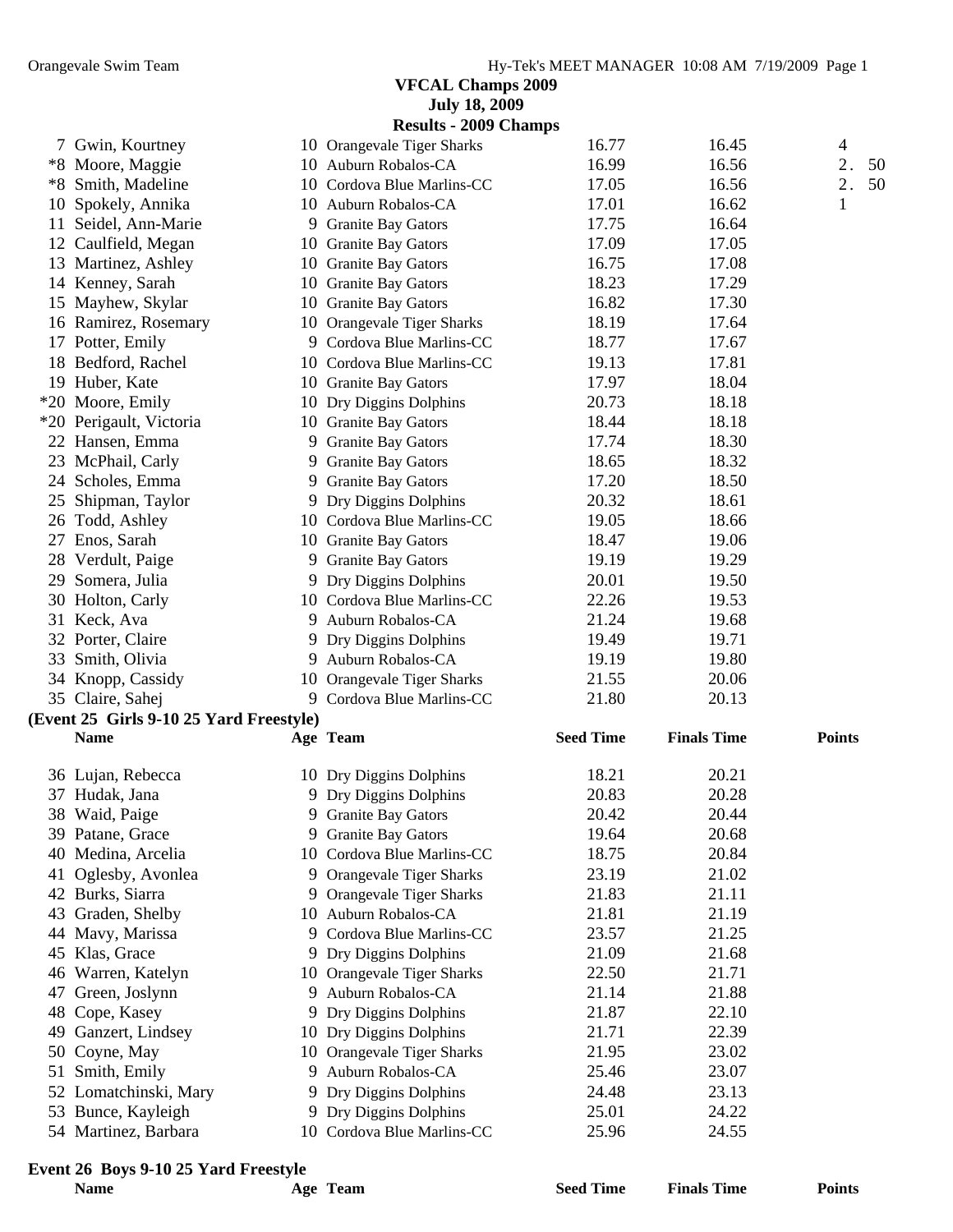#### **VFCAL Champs 2009 July 18, 2009 Results - 2009 Champs**

|    | 1 Lewandowski, Kazik                   | 10 Auburn Robalos-CA       | 14.60            | 14.40              | 11             |
|----|----------------------------------------|----------------------------|------------------|--------------------|----------------|
|    | 2 Stumbaugh, Parker                    | 10 Dry Diggins Dolphins    | 14.83            | 14.63              | 9              |
|    | 3 Weideman, Austin                     | 9 Granite Bay Gators       | 15.91            | 15.80              | 8              |
|    | 4 Portillo, Marcello                   | 9 Cordova Blue Marlins-CC  | 16.90            | 15.93              | 7              |
| 5  | Greene, Tyler                          | 9 Granite Bay Gators       | 15.86            | 15.97              | 6              |
| 6  | Gordon, Skyler                         | 10 Cordova Blue Marlins-CC | 17.97            | 16.26              | 5              |
|    | 7 Pedroza, Joaquim                     | 10 Dry Diggins Dolphins    | 18.49            | 16.41              | 4              |
|    | 8 Hurley, Owen                         | 9 Auburn Robalos-CA        | 17.01            | 16.44              | 3              |
|    | 9 Hasemeier, Hank                      | 10 Dry Diggins Dolphins    | 16.03            | 16.49              | $\overline{2}$ |
|    | 10 Benz, Carter                        | 10 Auburn Robalos-CA       | 16.64            | 16.51              | $\mathbf 1$    |
|    | 11 Watkins, Noah                       | 10 Dry Diggins Dolphins    | 19.03            | 17.61              |                |
|    | *12 Romeo, Jeffrey                     | 9 Granite Bay Gators       | 19.19            | 17.82              |                |
|    | *12 Pesko, Keefe                       | 9 Dry Diggins Dolphins     | 19.26            | 17.82              |                |
|    | 14 Holifield-Helm, Marcus              | 9 Dry Diggins Dolphins     | 23.00            | 18.03              |                |
| 15 | Johnson, Clayton                       | 9 Auburn Robalos-CA        | 19.07            | 18.23              |                |
|    | 16 Hu, Jonathan                        | 9 Granite Bay Gators       | 18.26            | 18.39              |                |
|    | 17 Kambe, Andrew                       | 9 Granite Bay Gators       | 18.83            | 18.46              |                |
|    | 18 MacLeane, Jackson                   | 10 Granite Bay Gators      | 19.23            | 18.50              |                |
|    | 19 Crowl, Cody                         | 10 Cordova Blue Marlins-CC | 20.56            | 19.02              |                |
|    | 20 Martin, Grant                       | 9 Granite Bay Gators       | 21.14            | 19.85              |                |
|    | 21 Jones, Bradley                      | 10 Granite Bay Gators      | 20.22            | 19.87              |                |
|    | 22 Harimoto, Eddie                     | 9 Granite Bay Gators       | 19.27            | 20.21              |                |
|    | 23 Shubert, Tyler                      | 9 Cordova Blue Marlins-CC  | 21.15            | 20.81              |                |
|    | 24 Tiley, Logan                        | 10 Dry Diggins Dolphins    | 20.77            | 20.91              |                |
|    | 25 Brooks, David                       | 9 Granite Bay Gators       | 20.87            | 20.95              |                |
|    | 26 Williams, Wesley                    | 9 Dry Diggins Dolphins     | 29.31            | 21.44              |                |
|    | 27 Keeton, Carson                      | 10 Dry Diggins Dolphins    | 21.24            | 21.67              |                |
|    | 28 Hokanson, Hunter                    | 10 Dry Diggins Dolphins    | 21.26            | 21.71              |                |
|    | 29 Maurico, Jefferson                  | 9 Cordova Blue Marlins-CC  | 23.24            | 21.88              |                |
|    | (Event 26 Boys 9-10 25 Yard Freestyle) |                            |                  |                    |                |
|    | <b>Name</b>                            | Age Team                   | <b>Seed Time</b> | <b>Finals Time</b> | <b>Points</b>  |
|    | 30 Talley, Nathen                      | 10 Cordova Blue Marlins-CC | 21.38            | 22.05              |                |
|    | 31 Guthrie, Jared                      | 9 Cordova Blue Marlins-CC  | 23.20            | 22.97              |                |
|    | 32 Maggio, Nico                        | 9 Granite Bay Gators       | 22.58            | 23.10              |                |
|    | 33 Kim, Kyle                           | 10 Orangevale Tiger Sharks | 21.18            | 23.60              |                |
|    | 34 Seitles, David                      | 10 Dry Diggins Dolphins    | 24.28            | 23.91              |                |
|    | 35 Leanos, Luke                        | 10 Orangevale Tiger Sharks | 21.84            | 24.59              |                |
|    | 36 Green, Xander                       | 10 Cordova Blue Marlins-CC | 28.82            | 24.80              |                |
|    | 37 Maurico, Jurgen                     | 10 Cordova Blue Marlins-CC | 26.80            | 24.81              |                |
|    | 38 Wood, Timothy                       | 9 Cordova Blue Marlins-CC  | 25.02            | 25.07              |                |
| 39 | Watson, Caleb                          | 10 Orangevale Tiger Sharks | 26.38            | 26.22              |                |
| 40 | Hutchinson, William                    | 10 Orangevale Tiger Sharks | 26.48            | 27.57              |                |
| 41 | Bumgarner, Isaac                       | 9 Dry Diggins Dolphins     | 29.40            | 29.04              |                |
|    | 42 White, Jack                         | 9 Orangevale Tiger Sharks  | 24.82            | 31.72              |                |
|    | 43 Owen, Nicholas                      | 9 Dry Diggins Dolphins     | 21.89            | 37.06              |                |
|    |                                        |                            |                  |                    |                |
|    |                                        |                            |                  |                    |                |

#### **Event 27 Girls 11-12 50 Yard Freestyle Name Age Team Seed Time Finals Time Points**  1 Schafer, Brionna 11 Dry Diggins Dolphins 30.10 29.50 11<br>
2 Brunkhorst, Sami 12 Granite Bay Gators 29.59 29.79 9 12 Granite Bay Gators 29.59 29.79 9<br>12 Granite Bay Gators 29.55 30.07 8 Sanders, Brittany 12 Granite Bay Gators 29.55 30.07 8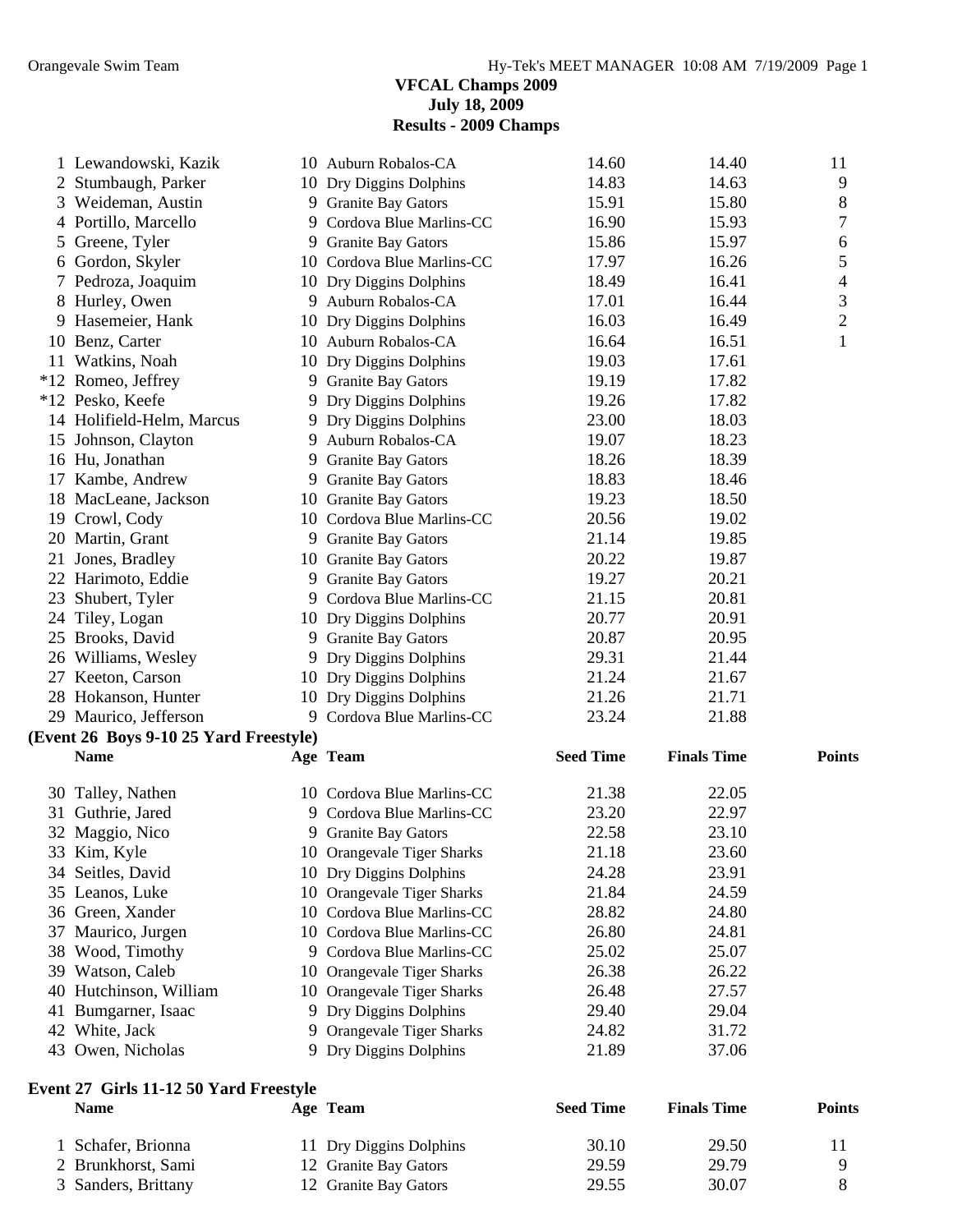|    |                                          |    | <b>July 18, 2009</b>         |                  |                    |                |
|----|------------------------------------------|----|------------------------------|------------------|--------------------|----------------|
|    |                                          |    | <b>Results - 2009 Champs</b> |                  |                    |                |
|    | 4 Vivaldi, Colleen                       |    | 12 Granite Bay Gators        | 30.87            | 30.23              | 7              |
| 5  | Verbitsky, Olivia                        |    | 12 Dry Diggins Dolphins      | 30.27            | 30.26              | 6              |
|    | 6 Portillo, Priscilla                    |    | 12 Cordova Blue Marlins-CC   | 31.87            | 30.82              | 5              |
| 7  | Graves, Molly                            |    | 12 Granite Bay Gators        | 31.03            | 31.36              | 4              |
|    | 8 Watkins, Kaitlin                       |    | 12 Dry Diggins Dolphins      | 32.78            | 31.71              | 3              |
|    | 9 Weiler, Sara                           |    | 12 Auburn Robalos-CA         | 32.36            | 32.27              | $\overline{2}$ |
| 10 | Blackburn, Madison                       |    | 11 Granite Bay Gators        | 33.27            | 32.66              | $\mathbf{1}$   |
| 11 | Woytus, Kaitlin                          |    | 12 Auburn Robalos-CA         | 34.31            | 33.02              |                |
| 12 |                                          |    | 12 Auburn Robalos-CA         | 33.02            | 33.06              |                |
|    | Quirarte, Raquel                         |    |                              |                  |                    |                |
|    | 13 Neff, Kayleigh                        |    | 12 Dry Diggins Dolphins      | 33.22            | 33.21              |                |
| 14 | Jacquemain, Marcella                     |    | 12 Dry Diggins Dolphins      | 36.07            | 35.23              |                |
|    | 15 Watkins, Kendal                       |    | 12 Dry Diggins Dolphins      | 36.31            | 35.39              |                |
|    | 16 Clough, Jamie                         |    | 11 Dry Diggins Dolphins      | 37.16            | 35.55              |                |
| 17 | Morkowski, Anika                         |    | 11 Dry Diggins Dolphins      | 36.27            | 35.56              |                |
| 18 | Harris, Rachel                           |    | 11 Granite Bay Gators        | 35.73            | 35.62              |                |
|    | 19 Patane, Hope                          | 11 | <b>Granite Bay Gators</b>    | 35.37            | 35.83              |                |
| 20 | Gillen, Emily                            | 11 | Dry Diggins Dolphins         | 37.83            | 35.91              |                |
|    | 21 Ballard, Shannen                      |    | 12 Granite Bay Gators        | 35.19            | 36.00              |                |
|    | 22 Chan, Stephanie                       |    | 11 Granite Bay Gators        | 36.24            | 36.08              |                |
| 23 | Cooper, Allison                          |    | 11 Granite Bay Gators        | 37.63            | 36.49              |                |
|    | 24 King, Julia                           |    | 11 Auburn Robalos-CA         | 37.34            | 37.10              |                |
|    | 25 Higby, Cora                           |    | 11 Orangevale Tiger Sharks   | 38.14            | 37.27              |                |
|    | 26 Haynes, Maddy                         |    | 11 Granite Bay Gators        | 37.85            | 37.35              |                |
| 27 | McGuire, Siouxsie                        |    | 11 Auburn Robalos-CA         | 37.16            | 37.40              |                |
| 28 | Mecham, Summer                           |    | 11 Granite Bay Gators        | 38.73            | 37.76              |                |
| 29 | Jilbert, Claire                          |    | 11 Dry Diggins Dolphins      | 38.62            | 37.96              |                |
| 30 | Caravella, Danielle                      |    | 11 Orangevale Tiger Sharks   | 38.74            | 38.33              |                |
|    | 31 Easterla, Tayla                       |    | 12 Cordova Blue Marlins-CC   | 39.61            | 38.36              |                |
|    | 32 Dummett, Emily                        |    | 11 Orangevale Tiger Sharks   | 41.07            | 38.66              |                |
|    | 33 Keck, Zoe                             |    | 11 Auburn Robalos-CA         | 37.96            | 38.99              |                |
|    | 34 Moore, Megan                          |    | 12 Dry Diggins Dolphins      | 39.47            | 40.23              |                |
|    | (Event 27 Girls 11-12 50 Yard Freestyle) |    |                              |                  |                    |                |
|    | <b>Name</b>                              |    | Age Team                     | <b>Seed Time</b> | <b>Finals Time</b> | <b>Points</b>  |
|    |                                          |    |                              |                  |                    |                |
|    | 35 Fuller, Kate                          |    | 11 Orangevale Tiger Sharks   | 43.29            | 40.57              |                |
|    | 36 Mavy, Kyla                            |    | 12 Cordova Blue Marlins-CC   | 40.18            | 40.73              |                |
| 37 | Green, Kara                              |    | 12 Cordova Blue Marlins-CC   | 42.96            | 41.00              |                |
|    | 38 Lawson, Sophia                        |    | 11 Orangevale Tiger Sharks   | 40.49            | 41.13              |                |
| 39 | Klausing, Summer                         |    | 11 Dry Diggins Dolphins      | 43.26            | 41.65              |                |
| 40 | Bailey, Cammie                           |    | 11 Dry Diggins Dolphins      | 44.73            | 41.91              |                |
| 41 | Maynard, Jamie                           |    | 11 Dry Diggins Dolphins      | 43.55            | 42.15              |                |
|    | 42 Parker, Katie                         | 11 | Dry Diggins Dolphins         | 41.43            | 42.22              |                |
|    |                                          |    |                              | 43.41            | 42.54              |                |
| 43 | Neff, Jemma                              |    | 12 Dry Diggins Dolphins      |                  |                    |                |
| 44 | Talley, Kayleigh                         |    | 12 Cordova Blue Marlins-CC   | 45.63            | 44.79              |                |
|    | 45 Borchardt, Chantal                    |    | 11 Cordova Blue Marlins-CC   | 57.57            | 45.59              |                |
|    | 46 Lawson, Emily                         |    | 12 Orangevale Tiger Sharks   | 46.70            | 45.97              |                |
| 47 | Martinez, Anita                          | 11 | Cordova Blue Marlins-CC      | 52.88            | 46.43              |                |
|    | 48 Douglas, Aeahkira                     |    | 12 Cordova Blue Marlins-CC   | 52.73            | 51.02              |                |
|    | Event 28 Boys 11-12 50 Yard Freestyle    |    |                              |                  |                    |                |
|    | <b>Name</b>                              |    | Age Team                     | <b>Seed Time</b> | <b>Finals Time</b> | <b>Points</b>  |
|    |                                          |    |                              |                  |                    |                |
|    | 1 Williams, Jason                        |    | 12 Dry Diggins Dolphins      | 28.65            | 27.62              | 11             |
|    | 2 Wylder, Kevin                          |    | 12 Granite Bay Gators        | 31.67            | 30.17              | 9              |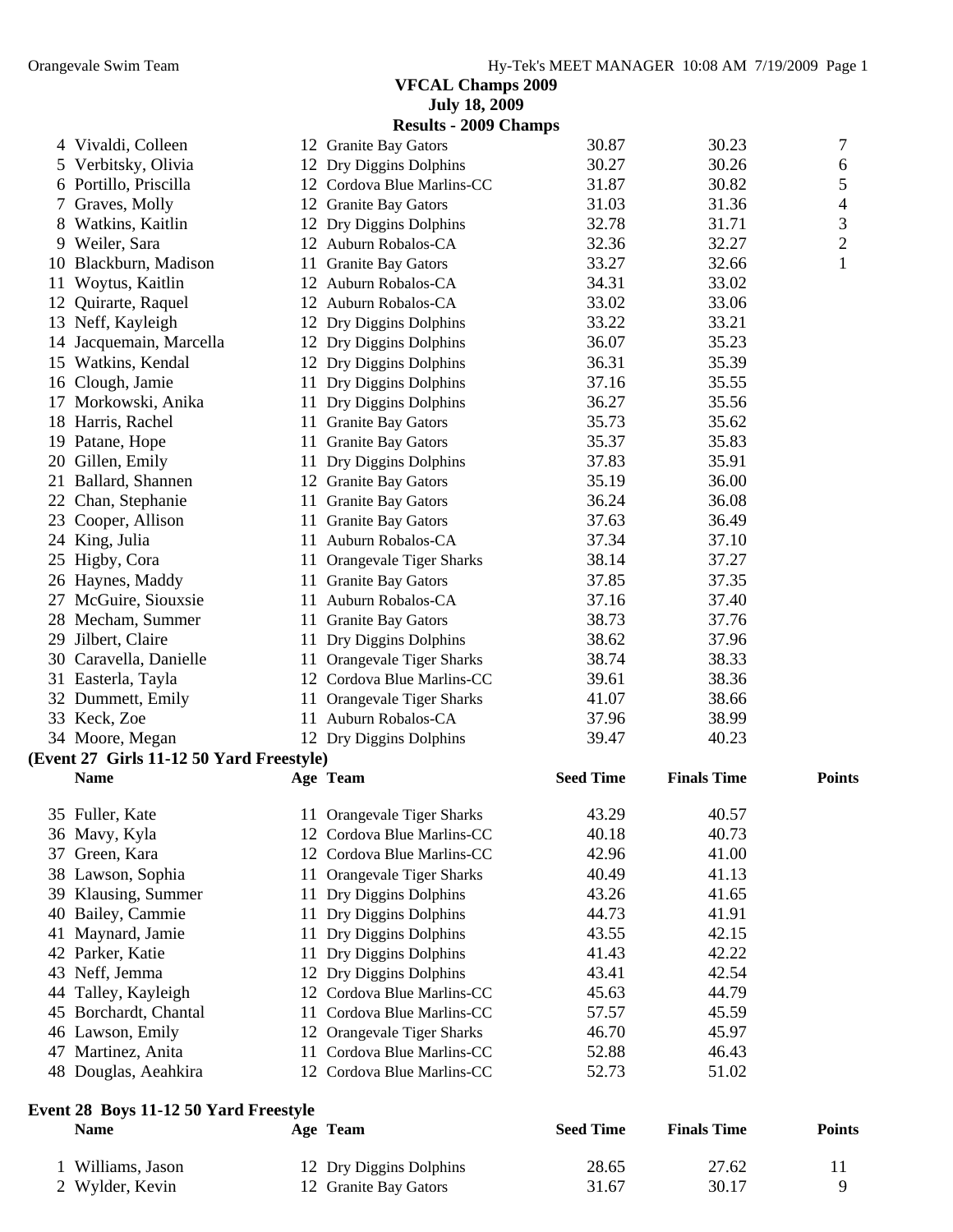|       |                                         | <b>July 18, 2009</b>         |                  |                    |               |
|-------|-----------------------------------------|------------------------------|------------------|--------------------|---------------|
|       |                                         | <b>Results - 2009 Champs</b> |                  |                    |               |
| 3     | Gaebler, Jeffrey                        | 12 Granite Bay Gators        | 30.96            | 30.79              | 8             |
|       | 4 Roselli, Joshua                       | 11 Granite Bay Gators        | 32.69            | 31.31              | 7             |
| 5     | Hasemeier, Wyatt                        | 12 Dry Diggins Dolphins      | 33.08            | 31.83              | 6             |
| 6     | Fenner, Joshua                          | 12 Cordova Blue Marlins-CC   | 33.39            | 32.04              | 5             |
| 7     | Gray, Ryan                              | 12 Dry Diggins Dolphins      | 32.01            | 32.80              | 4             |
| 8     | Camello, Nicolas                        | 11 Dry Diggins Dolphins      | 33.11            | 32.83              | 3             |
| 9     | McKillop, Brendan                       | 12 Dry Diggins Dolphins      | 32.26            | 33.19              | $\mathbf{2}$  |
| 10    | Huston, Ryan                            | 11 Auburn Robalos-CA         | 33.06            | 33.28              | $\mathbf{1}$  |
| 11    | Cocker, David                           | 11 Cordova Blue Marlins-CC   | 34.71            | 33.32              |               |
| 12    | Granat, Tommy                           | 11 Auburn Robalos-CA         | 32.72            | 33.40              |               |
|       | 13 Higdon, Tom                          | 11 Cordova Blue Marlins-CC   | 32.91            | 33.42              |               |
|       | *14 Guthrie, Kyle                       | 11 Cordova Blue Marlins-CC   | 32.69            | 33.46              |               |
| $*14$ | Todd, Ryan                              | 11 Cordova Blue Marlins-CC   | 34.84            | 33.46              |               |
|       | 16 Jungers, Riley                       | 11 Auburn Robalos-CA         | 34.97            | 33.67              |               |
| 17    | Thomasson, Joshua                       | 12 Auburn Robalos-CA         | 35.51            | 33.75              |               |
| 18    | Boe, Joshua                             | 11 Orangevale Tiger Sharks   | 36.43            | 33.76              |               |
| 19    | Yurgelevic, Jason                       | 12 Dry Diggins Dolphins      | 32.08            | 33.80              |               |
| 20    | Jimenez, Eddie                          | 12 Orangevale Tiger Sharks   | 33.29            | 33.85              |               |
|       | 21 Asbenson, Rydell                     | 12 Orangevale Tiger Sharks   | 36.70            | 34.09              |               |
|       | 22 Bailey, Jordan                       | 12 Orangevale Tiger Sharks   | 34.17            | 34.47              |               |
| 23    | Smith, Matthew                          | 11 Granite Bay Gators        | 35.24            | 34.91              |               |
|       | 24 Molina, David                        | 12 Cordova Blue Marlins-CC   | 35.32            | 34.93              |               |
|       | 25 McNeal, Jaemani                      | 11 Cordova Blue Marlins-CC   | 35.10            | 35.13              |               |
|       | 26 Bedford, Brian                       | 12 Cordova Blue Marlins-CC   | 36.09            | 36.40              |               |
| 27    | Genetti, Tyler                          | 11 Granite Bay Gators        | 37.85            | 37.95              |               |
| 28    | Thyberg, Gregory                        | 12 Granite Bay Gators        | 38.18            | 38.08              |               |
| 29    | Kelly, Rylan                            | 11 Granite Bay Gators        | 37.14            | 38.38              |               |
| 30    | Campbell, Austin                        | 11 Cordova Blue Marlins-CC   | 39.32            | 38.53              |               |
| 31    | Shellaberger, Luke                      | 11 Granite Bay Gators        | 38.17            | 38.60              |               |
|       | 32 McCann, Thomas                       | 11 Dry Diggins Dolphins      | 36.64            | 39.52              |               |
|       | 33 Cordero, Travis                      | 12 Dry Diggins Dolphins      | 38.24            | 39.60              |               |
|       | 34 Potter, George                       | 11 Cordova Blue Marlins-CC   | 43.32            | 41.19              |               |
|       | (Event 28 Boys 11-12 50 Yard Freestyle) |                              |                  |                    |               |
|       | <b>Name</b>                             | Age Team                     | <b>Seed Time</b> | <b>Finals Time</b> | <b>Points</b> |
|       | 35 Wilkins, Ceyvion                     | 11 Cordova Blue Marlins-CC   | 45.36            | 41.50              |               |
|       | 36 Dunlap, Caleb                        | 12 Orangevale Tiger Sharks   | 41.88            | 41.77              |               |
|       | 37 VanHunnik, Andrew                    | 12 Orangevale Tiger Sharks   | 44.47            | 42.23              |               |
|       | 38 Lomatchinski, Anthony                | 11 Dry Diggins Dolphins      | 44.97            | 42.66              |               |
| 39    | Oglesby, Kiernan                        | 12 Orangevale Tiger Sharks   | 47.93            | 42.90              |               |
| 40    | Stewart, Ryan                           | 11 Cordova Blue Marlins-CC   | 42.62            | 42.94              |               |
| 41    | Slaight, Riley                          | 11 Dry Diggins Dolphins      | 46.25            | 43.69              |               |
| 42    | Liaghat, Armon                          | 11 Orangevale Tiger Sharks   | 53.58            | 53.83              |               |
|       | 43 VanHunnik, Tyler                     | 11 Orangevale Tiger Sharks   | 53.94            | 55.37              |               |
|       | Event 29 Girls 13-14 50 Yard Freestyle  |                              |                  |                    |               |
|       | <b>Name</b>                             | Age Team                     | <b>Seed Time</b> | <b>Finals Time</b> | <b>Points</b> |

| 1 Miner, Natalie   | 14 Orangevale Tiger Sharks | 28.27 | 27.33 |  |
|--------------------|----------------------------|-------|-------|--|
| 2 Tiedemann, Ellen | 13 Dry Diggins Dolphins    | 28.39 | 27.82 |  |
| 3 Boyd, Emily      | 14 Dry Diggins Dolphins    | 28.25 | 28.00 |  |
| 4 Wirth, Bridget   | 13 Granite Bay Gators      | 28.60 | 28.81 |  |
| 5 Cesar, Jacy-Anne | 14 Cordova Blue Marlins-CC | 29.69 | 28.93 |  |
| 6 Brackett, Lauren | 13 Granite Bay Gators      | 30.00 | 29.75 |  |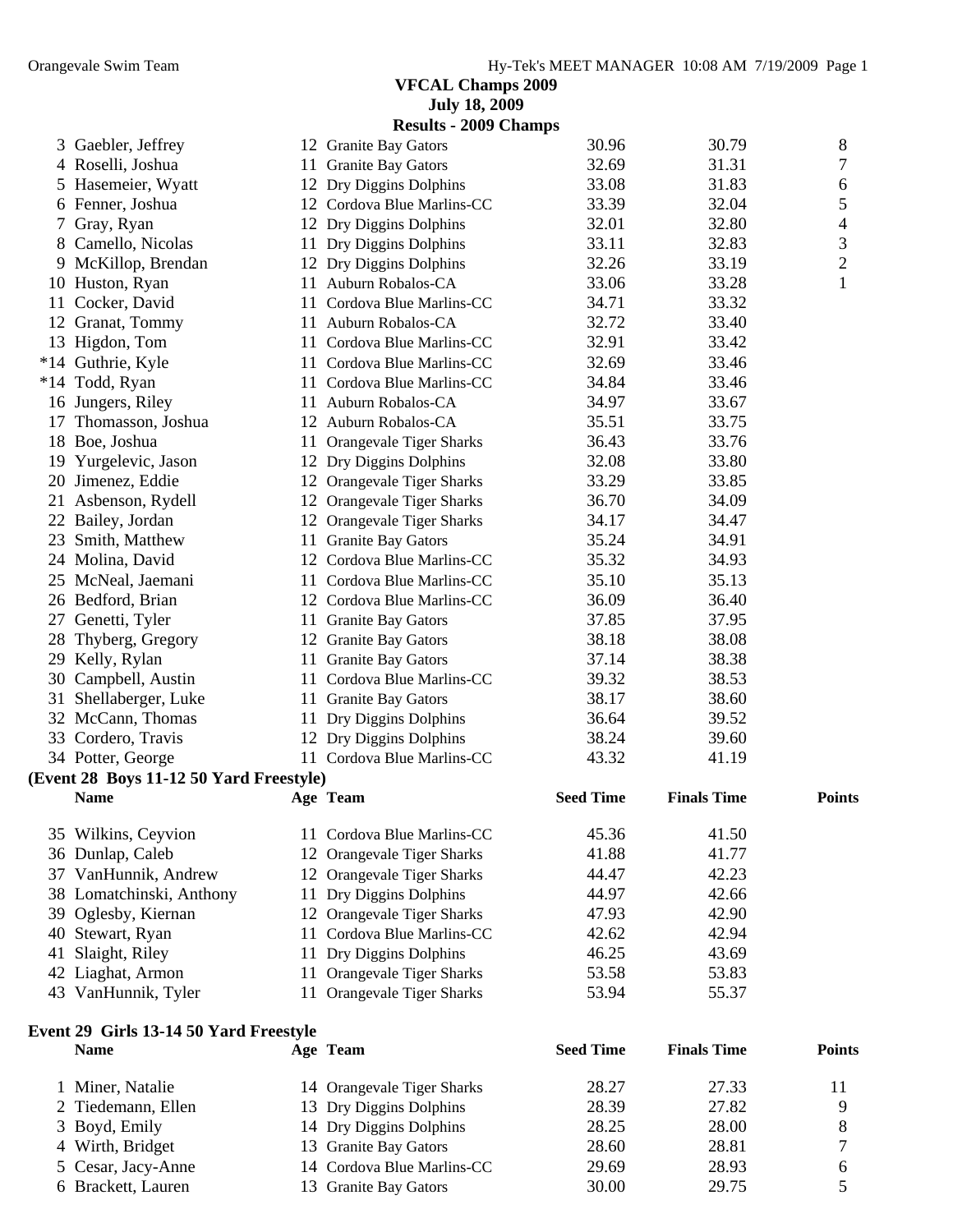|    |                                          |    | <b>July 18, 2009</b>         |                  |                    |                |
|----|------------------------------------------|----|------------------------------|------------------|--------------------|----------------|
|    |                                          |    | <b>Results - 2009 Champs</b> |                  |                    |                |
|    | *7 Ganzert, Shelby                       |    | 14 Dry Diggins Dolphins      | 30.24            | 30.28              | 3.<br>50       |
|    | *7 Maduri, Nicole                        |    | 14 Cordova Blue Marlins-CC   | 30.22            | 30.28              | 3.<br>50       |
|    | 9 DeClouette, Jessica                    |    | 13 Orangevale Tiger Sharks   | 31.41            | 30.47              | $\overline{c}$ |
|    | 10 Wilson, Maxi                          |    | 13 Cordova Blue Marlins-CC   | 33.01            | 30.52              | $\mathbf{1}$   |
| 11 | Tracy, Anne                              |    | 13 Auburn Robalos-CA         | 29.56            | 30.81              |                |
| 12 | Mayhew, Michaela                         |    | 14 Granite Bay Gators        | 29.99            | 31.00              |                |
|    | 13 Harris, Alexandria                    |    | 14 Granite Bay Gators        | 30.96            | 31.25              |                |
|    | 14 Montero, Jessica                      |    | 14 Granite Bay Gators        | 31.86            | 31.32              |                |
|    | 15 LeBaron, Hannah                       |    | 13 Granite Bay Gators        | 32.67            | 31.42              |                |
|    | 16 Janda, Cassidy                        |    | 14 Granite Bay Gators        | 31.52            | 31.43              |                |
|    | 17 Brunkhorst, Pamela                    |    | 14 Granite Bay Gators        | 31.67            | 31.46              |                |
|    | 18 Smith, Emily                          |    | 14 Cordova Blue Marlins-CC   | 30.93            | 31.63              |                |
| 19 | Ittner, Maddison                         |    | 13 Auburn Robalos-CA         | 31.03            | 31.66              |                |
| 20 | Taber, Lauren                            |    | 14 Auburn Robalos-CA         | 32.13            | 31.99              |                |
| 21 | Hingston, Amanda                         |    | 14 Dry Diggins Dolphins      | 32.97            | 32.11              |                |
|    | 22 Huber, Jessica                        |    | 13 Granite Bay Gators        | 32.52            | 32.55              |                |
|    | 23 Lipsmeyer, Anna                       |    | 13 Auburn Robalos-CA         | 32.73            | 32.69              |                |
|    | 24 Corona, Elianna                       |    | 14 Cordova Blue Marlins-CC   | 32.95            | 32.73              |                |
|    | 25 Valtman, Stefany                      |    | 13 Orangevale Tiger Sharks   | 34.02            | 33.34              |                |
|    | 26 Morgan, Amy                           |    | 14 Orangevale Tiger Sharks   | 33.69            | 33.41              |                |
|    | 27 DeCesare, Brittany                    |    | 13 Cordova Blue Marlins-CC   | 35.69            | 33.69              |                |
|    | 28 Davidson, Sydney                      |    | 14 Granite Bay Gators        | 34.06            | 33.71              |                |
|    | 29 Del Rio, Berekley                     |    | 13 Orangevale Tiger Sharks   | 34.00            | 33.84              |                |
|    | 30 Haenny, Summer                        |    | 13 Granite Bay Gators        | 34.65            | 34.01              |                |
|    | 31 Miner, Mackenzie                      |    | 13 Orangevale Tiger Sharks   | 33.90            | 34.04              |                |
|    | 32 McFarland, Devin                      |    | 14 Auburn Robalos-CA         | 34.85            | 34.15              |                |
|    | 33 Yarnell, Madisun                      |    | 13 Auburn Robalos-CA         | 35.26            | 34.57              |                |
|    | 34 Eyman, Brooke                         |    | 14 Orangevale Tiger Sharks   | 35.09            | 34.64              |                |
|    | 35 Foster, Katrina                       |    | 14 Orangevale Tiger Sharks   | 34.32            | 34.79              |                |
|    | 36 Lederer, Hailey                       |    | 13 Granite Bay Gators        | 36.99            | 34.92              |                |
|    | 37 Holifield-Helm, Katryna               |    | 13 Dry Diggins Dolphins      | 36.37            | 35.42              |                |
|    | 38 Fullmer, Sarah                        |    | 13 Granite Bay Gators        | 36.03            | 36.44              |                |
|    | 39 Pivoda, Lerin                         |    | 13 Dry Diggins Dolphins      | 37.84            | 37.14              |                |
|    | (Event 29 Girls 13-14 50 Yard Freestyle) |    |                              |                  |                    |                |
|    | <b>Name</b>                              |    | Age Team                     | <b>Seed Time</b> | <b>Finals Time</b> | <b>Points</b>  |
|    | 40 Koch, Daisy                           |    | 14 Granite Bay Gators        | 35.92            | 37.22              |                |
|    | 41 Rheault, Nicole                       |    | 13 Cordova Blue Marlins-CC   | 30.31            | 38.23              |                |
|    | 42 Maier, Alyssa                         |    | 13 Cordova Blue Marlins-CC   | 38.45            | 38.36              |                |
|    | 43 Musser, Shannon                       |    | 13 Auburn Robalos-CA         | 39.96            | 38.61              |                |
|    | 44 Dickson, Christine                    | 13 | <b>Granite Bay Gators</b>    | 37.61            | 38.74              |                |
|    | 45 Williams, Jacquie                     |    | 14 Granite Bay Gators        | 38.50            | 38.96              |                |
|    | 46 Maier, Alexandria                     |    | 13 Cordova Blue Marlins-CC   | 39.09            | 39.26              |                |
|    | Event 30 Boys 13-14 50 Yard Freestyle    |    |                              |                  |                    |                |
|    | <b>Name</b>                              |    | Age Team                     | <b>Seed Time</b> | <b>Finals Time</b> | <b>Points</b>  |
|    | 1 Lewis, Will                            |    | 14 Granite Bay Gators        | 24.89            | 24.62              | 11             |
|    | Coen, Andrew                             |    | 14 Dry Diggins Dolphins      | 25.28            | 24.77              | 9              |
|    | 3 McClanahan, Timothy                    |    | 14 Orangevale Tiger Sharks   | 27.47            | 27.08              | 8              |

 Lemma, Marcus 13 Auburn Robalos-CA 26.91 27.22 7 Seaton, Nicholas 14 Dry Diggins Dolphins 26.41 27.28 6 6 McClanahan, Matthew 14 Orangevale Tiger Sharks 27.30 27.62 5<br>
27.60 27.65 4

14 Granite Bay Gators 27.60 27.65 4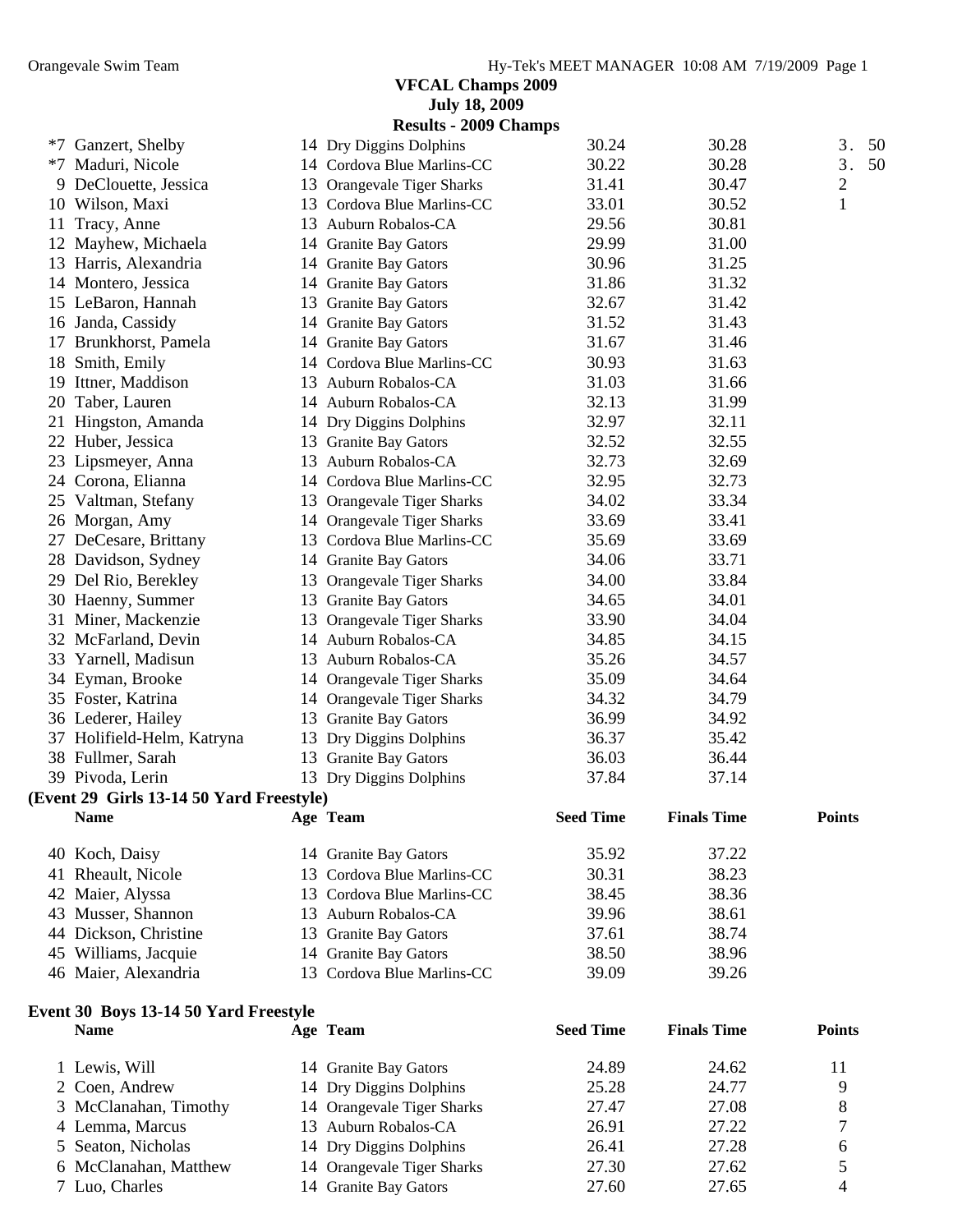|    |                        |    | <b>July 18, 2009</b>         |       |       |                |
|----|------------------------|----|------------------------------|-------|-------|----------------|
|    |                        |    | <b>Results - 2009 Champs</b> |       |       |                |
|    | 8 Cordero, Tyler       |    | 14 Dry Diggins Dolphins      | 28.00 | 27.94 | $\mathfrak{Z}$ |
|    | 9 McLean, Lucas        |    | 13 Orangevale Tiger Sharks   | 29.54 | 28.10 | $\overline{c}$ |
|    | 10 Martin, Neil        |    | 14 Granite Bay Gators        | 27.57 | 28.15 | $\mathbf{1}$   |
| 11 | Kemper, Keaton         | 13 | Cordova Blue Marlins-CC      | 29.35 | 28.20 |                |
|    | 12 Coen, Matthew       | 13 | Dry Diggins Dolphins         | 28.62 | 28.34 |                |
|    | 13 Musser, Quinn       |    | 14 Auburn Robalos-CA         | 26.71 | 28.43 |                |
|    | 14 Spencer, Braeden    | 13 | <b>Granite Bay Gators</b>    | 28.18 | 28.51 |                |
|    | 15 Brooks, Mark        | 13 | <b>Granite Bay Gators</b>    | 28.87 | 28.70 |                |
|    | 16 Clark, Geramy       |    | 14 Orangevale Tiger Sharks   | 29.44 | 29.11 |                |
| 17 | Cooper, Chase          | 13 | <b>Granite Bay Gators</b>    | 29.67 | 29.15 |                |
|    | 18 Hurwitt, Gabriel    | 13 | Dry Diggins Dolphins         | 30.30 | 29.27 |                |
|    | 19 Unverferth, Karl    |    | 13 Dry Diggins Dolphins      | 28.79 | 29.45 |                |
|    | 20 Wriedt, Garry       |    | 14 Dry Diggins Dolphins      | 29.65 | 29.55 |                |
|    | 21 Fuller, Ryan        | 13 | Orangevale Tiger Sharks      | 30.26 | 29.88 |                |
| 22 | Oglesby, Noah          | 13 | Dry Diggins Dolphins         | 31.98 | 30.66 |                |
| 23 | Oglesby, Dale          | 13 | Dry Diggins Dolphins         | 32.31 | 30.75 |                |
|    | 24 Williams, Weston    |    | 14 Cordova Blue Marlins-CC   | 30.70 | 30.81 |                |
|    | 25 Dunlap, Joshua      |    | 14 Orangevale Tiger Sharks   | 33.13 | 31.02 |                |
|    | 26 Bath, David         |    | 13 Dry Diggins Dolphins      | 32.13 | 31.26 |                |
| 27 | Zajac, Paul            |    | 14 Granite Bay Gators        | 33.46 | 31.29 |                |
|    | 28 Verbitsky, Sean     | 13 | Dry Diggins Dolphins         | 32.98 | 31.48 |                |
|    | 29 Fuller, Chris       |    | 14 Orangevale Tiger Sharks   | 31.14 | 31.58 |                |
|    | 30 Brady, Zachary      |    | 14 Cordova Blue Marlins-CC   | 31.83 | 32.11 |                |
| 31 | Klausing, Korey        | 13 | Dry Diggins Dolphins         | 34.71 | 32.33 |                |
|    | 32 Thomasson, Peter    | 13 | Auburn Robalos-CA            | 30.75 | 32.39 |                |
|    | 33 McNicholas, Matthew |    | 13 Dry Diggins Dolphins      | 33.64 | 33.04 |                |
|    | 34 Potter, Charles     | 13 | Cordova Blue Marlins-CC      | 37.31 | 34.09 |                |
| 35 | Slaight, Justin        |    | 14 Dry Diggins Dolphins      | 36.49 | 34.27 |                |
|    | 36 Wilkins, C.J.       |    | 13 Cordova Blue Marlins-CC   | 34.98 | 35.68 |                |
|    | 37 Purugganan, Isaiah  |    | 13 Orangevale Tiger Sharks   | 35.74 | 36.77 |                |
|    | 38 Bailey, Ryan        | 13 | Dry Diggins Dolphins         | 40.49 | 37.23 |                |
|    | 39 Rego, Elton         |    | 13 Granite Bay Gators        | 38.64 | 38.62 |                |
|    | 40 Maurico, Jan        |    | 13 Cordova Blue Marlins-CC   | 43.75 | 41.99 |                |

#### **Event 31 Girls 15-18 50 Yard Freestyle**

|   | <b>Name</b>           |    | Age Team                   | <b>Seed Time</b> | <b>Finals Time</b> | <b>Points</b> |
|---|-----------------------|----|----------------------------|------------------|--------------------|---------------|
|   | 1 Daley, Colleen      |    | 15 Granite Bay Gators      | 25.34            | 25.14              | 11            |
|   | 2 Wenger, Elise       |    | 18 Auburn Robalos-CA       | 26.01            | 25.76              | 9             |
|   | 3 Leever, Marissa     |    | 16 Granite Bay Gators      | 26.29            | 26.36              | 8             |
|   | 4 Sota, Hailey        |    | 17 Dry Diggins Dolphins    | 26.57            | 26.61              | 7             |
|   | 5 Barker, Moriah      |    | 16 Cordova Blue Marlins-CC | 27.51            | 26.68              | 6             |
| 6 | Williams, Jenna       |    | 16 Dry Diggins Dolphins    | 27.18            | 26.71              | 5             |
|   | 7 Negrete, Brooke     |    | 16 Orangevale Tiger Sharks | 27.19            | 26.95              | 4             |
|   | 8 Hayes, Jessica      |    | 16 Granite Bay Gators      | 27.32            | 27.27              | 3             |
|   | 9 Miller, Julie       |    | 16 Auburn Robalos-CA       | 26.15            | 27.49              | 2             |
|   | 10 Tiedemann, Lauren  |    | 17 Dry Diggins Dolphins    | 27.80            | 27.57              |               |
|   | 11 Hurwitt, Kaitlyn   |    | 17 Dry Diggins Dolphins    | 28.37            | 27.68              |               |
|   | 12 Youel, Alison      |    | 16 Dry Diggins Dolphins    | 28.07            | 27.76              |               |
|   | 13 Jungers, Haley     | 15 | Auburn Robalos-CA          | 28.37            | 27.86              |               |
|   | 14 Asbenson, Victoria |    | 15 Orangevale Tiger Sharks | 27.32            | 28.16              |               |
|   | 15 Negrete, Heather   |    | 18 Orangevale Tiger Sharks | 28.06            | 28.28              |               |
|   | 16 Northam, Jessica   |    | 15 Granite Bay Gators      | 29.19            | 28.30              |               |
|   | 17 Klas, Rachel       |    | 16 Dry Diggins Dolphins    | 30.17            | 28.92              |               |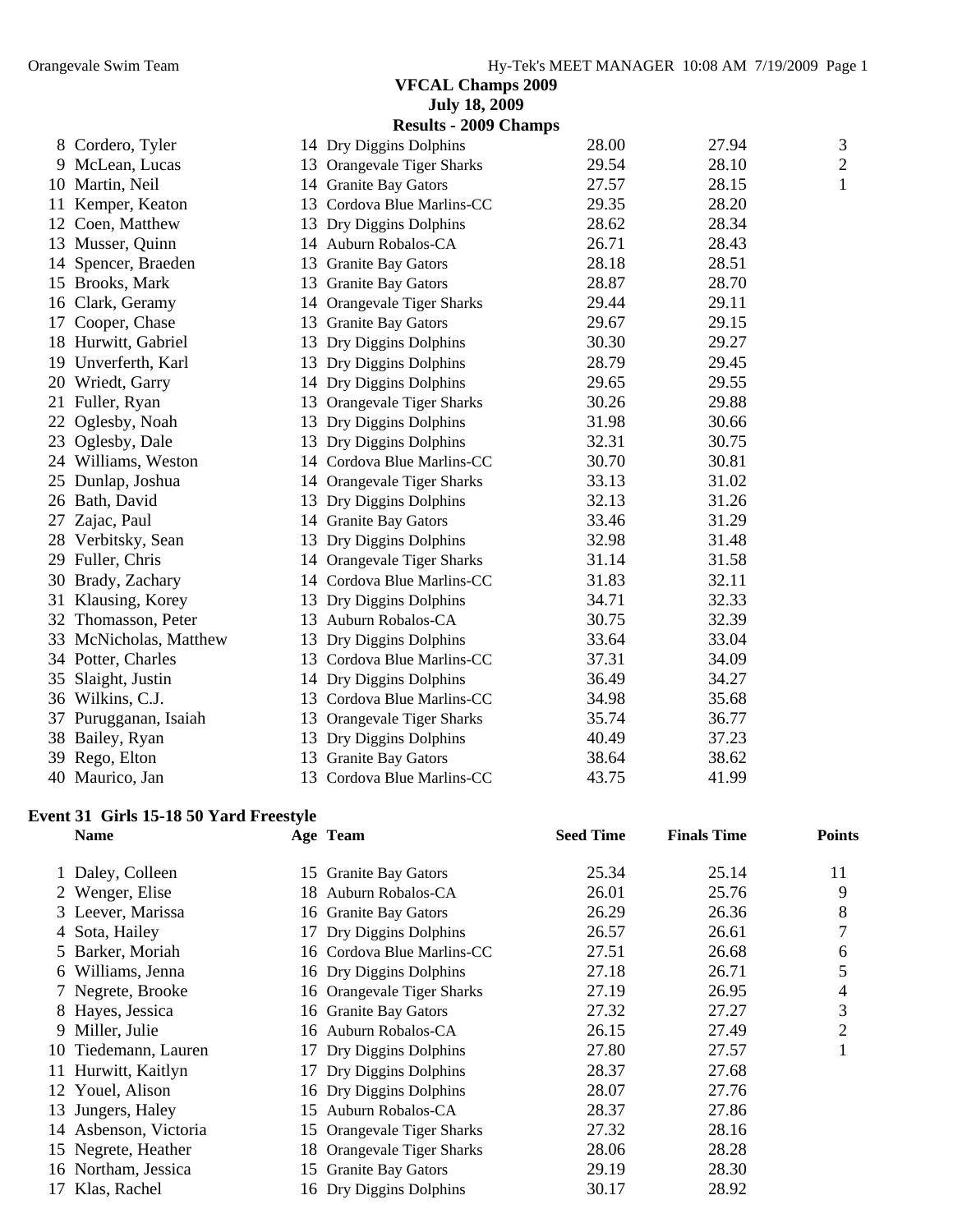|                       |    | <b>July 18, 2009</b>         |       |       |
|-----------------------|----|------------------------------|-------|-------|
|                       |    | <b>Results - 2009 Champs</b> |       |       |
| 18 Anderson, Lauren   |    | 16 Auburn Robalos-CA         | 28.60 | 28.98 |
| 19 Miller, Mary       |    | 15 Orangevale Tiger Sharks   | 29.48 | 29.20 |
| 20 Murrow, Kelsi      |    | 16 Dry Diggins Dolphins      | 29.04 | 29.22 |
| 21 Clark, Chantel     |    | 16 Orangevale Tiger Sharks   | 30.51 | 29.30 |
| 22 Molina, Emma       |    | 15 Cordova Blue Marlins-CC   | 29.52 | 29.49 |
| 23 Oswald, Jill       |    | 18 Dry Diggins Dolphins      | 29.57 | 29.54 |
| 24 Wirth, Amanda      |    | 16 Granite Bay Gators        | 30.08 | 29.57 |
| 25 Faulk, Chloe       |    | 17 Dry Diggins Dolphins      | 30.41 | 29.59 |
| 26 Mitchell, Bryanna  |    | 18 Orangevale Tiger Sharks   | 31.13 | 29.71 |
| 27 Healy, Emma        |    | 18 Dry Diggins Dolphins      | 30.97 | 30.16 |
| 28 Bangs, Lara        |    | 15 Dry Diggins Dolphins      | 31.27 | 30.32 |
| 29 Plexico, Cassandra |    | 16 Dry Diggins Dolphins      | 31.51 | 30.48 |
| 30 Stumbaugh, Brooke  |    | 16 Dry Diggins Dolphins      | 30.44 | 30.59 |
| 31 Dale, Courtney     |    | 16 Granite Bay Gators        | 31.38 | 30.67 |
| 32 Donaldson, Ellie   |    | 15 Orangevale Tiger Sharks   | 31.37 | 30.68 |
| 33 Engwer, Emily      |    | 15 Granite Bay Gators        | 31.27 | 30.72 |
| 34 Hood, Chloe        |    | 15 Dry Diggins Dolphins      | 30.59 | 30.88 |
| 35 Broadway, Shelby   |    | 15 Orangevale Tiger Sharks   | 28.57 | 30.92 |
| 36 Devargas, Stacey   |    | 17 Granite Bay Gators        | 31.89 | 31.20 |
| 37 Youel, Kelsey      |    | 16 Dry Diggins Dolphins      | 30.85 | 31.23 |
| 38 Flecklin, Sarah    |    | 16 Dry Diggins Dolphins      | 30.71 | 31.28 |
| 39 Ricci, Grace       |    | 18 Dry Diggins Dolphins      | 30.82 | 31.38 |
| 40 Barker, Asriel     |    | 15 Cordova Blue Marlins-CC   | 31.51 | 31.45 |
| 41 Unverferth, Krista |    | 15 Dry Diggins Dolphins      | 31.47 | 31.47 |
| 42 Flecklin, Natalie  |    | 17 Dry Diggins Dolphins      | 31.98 | 31.92 |
| 43 Valtman, Allie     |    | 17 Orangevale Tiger Sharks   | 34.13 | 32.51 |
| 44 Rogers, Emily      |    | 16 Granite Bay Gators        | 33.04 | 33.36 |
| 45 Randall, Shelby    |    | 15 Dry Diggins Dolphins      | 34.24 | 33.39 |
| 46 Wagner, Marissa    |    | 15 Auburn Robalos-CA         | 34.82 | 33.53 |
| 47 Randall, Ashley    |    | 17 Dry Diggins Dolphins      | 34.52 | 34.17 |
| 48 McCann, Lacey      | 17 | Dry Diggins Dolphins         | 35.59 | 35.78 |
| 49 Taketa, Suzanne    |    | 18 Cordova Blue Marlins-CC   | 34.91 | 36.42 |
| 50 Morgan, Anna       |    | 15 Dry Diggins Dolphins      | 36.74 | 36.71 |

#### **Event 32 Boys 15-18 50 Yard Freestyle**

| <b>Name</b>         | Age Team                   | <b>Seed Time</b> | <b>Finals Time</b> | <b>Points</b> |
|---------------------|----------------------------|------------------|--------------------|---------------|
| 1 Vigeant, James    | 18 Granite Bay Gators      | 22.70            | 22.03              | 11            |
| 2 Greiner, Eric     | 18 Granite Bay Gators      | 22.87            | 22.59              | 9             |
| 3 Akre, Austin      | 16 Granite Bay Gators      | 23.15            | 23.61              | 8             |
| 4 Sanders, Brandon  | 15 Granite Bay Gators      | 24.36            | 23.81              | 7             |
| *5 Tracy, Nate      | 17 Auburn Robalos-CA       | 24.34            | 24.17              | 5.<br>50      |
| *5 Wylder, Matthew  | 17 Granite Bay Gators      | 23.91            | 24.17              | 50<br>5.      |
| 7 Flodin, Matthew   | 15 Granite Bay Gators      | 24.10            | 24.18              | 4             |
| 8 Asbenson, Cordell | 17 Orangevale Tiger Sharks | 24.06            | 24.20              | 3             |
| 9 Pope, Daniel      | 15 Dry Diggins Dolphins    | 24.78            | 24.60              | 2             |
| 10 Clifford, Ryan   | 16 Dry Diggins Dolphins    | 24.56            | 24.63              |               |
| 11 Tracy, Sam       | 18 Auburn Robalos-CA       | 25.00            | 24.64              |               |
| 12 Perry, Ryan      | 16 Cordova Blue Marlins-CC | 25.34            | 24.92              |               |
| 13 Hannan, Benett   | 17 Orangevale Tiger Sharks | 25.49            | 25.36              |               |
| 14 Vas Dias, Ryan   | 16 Granite Bay Gators      | 26.53            | 25.47              |               |
| 15 Morgan, Mason    | 17 Orangevale Tiger Sharks | 26.06            | 25.57              |               |
| 16 Noe, Tyler       | 17 Orangevale Tiger Sharks | 26.28            | 25.76              |               |
| 17 King, Kevin      | 15 Auburn Robalos-CA       | 25.51            | 25.97              |               |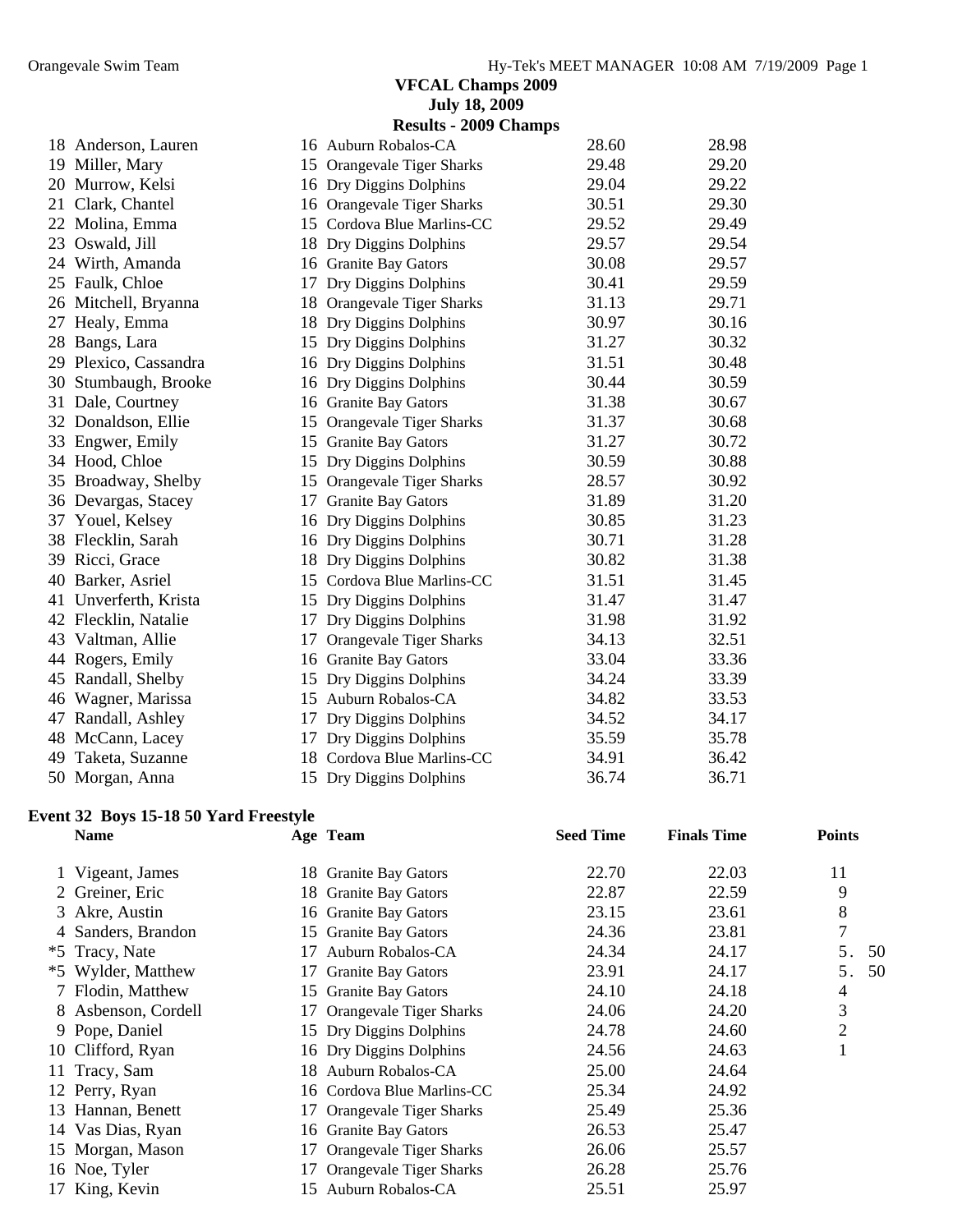|                      | <b>July 18, 2009</b>         |       |       |
|----------------------|------------------------------|-------|-------|
|                      | <b>Results - 2009 Champs</b> |       |       |
| 18 Clifford, Kevin   | 16 Dry Diggins Dolphins      | 26.28 | 26.17 |
| 19 Koch, Kurt        | 18 Granite Bay Gators        | 26.74 | 26.53 |
| 20 Chang, Andrew     | 17 Granite Bay Gators        | 26.99 | 26.64 |
| 21 Mower, Tyler      | 16 Orangevale Tiger Sharks   | 27.55 | 27.08 |
| 22 Neiman, Andrew    | 15 Granite Bay Gators        | 27.38 | 27.16 |
| 23 Mosbacher, Jeff   | 15 Dry Diggins Dolphins      | 27.37 | 27.24 |
| 24 Meier, Joey       | 15 Granite Bay Gators        | 27.80 | 27.43 |
| 25 Keeton, Dakota    | 15 Dry Diggins Dolphins      | 28.27 | 27.49 |
| 26 Daley, Ryan       | 15 Granite Bay Gators        | 28.39 | 28.55 |
| 27 Dechene, Anthony  | 15 Auburn Robalos-CA         | 32.88 | 28.73 |
| 28 Monjaras, Victor  | 18 Auburn Robalos-CA         | 28.96 | 28.84 |
| 29 O'Connor, Timothy | 15 Cordova Blue Marlins-CC   | 29.79 | 29.16 |
| 30 Sutton, Logan     | 15 Granite Bay Gators        | 30.13 | 30.40 |
| 31 Molina, Jonathan  | 15 Cordova Blue Marlins-CC   | 33.86 | 33.25 |

#### **Event 33 Girls 6 & Under 25 Yard Backstroke**

|    | <b>Name</b>                                   | Age Team                                     | <b>Seed Time</b> | <b>Finals Time</b> | <b>Points</b>  |
|----|-----------------------------------------------|----------------------------------------------|------------------|--------------------|----------------|
|    | 1 Seidel, Amelia                              | 6 Granite Bay Gators                         | 25.02            | 26.11              | 11             |
| 2  | Winter, Ashlyn                                | 6 Dry Diggins Dolphins                       | 26.28            | 26.51              | 9              |
| 3  | Harm, Ella                                    | 6 Dry Diggins Dolphins                       | 28.17            | 26.75              | 8              |
| 4  | Winter, Jonna                                 | 6 Dry Diggins Dolphins                       | 27.05            | 27.05              | 7              |
| 5  | Jones, Kelly                                  | 6 Granite Bay Gators                         | 30.82            | 27.40              | 6              |
|    | 6 DeZorzi, Tatum                              | 6 Granite Bay Gators                         | 29.55            | 27.42              | 5              |
|    | 7 Dolph, Rylee                                | 6 Dry Diggins Dolphins                       | 29.98            | 28.02              | $\overline{4}$ |
| 8  | Schafer, Emma                                 | 6 Granite Bay Gators                         | 29.56            | 28.32              | 3              |
|    | 9 Baez Flores, Naiya                          | 6 Auburn Robalos-CA                          | 30.41            | 28.82              | $\overline{2}$ |
|    | 10 Cox, Olivia                                | 6 Granite Bay Gators                         | 28.67            | 29.65              | 1              |
|    | 11 Shellaberger, Allie                        | 5 Granite Bay Gators                         | 34.50            | 29.67              |                |
|    | 12 Sarmiento, Isabella                        | 6 Granite Bay Gators                         | 26.71            | 29.94              |                |
|    | 13 Resendez, Paige                            | 6 Granite Bay Gators                         | 31.44            | 30.15              |                |
|    | 14 Stephens, Jordan                           | 5 Orangevale Tiger Sharks                    | 31.87            | 30.27              |                |
|    | 15 Maduri, Gabriella                          | 6 Cordova Blue Marlins-CC                    | 32.97            | 32.53              |                |
|    | 16 Schafer, Samantha                          | 6 Dry Diggins Dolphins                       | 32.88            | 32.59              |                |
|    | (Event 33 Girls 6 & Under 25 Yard Backstroke) |                                              |                  |                    |                |
|    | <b>Name</b>                                   | Age Team                                     | <b>Seed Time</b> | <b>Finals Time</b> | <b>Points</b>  |
|    | 17 Javidan, Monah                             | 5 Orangevale Tiger Sharks                    | 37.23            | 32.69              |                |
|    | 18 Salvestrin, Grace                          | 6 Dry Diggins Dolphins                       | 34.53            | 33.80              |                |
| 19 | Smith, Jenna                                  | 6 Auburn Robalos-CA                          | 34.25            | 34.77              |                |
| 20 | Cope, Lilyann                                 | 6 Dry Diggins Dolphins                       | 38.01            | 35.57              |                |
|    | 21 Jones, Katie                               | 6 Granite Bay Gators                         | 36.03            | 36.25              |                |
|    | 22 Huber, Julia                               | 5 Granite Bay Gators                         | 45.97            | 36.65              |                |
|    | 23 Freer, Jordan                              | 6 Dry Diggins Dolphins                       | 30.70            | 37.12              |                |
|    |                                               |                                              |                  |                    |                |
|    | 24 Schroer, Grace                             | 6 Cordova Blue Marlins-CC                    | 33.87            | 37.19              |                |
|    | 25 Lugo, Elise                                | 5 Granite Bay Gators                         | 34.55            | 37.32              |                |
|    | 26 Brown, Madison                             | 6 Cordova Blue Marlins-CC                    | 47.41            | 38.07              |                |
|    |                                               |                                              | 37.90            | 38.10              |                |
|    | *27 Handy, Rachel                             | 5 Granite Bay Gators                         | 32.78            | 38.10              |                |
|    | *27 Sanders, Abby                             | 6 Dry Diggins Dolphins                       | 39.72            | 38.17              |                |
|    | 29 Root, Abby<br>30 Thomas, Lauren            | 6 Granite Bay Gators<br>5 Granite Bay Gators | 37.29            | 38.33              |                |
|    | 31 Priess, Madelyn                            | 6 Cordova Blue Marlins-CC                    | 31.43            | 39.05              |                |
|    | 32 Koenigs, Ella                              | 6 Dry Diggins Dolphins                       | 45.03            | 39.89              |                |
|    | 33 Enos, Julia                                | 6 Granite Bay Gators                         | 33.60            | 39.93              |                |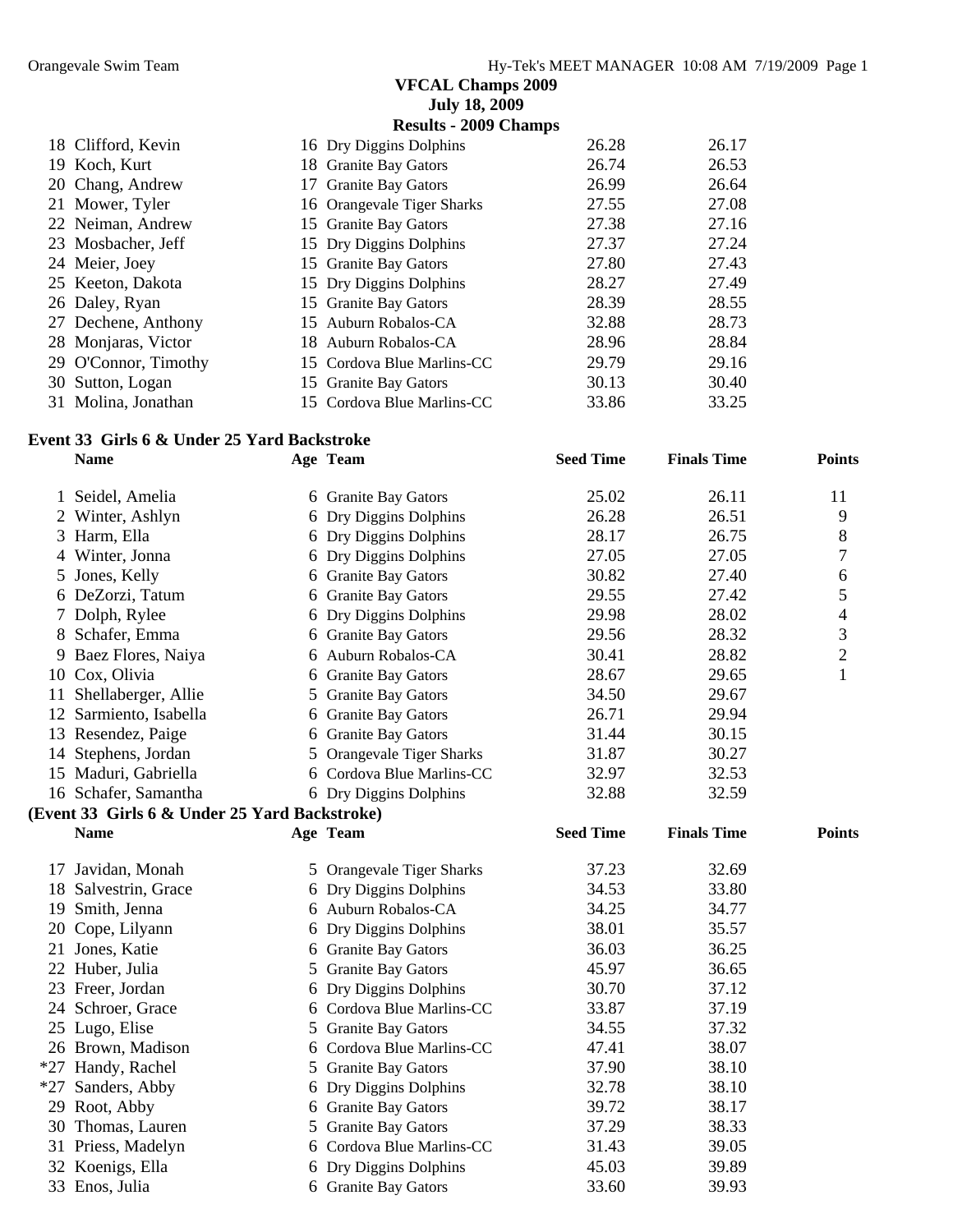|       |                                              |   | <b>VFCAL Champs 2009</b>     |                  |                    |                |
|-------|----------------------------------------------|---|------------------------------|------------------|--------------------|----------------|
|       |                                              |   | <b>July 18, 2009</b>         |                  |                    |                |
|       |                                              |   | <b>Results - 2009 Champs</b> |                  |                    |                |
|       | 34 Griffiths, Phoebe                         |   | 6 Granite Bay Gators         | 31.66            | 39.98              |                |
|       | 35 Parker, Karrine                           |   | 5 Dry Diggins Dolphins       | 37.78            | 41.24              |                |
|       | 36 Loeprich, Olivia                          |   | 6 Dry Diggins Dolphins       | 36.97            | 43.54              |                |
|       | 37 Porter, Abby                              |   | 5 Dry Diggins Dolphins       | 50.13            | 44.80              |                |
|       | 38 Bush, Tessa                               |   | 6 Dry Diggins Dolphins       | 38.18            | 45.30              |                |
|       | 39 Folsom, Elisha                            |   | 5 Dry Diggins Dolphins       | 41.56            | 45.33              |                |
| 40    | Montieth, Sydney                             |   | 5 Orangevale Tiger Sharks    | 50.52            | 45.41              |                |
|       | 41 Garner, Larisa                            |   | 4 Cordova Blue Marlins-CC    | 59.43            | 46.01              |                |
|       | 42 Mavy, Emma                                |   | 6 Cordova Blue Marlins-CC    | 1:08.98          | 49.49              |                |
|       | 43 Schreck, Calista                          |   | 4 Dry Diggins Dolphins       | 46.28            | 54.77              |                |
|       | 44 Wright, Jordyn                            |   | 6 Cordova Blue Marlins-CC    | 59.37            | 56.37              |                |
|       | 45 Cocker, Catherine                         |   | 5 Cordova Blue Marlins-CC    | 1:06.23          | 1:18.34            |                |
|       | 46 Harris, Angel                             |   | 5 Orangevale Tiger Sharks    | 1:03.75          | 1:20.27            |                |
|       | --- Dickson, Jia                             |   | 5 Dry Diggins Dolphins       | 55.30            | DQ                 |                |
|       | --- Nielsen, Sarena                          |   | 6 Granite Bay Gators         | 32.06            | DQ                 |                |
|       | --- Somera, Jayla                            | 5 | Dry Diggins Dolphins         | 36.39            | DQ                 |                |
| $---$ | Talley, Samantha                             |   | 4 Cordova Blue Marlins-CC    | 1:24.06          | DQ                 |                |
|       | --- Waite-Kerns, Jaellian                    |   | 5 Cordova Blue Marlins-CC    | 53.54            | DQ                 |                |
|       | --- Holton, Jillian                          |   | 6 Cordova Blue Marlins-CC    | 41.83            | DQ                 |                |
|       |                                              |   |                              |                  |                    |                |
|       | Event 34 Boys 6 & Under 25 Yard Backstroke   |   |                              |                  |                    |                |
|       | <b>Name</b>                                  |   | Age Team                     | <b>Seed Time</b> | <b>Finals Time</b> | <b>Points</b>  |
|       |                                              |   |                              |                  |                    |                |
|       | 1 Lederer, Benjamin                          |   | 6 Granite Bay Gators         | 30.78            | 27.22              | 11             |
|       | 2 Luo, Christopher                           |   | 6 Granite Bay Gators         | 27.44            | 27.66              | 9              |
| 3     | Siegling, Zachary                            |   | 6 Granite Bay Gators         | 28.58            | 28.22              | 8              |
|       | 4 Verdult, Ryan                              |   | 6 Granite Bay Gators         | 26.87            | 29.94              | 7              |
|       | Gross, Anthony                               |   | 6 Granite Bay Gators         | 28.27            | 29.99              | 6              |
| 6     | Vaughan, Mike                                |   | 6 Granite Bay Gators         | 31.37            | 30.11              | 5              |
|       | 7 Lau, Ethan                                 |   | 6 Cordova Blue Marlins-CC    | 39.04            | 30.65              | 4              |
|       | Nguyen, Milton                               |   | 5 Cordova Blue Marlins-CC    | 38.94            | 31.36              | 3              |
|       | 9 Krawiec, Cade                              |   | 6 Orangevale Tiger Sharks    | 34.83            | 32.73              | $\overline{2}$ |
|       | 10 Pherigo, Nolan                            |   | 5 Orangevale Tiger Sharks    | 33.61            | 33.15              | $\mathbf{1}$   |
|       | 11 Warren, Zachary                           |   | 6 Orangevale Tiger Sharks    | 38.70            | 33.76              |                |
|       | 12 French, Nolan                             |   | 5 Granite Bay Gators         | 32.32            | 33.89              |                |
|       | (Event 34 Boys 6 & Under 25 Yard Backstroke) |   |                              |                  |                    |                |
|       | <b>Name</b>                                  |   | Age Team                     | <b>Seed Time</b> | <b>Finals Time</b> | <b>Points</b>  |
|       |                                              |   |                              |                  |                    |                |
|       | 13 Lewandowski, Kelby                        |   | 6 Auburn Robalos-CA          | 34.45            | 33.99              |                |
|       | 14 Yurgelevic, Kevin                         |   | 6 Dry Diggins Dolphins       | 36.27            | 34.86              |                |
|       | 15 Mcleod, Ethan                             |   | 6 Granite Bay Gators         | 29.81            | 39.26              |                |
|       | 16 King, Jaxon                               |   | 5 Dry Diggins Dolphins       | 54.32            | 41.11              |                |
|       | 17 Anderson, Seth                            |   | 6 Orangevale Tiger Sharks    | 41.83            | 43.76              |                |
|       | 18 Eldridge, Colin                           |   | 6 Dry Diggins Dolphins       | 50.43            | 45.96              |                |
|       | 19 Nelson, Colton                            |   | 5 Granite Bay Gators         | 40.10            | 48.04              |                |
|       | 20 Houghton, Dominic                         |   | 5 Granite Bay Gators         | 53.19            | 48.80              |                |
|       | 21 Rooney, Liam                              |   | 6 Orangevale Tiger Sharks    | 49.25            | 49.53              |                |
|       | 22 Hurley, Reed                              |   | 6 Auburn Robalos-CA          | 1:53.31          | 50.37              |                |
|       | 23 Penman, Logan                             |   |                              | 27.24            | 50.47              |                |
|       | 24 Matthews, Bruce                           |   | 5 Orangevale Tiger Sharks    | 29.15            | 50.72              |                |
|       | 25 Rosello, Max                              |   | 6 Orangevale Tiger Sharks    | 33.94            | 53.97              |                |
|       |                                              |   | 5 Orangevale Tiger Sharks    |                  |                    |                |
|       | 26 Barsotti, Mark                            | 5 | Dry Diggins Dolphins         | 53.27            | 54.53              |                |
|       | 27 Pope, Wyatt                               |   | 6 Dry Diggins Dolphins       | 45.25            | 54.84              |                |

28 Gonsiorowski, Gannon 6 Granite Bay Gators 57.56 56.34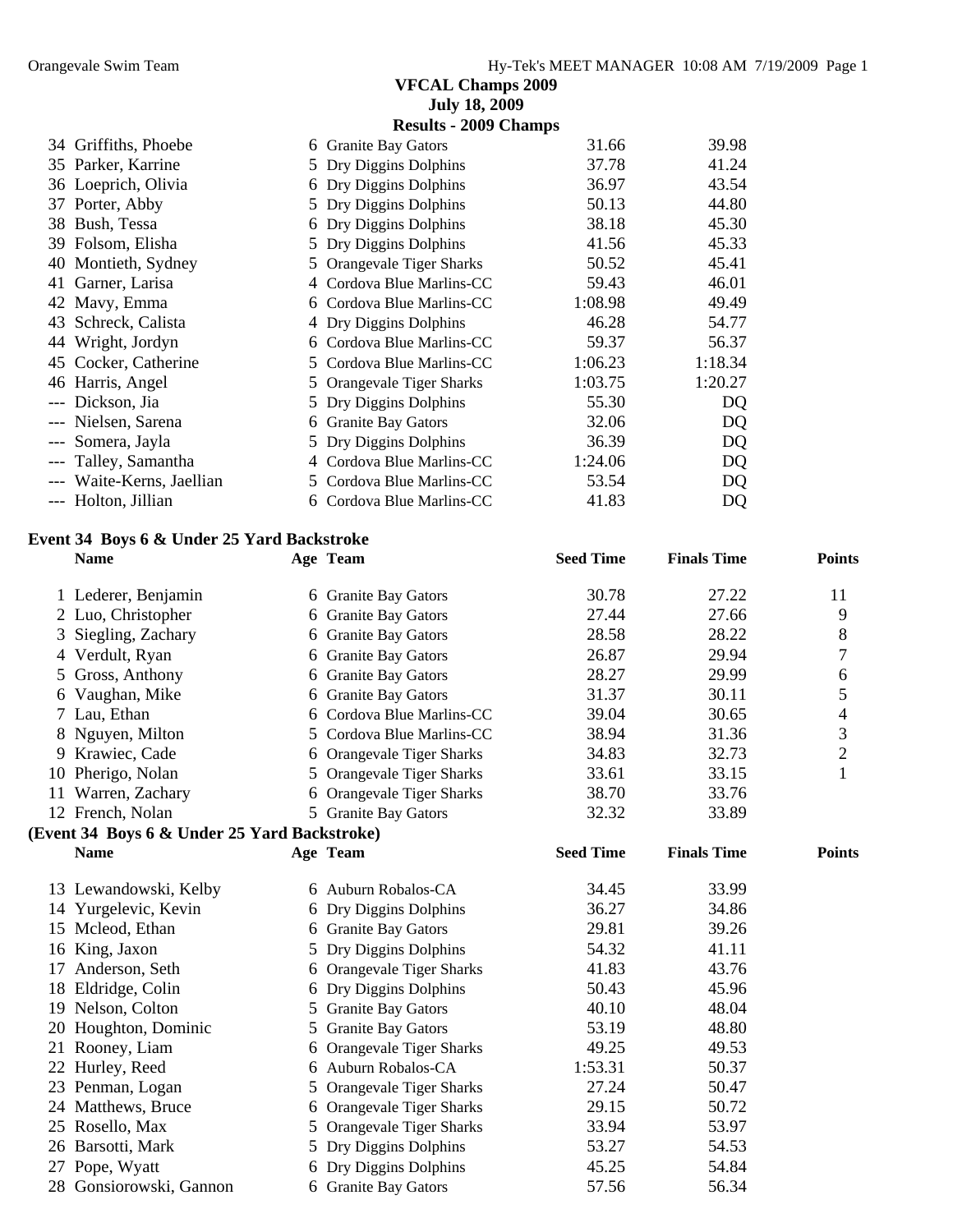|                       | <b>July 18, 2009</b>         |         |         |
|-----------------------|------------------------------|---------|---------|
|                       | <b>Results - 2009 Champs</b> |         |         |
| 29 Owen, Daniel       | 5 Dry Diggins Dolphins       | 58.53   | 57.10   |
| 30 Brown, Louis       | 5 Cordova Blue Marlins-CC    | 1:14.41 | 1:01.20 |
| 31 Cobb, Jordan       | 5 Dry Diggins Dolphins       | 1:10.87 | 1:21.53 |
| --- West, Josiah      | 6 Cordova Blue Marlins-CC    | 58.62   | DQ      |
| --- Sanati, Kian      | 5 Cordova Blue Marlins-CC    | 1:22.80 | DQ      |
| --- Weideman, Gavin   | 5 Granite Bay Gators         | 47.98   | DQ      |
| --- Sherman, Benjamin | 5 Granite Bay Gators         | 52.33   | DQ      |
| --- Bedford, Kyle     | 6 Cordova Blue Marlins-CC    | 49.54   | DQ      |
| --- Gold, Matthew     | 6 Auburn Robalos-CA          | 46.83   | DQ      |
| --- Griffin, William  | 5 Granite Bay Gators         | 1:06.91 | DQ      |
| --- Vargas, Tyler     | 4 Cordova Blue Marlins-CC    | 2:31.43 | DQ      |
| --- Voss, Mason       | 6 Cordova Blue Marlins-CC    | 36.05   | DQ      |
| --- Hare, Brynan      | 6 Cordova Blue Marlins-CC    | 1:49.31 | DQ      |
| --- Perkins, Alyjah   | 5 Cordova Blue Marlins-CC    | 1:05.26 | DQ      |

#### **Event 35 Girls 7-8 25 Yard Backstroke**

|   | <b>Name</b>                             | Age Team                  | <b>Seed Time</b> | <b>Finals Time</b> | <b>Points</b>            |
|---|-----------------------------------------|---------------------------|------------------|--------------------|--------------------------|
|   | 1 Vaccaro, Grace                        | 8 Dry Diggins Dolphins    | 23.57            | 22.31              | 11                       |
|   | 2 Bush, Hannaford                       | 8 Dry Diggins Dolphins    | 22.52            | 22.57              | 9                        |
| 3 | Roselli, Isabelle                       | 8 Granite Bay Gators      | 22.82            | 23.48              | 8                        |
|   | 4 Scholes, Ellie                        | 7 Granite Bay Gators      | 24.76            | 23.56              | 7                        |
| 5 | Heinrichs, Sierra                       | 8 Dry Diggins Dolphins    | 23.93            | 24.23              | 6                        |
|   | 6 Sewell, Sydney                        | 7 Granite Bay Gators      | 23.09            | 24.59              | 5                        |
| 7 | Sylvester, Lauren                       | 8 Auburn Robalos-CA       | 25.32            | 24.62              | $\overline{\mathcal{L}}$ |
|   | 8 Salvestrin, Anna                      | 8 Dry Diggins Dolphins    | 25.01            | 24.65              | 3                        |
| 9 | Purdy, McKenna                          | 7 Cordova Blue Marlins-CC | 25.77            | 25.01              | $\overline{2}$           |
|   | 10 Lowrie, Emma                         | 8 Cordova Blue Marlins-CC | 29.88            | 25.03              | 1                        |
|   | 11 Ryan, Taryn                          | 7 Auburn Robalos-CA       | 26.07            | 25.05              |                          |
|   | 12 Hardenburgh, Alaina                  | 7 Cordova Blue Marlins-CC | 27.27            | 25.17              |                          |
|   | 13 John, Danielle                       | 8 Granite Bay Gators      | 22.78            | 25.56              |                          |
|   | 14 O'Callaghan, Magdelyn                | 8 Dry Diggins Dolphins    | 24.76            | 25.82              |                          |
|   | 15 Pennington, Emma                     | 8 Cordova Blue Marlins-CC | 25.16            | 25.86              |                          |
|   | 16 Garcia, Bella                        | 8 Dry Diggins Dolphins    | 23.84            | 26.19              |                          |
|   | 17 Houghton, Samantha                   | 8 Granite Bay Gators      | 24.27            | 26.43              |                          |
|   | 18 Perigault, Pilar                     | 8 Granite Bay Gators      | 24.86            | 26.91              |                          |
|   | (Event 35 Girls 7-8 25 Yard Backstroke) |                           |                  |                    |                          |
|   | <b>Name</b>                             | Age Team                  | <b>Seed Time</b> | <b>Finals Time</b> | <b>Points</b>            |
|   | 19 Waite-Kerns, Jordan                  | 7 Cordova Blue Marlins-CC | 26.27            | 27.03              |                          |
|   | 20 Nelson, Sydney                       | 8 Granite Bay Gators      | 26.90            | 27.57              |                          |
|   | 21 Lugo, Claire                         | 8 Granite Bay Gators      | 24.83            | 28.08              |                          |
|   | 22 Griffin, Elizabeth                   | 7 Granite Bay Gators      | 27.72            | 28.16              |                          |
|   | 23 Morkowski, Trista                    | 8 Dry Diggins Dolphins    | 29.36            | 29.12              |                          |
|   | 24 Milburn, Maggie                      | 8 Granite Bay Gators      | 28.92            | 29.38              |                          |
|   | 25 Parker, Kiersten                     | 8 Dry Diggins Dolphins    | 27.72            | 29.39              |                          |
|   | 26 Pagliaro, Greysha                    | 7 Orangevale Tiger Sharks | 32.43            | 29.48              |                          |
|   | 27 Lomatchinski, Kathy                  | 7 Dry Diggins Dolphins    | 32.91            | 29.86              |                          |
|   | 28 Roush, Lauren                        | 7 Granite Bay Gators      | 32.75            | 30.08              |                          |
|   | 29 Ashford, Lexie                       | 7 Auburn Robalos-CA       | 24.76            | 30.13              |                          |
|   | 30 Shupe, Marin                         | 7 Cordova Blue Marlins-CC | 31.53            | 30.77              |                          |
|   | 31 King, Timmi                          | 7 Dry Diggins Dolphins    | 32.87            | 31.57              |                          |
|   | 32 Miner, Malia                         | 8 Orangevale Tiger Sharks | 35.80            | 33.09              |                          |
|   | 33 Huber, Anna                          | 7 Granite Bay Gators      | 33.34            | 34.10              |                          |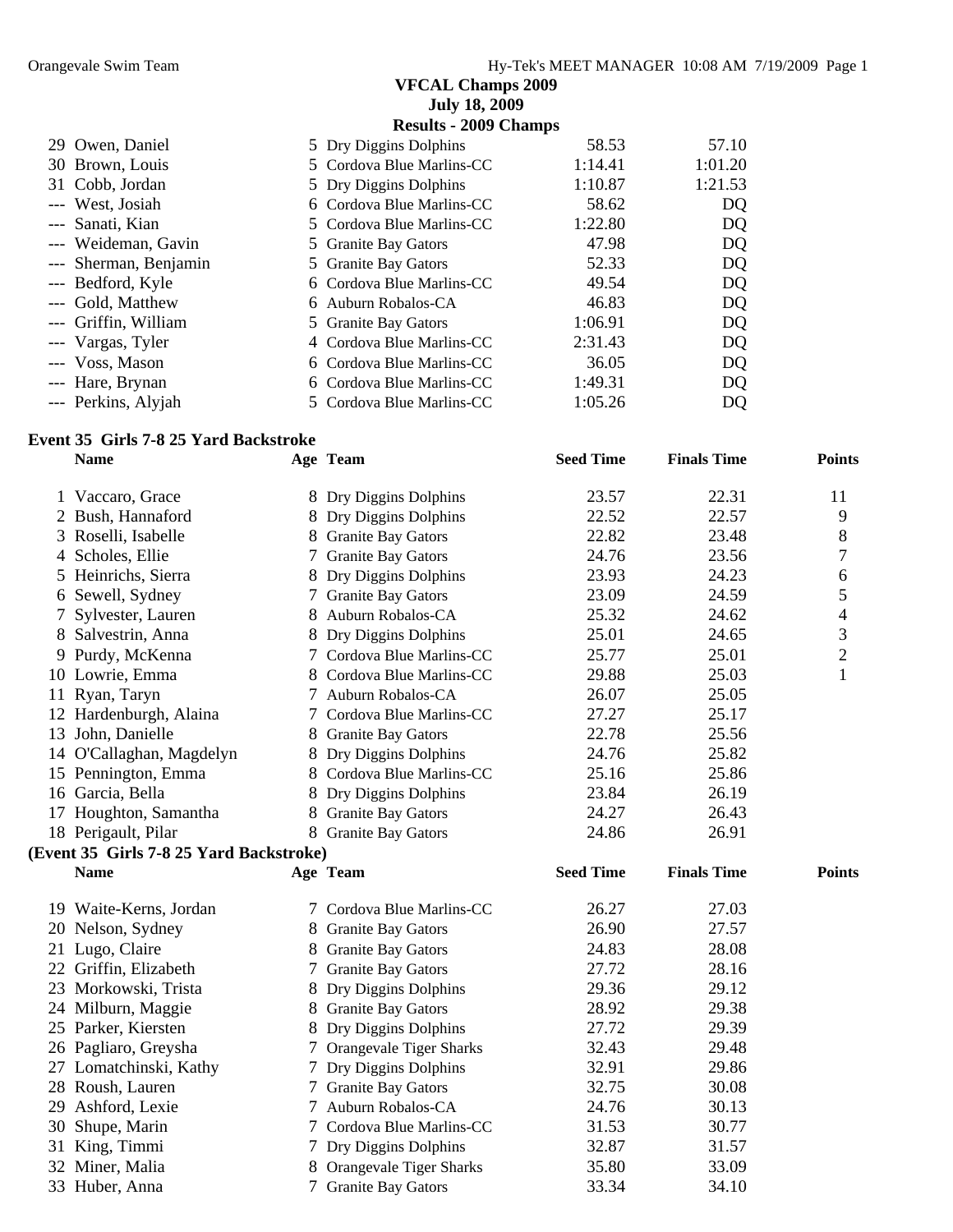|                         | <b>VFCAL Champs 2009</b>      |       |       |
|-------------------------|-------------------------------|-------|-------|
|                         | <b>July 18, 2009</b>          |       |       |
|                         | <b>Results - 2009 Champs</b>  |       |       |
| 34 Thompson, Amiaya     | Cordova Blue Marlins-CC<br>8. | 37.45 | 34.39 |
| 35 Anderson, Faith      | 7 Orangevale Tiger Sharks     | 34.40 | 34.51 |
| 36 Maxfield, Hailey     | 7 Granite Bay Gators          | 35.04 | 34.78 |
| 37 Lillis, Anne         | 7 Auburn Robalos-CA           | 33.56 | 34.95 |
| 38 Collins, Alexis      | 8 Dry Diggins Dolphins        | 35.64 | 35.41 |
| 39 Niles, Kristen       | 7 Cordova Blue Marlins-CC     | 35.58 | 35.82 |
| 40 Wood, Samantha       | 8 Cordova Blue Marlins-CC     | 35.42 | 36.97 |
| 41 Del Rio, Quinn       | 8 Orangevale Tiger Sharks     | 39.51 | 39.92 |
| 42 Klausing, Sophia     | 7 Dry Diggins Dolphins        | 42.84 | 41.61 |
| 43 Stinson, Amanda      | 8 Orangevale Tiger Sharks     | 41.25 | 42.93 |
| 44 Ambrosia, Kennedy    | 7 Auburn Robalos-CA           | 36.99 | 43.13 |
| 45 Bumgarner, Elle      | 7 Dry Diggins Dolphins        | 50.05 | 47.47 |
| --- Pierre-Russo, Naomi | Orangevale Tiger Sharks<br>8. | 40.32 | DQ    |
| Brady, Hannah           | Cordova Blue Marlins-CC       | 40.55 | DQ    |
| --- Burrell, Lily       | 7 Orangevale Tiger Sharks     | 55.28 | DQ    |

#### **Event 36 Boys 7-8 25 Yard Backstroke**

|    | <b>Name</b>                            |               | Age Team                  | <b>Seed Time</b> | <b>Finals Time</b> | <b>Points</b>  |
|----|----------------------------------------|---------------|---------------------------|------------------|--------------------|----------------|
|    | 1 Harm, Jonah                          |               | 8 Dry Diggins Dolphins    | 18.24            | 18.87              | 11             |
| 2  | Sherrets, Wyatt                        | 7             | <b>Granite Bay Gators</b> | 21.36            | 22.32              | 9              |
| 3  | Pesce, Carson                          |               | Dry Diggins Dolphins      | 24.70            | 23.79              | 8              |
|    | Savino, Jack                           |               | 8 Dry Diggins Dolphins    | 23.92            | 24.01              | 7              |
| 5  | Tracy, Caleb                           | 7             | Auburn Robalos-CA         | 25.76            | 24.43              | 6              |
| 6  | Medich, Evan                           | 7             | Dry Diggins Dolphins      | 26.79            | 25.29              | 5              |
| 7  | Brady, Jake                            |               | 8 Cordova Blue Marlins-CC | 29.37            | 25.48              | 4              |
| 8  | Rego, Ethan                            |               | 8 Granite Bay Gators      | 26.52            | 26.07              | 3              |
| 9  | Montieth, Anthony                      |               | 8 Orangevale Tiger Sharks | 28.14            | 26.37              | $\overline{2}$ |
| 10 | Martinez, Andrew                       |               | 7 Granite Bay Gators      | 26.77            | 26.40              | 1              |
| 11 | Hansen, Michael                        | $\mathcal{L}$ | <b>Granite Bay Gators</b> | 29.69            | 28.37              |                |
|    | 12 French, Carson                      |               | 8 Granite Bay Gators      | 30.28            | 29.29              |                |
| 13 | Bedford, Mark                          |               | Cordova Blue Marlins-CC   | 29.52            | 29.30              |                |
|    | 14 McGuire, Johnny                     |               | 8 Auburn Robalos-CA       | 30.53            | 30.42              |                |
| 15 | Walder, Pace                           |               | Orangevale Tiger Sharks   | 30.15            | 30.66              |                |
| 16 | Moore, Reed                            |               | 7 Cordova Blue Marlins-CC | 37.59            | 31.21              |                |
| 17 | Somera, Jeffrey                        | 7             | Dry Diggins Dolphins      | 26.86            | 31.39              |                |
|    | 18 Talley, Mason                       |               | 8 Cordova Blue Marlins-CC | 43.43            | 31.54              |                |
|    | (Event 36 Boys 7-8 25 Yard Backstroke) |               |                           |                  |                    |                |
|    | <b>Name</b>                            |               | Age Team                  | <b>Seed Time</b> | <b>Finals Time</b> | <b>Points</b>  |
| 19 | Roa, Ryan                              |               | Cordova Blue Marlins-CC   | 29.74            | 32.96              |                |
| 20 | Gonsiorowski, Zachary                  |               | 8 Granite Bay Gators      | 35.12            | 33.18              |                |
| 21 | Gong, Marvin                           |               | 7 Cordova Blue Marlins-CC | 30.25            | 33.48              |                |
| 22 | VanHunnik, Kyle                        |               | 8 Orangevale Tiger Sharks | 40.63            | 33.90              |                |
|    | 23 Romeo, Jonathan                     |               | 7 Granite Bay Gators      | 30.37            | 34.13              |                |
| 24 | Watkins, Nicholas                      |               | 8 Dry Diggins Dolphins    | 32.42            | 35.61              |                |
| 25 | Doleschal, Matthew                     |               | 7 Granite Bay Gators      | 30.38            | 35.73              |                |
|    | 26 Pierce, Noah                        | 7             | Auburn Robalos-CA         | 46.38            | 36.61              |                |
| 27 | Moore, Angus                           |               | Cordova Blue Marlins-CC   | 31.72            | 36.99              |                |

28 Heinsen, Eric 7 Granite Bay Gators 35.40 37.61 29 Thomasson, Andrew 7 Auburn Robalos-CA 37.70 38.02 30 Cuevas, Simon 7 Cordova Blue Marlins-CC 32.29 38.08 31 Sanati, Braden 7 Cordova Blue Marlins-CC 47.67 38.20 32 Zhang, Michael 8 Cordova Blue Marlins-CC 51.81 40.01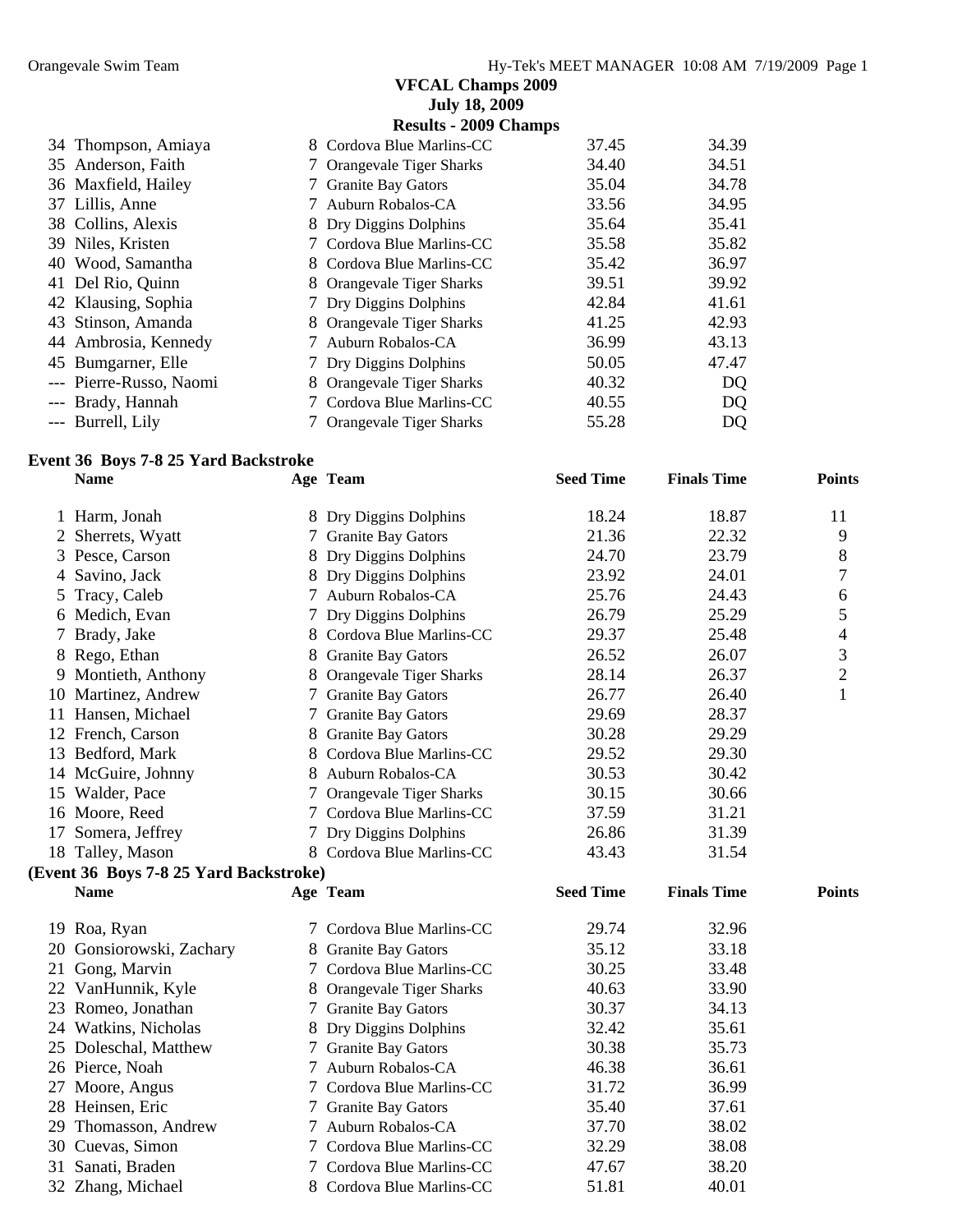| <b>July 18, 2009</b>  |
|-----------------------|
| Results - 2009 Chamns |

|                     | $\frac{1}{2}$             |         |         |
|---------------------|---------------------------|---------|---------|
| 33 Benz, Brady      | 7 Auburn Robalos-CA       | 42.79   | 40.27   |
| 34 Roemer, Isaak    | 8 Dry Diggins Dolphins    | 36.65   | 40.56   |
| 35 Williams, Ty     | 7 Dry Diggins Dolphins    | 42.44   | 43.22   |
| 36 Krawiec, Ben     | 7 Orangevale Tiger Sharks | 38.32   | 43.46   |
| 37 Wilkins, Cedrick | 8 Cordova Blue Marlins-CC | 1:07.81 | 1:13.56 |
| --- Gong, Kevin     | 8 Cordova Blue Marlins-CC | 40.01   | DQ.     |
| --- Wenger, Stuart  | 8 Auburn Robalos-CA       | 29.07   | DQ      |
| --- Romine, Hunter  | 7 Granite Bay Gators      | 27.30   | DQ      |
|                     |                           |         |         |

# **Event 37 Girls 9-10 25 Yard Backstroke**

| <b>Name</b>            |                                                        |                                                                                                                                                                                                                                                                                                                                                                                                                                                                                                                                                                                                                                                                                                                                                                                                                                                                                                                                                                                                                                                                                                                                           |                    | <b>Points</b>      |
|------------------------|--------------------------------------------------------|-------------------------------------------------------------------------------------------------------------------------------------------------------------------------------------------------------------------------------------------------------------------------------------------------------------------------------------------------------------------------------------------------------------------------------------------------------------------------------------------------------------------------------------------------------------------------------------------------------------------------------------------------------------------------------------------------------------------------------------------------------------------------------------------------------------------------------------------------------------------------------------------------------------------------------------------------------------------------------------------------------------------------------------------------------------------------------------------------------------------------------------------|--------------------|--------------------|
| 1 Evans, Nia           |                                                        | 18.02                                                                                                                                                                                                                                                                                                                                                                                                                                                                                                                                                                                                                                                                                                                                                                                                                                                                                                                                                                                                                                                                                                                                     | 18.04              | 11                 |
| 2 Thomas, Macayla      |                                                        | 17.52                                                                                                                                                                                                                                                                                                                                                                                                                                                                                                                                                                                                                                                                                                                                                                                                                                                                                                                                                                                                                                                                                                                                     | 18.11              | 9                  |
| Bishop, Catherine      |                                                        | 18.71                                                                                                                                                                                                                                                                                                                                                                                                                                                                                                                                                                                                                                                                                                                                                                                                                                                                                                                                                                                                                                                                                                                                     | 18.95              | 8                  |
| Potter, Emily          |                                                        | 22.06                                                                                                                                                                                                                                                                                                                                                                                                                                                                                                                                                                                                                                                                                                                                                                                                                                                                                                                                                                                                                                                                                                                                     | 20.64              | 7                  |
| Sewell, Alyssa         |                                                        | 20.64                                                                                                                                                                                                                                                                                                                                                                                                                                                                                                                                                                                                                                                                                                                                                                                                                                                                                                                                                                                                                                                                                                                                     | 20.68              | 6                  |
| Bennett, Elizabeth     |                                                        | 20.40                                                                                                                                                                                                                                                                                                                                                                                                                                                                                                                                                                                                                                                                                                                                                                                                                                                                                                                                                                                                                                                                                                                                     | 20.76              | 5                  |
| Reynolds, Macey        |                                                        | 20.26                                                                                                                                                                                                                                                                                                                                                                                                                                                                                                                                                                                                                                                                                                                                                                                                                                                                                                                                                                                                                                                                                                                                     | 21.38              | 4                  |
| Beauchamp, Stella      |                                                        | 22.15                                                                                                                                                                                                                                                                                                                                                                                                                                                                                                                                                                                                                                                                                                                                                                                                                                                                                                                                                                                                                                                                                                                                     | 21.52              | $\mathfrak{Z}$     |
| 9 Williams, Lindsay    |                                                        | 20.06                                                                                                                                                                                                                                                                                                                                                                                                                                                                                                                                                                                                                                                                                                                                                                                                                                                                                                                                                                                                                                                                                                                                     | 21.54              | $\mathfrak{2}$     |
| 10 Sciascia, Elizabeth |                                                        | 20.72                                                                                                                                                                                                                                                                                                                                                                                                                                                                                                                                                                                                                                                                                                                                                                                                                                                                                                                                                                                                                                                                                                                                     | 21.61              | $\mathbf{1}$       |
| 11 O'Callaghan, Grace  |                                                        | 21.24                                                                                                                                                                                                                                                                                                                                                                                                                                                                                                                                                                                                                                                                                                                                                                                                                                                                                                                                                                                                                                                                                                                                     | 21.63              |                    |
| 12 Spokely, Annika     |                                                        | 21.67                                                                                                                                                                                                                                                                                                                                                                                                                                                                                                                                                                                                                                                                                                                                                                                                                                                                                                                                                                                                                                                                                                                                     | 21.82              |                    |
| 13 Scholes, Emma       |                                                        | 21.27                                                                                                                                                                                                                                                                                                                                                                                                                                                                                                                                                                                                                                                                                                                                                                                                                                                                                                                                                                                                                                                                                                                                     | 21.90              |                    |
| 14 McPhail, Carly      |                                                        | 21.36                                                                                                                                                                                                                                                                                                                                                                                                                                                                                                                                                                                                                                                                                                                                                                                                                                                                                                                                                                                                                                                                                                                                     | 22.29              |                    |
| 15 Perigault, Victoria |                                                        | 21.94                                                                                                                                                                                                                                                                                                                                                                                                                                                                                                                                                                                                                                                                                                                                                                                                                                                                                                                                                                                                                                                                                                                                     | 22.74              |                    |
| 16 Hansen, Emma        |                                                        | 22.75                                                                                                                                                                                                                                                                                                                                                                                                                                                                                                                                                                                                                                                                                                                                                                                                                                                                                                                                                                                                                                                                                                                                     | 22.85              |                    |
|                        |                                                        | 25.20                                                                                                                                                                                                                                                                                                                                                                                                                                                                                                                                                                                                                                                                                                                                                                                                                                                                                                                                                                                                                                                                                                                                     | 23.56              |                    |
| 18 Sprankle, Olivia    |                                                        | 24.64                                                                                                                                                                                                                                                                                                                                                                                                                                                                                                                                                                                                                                                                                                                                                                                                                                                                                                                                                                                                                                                                                                                                     | 23.69              |                    |
|                        |                                                        | 22.63                                                                                                                                                                                                                                                                                                                                                                                                                                                                                                                                                                                                                                                                                                                                                                                                                                                                                                                                                                                                                                                                                                                                     | 24.06              |                    |
|                        |                                                        | 25.10                                                                                                                                                                                                                                                                                                                                                                                                                                                                                                                                                                                                                                                                                                                                                                                                                                                                                                                                                                                                                                                                                                                                     | 24.21              |                    |
| 21 Keck, Ava           |                                                        | 27.08                                                                                                                                                                                                                                                                                                                                                                                                                                                                                                                                                                                                                                                                                                                                                                                                                                                                                                                                                                                                                                                                                                                                     | 24.99              |                    |
| 22 Medina, Arcelia     |                                                        | 25.94                                                                                                                                                                                                                                                                                                                                                                                                                                                                                                                                                                                                                                                                                                                                                                                                                                                                                                                                                                                                                                                                                                                                     | 25.02              |                    |
| 23 Moore, Emily        |                                                        | 23.89                                                                                                                                                                                                                                                                                                                                                                                                                                                                                                                                                                                                                                                                                                                                                                                                                                                                                                                                                                                                                                                                                                                                     | 25.13              |                    |
| 24 Warren, Katelyn     |                                                        | 29.00                                                                                                                                                                                                                                                                                                                                                                                                                                                                                                                                                                                                                                                                                                                                                                                                                                                                                                                                                                                                                                                                                                                                     | 25.24              |                    |
| 25 Porter, Claire      |                                                        | 24.43                                                                                                                                                                                                                                                                                                                                                                                                                                                                                                                                                                                                                                                                                                                                                                                                                                                                                                                                                                                                                                                                                                                                     | 25.33              |                    |
| 26 Waid, Paige         |                                                        | 26.00                                                                                                                                                                                                                                                                                                                                                                                                                                                                                                                                                                                                                                                                                                                                                                                                                                                                                                                                                                                                                                                                                                                                     | 25.51              |                    |
|                        |                                                        |                                                                                                                                                                                                                                                                                                                                                                                                                                                                                                                                                                                                                                                                                                                                                                                                                                                                                                                                                                                                                                                                                                                                           |                    |                    |
| <b>Name</b>            |                                                        | <b>Seed Time</b>                                                                                                                                                                                                                                                                                                                                                                                                                                                                                                                                                                                                                                                                                                                                                                                                                                                                                                                                                                                                                                                                                                                          | <b>Finals Time</b> | <b>Points</b>      |
| 27 Levi, Paige         |                                                        | 24.00                                                                                                                                                                                                                                                                                                                                                                                                                                                                                                                                                                                                                                                                                                                                                                                                                                                                                                                                                                                                                                                                                                                                     | 25.58              |                    |
| 28 Kenney, Sarah       |                                                        | 22.87                                                                                                                                                                                                                                                                                                                                                                                                                                                                                                                                                                                                                                                                                                                                                                                                                                                                                                                                                                                                                                                                                                                                     | 25.67              |                    |
| Barth, Taylor          |                                                        | 25.32                                                                                                                                                                                                                                                                                                                                                                                                                                                                                                                                                                                                                                                                                                                                                                                                                                                                                                                                                                                                                                                                                                                                     | 25.78              |                    |
| 30 Claire, Sahej       |                                                        | 29.03                                                                                                                                                                                                                                                                                                                                                                                                                                                                                                                                                                                                                                                                                                                                                                                                                                                                                                                                                                                                                                                                                                                                     | 25.99              |                    |
| 31 Mavy, Marissa       |                                                        | 27.99                                                                                                                                                                                                                                                                                                                                                                                                                                                                                                                                                                                                                                                                                                                                                                                                                                                                                                                                                                                                                                                                                                                                     | 26.26              |                    |
| 32 Smith, Olivia       |                                                        | 28.59                                                                                                                                                                                                                                                                                                                                                                                                                                                                                                                                                                                                                                                                                                                                                                                                                                                                                                                                                                                                                                                                                                                                     | 26.63              |                    |
| 33 Burks, Siarra       |                                                        | 29.07                                                                                                                                                                                                                                                                                                                                                                                                                                                                                                                                                                                                                                                                                                                                                                                                                                                                                                                                                                                                                                                                                                                                     | 28.05              |                    |
| 34 Marcus, Allison     |                                                        | 27.00                                                                                                                                                                                                                                                                                                                                                                                                                                                                                                                                                                                                                                                                                                                                                                                                                                                                                                                                                                                                                                                                                                                                     | 28.27              |                    |
| 35 Cope, Kasey         |                                                        | 27.59                                                                                                                                                                                                                                                                                                                                                                                                                                                                                                                                                                                                                                                                                                                                                                                                                                                                                                                                                                                                                                                                                                                                     | 28.34              |                    |
| 36 Klas, Grace         |                                                        | 30.11                                                                                                                                                                                                                                                                                                                                                                                                                                                                                                                                                                                                                                                                                                                                                                                                                                                                                                                                                                                                                                                                                                                                     | 28.35              |                    |
| 37 Lomatchinski, Mary  |                                                        | 28.06                                                                                                                                                                                                                                                                                                                                                                                                                                                                                                                                                                                                                                                                                                                                                                                                                                                                                                                                                                                                                                                                                                                                     | 29.23              |                    |
| 38 Bunce, Kayleigh     |                                                        | 28.54                                                                                                                                                                                                                                                                                                                                                                                                                                                                                                                                                                                                                                                                                                                                                                                                                                                                                                                                                                                                                                                                                                                                     | 29.34              |                    |
| 39 Ramirez, Rosemary   |                                                        | 29.87                                                                                                                                                                                                                                                                                                                                                                                                                                                                                                                                                                                                                                                                                                                                                                                                                                                                                                                                                                                                                                                                                                                                     | 29.76              |                    |
|                        | 17 Boe, Taylor<br>19 Knopp, Cassidy<br>Shipman, Taylor | Age Team<br>10 Cordova Blue Marlins-CC<br>10 Granite Bay Gators<br>9 Dry Diggins Dolphins<br>9 Cordova Blue Marlins-CC<br>9 Granite Bay Gators<br>10 Dry Diggins Dolphins<br>10 Cordova Blue Marlins-CC<br>9 Auburn Robalos-CA<br>10 Dry Diggins Dolphins<br>10 Granite Bay Gators<br>10 Dry Diggins Dolphins<br>10 Auburn Robalos-CA<br>9 Granite Bay Gators<br>9 Granite Bay Gators<br>10 Granite Bay Gators<br>9 Granite Bay Gators<br>9 Orangevale Tiger Sharks<br>10 Auburn Robalos-CA<br>10 Orangevale Tiger Sharks<br>9 Dry Diggins Dolphins<br>9 Auburn Robalos-CA<br>10 Cordova Blue Marlins-CC<br>10 Dry Diggins Dolphins<br>10 Orangevale Tiger Sharks<br>9 Dry Diggins Dolphins<br>9 Granite Bay Gators<br>(Event 37 Girls 9-10 25 Yard Backstroke)<br>Age Team<br>9 Dry Diggins Dolphins<br>10 Granite Bay Gators<br>9 Cordova Blue Marlins-CC<br>9 Cordova Blue Marlins-CC<br>9 Cordova Blue Marlins-CC<br>9 Auburn Robalos-CA<br>9 Orangevale Tiger Sharks<br>9 Dry Diggins Dolphins<br>9 Dry Diggins Dolphins<br>9 Dry Diggins Dolphins<br>9 Dry Diggins Dolphins<br>9 Dry Diggins Dolphins<br>10 Orangevale Tiger Sharks | <b>Seed Time</b>   | <b>Finals Time</b> |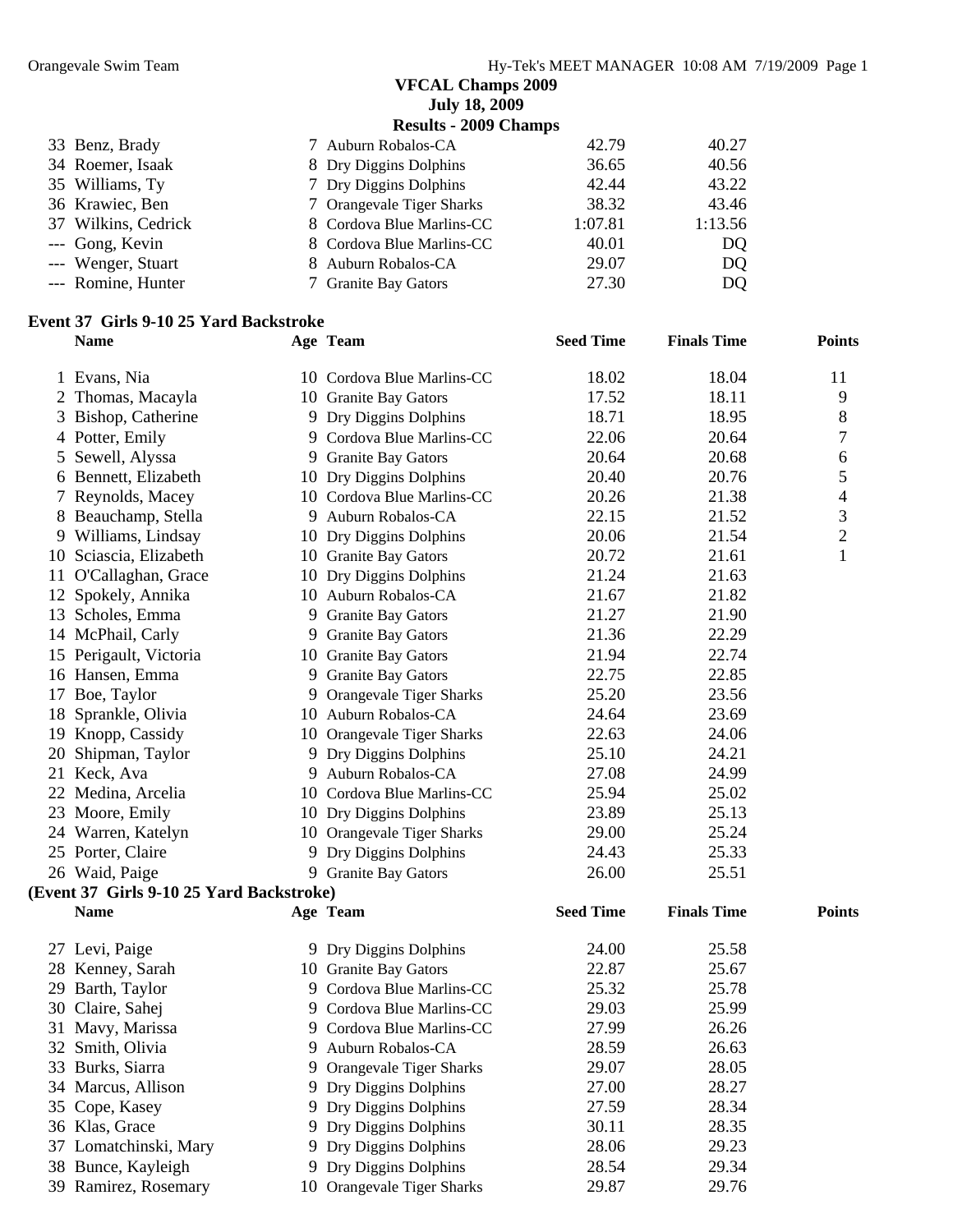**July 18, 2009** 

|                      | <b>Results - 2009 Champs</b> |       |       |  |  |
|----------------------|------------------------------|-------|-------|--|--|
| 40 Martinez, Barbara | 10 Cordova Blue Marlins-CC   | 37.71 | 30.41 |  |  |
| --- Oglesby, Avonlea | 9 Orangevale Tiger Sharks    | 26.64 | DO.   |  |  |
| $--$ Coyne, May      | 10 Orangevale Tiger Sharks   | 26.34 | DQ    |  |  |

# **Event 38 Boys 9-10 25 Yard Backstroke**

|       | vent 38 Boys 9-10 25 Yard Backstroke |    |                            |                  |                    |                |
|-------|--------------------------------------|----|----------------------------|------------------|--------------------|----------------|
|       | <b>Name</b>                          |    | Age Team                   | <b>Seed Time</b> | <b>Finals Time</b> | <b>Points</b>  |
|       | 1 Lederer, Chase                     |    | 10 Granite Bay Gators      | 19.87            | 19.05              | 11             |
| 2     | Marinics, Ryan                       |    | 10 Dry Diggins Dolphins    | 18.26            | 19.10              | 9              |
|       | Pierce, Mason                        |    | 10 Auburn Robalos-CA       | 20.81            | 19.52              | 8              |
|       | 4 Holifield-Helm, Marcus             |    | 9 Dry Diggins Dolphins     | 19.94            | 20.30              | 7              |
| 5     | Byars, Ryan                          |    | 10 Granite Bay Gators      | 21.53            | 20.33              | 6              |
|       | Quirarte, Salvador                   |    | 10 Auburn Robalos-CA       | 21.71            | 20.77              | 5              |
|       | Gordon, Skyler                       |    | 10 Cordova Blue Marlins-CC | 22.55            | 21.95              | 4              |
| 8     | Shenoy, Sunil                        |    | 9 Granite Bay Gators       | 21.37            | 22.23              | 3              |
| 9     | Sota, Christopher                    |    | 10 Dry Diggins Dolphins    | 20.70            | 22.55              | $\overline{2}$ |
| 10    | Pedroza, Joaquim                     |    | 10 Dry Diggins Dolphins    | 25.50            | 22.56              |                |
| 11    | Kambe, Andrew                        |    | 9 Granite Bay Gators       | 23.49            | 22.68              |                |
| 12    | Tiley, Logan                         |    | 10 Dry Diggins Dolphins    | 22.52            | 22.98              |                |
| 13    | Roa, Jacob                           |    | 9 Cordova Blue Marlins-CC  | 25.08            | 23.08              |                |
|       | 14 MacLeane, Jackson                 |    | 10 Granite Bay Gators      | 22.05            | 23.40              |                |
| 15    | Seitles, David                       | 10 | Dry Diggins Dolphins       | 25.09            | 24.16              |                |
| 16    | Crowl, Cody                          |    | 10 Cordova Blue Marlins-CC | 24.91            | 25.41              |                |
|       | *17 Martin, Grant                    | 9  | <b>Granite Bay Gators</b>  | 26.43            | 26.55              |                |
|       | *17 Johnson, Clayton                 | 9  | Auburn Robalos-CA          | 25.13            | 26.55              |                |
|       | 19 Hu, Jonathan                      |    | 9 Granite Bay Gators       | 25.79            | 27.42              |                |
|       | 20 Keeton, Carson                    |    | 10 Dry Diggins Dolphins    | 36.87            | 29.29              |                |
|       | 21 Watson, Caleb                     |    | 10 Orangevale Tiger Sharks | 32.17            | 29.69              |                |
|       | 22 Harimoto, Eddie                   | 9  | <b>Granite Bay Gators</b>  | 26.89            | 30.22              |                |
| 23    | Williams, Wesley                     |    | 9 Dry Diggins Dolphins     | 37.87            | 31.53              |                |
|       | 24 Hutchinson, William               |    | 10 Orangevale Tiger Sharks | 35.36            | 31.65              |                |
| 25    | Bumgarner, Isaac                     | 9  | Dry Diggins Dolphins       | 35.94            | 32.61              |                |
|       | 26 Maggio, Nico                      | 9  | <b>Granite Bay Gators</b>  | 32.43            | 34.43              |                |
| 27    | Wood, Timothy                        | 9  | Cordova Blue Marlins-CC    | 38.89            | 35.19              |                |
|       | White, Jack                          | 9  | Orangevale Tiger Sharks    | 48.80            | DQ                 |                |
| $---$ | Shubert, Tyler                       | 9  | Cordova Blue Marlins-CC    | 32.05            | <b>DQ</b>          |                |

#### **Event 39 Girls 11-12 50 Yard Backstroke**

| <b>Name</b>           | Age Team                   | <b>Seed Time</b> | <b>Finals Time</b> | <b>Points</b> |
|-----------------------|----------------------------|------------------|--------------------|---------------|
| 1 Garcia, Marissa     | 12 Dry Diggins Dolphins    | 33.07            | 32.01              | 11            |
| 2 Daley, Christina    | 12 Granite Bay Gators      | 35.66            | 35.90              | 9             |
| 3 Brunkhorst, Sami    | 12 Granite Bay Gators      | 36.94            | 37.03              | 8             |
| 4 Mayhew, Kymerie     | 12 Granite Bay Gators      | 39.14            | 37.73              |               |
| 5 McPhail, Shelby     | 12 Granite Bay Gators      | 38.07            | 38.60              | 6             |
| 6 Portillo, Priscilla | 12 Cordova Blue Marlins-CC | 41.32            | 38.77              | 5             |
| 7 Brocker, Micah      | 12 Dry Diggins Dolphins    | 37.13            | 39.00              | 4             |
| 8 Graves, Molly       | 12 Granite Bay Gators      | 44.49            | 39.18              | 3             |
| 9 Quintana, Heaven    | 11 Granite Bay Gators      | 39.78            | 40.34              | 2             |
| 10 Beauchamp, Ruby    | 11 Auburn Robalos-CA       | 39.34            | 40.38              |               |
| 11 Chan, Stephanie    | 11 Granite Bay Gators      | 41.58            | 40.83              |               |
| 12 Blackburn, Madison | 11 Granite Bay Gators      | 42.53            | 41.37              |               |
| 13 Woytus, Kaitlin    | 12 Auburn Robalos-CA       | 43.32            | 41.42              |               |
| 14 Ambrosia, Payton   | Auburn Robalos-CA          | 43.16            | 41.54              |               |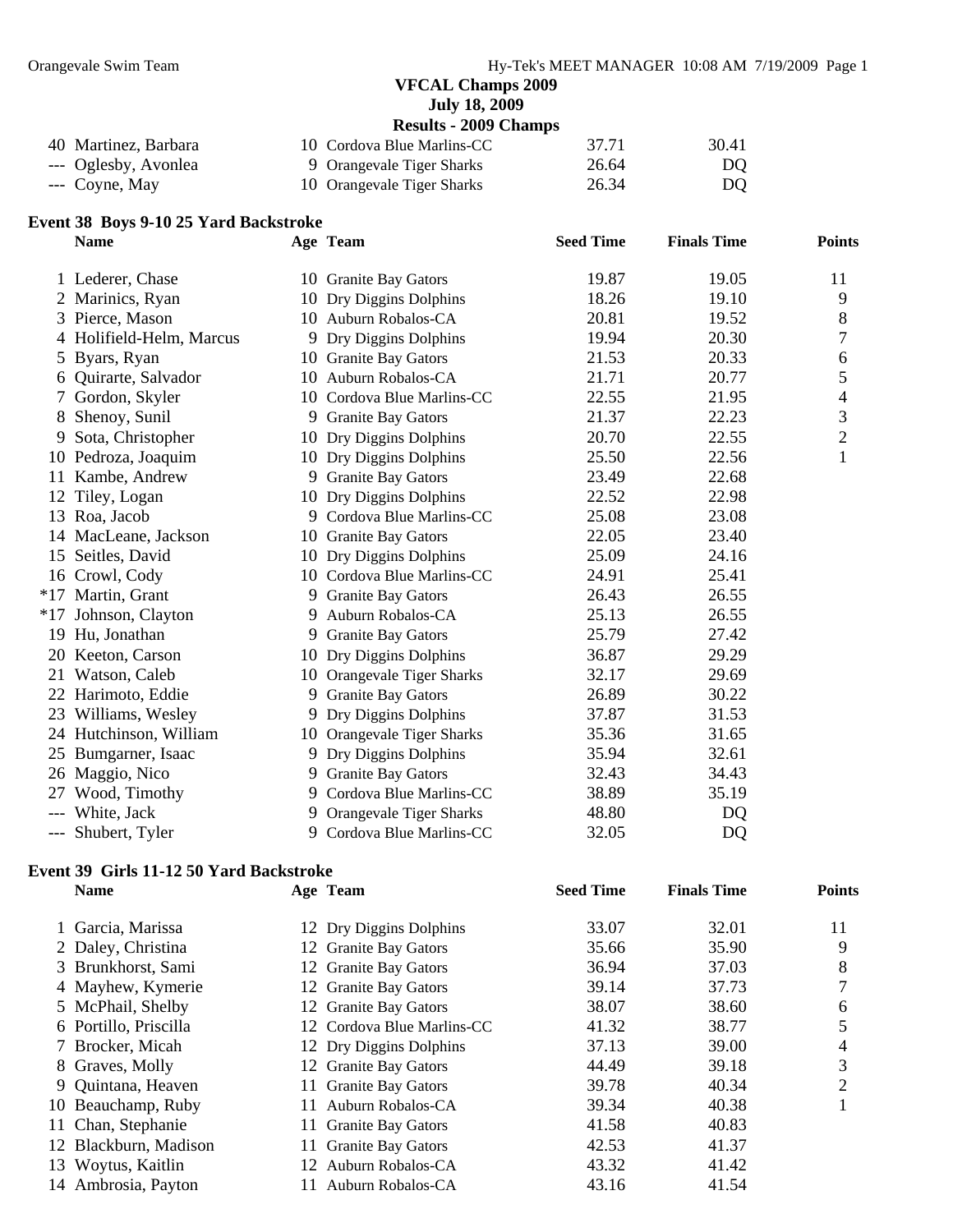|    |                                        |    | <b>July 18, 2009</b>         |                  |                    |               |
|----|----------------------------------------|----|------------------------------|------------------|--------------------|---------------|
|    |                                        |    | <b>Results - 2009 Champs</b> |                  |                    |               |
|    | 15 Billing, Megan                      |    | 12 Auburn Robalos-CA         | 45.93            | 41.77              |               |
|    | 16 Lishman, Kaitlin                    | 11 | Dry Diggins Dolphins         | 42.02            | 42.66              |               |
| 17 | Weiler, Sara                           |    | 12 Auburn Robalos-CA         | 43.26            | 42.79              |               |
| 18 | Graden, Jenna                          |    | 12 Auburn Robalos-CA         | 50.57            | 43.60              |               |
| 19 | Pesce, Lola                            |    | 12 Dry Diggins Dolphins      | 42.71            | 43.71              |               |
| 20 | Morkowski, Anika                       | 11 | Dry Diggins Dolphins         | 44.18            | 43.76              |               |
| 21 | Wenger, Bethany                        |    | 11 Auburn Robalos-CA         | 43.10            | 44.09              |               |
|    | 22 Ballard, Shannen                    |    | 12 Granite Bay Gators        | 44.45            | 44.32              |               |
| 23 | Jilbert, Claire                        | 11 | Dry Diggins Dolphins         | 46.95            | 45.40              |               |
|    | 24 Bailey, Cammie                      |    | 11 Dry Diggins Dolphins      | 50.68            | 50.31              |               |
|    | 25 Lawson, Sophia                      |    | Orangevale Tiger Sharks      | 49.77            | 50.37              |               |
| 26 | Keck, Zoe                              | 11 | Auburn Robalos-CA            | 50.72            | 50.86              |               |
| 27 | Moore, Megan                           |    | 12 Dry Diggins Dolphins      | 50.30            | 51.13              |               |
| 28 | Parker, Katie                          |    | 11 Dry Diggins Dolphins      | 48.68            | 51.16              |               |
| 29 | Fuller, Kate                           |    | 11 Orangevale Tiger Sharks   | 55.88            | 51.22              |               |
| 30 | Maynard, Jamie                         | 11 | Dry Diggins Dolphins         | 54.04            | 52.73              |               |
| 31 | Klausing, Summer                       |    | 11 Dry Diggins Dolphins      | 53.14            | 52.83              |               |
|    | 32 Martinez, Anita                     |    | 11 Cordova Blue Marlins-CC   | 59.98            | 54.87              |               |
| 33 | McGuire, Siouxsie                      |    | 11 Auburn Robalos-CA         | 49.09            | 55.51              |               |
|    | 34 Talley, Kayleigh                    |    | 12 Cordova Blue Marlins-CC   | 1:08.34          | 1:07.52            |               |
|    | 35 Polena, Isabella                    |    | 11 Auburn Robalos-CA         | 1:07.93          | 1:10.53            |               |
| 36 | Borchardt, Chantal                     | 11 | Cordova Blue Marlins-CC      | 1:04.64          | 1:44.90            |               |
|    | --- Lawson, Emily                      | 12 | Orangevale Tiger Sharks      | 41.88            | DQ                 |               |
|    | --- Musser, Katie                      | 11 | Auburn Robalos-CA            | 43.18            | DQ                 |               |
|    | Event 40 Boys 11-12 50 Yard Backstroke |    |                              |                  |                    |               |
|    | <b>Name</b>                            |    | Age Team                     | <b>Seed Time</b> | <b>Finals Time</b> | <b>Points</b> |

|                 | Wylder, Kevin                            |     | 12 Granite Bay Gators      | 34.19            | 35.44              | 11             |
|-----------------|------------------------------------------|-----|----------------------------|------------------|--------------------|----------------|
| 2               | Gray, Ryan                               |     | 12 Dry Diggins Dolphins    | 40.79            | 38.69              | 9              |
| 3               | Boe, Joshua                              | 11  | Orangevale Tiger Sharks    | 38.42            | 39.13              | 8              |
| 4               | Gaebler, Jeffrey                         | 12  | <b>Granite Bay Gators</b>  | 39.12            | 39.25              | 7              |
| 5               | Colford, Alex                            | 12  | Cordova Blue Marlins-CC    | 40.31            | 39.60              | 6              |
| 6               | Albrecht, Seth                           | 12  | Auburn Robalos-CA          | 40.15            | 40.39              | 5              |
| $7\overline{ }$ | Genetti, Tyler                           | 11  | <b>Granite Bay Gators</b>  | 43.85            | 41.80              | 4              |
| 8               | Higdon, Tom                              | 11  | Cordova Blue Marlins-CC    | 41.52            | 42.41              | 3              |
|                 | 9 McNeal, Jaemani                        |     | 11 Cordova Blue Marlins-CC | 46.09            | 43.37              | $\overline{2}$ |
|                 | (Event 40 Boys 11-12 50 Yard Backstroke) |     |                            |                  |                    |                |
|                 | <b>Name</b>                              |     | Age Team                   | <b>Seed Time</b> | <b>Finals Time</b> | <b>Points</b>  |
| 10              | Thomasson, Joshua                        |     | 12 Auburn Robalos-CA       | 47.12            | 43.62              | 1              |
| 11              | Todd, Ryan                               | 11. | Cordova Blue Marlins-CC    | 43.92            | 44.05              |                |
| 12              | Jungers, Riley                           | 11  | Auburn Robalos-CA          | 48.55            | 44.82              |                |
| 13              | Bedford, Brian                           | 12  | Cordova Blue Marlins-CC    | 31.45            | 46.83              |                |
| 14              | Shellaberger, Luke                       | 11  | <b>Granite Bay Gators</b>  | 52.96            | 49.63              |                |
| 15              | McCann, Thomas                           | 11  | Dry Diggins Dolphins       | 46.53            | 49.92              |                |
| 16              | Dunlap, Caleb                            | 12  | Orangevale Tiger Sharks    | 54.55            | 51.29              |                |
| 17              | Slaight, Riley                           | 11  | Dry Diggins Dolphins       | 1:01.27          | 51.60              |                |
|                 |                                          |     | Cordova Blue Marlins-CC    | 55.79            | 53.84              |                |
| 18              | Stewart, Ryan                            | 11  |                            |                  |                    |                |
| 19              | Campbell, Austin                         | 11  | Cordova Blue Marlins-CC    | 55.50            | 55.52              |                |
| 20              | VanHunnik, Tyler                         | 11  | Orangevale Tiger Sharks    | 1:26.80          | 1:19.45            |                |
| $---$           | Liaghat, Armon                           | 11  | Orangevale Tiger Sharks    | 58.16            | DQ                 |                |
|                 | VanHunnik, Andrew                        | 12  | Orangevale Tiger Sharks    | 1:02.21          | DQ                 |                |
|                 | --- Kelly, Rylan                         | 11  | <b>Granite Bay Gators</b>  | 48.48            | DQ                 |                |
|                 |                                          |     |                            |                  |                    |                |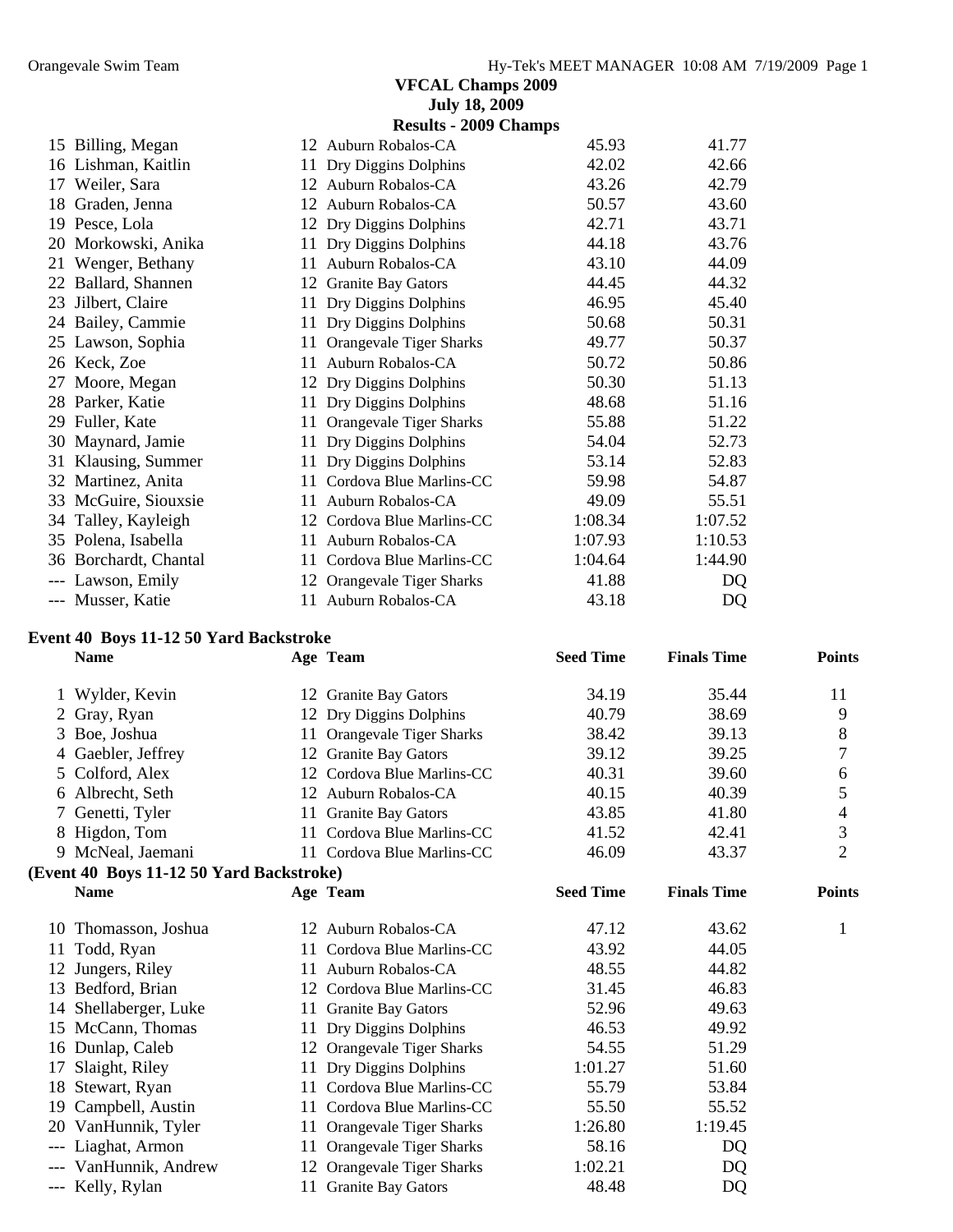**July 18, 2009** 

**Results - 2009 Champs** 

| --- Lomatchinski, Anthony | 11 Dry Diggins Dolphins | 55.37 | DQ |
|---------------------------|-------------------------|-------|----|
| --- Thyberg, Gregory      | 12 Granite Bay Gators   | 52.37 | DQ |

#### **Event 41 Girls 13-14 50 Yard Backstroke**

|    | <b>Name</b>                               | Age Team                   | <b>Seed Time</b> | <b>Finals Time</b> | <b>Points</b> |
|----|-------------------------------------------|----------------------------|------------------|--------------------|---------------|
|    | 1 Martinez, Alexis                        | 13 Granite Bay Gators      | 30.75            | 30.66              | 11            |
|    | 2 Schnuelle, Nicole                       | 14 Granite Bay Gators      | 32.03            | 32.92              | 9             |
|    | 3 Miner, Natalie                          | 14 Orangevale Tiger Sharks | 33.69            | 33.04              | 8             |
|    | 4 Hagans, Jalee                           | 13 Granite Bay Gators      | 34.78            | 35.61              | 7             |
|    | 5 Clough, Jessica                         | 14 Dry Diggins Dolphins    | 35.93            | 35.69              | 6             |
|    | 6 Perry, Dani                             | 13 Auburn Robalos-CA       | 35.68            | 36.01              | 5             |
|    | Montero, Jessica                          | 14 Granite Bay Gators      | 37.98            | 36.31              | 4             |
|    | 8 Brocker, Anna                           | 14 Dry Diggins Dolphins    | 36.33            | 37.31              | 3             |
|    | 9 Corrales, Taylor                        | 13 Orangevale Tiger Sharks | 39.03            | 37.93              | $\mathbf{2}$  |
|    | 10 Harris, Alexandria                     | 14 Granite Bay Gators      | 37.06            | 37.99              | 1             |
|    | 11 Hayes, Marissa                         | 14 Granite Bay Gators      | 38.43            | 38.31              |               |
|    | 12 Taber, Lauren                          | 14 Auburn Robalos-CA       | 39.44            | 38.65              |               |
|    | 13 Kessler, Kaitlin                       | 14 Dry Diggins Dolphins    | 38.54            | 38.79              |               |
|    | 14 Tracy, Anne                            | 13 Auburn Robalos-CA       | 37.36            | 39.03              |               |
|    | 15 Sprowl, Karlee                         | 13 Auburn Robalos-CA       | 41.30            | 39.05              |               |
|    | 16 Cocker, Elizabeth                      | 13 Cordova Blue Marlins-CC | 38.41            | 39.11              |               |
|    | 17 LeBaron, Hannah                        | 13 Granite Bay Gators      | 42.26            | 39.14              |               |
|    | 18 Kanaley, Andee                         | 14 Dry Diggins Dolphins    | 42.68            | 39.92              |               |
|    | 19 Koch, Daisy                            | 14 Granite Bay Gators      | 43.08            | 41.05              |               |
|    | 20 Hingston, Amanda                       | 14 Dry Diggins Dolphins    | 44.37            | 41.14              |               |
|    | 21 Haenny, Summer                         | 13 Granite Bay Gators      | 42.93            | 41.21              |               |
| 22 | Sturgeon, Megan                           | 13 Dry Diggins Dolphins    | 41.18            | 41.31              |               |
|    | 23 Thomas, Haley                          | 14 Auburn Robalos-CA       | 39.23            | 41.48              |               |
|    | 24 Foster, Katrina                        | 14 Orangevale Tiger Sharks | 41.73            | 42.36              |               |
|    | 25 Del Rio, Berekley                      | 13 Orangevale Tiger Sharks | 45.90            | 42.37              |               |
|    | 26 Fullmer, Sarah                         | 13 Granite Bay Gators      | 42.87            | 42.66              |               |
|    | 27 Maier, Alexandria                      | 13 Cordova Blue Marlins-CC | 46.70            | 42.80              |               |
|    | 28 Miner, Mackenzie                       | 13 Orangevale Tiger Sharks | 41.09            | 43.12              |               |
|    | 29 Holifield-Helm, Katryna                | 13 Dry Diggins Dolphins    | 47.16            | 43.80              |               |
|    | 30 Pivoda, Lerin                          | 13 Dry Diggins Dolphins    | 45.68            | 44.18              |               |
|    | 31 Corona, Elianna                        | 14 Cordova Blue Marlins-CC | 42.80            | 45.26              |               |
|    | 32 Maier, Alyssa                          | 13 Cordova Blue Marlins-CC | 43.99            | 46.20              |               |
|    | (Event 41 Girls 13-14 50 Yard Backstroke) |                            |                  |                    |               |
|    | <b>Name</b>                               | Age Team                   | <b>Seed Time</b> | <b>Finals Time</b> | <b>Points</b> |
|    | 33 Musser, Shannon                        | 13 Auburn Robalos-CA       | 50.86            | 50.70              |               |
|    | --- Williams, Jacquie                     | 14 Granite Bay Gators      | 48.57            | DQ                 |               |
|    | --- Lederer, Hailey                       | 13 Granite Bay Gators      | 42.02            | DQ                 |               |
|    | --- Rheault, Nicole                       | 13 Cordova Blue Marlins-CC | 44.46            | DQ                 |               |
|    | Event 42 Boys 13-14 50 Yard Backstroke    |                            |                  |                    |               |

| Name                  | Age Team                   | <b>Seed Time</b> | <b>Finals Time</b> | <b>Points</b> |
|-----------------------|----------------------------|------------------|--------------------|---------------|
| 1 Vigeant, Maxwell    | 14 Granite Bay Gators      | 29.74            | 29.20              |               |
| 2 Meigs, Will         | 14 Dry Diggins Dolphins    | 30.58            | 29.97              |               |
| 3 McClanahan, Timothy | 14 Orangevale Tiger Sharks | 31.30            | 30.62              |               |
| 4 Lemma, Marcus       | 13 Auburn Robalos-CA       | 33.41            | 33.32              |               |
| 5 Beauchamp, Pierre   | 14 Auburn Robalos-CA       | 33.55            | 33.55              |               |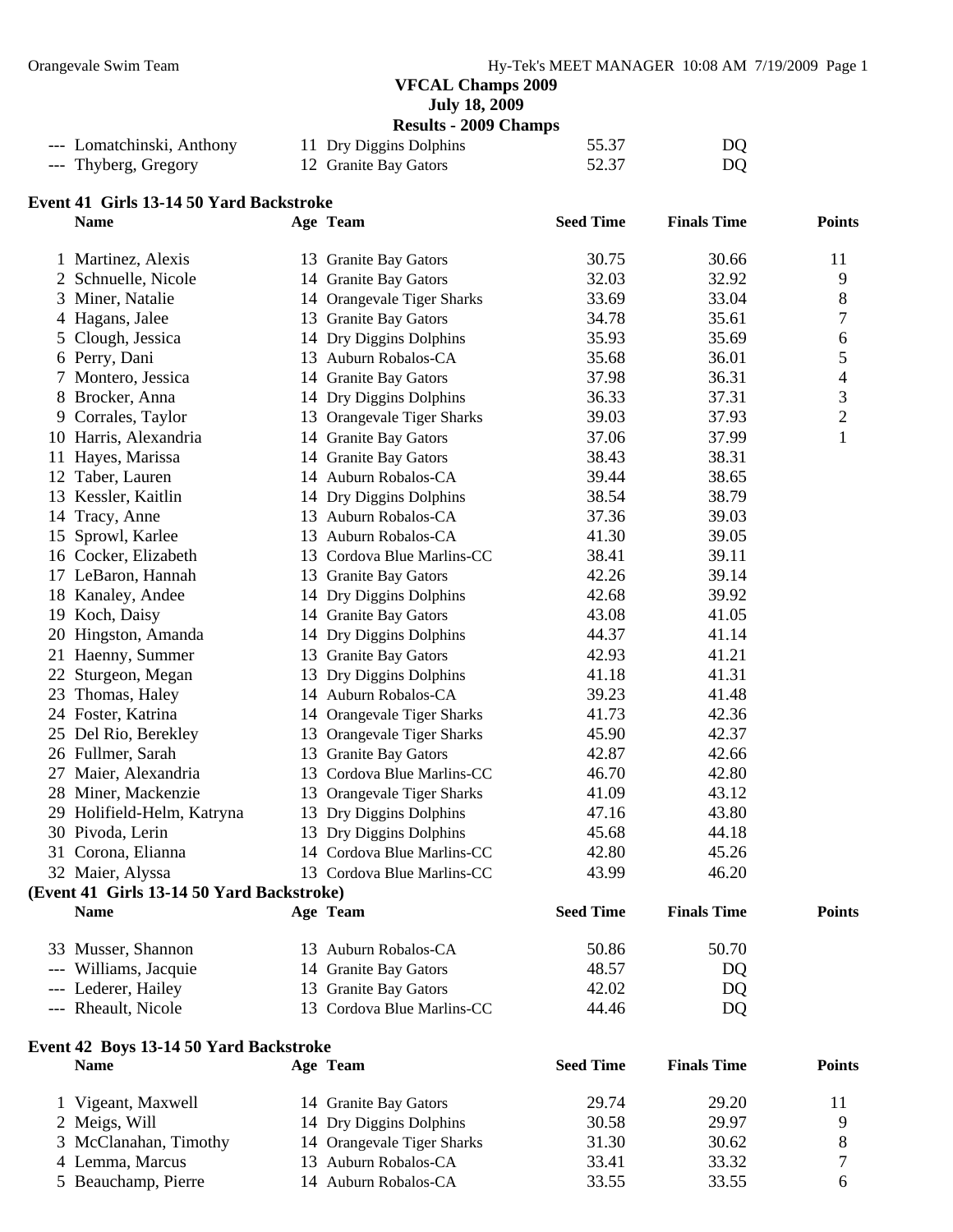|    | <b>July 18, 2009</b>        |                              |       |       |                |
|----|-----------------------------|------------------------------|-------|-------|----------------|
|    |                             | <b>Results - 2009 Champs</b> |       |       |                |
|    | 6 Martin, Neil              | 14 Granite Bay Gators        | 33.43 | 34.03 | 5              |
|    | 7 Vas Dias, Kevin           | 13 Granite Bay Gators        | 35.42 | 34.14 | $\overline{4}$ |
|    | 8 Spencer, Braeden<br>13    | <b>Granite Bay Gators</b>    | 35.64 | 34.47 | 3              |
|    | Chan, Matthew               | 14 Granite Bay Gators        | 35.57 | 34.78 | $\overline{2}$ |
| 10 | Wriedt, Garry<br>14         | Dry Diggins Dolphins         | 37.58 | 35.82 | 1              |
| 11 | Plexico, Ryan<br>13         | Dry Diggins Dolphins         | 34.80 | 35.87 |                |
|    | 12 Fuller, Ryan<br>13       | Orangevale Tiger Sharks      | 36.87 | 36.08 |                |
|    | 13 Unverferth, Karl<br>13   | Dry Diggins Dolphins         | 36.84 | 36.58 |                |
|    | 14 Oglesby, Noah<br>13      | Dry Diggins Dolphins         | 37.25 | 36.86 |                |
|    | 15 Thomasson, Peter<br>13   | Auburn Robalos-CA            | 37.68 | 37.15 |                |
|    | 16 Poczobutt, Jonah<br>13   | <b>Granite Bay Gators</b>    | 39.01 | 38.62 |                |
|    | 17 Pivoda, Levi             | 14 Dry Diggins Dolphins      | 36.72 | 39.10 |                |
|    | 18 Clark, Geramy            | 14 Orangevale Tiger Sharks   | 39.93 | 39.18 |                |
| 19 | Verbitsky, Sean<br>13       | Dry Diggins Dolphins         | 40.52 | 39.46 |                |
| 20 | Williams, Weston            | 14 Cordova Blue Marlins-CC   | 41.70 | 39.51 |                |
| 21 | Mecham, Devin               | 14 Granite Bay Gators        | 39.22 | 39.89 |                |
|    | 22 Bath, David<br>13        | Dry Diggins Dolphins         | 40.88 | 40.38 |                |
|    | 23 Purugganan, Isaiah<br>13 | Orangevale Tiger Sharks      | 41.33 | 41.09 |                |
|    | 24 Potter, Charles<br>13    | Cordova Blue Marlins-CC      | 44.61 | 41.21 |                |
|    | 25 Klausing, Korey<br>13    | Dry Diggins Dolphins         | 40.42 | 43.26 |                |
|    | 26 Brady, Zachary           | 14 Cordova Blue Marlins-CC   | 41.84 | 43.95 |                |
| 27 | Wilkins, C.J.<br>13         | Cordova Blue Marlins-CC      | 45.92 | 48.00 |                |
| 28 | Bailey, Ryan<br>13          | Dry Diggins Dolphins         | 55.70 | 50.78 |                |
|    | Rego, Elton<br>13           | <b>Granite Bay Gators</b>    | 57.15 | DQ    |                |
|    | Oglesby, Dale<br>13         | Dry Diggins Dolphins         | 38.39 | DQ    |                |

#### **Event 43 Girls 15-18 50 Yard Backstroke**

|    | <b>Name</b>                               |    | Age Team                   | <b>Seed Time</b> | <b>Finals Time</b> | <b>Points</b>  |
|----|-------------------------------------------|----|----------------------------|------------------|--------------------|----------------|
|    | Hagans, Jerra                             |    | 15 Granite Bay Gators      | 32.12            | 30.43              | 11             |
|    | Wenger, Charla                            |    | 16 Auburn Robalos-CA       | 31.63            | 30.58              | 9              |
| 3  | Gray, Rachel                              |    | 15 Dry Diggins Dolphins    | 31.36            | 30.88              | 8              |
| 4  | Sota, Hailey                              | 17 | Dry Diggins Dolphins       | 33.75            | 31.77              | 7              |
| 5. | Tiedemann, Lauren                         | 17 | Dry Diggins Dolphins       | 32.54            | 32.22              | 6              |
| 6  | Jungers, Shelby                           | 17 | Auburn Robalos-CA          | 32.35            | 33.05              | 5              |
|    | Barker, Moriah                            |    | 16 Cordova Blue Marlins-CC | 33.10            | 33.25              | 4              |
| 8  | O'Connor, Brenda                          | 17 | Cordova Blue Marlins-CC    | 34.21            | 33.31              | 3              |
| 9  | Randall, Kara                             |    | 16 Dry Diggins Dolphins    | 34.54            | 33.33              | $\overline{2}$ |
|    | 10 Witcher, Danielle                      |    | 18 Cordova Blue Marlins-CC | 33.37            | 33.51              | 1              |
|    | 11 Miller, Julie                          |    | 16 Auburn Robalos-CA       | 33.07            | 34.72              |                |
|    | (Event 43 Girls 15-18 50 Yard Backstroke) |    |                            |                  |                    |                |
|    | <b>Name</b>                               |    | Age Team                   | <b>Seed Time</b> | <b>Finals Time</b> | <b>Points</b>  |
|    | 12 Molina, Emma                           |    | 15 Cordova Blue Marlins-CC | 35.32            | 34.80              |                |
| 13 | Northam, Jessica                          |    | 15 Granite Bay Gators      | 36.24            | 35.04              |                |
|    | 14 Murrow, Kelsi                          |    | 16 Dry Diggins Dolphins    | 35.15            | 35.77              |                |
| 15 | Klas, Rachel                              |    | 16 Dry Diggins Dolphins    | 35.76            | 35.91              |                |
| 16 | Rock, Richelle                            |    | 16 Auburn Robalos-CA       | 36.05            | 36.29              |                |
| 17 | Flecklin, Natalie                         | 17 | Dry Diggins Dolphins       | 37.20            | 36.47              |                |
| 18 | Tueller, Rebekah                          |    | 15 Dry Diggins Dolphins    | 36.63            | 36.91              |                |
| 19 | Savino, Ryann                             |    | 18 Dry Diggins Dolphins    | 36.08            | 37.06              |                |
| 20 | Plexico, Cassandra                        |    | 16 Dry Diggins Dolphins    | 37.45            | 37.75              |                |
| 21 | Healy, Emma                               |    | 18 Dry Diggins Dolphins    | 38.16            | 37.98              |                |
|    | 22 Vasquez, Rachael                       |    | 15 Granite Bay Gators      | 39.29            | 37.99              |                |
|    |                                           |    |                            |                  |                    |                |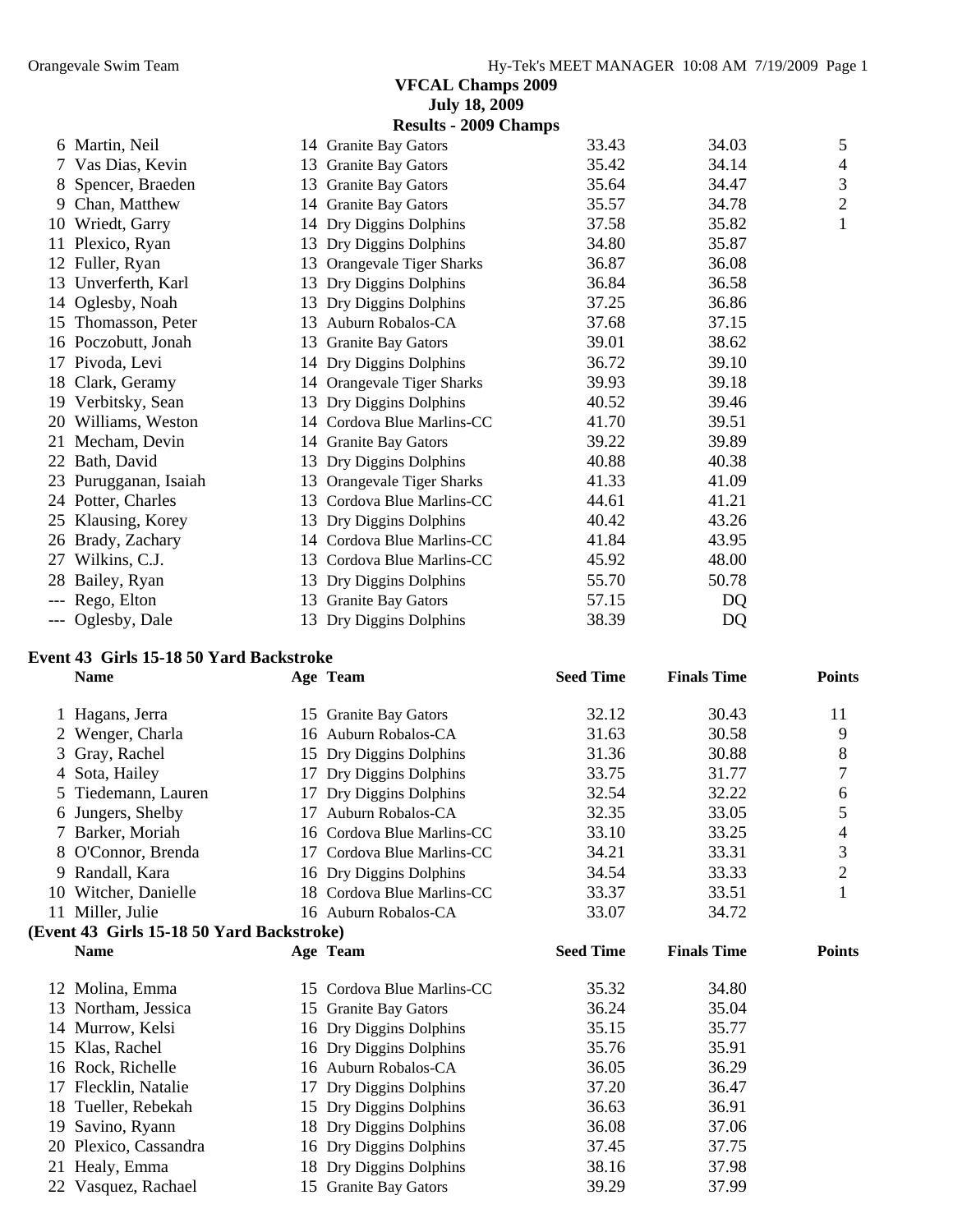|                        | <b>July 18, 2009</b>         |       |       |
|------------------------|------------------------------|-------|-------|
|                        | <b>Results - 2009 Champs</b> |       |       |
| 23 Mitchell, Bryanna   | 18 Orangevale Tiger Sharks   | 38.28 | 38.13 |
| 24 Dale, Courtney      | 16 Granite Bay Gators        | 39.32 | 38.43 |
| 25 Flecklin, Sarah     | 16 Dry Diggins Dolphins      | 37.99 | 38.69 |
| 26 Rheault, Lynnette   | 15 Cordova Blue Marlins-CC   | 37.69 | 39.27 |
| 27 Randall, Ashley     | 17 Dry Diggins Dolphins      | 40.10 | 39.40 |
| 28 Valtman, Allie      | 17 Orangevale Tiger Sharks   | 41.20 | 40.38 |
| 29 Randall, Shelby     | 15 Dry Diggins Dolphins      | 39.69 | 40.50 |
| 30 McNeal, Leilani     | 16 Cordova Blue Marlins-CC   | 41.43 | 40.90 |
| 31 Rogers, Emily       | 16 Granite Bay Gators        | 41.44 | 41.05 |
| 32 Wagner, Marissa     | 15 Auburn Robalos-CA         | 40.11 | 42.38 |
| 33 McCann, Lacey       | 17 Dry Diggins Dolphins      | 40.28 | 42.82 |
| 34 Taketa, Suzanne     | 18 Cordova Blue Marlins-CC   | 38.09 | 44.11 |
| --- Unverferth, Krista | 15 Dry Diggins Dolphins      | 39.92 | DQ    |

#### **Event 44 Boys 15-18 50 Yard Backstroke**

| <b>Name</b>         |     | Age Team                   | <b>Seed Time</b> | <b>Finals Time</b> | <b>Points</b> |
|---------------------|-----|----------------------------|------------------|--------------------|---------------|
| 1 Hull, Andrew      |     | 17 Dry Diggins Dolphins    | 28.69            | 28.23              | 11            |
| 2 Tracy, Sam        |     | 18 Auburn Robalos-CA       | 29.45            | 28.76              | 9             |
| 3 Foster, John      |     | 17 Orangevale Tiger Sharks | 29.99            | 29.15              | 8             |
| 4 McKeon, Derek     |     | 15 Granite Bay Gators      | 30.36            | 29.72              | 7             |
| 5 Chang, Andrew     |     | 17 Granite Bay Gators      | 31.18            | 31.13              | 6             |
| 6 Clifford, Kevin   |     | 16 Dry Diggins Dolphins    | 31.56            | 31.46              | 5             |
| 7 Clifford, Ryan    |     | 16 Dry Diggins Dolphins    | 31.80            | 31.50              | 4             |
| 8 Kindel, Alex      |     | 17 Cordova Blue Marlins-CC | 31.39            | 31.62              | 3             |
| 9 Bowen, Bryce      |     | 15 Dry Diggins Dolphins    | 33.54            | 31.96              | 2             |
| 10 Morgan, Mason    |     | 17 Orangevale Tiger Sharks | 32.12            | 31.97              |               |
| 11 Koch, Kurt       |     | 18 Granite Bay Gators      | 32.95            | 33.37              |               |
| 12 Daley, Ryan      |     | 15 Granite Bay Gators      | 35.32            | 34.39              |               |
| 13 Neiman, Andrew   |     | 15 Granite Bay Gators      | 38.58            | 36.59              |               |
| 14 Monjaras, Victor | 18. | Auburn Robalos-CA          | 37.61            | 38.70              |               |
| 15 Dechene, Anthony | 15  | Auburn Robalos-CA          | 41.51            | 39.44              |               |
| --- Meier, Joey     |     | 15 Granite Bay Gators      | 32.56            | DQ                 |               |

#### **Event 45 Girls 7-8 25 Yard Breaststroke**

|    | <b>Name</b>                               |   | Age Team                  | <b>Seed Time</b> | <b>Finals Time</b> | <b>Points</b> |
|----|-------------------------------------------|---|---------------------------|------------------|--------------------|---------------|
|    | 1 Schreck, Maddie                         |   | 8 Dry Diggins Dolphins    | 22.78            | 22.65              | 11            |
|    | 2 Houghton, Samantha                      |   | 8 Granite Bay Gators      | 24.22            | 23.44              | 9             |
|    | 3 Salvestrin, Anna                        |   | 8 Dry Diggins Dolphins    | 24.95            | 24.50              | 8             |
|    | 4 Scholes, Ellie                          |   | 7 Granite Bay Gators      | 26.59            | 25.72              | 7             |
|    | 5 Huber, Anna                             |   | 7 Granite Bay Gators      | 25.81            | 25.91              | 6             |
|    | (Event 45 Girls 7-8 25 Yard Breaststroke) |   |                           |                  |                    |               |
|    | <b>Name</b>                               |   | Age Team                  | <b>Seed Time</b> | <b>Finals Time</b> | <b>Points</b> |
|    | 6 Travers, Julia                          | 8 | Auburn Robalos-CA         | 26.35            | 26.30              | 5             |
|    | 7 Yarnell, Aurrora                        |   | 8 Auburn Robalos-CA       | 26.18            | 26.38              | 4             |
|    | 8 Genetti, Alyssa                         |   | 7 Granite Bay Gators      | 27.19            | 26.44              | 3             |
|    | 9 Nelson, Amanda                          |   | 7 Granite Bay Gators      | 26.39            | 26.58              | 2             |
| 10 | Garcia, Bella                             |   | 8 Dry Diggins Dolphins    | 28.54            | 27.17              |               |
|    | 11 Ryan, Taryn                            |   | Auburn Robalos-CA         | 37.13            | 27.41              |               |
|    | 12 Wong, Jennifer                         |   | 7 Cordova Blue Marlins-CC | 31.92            | 27.45              |               |
| 13 | Caulfield, Kate                           |   | 8 Granite Bay Gators      | 29.44            | 27.70              |               |
|    | 14 Higgins, Naomi                         |   | 7 Dry Diggins Dolphins    | 28.60            | 28.66              |               |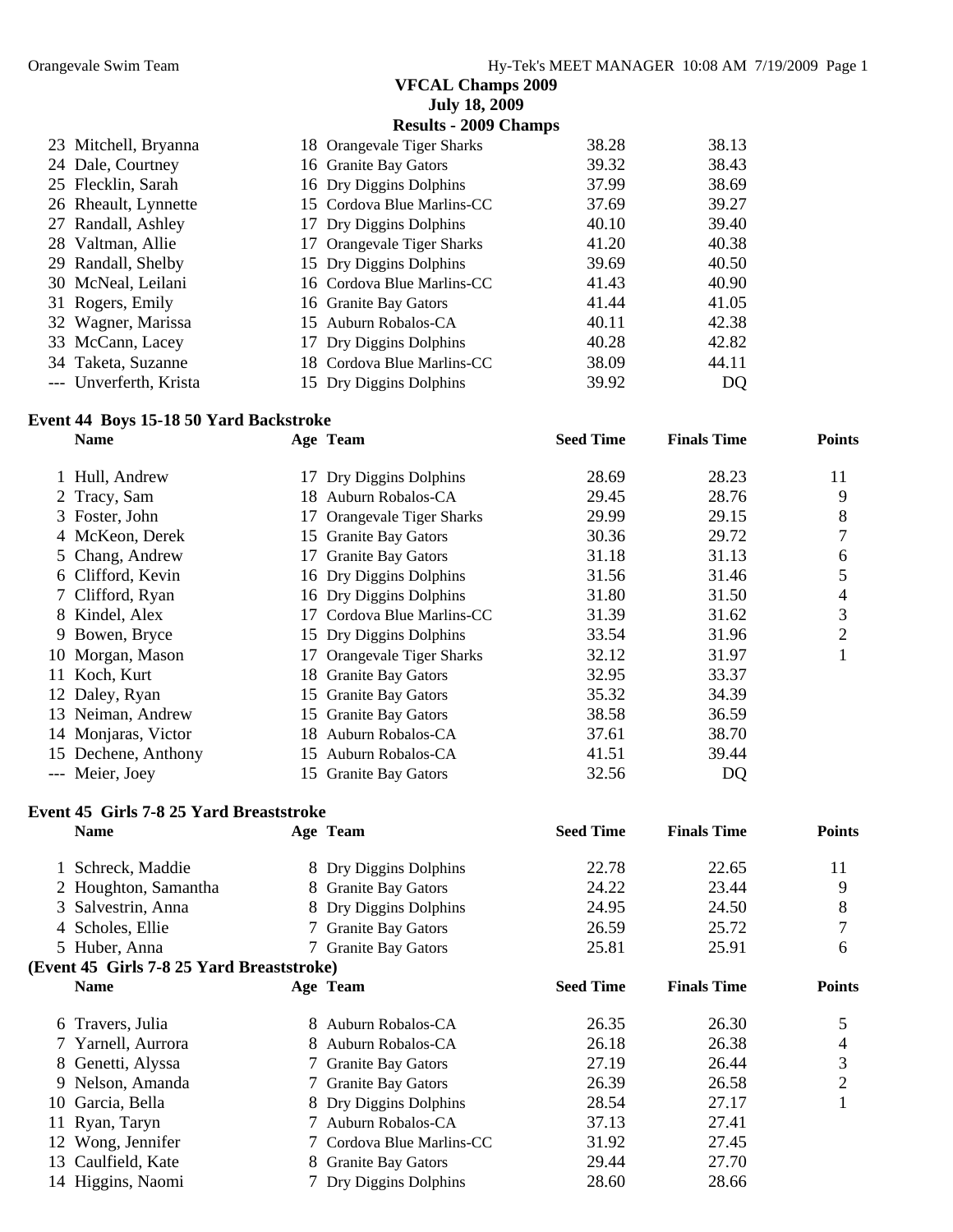|                           | <b>VFCAL Champs 2009</b>            |       |       |
|---------------------------|-------------------------------------|-------|-------|
|                           | <b>July 18, 2009</b>                |       |       |
|                           | <b>Results - 2009 Champs</b>        |       |       |
| 15 Sewell, Sydney         | <b>Granite Bay Gators</b><br>7      | 32.12 | 29.22 |
| Ashford, Lexie<br>16      | Auburn Robalos-CA                   | 28.58 | 29.36 |
| 17 Lowrie, Emma           | Cordova Blue Marlins-CC<br>8        | 30.33 | 29.51 |
| Spokely, Eralise<br>18    | Auburn Robalos-CA<br>8              | 28.61 | 29.65 |
| Fuller, Belle<br>19       | 8<br>Orangevale Tiger Sharks        | 30.19 | 30.97 |
| 20 Hardenburgh, Alaina    | Cordova Blue Marlins-CC             | 31.71 | 31.33 |
| 21 King, Timmi            | Dry Diggins Dolphins                | 33.70 | 35.92 |
| 22 Shupe, Marin           | Cordova Blue Marlins-CC             | 49.01 | 38.28 |
| 23 Cuevas, Angel          | Cordova Blue Marlins-CC             | 49.03 | 48.26 |
| --- Ryan, Madison         | Cordova Blue Marlins-CC<br>8        | 50.81 | DQ    |
| Eilhardt, Lili<br>$---$   | 8<br><b>Orangevale Tiger Sharks</b> | 38.63 | DQ    |
| Holton, Paighton<br>$---$ | 8<br>Cordova Blue Marlins-CC        | 43.12 | DQ    |
| Maduri, Danielle          | 8<br>Cordova Blue Marlins-CC        | 36.03 | DQ    |
| Cocker, Anne              | Cordova Blue Marlins-CC             | 54.31 | DQ    |
| Purdy, McKenna<br>$--$    | Cordova Blue Marlins-CC             | 29.73 | DQ    |
| --- Pennington, Emma      | Cordova Blue Marlins-CC<br>8        | 37.53 | DQ    |

# **Event 46 Boys 7-8 25 Yard Breaststroke**

|   | <b>Name</b>                              | Age Team                  | <b>Seed Time</b> | <b>Finals Time</b> | <b>Points</b>  |
|---|------------------------------------------|---------------------------|------------------|--------------------|----------------|
|   | 1 MacLeane, Joey                         | 8 Granite Bay Gators      | 22.98            | 20.80              | 11             |
|   | 2 Harm, Jonah                            | 8 Dry Diggins Dolphins    | 21.32            | 21.45              | 9              |
| 3 | Hayes, Everett                           | 8 Granite Bay Gators      | 24.22            | 24.12              | 8              |
|   | 4 Biegal, Mason                          | 8 Dry Diggins Dolphins    | 25.51            | 24.58              | 7              |
| 5 | Simmons, Lucas                           | 8 Orangevale Tiger Sharks | 26.76            | 25.76              | 6              |
|   | 6 Eldridge, Evan                         | 8 Dry Diggins Dolphins    | 29.74            | 26.87              | 5              |
| 7 | Goode, Cole                              | 8 Granite Bay Gators      | 27.48            | 27.42              | $\overline{4}$ |
| 8 | Ryan, Conor                              | 8 Auburn Robalos-CA       | 32.64            | 27.84              | 3              |
| 9 | Romeo, Jonathan                          | 7 Granite Bay Gators      | 29.47            | 27.85              | $\overline{2}$ |
|   | 10 Haladus-Henke, Tristin                | 7 Granite Bay Gators      | 29.92            | 31.36              | $\mathbf{1}$   |
|   | 11 Sullivan, Nathan                      | 7 Cordova Blue Marlins-CC | 32.32            | 32.30              |                |
|   | 12 Lau, Eric                             | 8 Cordova Blue Marlins-CC | 36.18            | 32.45              |                |
|   | 13 Jilbert, Ben                          | 7 Dry Diggins Dolphins    | 42.59            | 33.88              |                |
|   | --- Moore, Angus                         | 7 Cordova Blue Marlins-CC | 37.22            | DQ                 |                |
|   | --- Monroe, James                        | 8 Cordova Blue Marlins-CC | 46.72            | <b>DQ</b>          |                |
|   | --- Wilkins, Cedrick                     | 8 Cordova Blue Marlins-CC | 51.02            | <b>DQ</b>          |                |
|   | --- Thomasson, Andrew                    | 7 Auburn Robalos-CA       | 38.59            | DQ                 |                |
|   | --- Moore, Reed                          | 7 Cordova Blue Marlins-CC | 37.09            | <b>DQ</b>          |                |
|   | --- Roa, Ryan                            | 7 Cordova Blue Marlins-CC | 58.21            | <b>DQ</b>          |                |
|   | --- Martinez, Andrew                     | 7 Granite Bay Gators      | 37.41            | <b>DQ</b>          |                |
|   | --- Williams, Ty                         | 7 Dry Diggins Dolphins    | 37.74            | DQ                 |                |
|   | --- Mayhew, Ean                          | 7 Granite Bay Gators      | 30.77            | <b>DQ</b>          |                |
|   | --- Northam, Jacob                       | 7 Granite Bay Gators      | 39.41            | <b>DQ</b>          |                |
|   | (Event 46 Boys 7-8 25 Yard Breaststroke) |                           |                  |                    |                |
|   | <b>Name</b>                              | Age Team                  | <b>Seed Time</b> | <b>Finals Time</b> | <b>Points</b>  |
|   | --- Gong, Marvin                         | 7 Cordova Blue Marlins-CC | 40.50            | DQ                 |                |
|   | --- Somera, Jeffrey                      | 7 Dry Diggins Dolphins    | 33.77            | DQ                 |                |
|   | Event 47 Girls 9-10 25 Yard Breaststroke |                           |                  |                    |                |
|   | <b>Name</b>                              | Age Team                  | <b>Seed Time</b> | <b>Finals Time</b> | <b>Points</b>  |
|   | 1 Brackett, Paige                        | 10 Granite Bay Gators     | 18.64            | 18.55              | 11             |
|   | 2 Lemma, Kathryn                         | 9 Auburn Robalos-CA       | 20.41            | 19.27              | 9              |

2 Lemma, Kathryn 9 Auburn Robalos-CA 20.41 19.27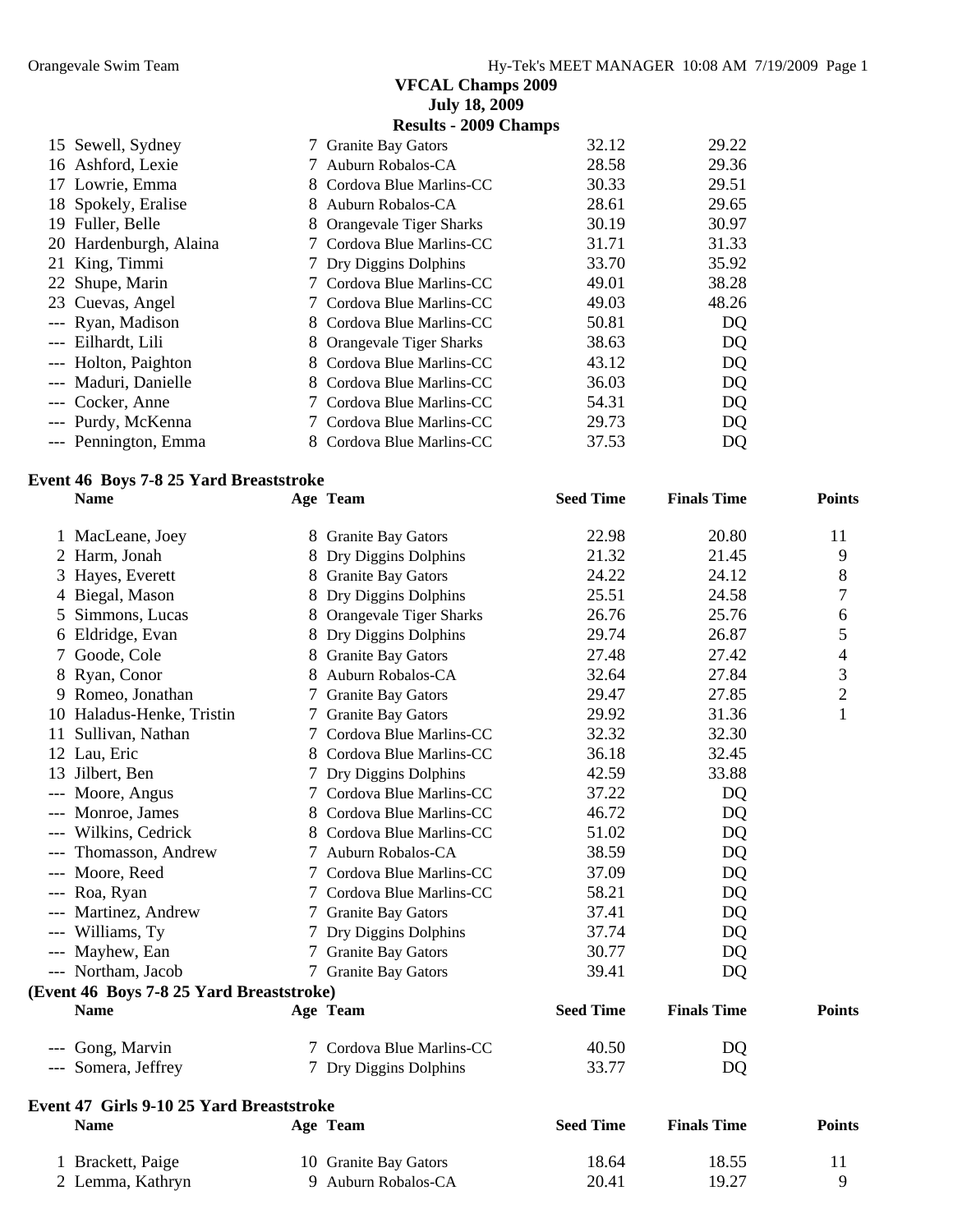|                                         | <b>July 18, 2009</b><br><b>Results - 2009 Champs</b> |                  |                    |                |    |
|-----------------------------------------|------------------------------------------------------|------------------|--------------------|----------------|----|
| 3 Ling, Erin                            | 9 Dry Diggins Dolphins                               | 20.70            | 20.34              | 8              |    |
| *4 Heinrichs, Breanna                   | 10 Dry Diggins Dolphins                              | 20.38            | 20.98              | 6.             | 50 |
| *4 Huber, Kate                          | 10 Granite Bay Gators                                | 21.56            | 20.98              | 6.             | 50 |
| 6 Todd, Ashley                          | 10 Cordova Blue Marlins-CC                           | 22.11            | 21.49              | 5              |    |
| 7 Williams, Lindsay                     | 10 Dry Diggins Dolphins                              | 21.61            | 21.60              | 4              |    |
| 8 Caulfield, Megan                      | 10 Granite Bay Gators                                | 22.33            | 21.67              | 3              |    |
| 9 Gwin, Kourtney                        | 10 Orangevale Tiger Sharks                           | 22.07            | 22.47              | $\overline{c}$ |    |
| 10 Smith, Emily                         | 9 Auburn Robalos-CA                                  | 24.97            | 23.36              | $\mathbf{1}$   |    |
| 11 Graden, Shelby                       | 10 Auburn Robalos-CA                                 | 26.38            | 23.46              |                |    |
| 12 Ganzert, Lindsey                     | 10 Dry Diggins Dolphins                              | 25.13            | 23.91              |                |    |
| 13 Smith, Madeline                      | 10 Cordova Blue Marlins-CC                           | 23.74            | 24.07              |                |    |
| 14 Bailey, Katelynn                     | 9 Orangevale Tiger Sharks                            | 24.67            | 25.03              |                |    |
| 15 Boe, Taylor                          | 9 Orangevale Tiger Sharks                            | 24.09            | 25.19              |                |    |
| 16 Verdult, Paige                       | 9 Granite Bay Gators                                 | 25.83            | 25.34              |                |    |
| 17 Kenney, Sarah                        | 10 Granite Bay Gators                                | 24.66            | 25.56              |                |    |
| 18 Potter, Emily                        | 9 Cordova Blue Marlins-CC                            | 25.38            | 25.72              |                |    |
| *19 Hansen, Emma                        | 9 Granite Bay Gators                                 | 24.97            | 25.88              |                |    |
| *19 Patane, Grace                       | 9 Granite Bay Gators                                 | 26.17            | 25.88              |                |    |
| *19 Smith, Olivia                       | 9 Auburn Robalos-CA                                  | 27.41            | 25.88              |                |    |
| 22 Claire, Sahej                        | 9 Cordova Blue Marlins-CC                            | 37.11            | 25.96              |                |    |
| 23 Green, Joslynn                       | 9 Auburn Robalos-CA                                  | 30.15            | 26.50              |                |    |
| 24 Knopp, Cassidy                       | 10 Orangevale Tiger Sharks                           | 29.35            | 26.68              |                |    |
| 25 Somera, Julia                        | 9 Dry Diggins Dolphins                               | 27.15            | 26.84              |                |    |
| 26 Lomatchinski, Mary                   | 9 Dry Diggins Dolphins                               | 27.76            | 27.35              |                |    |
| 27 Sprankle, Olivia                     | 10 Auburn Robalos-CA                                 | 28.37            | 27.39              |                |    |
| 28 Marcus, Allison                      | 9 Dry Diggins Dolphins                               | 28.85            | 28.31              |                |    |
| 29 Cope, Kasey                          | 9 Dry Diggins Dolphins                               | 31.22            | 28.41              |                |    |
| 30 Mavy, Marissa                        | 9 Cordova Blue Marlins-CC                            | 31.90            | 28.42              |                |    |
| 31 Cuevas, Alexis                       | 9 Cordova Blue Marlins-CC                            | 32.29            | 29.24              |                |    |
| 32 Hudak, Jana                          | 9 Dry Diggins Dolphins                               | 29.71            | 29.72              |                |    |
| 33 Barth, Taylor                        | 9 Cordova Blue Marlins-CC                            | 30.27            | 32.50              |                |    |
| 34 Bunce, Kayleigh                      | 9 Dry Diggins Dolphins                               | 34.63            | 32.99              |                |    |
| --- Martinez, Isabella                  | 10 Cordova Blue Marlins-CC                           | 28.19            | DQ                 |                |    |
| Event 48 Boys 9-10 25 Yard Breaststroke |                                                      |                  |                    |                |    |
| <b>Name</b>                             | Age Team                                             | <b>Seed Time</b> | <b>Finals Time</b> | <b>Points</b>  |    |

|    | 1 Marinics, Ryan                          |    | 10 Dry Diggins Dolphins   | 19.79            | 19.67              | 11            |
|----|-------------------------------------------|----|---------------------------|------------------|--------------------|---------------|
|    | 2 Benz, Carter                            |    | 10 Auburn Robalos-CA      | 20.10            | 20.23              | 9             |
|    | 3 Lederer, Chase                          |    | 10 Granite Bay Gators     | 23.12            | 20.67              | 8             |
|    | 4 Hasemeier, Hank                         |    | 10 Dry Diggins Dolphins   | 22.56            | 21.59              |               |
|    | 5 Hurley, Owen                            | 9  | Auburn Robalos-CA         | 23.95            | 21.85              | 6             |
|    | 6 Portillo, Marcello                      |    | 9 Cordova Blue Marlins-CC | 24.93            | 22.22              | 5             |
|    | 7 Weiner, Ethan                           |    | 10 Dry Diggins Dolphins   | 23.63            | 22.55              | 4             |
|    | 8 Lugo, Jack                              |    | 10 Granite Bay Gators     | 23.96            | 23.71              | 3             |
|    |                                           |    |                           |                  |                    |               |
|    | (Event 48 Boys 9-10 25 Yard Breaststroke) |    |                           |                  |                    |               |
|    | <b>Name</b>                               |    | Age Team                  | <b>Seed Time</b> | <b>Finals Time</b> | <b>Points</b> |
|    | 9 Kambe, Andrew                           |    | 9 Granite Bay Gators      | 22.30            | 24.23              | 2             |
|    | 10 Romeo, Jeffrey                         |    | 9 Granite Bay Gators      | 24.76            | 24.97              |               |
| 11 | Jones, Bradley                            |    | 10 Granite Bay Gators     | 26.58            | 25.24              |               |
|    | 12 Kambe, Thomas                          |    | 10 Granite Bay Gators     | 26.45            | 25.32              |               |
|    | 13 Pesko, Keefe                           | 9. | Dry Diggins Dolphins      | 26.12            | 25.39              |               |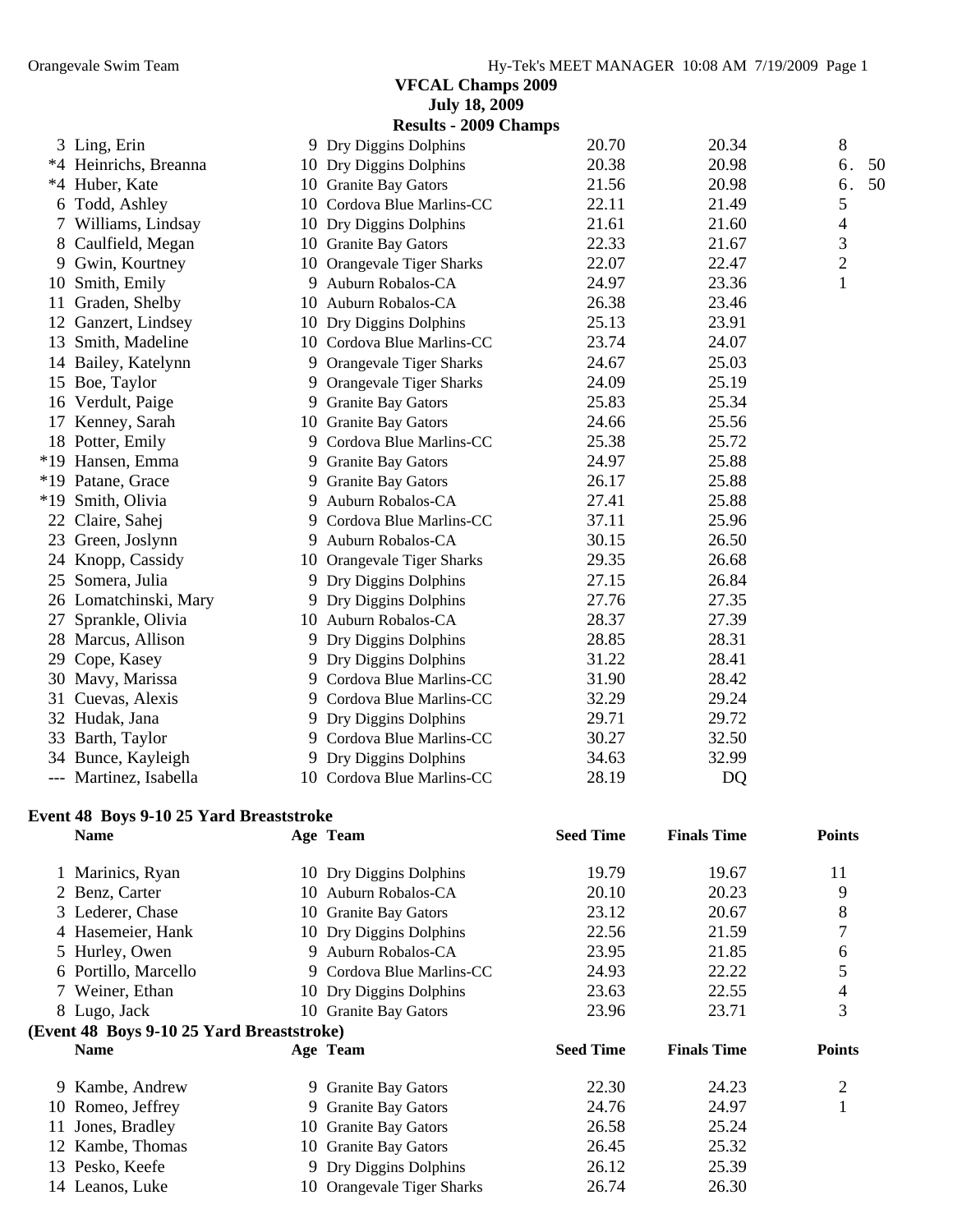|                     | <b>VFCAL Champs 2009</b><br><b>July 18, 2009</b> |       |       |
|---------------------|--------------------------------------------------|-------|-------|
|                     | <b>Results - 2009 Champs</b>                     |       |       |
| 15 Brooks, David    | 9 Granite Bay Gators                             | 27.80 | 26.62 |
| 16 Shubert, Tyler   | 9 Cordova Blue Marlins-CC                        | 33.14 | 28.55 |
| 17 Lowrie, Connor   | 10 Cordova Blue Marlins-CC                       | 31.79 | 28.58 |
| 18 Harimoto, Eddie  | 9 Granite Bay Gators                             | 27.36 | 29.99 |
| 19 Guthrie, Jared   | 9 Cordova Blue Marlins-CC                        | 42.07 | 31.07 |
| 20 Tiley, Logan     | 10 Dry Diggins Dolphins                          | 30.25 | 31.14 |
| 21 Williams, Wesley | 9 Dry Diggins Dolphins                           | 34.31 | 33.04 |
| 22 Green, Xander    | 10 Cordova Blue Marlins-CC                       | 35.52 | 34.62 |
| --- Maggio, Nico    | 9 Granite Bay Gators                             | 38.85 | DQ    |
| --- Fenner, Timothy | 10 Cordova Blue Marlins-CC                       | 26.39 | DQ    |

#### **Event 49 Girls 11-12 50 Yard Breaststroke**

|              | <b>Name</b>                                 |    | Age Team                   | <b>Seed Time</b> | <b>Finals Time</b> | <b>Points</b>  |
|--------------|---------------------------------------------|----|----------------------------|------------------|--------------------|----------------|
| $\mathbf{I}$ | Vivaldi, Colleen                            |    | 12 Granite Bay Gators      | 39.05            | 37.41              | 11             |
| 2            | Brocker, Micah                              |    | 12 Dry Diggins Dolphins    | 39.10            | 38.28              | 9              |
| 3            | Schafer, Brionna                            |    | 11 Dry Diggins Dolphins    | 39.50            | 38.41              | $8\,$          |
| 4            | Weiner, Shayna                              |    | 12 Dry Diggins Dolphins    | 39.45            | 38.80              | 7              |
| 5            | Graves, Molly                               |    | 12 Granite Bay Gators      | 39.88            | 39.25              | 6              |
| 6            | Weiler, Sara                                |    | 12 Auburn Robalos-CA       | 39.19            | 39.47              | 5              |
| 7            | Quirarte, Raquel                            |    | 12 Auburn Robalos-CA       | 40.09            | 40.55              | 4              |
| 8            | Quintana, Heaven                            |    | 11 Granite Bay Gators      | 40.98            | 41.52              | $\mathfrak{Z}$ |
|              | 9 Cooper, Allison                           |    | 11 Granite Bay Gators      | 40.79            | 41.76              | $\mathfrak{2}$ |
|              | 10 D'Amico, Ellie                           |    | 12 Dry Diggins Dolphins    | 42.79            | 43.37              | $\mathbf{1}$   |
|              | 11 Cardona, Daisy                           |    | 11 Auburn Robalos-CA       | 45.47            | 44.37              |                |
|              | 12 Tracy, Katie                             |    | 11 Auburn Robalos-CA       | 45.88            | 44.62              |                |
|              | 13 Watkins, Kaitlin                         |    | 12 Dry Diggins Dolphins    | 43.59            | 44.94              |                |
|              | 14 Caravella, Danielle                      |    | 11 Orangevale Tiger Sharks | 47.92            | 45.42              |                |
|              | 15 Harris, Rachel                           |    | 11 Granite Bay Gators      | 49.72            | 46.43              |                |
|              | 16 Gillen, Emily                            | 11 | Dry Diggins Dolphins       | 48.84            | 46.49              |                |
|              | 17 Patane, Hope                             |    | 11 Granite Bay Gators      | 48.15            | 46.86              |                |
|              | 18 Watkins, Kendal                          |    | 12 Dry Diggins Dolphins    | 48.15            | 47.09              |                |
|              | 19 Ballard, Shannen                         |    | 12 Granite Bay Gators      | 46.81            | 47.96              |                |
|              | 20 Neff, Jemma                              |    | 12 Dry Diggins Dolphins    | 49.19            | 48.32              |                |
| 21           | Clough, Jamie                               |    | 11 Dry Diggins Dolphins    | 49.83            | 48.71              |                |
|              | 22 Higby, Cora                              |    | 11 Orangevale Tiger Sharks | 54.52            | 49.06              |                |
|              | 23 McKeown, Kelsi                           |    | 11 Cordova Blue Marlins-CC | 48.52            | 49.15              |                |
|              | 24 Graden, Jenna                            |    | 12 Auburn Robalos-CA       | 55.64            | 50.11              |                |
|              | 25 Mecham, Summer                           |    | 11 Granite Bay Gators      | 51.55            | 50.30              |                |
|              | 26 Jilbert, Claire                          |    | 11 Dry Diggins Dolphins    | 49.57            | 50.44              |                |
|              | 27 Lishman, Kaitlin                         |    | 11 Dry Diggins Dolphins    | 55.32            | 51.34              |                |
|              | 28 Roper, Paige                             |    | 11 Auburn Robalos-CA       | 52.42            | 51.62              |                |
|              | 29 Fuller, Kate                             |    | 11 Orangevale Tiger Sharks | 52.14            | 52.42              |                |
| 30           | Douglas, Aeahkira                           |    | 12 Cordova Blue Marlins-CC | 54.82            | 53.19              |                |
|              | 31 Klausing, Summer                         |    | 11 Dry Diggins Dolphins    | 58.78            | 55.63              |                |
|              | 32 Bailey, Cammie                           |    | 11 Dry Diggins Dolphins    | 1:05.94          | 56.10              |                |
|              | (Event 49 Girls 11-12 50 Yard Breaststroke) |    |                            |                  |                    |                |
|              | <b>Name</b>                                 |    | Age Team                   | <b>Seed Time</b> | <b>Finals Time</b> | <b>Points</b>  |
|              | 33 Green, Kara                              |    | 12 Cordova Blue Marlins-CC | 1:05.79          | 58.88              |                |
|              | --- Borchardt, Chantal                      |    | 11 Cordova Blue Marlins-CC | 1:11.99          | DQ                 |                |
|              | Event 50 Boys 11-12 50 Yard Breaststroke    |    |                            |                  |                    |                |
|              | <b>Name</b>                                 |    | Age Team                   | <b>Seed Time</b> | <b>Finals Time</b> | <b>Points</b>  |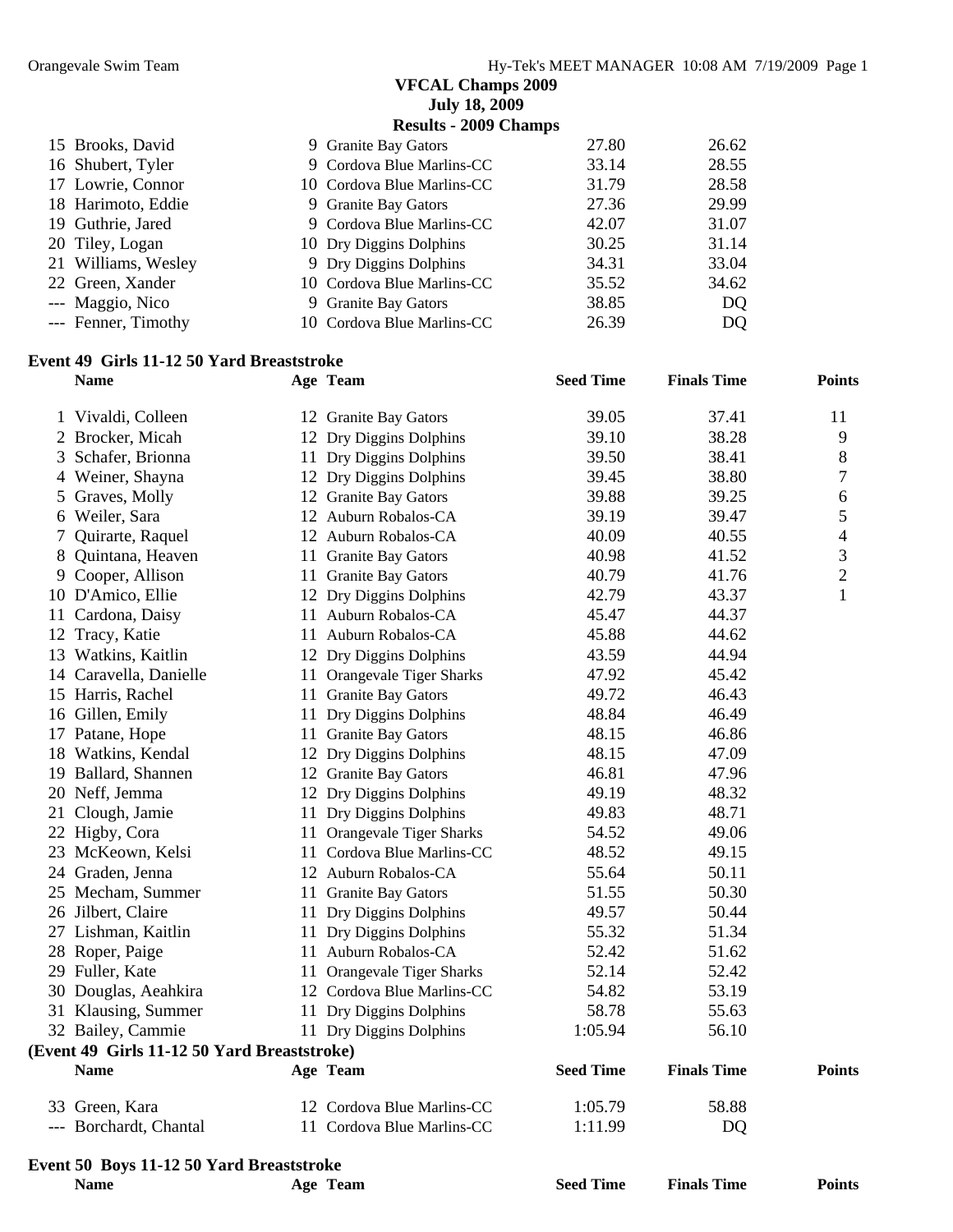#### **VFCAL Champs 2009 July 18, 2009 Results - 2009 Champs**

|    | 1 Schnuelle, Brandon |    | 12 Granite Bay Gators      | 40.38   | 39.20   | 11             |
|----|----------------------|----|----------------------------|---------|---------|----------------|
|    | 2 Colford, Alex      |    | 12 Cordova Blue Marlins-CC | 40.14   | 40.11   | 9              |
|    | 3 McKillop, Brendan  |    | 12 Dry Diggins Dolphins    | 41.71   | 41.11   | 8              |
|    | 4 McNeal, Jaemani    |    | 11 Cordova Blue Marlins-CC | 42.11   | 41.47   | $\tau$         |
|    | 5 Sotelo, Jade       | 12 | Auburn Robalos-CA          | 44.51   | 42.45   | 6              |
|    | 6 Thyberg, Gregory   |    | 12 Granite Bay Gators      | 43.70   | 42.79   | 5              |
|    | 7 Yurgelevic, Jason  |    | 12 Dry Diggins Dolphins    | 41.42   | 42.91   | 4              |
|    | 8 Hasemeier, Wyatt   |    | 12 Dry Diggins Dolphins    | 43.23   | 43.05   | 3              |
| 9  | Granat, Tommy        | 11 | Auburn Robalos-CA          | 43.77   | 43.43   | $\overline{2}$ |
|    | 10 Bailey, Jordan    |    | 12 Orangevale Tiger Sharks | 42.49   | 44.02   |                |
|    | 11 Asbenson, Rydell  |    | 12 Orangevale Tiger Sharks | 47.17   | 45.37   |                |
|    | 12 Cuevas, Carlos    | 11 | Cordova Blue Marlins-CC    | 50.52   | 45.51   |                |
|    | 13 Smith, Matthew    |    | 11 Granite Bay Gators      | 40.57   | 45.90   |                |
|    | 14 Genetti, Cameron  | 11 | <b>Granite Bay Gators</b>  | 47.03   | 45.94   |                |
|    | 15 Cocker, David     | 11 | Cordova Blue Marlins-CC    | 47.74   | 46.33   |                |
|    | 16 Stewart, Ryan     | 11 | Cordova Blue Marlins-CC    | 54.45   | 51.96   |                |
| 17 | Cordero, Travis      |    | 12 Dry Diggins Dolphins    | 53.18   | 53.77   |                |
|    | 18 Oglesby, Kiernan  |    | 12 Orangevale Tiger Sharks | 1:00.09 | 55.41   |                |
|    | 19 Wilkins, Ceyvion  | 11 | Cordova Blue Marlins-CC    | 1:10.65 | 1:06.77 |                |
|    | Dunlap, Caleb        |    | 12 Orangevale Tiger Sharks | 55.03   | DQ      |                |
|    | --- Fenner, Joshua   |    | 12 Cordova Blue Marlins-CC | 50.80   | DQ      |                |
|    |                      |    |                            |         |         |                |

#### **Event 51 Girls 13-14 50 Yard Breaststroke**

|    | <b>Name</b>                                 |     | Age Team                   | <b>Seed Time</b> | <b>Finals Time</b> | <b>Points</b>  |
|----|---------------------------------------------|-----|----------------------------|------------------|--------------------|----------------|
|    | Wirth, Bridget                              |     | 13 Granite Bay Gators      | 37.10            | 36.79              | 11             |
| 2  | Janda, Cassidy                              |     | 14 Granite Bay Gators      | 39.92            | 38.30              | 9              |
| 3  | Boyd, Emily                                 |     | 14 Dry Diggins Dolphins    | 39.13            | 38.55              | 8              |
|    | 4 Loomis, Paris                             |     | 14 Granite Bay Gators      | 38.35            | 38.75              | 7              |
| 5  | Jones, Kiersten                             |     | 14 Auburn Robalos-CA       | 38.54            | 38.91              | 6              |
|    | 6 LeBaron, Hannah                           |     | 13 Granite Bay Gators      | 37.72            | 38.94              | 5              |
| 7  | Ganzert, Shelby                             |     | 14 Dry Diggins Dolphins    | 38.53            | 39.27              | $\overline{4}$ |
| 8  | Ittner, Maddison                            |     | 13 Auburn Robalos-CA       | 40.67            | 39.42              | 3              |
| 9  | Huber, Jessica                              |     | 13 Granite Bay Gators      | 39.84            | 39.46              | $\overline{2}$ |
| 10 | Maduri, Nicole                              |     | 14 Cordova Blue Marlins-CC | 41.76            | 40.81              | 1              |
| 11 | Corrales, Taylor                            |     | 13 Orangevale Tiger Sharks | 41.41            | 41.24              |                |
| 12 | Conner, Karrisa                             |     | 13 Granite Bay Gators      | 41.38            | 41.32              |                |
| 13 | Hayes, Marissa                              |     | 14 Granite Bay Gators      | 40.83            | 41.49              |                |
| 14 | Engel, Audrey                               |     | 14 Cordova Blue Marlins-CC | 44.46            | 41.94              |                |
| 15 | Thomas, Haley                               |     | 14 Auburn Robalos-CA       | 42.53            | 41.97              |                |
|    | 16 McFarland, Devin                         |     | 14 Auburn Robalos-CA       | 44.09            | 42.02              |                |
| 17 | Brunkhorst, Pamela                          |     | 14 Granite Bay Gators      | 42.68            | 42.26              |                |
| 18 | Foster, Katrina                             |     | 14 Orangevale Tiger Sharks | 43.75            | 43.02              |                |
| 19 | Sprowl, Karlee                              |     | 13 Auburn Robalos-CA       | 44.27            | 43.24              |                |
| 20 | Holifield-Helm, Katryna                     |     | 13 Dry Diggins Dolphins    | 43.88            | 43.50              |                |
| 21 | Yarnell, Madisun                            |     | 13 Auburn Robalos-CA       | 44.95            | 43.81              |                |
|    | 22 Lipsmeyer, Anna                          |     | 13 Auburn Robalos-CA       | 45.64            | 43.82              |                |
|    | (Event 51 Girls 13-14 50 Yard Breaststroke) |     |                            |                  |                    |                |
|    | <b>Name</b>                                 |     | Age Team                   | <b>Seed Time</b> | <b>Finals Time</b> | <b>Points</b>  |
|    | 23 Cuevas, Moriah                           | 13. | Cordova Blue Marlins-CC    | 46.42            | 44.06              |                |
|    | 24 Wilson, Maxi                             | 13  | Cordova Blue Marlins-CC    | 45.01            | 44.13              |                |
|    | 25 Lederer, Hailey                          |     | 13 Granite Bay Gators      | 45.58            | 44.39              |                |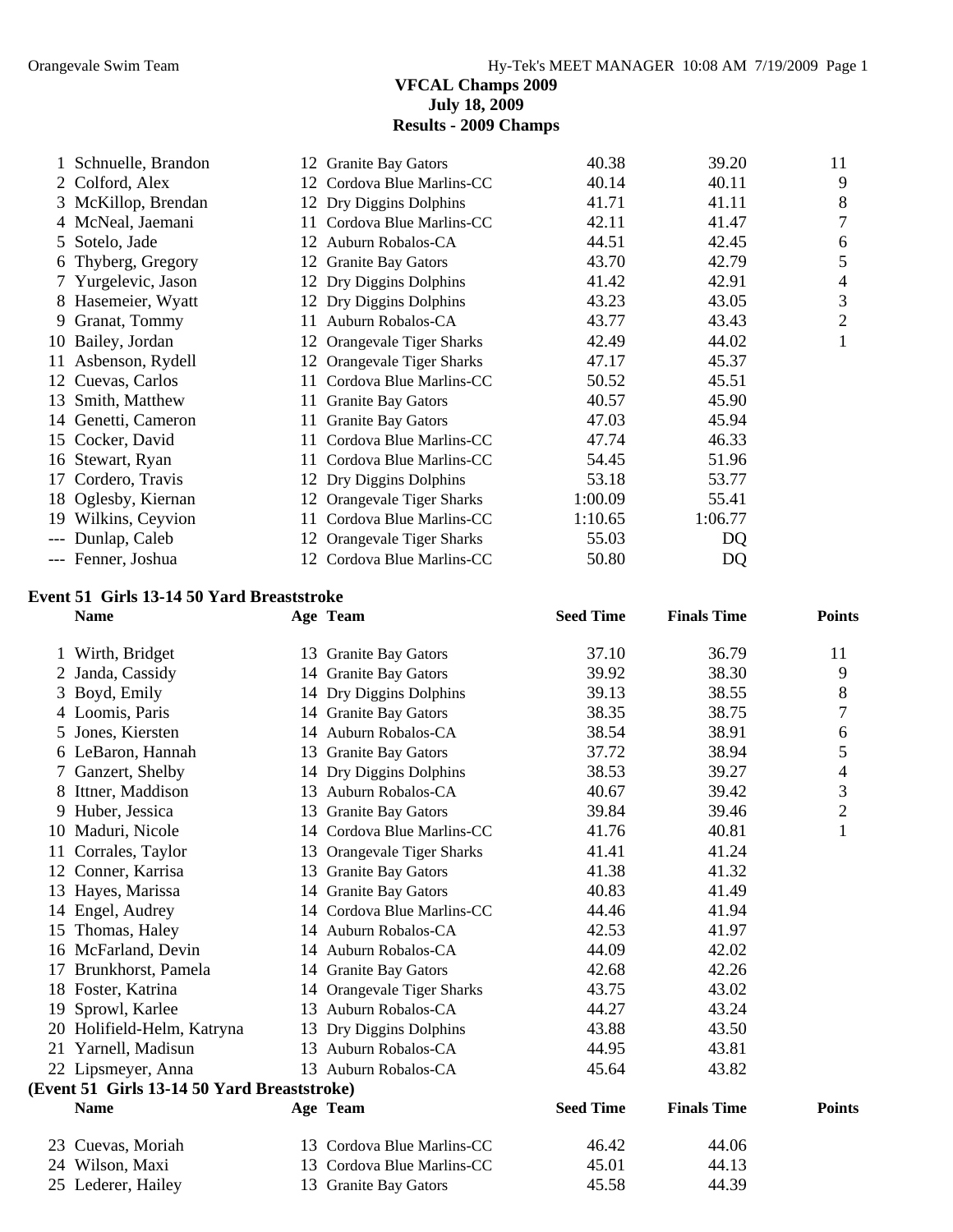#### **VFCAL Champs 2009 July 18, 2009**

**Results - 2009 Champs** 

| 26 DeClouette, Jessica | 13 Orangevale Tiger Sharks | 51.67   | 44.45 |
|------------------------|----------------------------|---------|-------|
| 27 Miner, Mackenzie    | 13 Orangevale Tiger Sharks | 48.83   | 46.43 |
| 28 Smith, Emily        | 14 Cordova Blue Marlins-CC | 49.22   | 46.51 |
| 29 Dickson, Christine  | 13 Granite Bay Gators      | 49.75   | 48.43 |
| 30 Pivoda, Lerin       | 13 Dry Diggins Dolphins    | 51.37   | 51.82 |
| --- Koch, Daisy        | 14 Granite Bay Gators      | 48.41   | DO.   |
| --- Maier, Alyssa      | 13 Cordova Blue Marlins-CC | 1:06.44 | DQ.   |
|                        |                            |         |       |

#### **Event 52 Boys 13-14 50 Yard Breaststroke**

|    | <b>Name</b>             |    | Age Team                   | <b>Seed Time</b> | <b>Finals Time</b> | <b>Points</b>  |
|----|-------------------------|----|----------------------------|------------------|--------------------|----------------|
|    | 1 Cooper, Chase         |    | 13 Granite Bay Gators      | 33.57            | 32.50              | 11             |
|    | 2 Stumbaugh, Carson     |    | 14 Dry Diggins Dolphins    | 34.04            | 33.41              | 9              |
|    | 3 Beauchamp, Pierre     |    | 14 Auburn Robalos-CA       | 34.22            | 33.74              | 8              |
|    | 4 Plexico, Ryan         |    | 13 Dry Diggins Dolphins    | 34.35            | 34.74              |                |
|    | 5 Kemper, Keaton        |    | 13 Cordova Blue Marlins-CC | 35.95            | 34.75              | 6              |
|    | 6 McClanahan, Matthew   |    | 14 Orangevale Tiger Sharks | 34.70            | 34.86              | 5              |
|    | 7 Vas Dias, Kevin       |    | 13 Granite Bay Gators      | 35.92            | 35.43              | 4              |
|    | 8 Wenger, Brent         |    | 14 Auburn Robalos-CA       | 35.72            | 37.44              | 3              |
|    | 9 Foster, Max           |    | 14 Dry Diggins Dolphins    | 37.63            | 38.13              | $\overline{2}$ |
|    | 10 Chan, Matthew        |    | 14 Granite Bay Gators      | 38.77            | 38.90              | 1              |
|    | 11 Oglesby, Dale        |    | 13 Dry Diggins Dolphins    | 40.19            | 38.92              |                |
|    | *12 McNicholas, Matthew | 13 | Dry Diggins Dolphins       | 40.13            | 39.12              |                |
|    | *12 Fuller, Chris       |    | 14 Orangevale Tiger Sharks | 40.16            | 39.12              |                |
|    | 14 Hurwitt, Gabriel     | 13 | Dry Diggins Dolphins       | 40.53            | 39.32              |                |
|    | 15 Dunlap, Joshua       |    | 14 Orangevale Tiger Sharks | 43.22            | 39.50              |                |
|    | 16 Watkins, Tyler       |    | 14 Dry Diggins Dolphins    | 42.03            | 39.88              |                |
| 17 | Klausing, Korey         |    | 13 Dry Diggins Dolphins    | 41.17            | 41.59              |                |
|    | 18 Verbitsky, Sean      |    | 13 Dry Diggins Dolphins    | 46.16            | 44.00              |                |
| 19 | Oglesby, Noah           | 13 | Dry Diggins Dolphins       | 47.01            | 45.58              |                |
|    | 20 Bath, David          | 13 | Dry Diggins Dolphins       | 45.39            | 45.65              |                |
| 21 | Brady, Zachary          |    | 14 Cordova Blue Marlins-CC | 45.58            | 46.80              |                |
|    | 22 Williams, Weston     |    | 14 Cordova Blue Marlins-CC | 51.43            | 49.47              |                |
| 23 | Slaight, Justin         |    | 14 Dry Diggins Dolphins    | 49.76            | 49.88              |                |
|    | 24 Wilkins, C.J.        |    | 13 Cordova Blue Marlins-CC | 50.80            | 51.32              |                |

#### **Event 53 Girls 15-18 50 Yard Breaststroke**

|    | рустерэ став тэ то эд тага ргсаваат окс<br><b>Name</b> |    | Age Team                  | <b>Seed Time</b> | <b>Finals Time</b> | <b>Points</b> |
|----|--------------------------------------------------------|----|---------------------------|------------------|--------------------|---------------|
|    | 1 Wilson, Courtney                                     | 17 | Dry Diggins Dolphins      | 32.61            | 33.00              | 11            |
|    | 2 Jones, Alyssa                                        | 17 | Auburn Robalos-CA         | 33.66            | 33.14              | 9             |
|    | 3 Hagans, Jerra                                        |    | 15 Granite Bay Gators     | 34.28            | 33.56              | 8             |
|    | 4 Machado, Libby                                       |    | 15 Auburn Robalos-CA      | 35.06            | 33.65              | 7             |
|    | 5 Hayes, Jessica                                       |    | 16 Granite Bay Gators     | 34.54            | 33.85              | 6             |
|    | 6 Williams, Jenna                                      |    | 16 Dry Diggins Dolphins   | 34.47            | 34.49              | 5             |
|    | 7 Illich, BriAnne                                      |    | 16 Dry Diggins Dolphins   | 34.90            | 35.50              | 4             |
|    | 8 Hurwitt, Kaitlyn                                     |    | 17 Dry Diggins Dolphins   | 37.51            | 37.27              | 3             |
|    | 9 Jungers, Haley                                       |    | 15 Auburn Robalos-CA      | 38.55            | 37.68              | 2             |
|    | 10 Stumbaugh, Brooke                                   |    | 16 Dry Diggins Dolphins   | 39.19            | 38.37              |               |
| 11 | Jungers, Shelby                                        | 17 | Auburn Robalos-CA         | 38.41            | 39.32              |               |
|    | (Event 53 Girls 15-18 50 Yard Breaststroke)            |    |                           |                  |                    |               |
|    | <b>Name</b>                                            |    | Age Team                  | <b>Seed Time</b> | <b>Finals Time</b> | <b>Points</b> |
|    | 12 Devargas, Stacey                                    | 17 | <b>Granite Bay Gators</b> | 41.02            | 39.92              |               |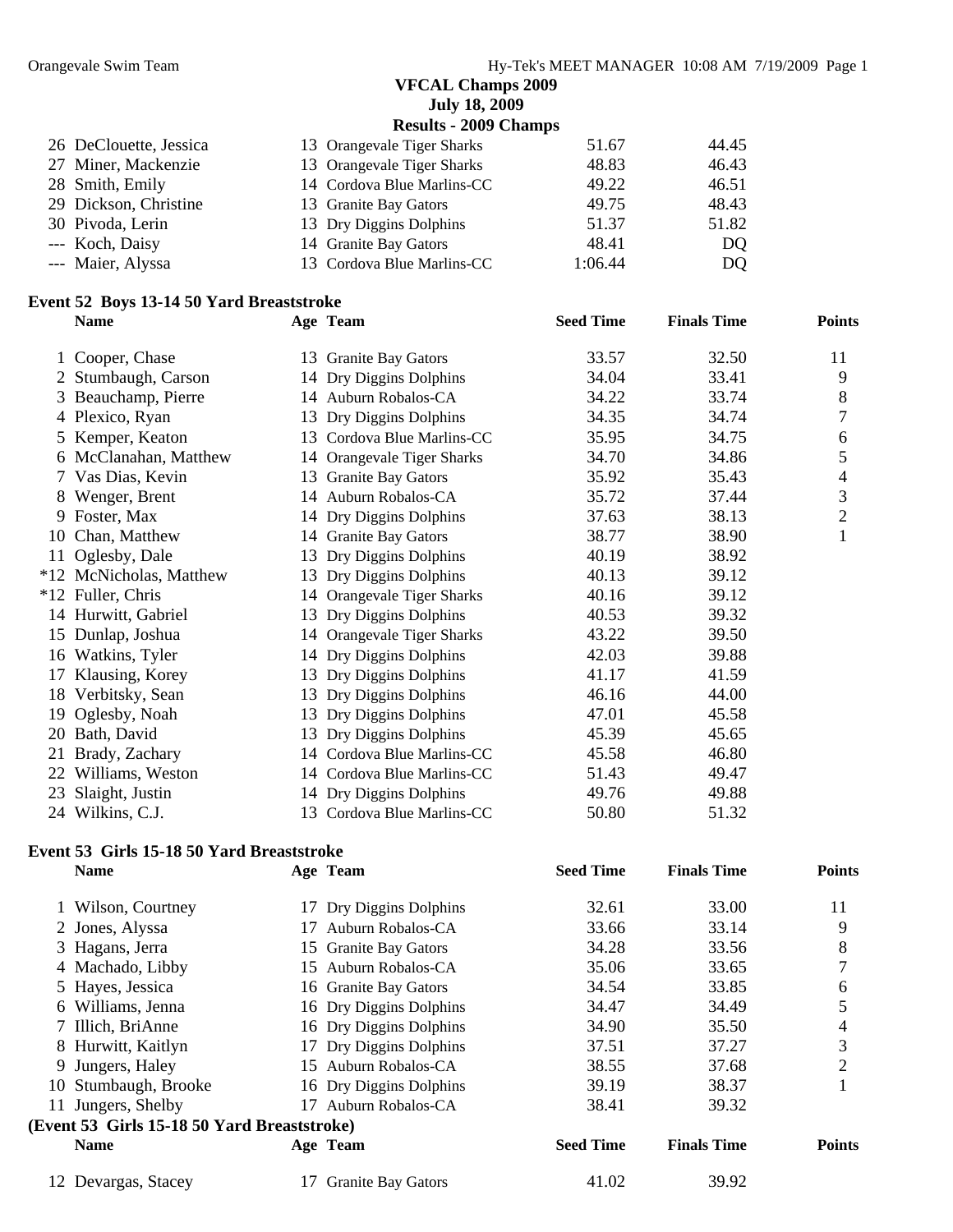|    | Vigeant, James                           | 18. | <b>Granite Bay Gators</b>    | 30.53            | 29.39              |               |
|----|------------------------------------------|-----|------------------------------|------------------|--------------------|---------------|
|    | <b>Name</b>                              |     | Age Team                     | <b>Seed Time</b> | <b>Finals Time</b> | <b>Points</b> |
|    | Event 54 Boys 15-18 50 Yard Breaststroke |     |                              |                  |                    |               |
|    | 27 Taketa, Suzanne                       |     | 18 Cordova Blue Marlins-CC   | 49.89            | 49.85              |               |
|    | 26 McCann, Lacey                         |     | 17 Dry Diggins Dolphins      | 49.70            | 49.72              |               |
|    | 25 Rheault, Lynnette                     |     | 15 Cordova Blue Marlins-CC   | 41.76            | 43.15              |               |
|    | 24 Donaldson, Ellie                      |     | 15 Orangevale Tiger Sharks   | 43.27            | 42.44              |               |
|    | 23 Rock, Richelle                        |     | 16 Auburn Robalos-CA         | 41.59            | 42.01              |               |
|    | 22 Vasquez, Rachael                      |     | 15 Granite Bay Gators        | 42.29            | 41.67              |               |
|    | 21 Dale, Courtney                        |     | 16 Granite Bay Gators        | 42.79            | 41.55              |               |
|    | *19 Youel, Kelsey                        |     | 16 Dry Diggins Dolphins      | 41.06            | 40.99              |               |
|    | *19 Miller, Mary                         |     | 15 Orangevale Tiger Sharks   | 41.13            | 40.99              |               |
| 18 | Wirth, Amanda                            |     | 16 Granite Bay Gators        | 38.44            | 40.81              |               |
| 17 | Engwer, Emily                            |     | 15 Granite Bay Gators        | 38.94            | 40.68              |               |
| 16 | Plexico, Cassandra                       |     | 16 Dry Diggins Dolphins      | 40.42            | 40.60              |               |
|    | 15 Bangs, Lara                           |     | 15 Dry Diggins Dolphins      | 41.80            | 40.54              |               |
|    | 14 Anderson, Lauren                      |     | 16 Auburn Robalos-CA         | 39.78            | 40.45              |               |
|    | 13 Clark, Chantel                        |     | 16 Orangevale Tiger Sharks   | 39.48            | 40.21              |               |
|    |                                          |     | <b>Results - 2009 Champs</b> |                  |                    |               |
|    |                                          |     | <b>July 18, 2009</b>         |                  |                    |               |

| 1 Vigeant, James     | 18 Granite Bay Gators      | 30.53 | 29.39 | 11 |
|----------------------|----------------------------|-------|-------|----|
| 2 Greiner, Eric      | 18 Granite Bay Gators      | 30.08 | 29.56 | 9  |
| 3 Cova, Nick         | 16 Dry Diggins Dolphins    | 30.48 | 29.66 | 8  |
| 4 LeBaron, Rodrick   | 15 Granite Bay Gators      | 30.91 | 31.16 | 7  |
| 5 Asbenson, Cordell  | 17 Orangevale Tiger Sharks | 32.15 | 31.65 | 6  |
| 6 Vas Dias, Ryan     | 16 Granite Bay Gators      | 33.39 | 32.15 | 5  |
| 7 Feldman, John      | 16 Granite Bay Gators      | 33.47 | 32.49 | 4  |
| 8 Thomas, Chad       | 18 Auburn Robalos-CA       | 32.46 | 32.58 | 3  |
| 9 McGhee, Logan      | 15 Granite Bay Gators      | 33.85 | 32.85 | 2  |
| 10 Bouck, Alex       | 16 Granite Bay Gators      | 33.81 | 33.82 |    |
| 11 O'Connor, Timothy | 15 Cordova Blue Marlins-CC | 35.36 | 34.85 |    |
| 12 Noe, Tyler        | 17 Orangevale Tiger Sharks | 34.24 | 35.10 |    |
| 13 Bowen, Bryce      | 15 Dry Diggins Dolphins    | 35.60 | 35.42 |    |
| 14 King, Kevin       | 15 Auburn Robalos-CA       | 34.65 | 35.73 |    |
| 15 Keeton, Dakota    | 15 Dry Diggins Dolphins    | 37.13 | 36.29 |    |
| 16 Mower, Tyler      | 16 Orangevale Tiger Sharks | 36.40 | 36.40 |    |
| 17 Molina, Jonathan  | 15 Cordova Blue Marlins-CC | 48.65 | 44.99 |    |

#### **Event 55 Girls 7-8 50 Yard Freestyle**

| <b>Name</b>                            | Age Team                | <b>Seed Time</b> | <b>Finals Time</b> | <b>Points</b> |
|----------------------------------------|-------------------------|------------------|--------------------|---------------|
| 1 Roselli, Isabelle                    | 8 Granite Bay Gators    | 39.58            | 38.56              | 11            |
| 2 Schreck, Maddie                      | 8 Dry Diggins Dolphins  | 39.68            | 39.85              | 9             |
| 3 Byars, Ashley                        | 8 Granite Bay Gators    | 40.83            | 42.56              | 8             |
| 4 O'Callaghan, Magdelyn                | 8 Dry Diggins Dolphins  | 44.71            | 43.24              |               |
| 5 Higgins, Naomi                       | 7 Dry Diggins Dolphins  | 44.59            | 43.46              | 6             |
| 6 Haynie, Emily                        | 8 Dry Diggins Dolphins  | 45.78            | 43.90              |               |
| 7 John, Danielle                       | 8 Granite Bay Gators    | 45.40            | 44.50              | 4             |
| 8 Huston, Katie                        | Auburn Robalos-CA       | 42.23            | 45.28              | 3             |
| 9 Nelson, Amanda                       | 7 Granite Bay Gators    | 46.39            | 46.02              | 2             |
| 10 Winter, Skylar                      | 8 Dry Diggins Dolphins  | 46.80            | 46.83              |               |
| 11 Heinrichs, Sierra                   | 8 Dry Diggins Dolphins  | 46.25            | 46.85              |               |
| 12 Purdy, McKenna                      | Cordova Blue Marlins-CC | 50.90            | 47.61              |               |
| (Event 55 Girls 7-8 50 Yard Freestyle) |                         |                  |                    |               |
| <b>Name</b>                            | Age Team                | <b>Seed Time</b> | <b>Finals Time</b> | <b>Points</b> |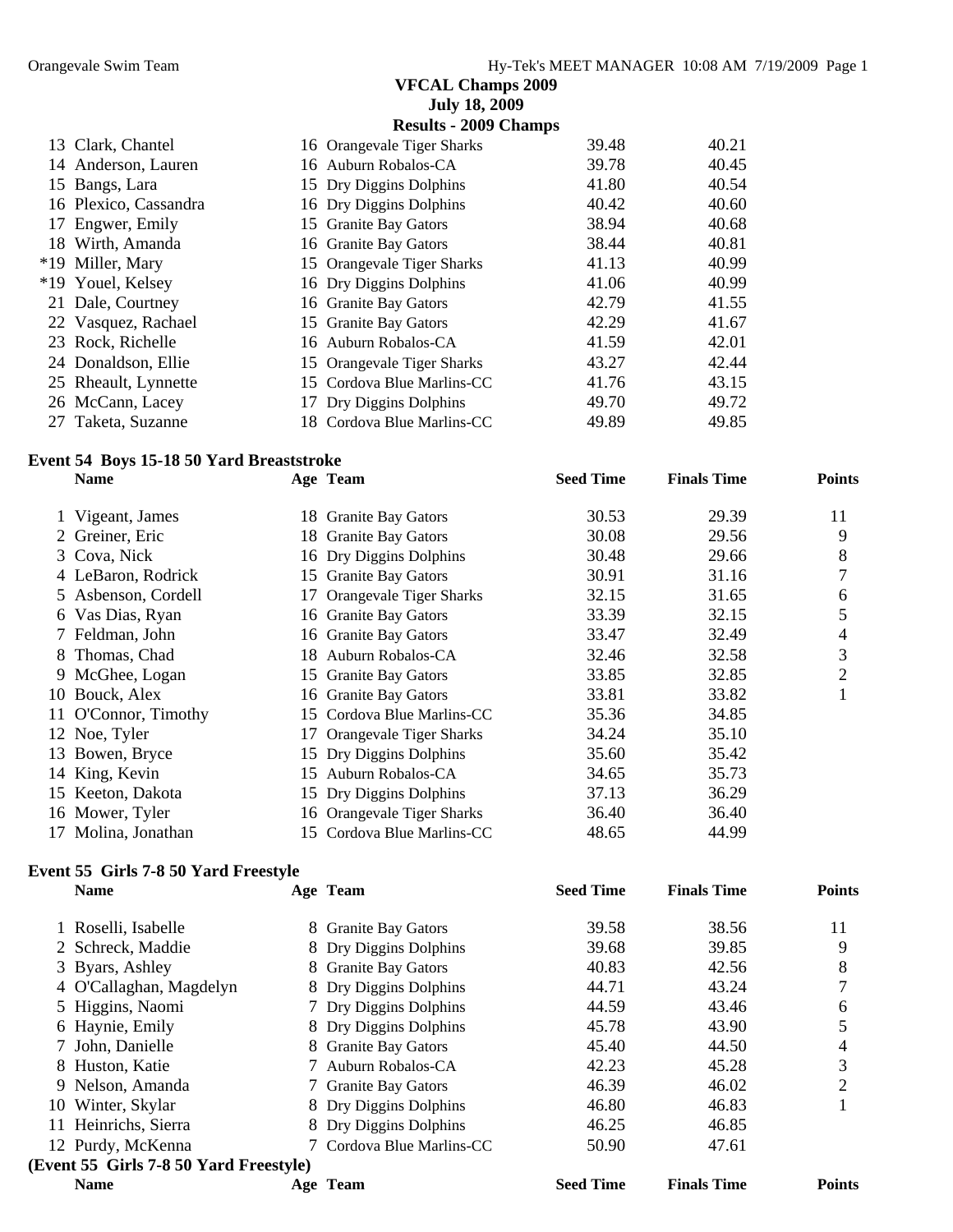#### **VFCAL Champs 2009 July 18, 2009 Results - 2009 Champs**

| 13 Sylvester, Lauren   | 8 | Auburn Robalos-CA              | 47.26   | 48.26   |
|------------------------|---|--------------------------------|---------|---------|
| 14 Yarnell, Aurrora    |   | 8 Auburn Robalos-CA            | 46.40   | 48.36   |
| 15 Travers, Julia      |   | 8 Auburn Robalos-CA            | 52.05   | 48.38   |
| 16 Perigault, Rebecca  |   | 8 Granite Bay Gators           | 46.53   | 48.41   |
| 17 Wong, Jennifer      |   | 7 Cordova Blue Marlins-CC      | 49.30   | 48.76   |
| 18 Parker, Kiersten    |   | 8 Dry Diggins Dolphins         | 1:08.52 | 50.38   |
| 19 Lowrie, Emma        |   | 8 Cordova Blue Marlins-CC      | 57.21   | 50.41   |
| 20 Long, Payton        |   | 7 Granite Bay Gators           | 51.54   | 50.44   |
| *21 McLeod, Ashlynn    |   | 8 Granite Bay Gators           | 51.64   | 50.84   |
| *21 Spokely, Eralise   | 8 | Auburn Robalos-CA              | 51.24   | 50.84   |
| 23 Coons, Hannah       |   | 8 Granite Bay Gators           | 50.41   | 51.27   |
| 24 Lujan, Leanna       |   | 8 Dry Diggins Dolphins         | 55.80   | 51.67   |
| 25 Perigault, Pilar    |   | 8 Granite Bay Gators           | 48.43   | 51.69   |
| 26 Lugo, Claire        |   | 8 Granite Bay Gators           | 54.58   | 51.94   |
| 27 Milburn, Maggie     |   | 8 Granite Bay Gators           | 49.79   | 52.07   |
| 28 Broda, Gabbey       |   | 8 Orangevale Tiger Sharks      | 48.54   | 52.67   |
| 29 Eilhardt, Lili      |   | 8 Orangevale Tiger Sharks      | 53.11   | 53.70   |
| 30 Genetti, Alyssa     |   | 7 Granite Bay Gators           | 56.12   | 54.25   |
| 31 Fuller, Belle       |   | 8 Orangevale Tiger Sharks      | 54.64   | 54.32   |
| 32 Harimoto, Olivia    |   | 7 Granite Bay Gators           | 54.29   | 55.61   |
| 33 Griffin, Elizabeth  |   | 7 Granite Bay Gators           | 1:01.55 | 55.99   |
| 34 Pagliaro, Greysha   |   | 7 Orangevale Tiger Sharks      | 1:01.09 | 56.33   |
| 35 Hardenburgh, Alaina |   | 7 Cordova Blue Marlins-CC      | 56.28   | 56.37   |
| 36 Roush, Lauren       |   | 7 Granite Bay Gators           | 58.51   | 57.10   |
| 37 Schulz, Maryssa     |   | 7 Granite Bay Gators           | 58.86   | 57.74   |
| 38 Lillis, Anne        |   | 7 Auburn Robalos-CA            | 1:02.32 | 59.92   |
| 39 Stinson, Amanda     |   | 8 Orangevale Tiger Sharks      | 1:15.44 | 1:03.57 |
| 40 Lomatchinski, Kathy |   | 7 Dry Diggins Dolphins         | 1:04.64 | 1:04.38 |
| 41 Morkowski, Trista   |   | 8 Dry Diggins Dolphins         | 1:09.65 | 1:05.25 |
| 42 Wood, Samantha      |   | 8 Cordova Blue Marlins-CC      | 1:05.72 | 1:07.08 |
| 43 Collins, Alexis     |   | 8 Dry Diggins Dolphins         | 1:20.14 | 1:07.74 |
| 44 Larsen, Sara        |   | 8 Orangevale Tiger Sharks      | 1:09.94 | 1:08.34 |
| 45 Bumgarner, Elle     | 7 | Dry Diggins Dolphins           | 1:24.08 | 1:08.66 |
| 46 Collins, Haley      |   | 8 Dry Diggins Dolphins         | 1:15.31 | 1:10.27 |
| 47 Niles, Kristen      |   | 7 Cordova Blue Marlins-CC      | 1:15.12 | 1:11.28 |
| 48 Ambrosia, Kennedy   |   | 7 Auburn Robalos-CA            | 1:12.67 | 1:17.60 |
| 49 Brady, Hannah       |   | 7 Cordova Blue Marlins-CC      | 1:29.18 | 1:18.45 |
| 50 Klausing, Sophia    |   | 7 Dry Diggins Dolphins         | 1:36.61 | 1:22.49 |
| 51 Burrell, Lily       |   | 7 Orangevale Tiger Sharks      | 1:20.80 | 1:24.13 |
| 52 Del Rio, Quinn      | 8 | <b>Orangevale Tiger Sharks</b> | 1:20.89 | 1:25.85 |
| 53 Pierre-Russo, Naomi |   | 8 Orangevale Tiger Sharks      | 1:26.02 | 1:36.15 |

#### **Event 56 Boys 7-8 50 Yard Freestyle**

| <b>Name</b>                                                        | Age Team               | <b>Seed Time</b> | <b>Finals Time</b> | <b>Points</b> |
|--------------------------------------------------------------------|------------------------|------------------|--------------------|---------------|
| 1 Harm, Jonah                                                      | 8 Dry Diggins Dolphins | 34.08            | 34.19              | 11            |
| 2 Hayes, Everett                                                   | 8 Granite Bay Gators   | 40.02            | 39.99              | Q             |
| 3 Savino, Jack                                                     | 8 Dry Diggins Dolphins | 41.49            | 41.16              | 8             |
| 4 Sherrets, Wyatt                                                  | 7 Granite Bay Gators   | 42.46            | 41.55              |               |
| 5 Tracy, Caleb                                                     | 7 Auburn Robalos-CA    | 48.95            | 42.42              | 6             |
| 6 Pesce, Carson                                                    | 8 Dry Diggins Dolphins | 46.44            | 42.74              |               |
| 7 Loeprich, Jack                                                   | 8 Dry Diggins Dolphins | 44.26            | 43.05              | 4             |
| $F_{\text{round}}$ $\epsilon$ Dove 7.0.50 Voud $F_{\text{mod}}(x)$ |                        |                  |                    |               |

#### **(Event 56 Boys 7-8 50 Yard Freestyle)**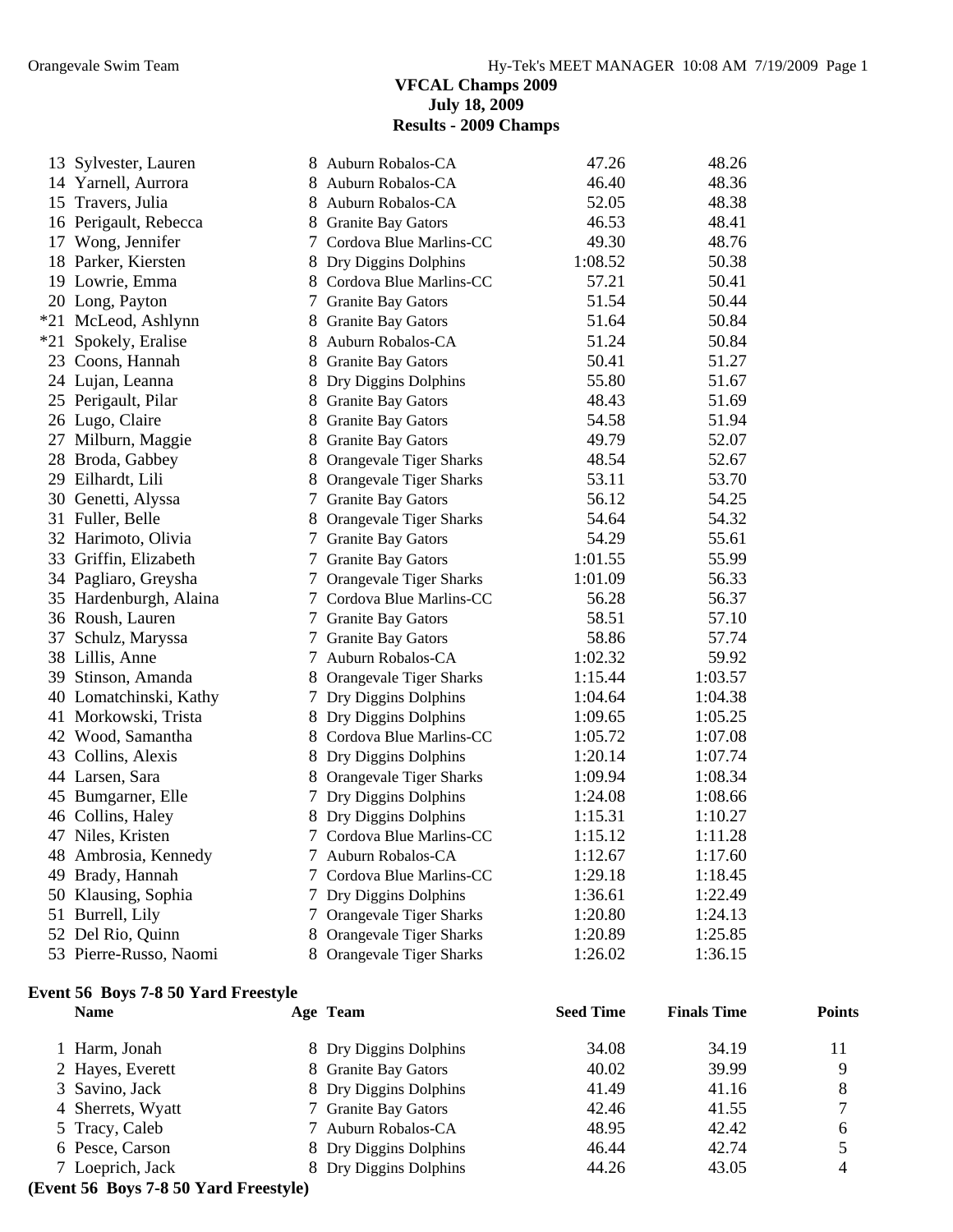#### **VFCAL Champs 2009 July 18, 2009**

**Results - 2009 Champs** 

| <b>Name</b>              |   | Age Team                  | <b>Seed Time</b> | <b>Finals Time</b> | <b>Points</b>  |
|--------------------------|---|---------------------------|------------------|--------------------|----------------|
| 8 Medich, Evan           |   | 7 Dry Diggins Dolphins    | 51.24            | 43.82              | 3              |
| 9 Montieth, Anthony      |   | 8 Orangevale Tiger Sharks | 44.28            | 43.98              | $\overline{2}$ |
| 10 Sullivan, Nathan      |   | 7 Cordova Blue Marlins-CC | 54.74            | 47.05              | $\mathbf{1}$   |
| 11 Boe, Jacob            |   | 8 Orangevale Tiger Sharks | 47.95            | 47.57              |                |
| 12 Romine, Hunter        | 7 | <b>Granite Bay Gators</b> | 47.00            | 47.73              |                |
| 13 Wenger, Stuart        | 8 | Auburn Robalos-CA         | 52.55            | 48.64              |                |
| 14 Camillucci, Jonathan  | 7 | Auburn Robalos-CA         | 55.60            | 49.31              |                |
| 15 Brady, Jake           | 8 | Cordova Blue Marlins-CC   | 1:03.50          | 50.65              |                |
| 16 Bedford, Mark         | 8 | Cordova Blue Marlins-CC   | 51.03            | 51.83              |                |
| 17 Vaughan, Josh         | 8 | <b>Granite Bay Gators</b> | 58.49            | 52.40              |                |
| 18 Lau, Eric             |   | Cordova Blue Marlins-CC   | 59.24            | 52.46              |                |
| 19 Mayhew, Ean           | 7 | <b>Granite Bay Gators</b> | 47.91            | 53.42              |                |
| 20 Walder, Pace          | 7 | Orangevale Tiger Sharks   | 56.95            | 53.46              |                |
| 21 Monroe, James         | 8 | Cordova Blue Marlins-CC   | 58.38            | 55.66              |                |
| 22 French, Carson        | 8 | <b>Granite Bay Gators</b> | 1:03.45          | 1:01.95            |                |
| 23 Doleschal, Matthew    | 7 | <b>Granite Bay Gators</b> | 57.44            | 1:02.06            |                |
| 24 Maggio, Luca          |   | 7 Granite Bay Gators      | 1:20.10          | 1:03.54            |                |
| 25 Jilbert, Ben          | 7 | Dry Diggins Dolphins      | 1:33.90          | 1:08.17            |                |
| 26 Gonsiorowski, Zachary |   | 8 Granite Bay Gators      | 1:00.14          | 1:08.45            |                |
| 27 Northam, Jacob        |   | 7 Granite Bay Gators      | 1:05.93          | 1:08.96            |                |
| 28 VanHunnik, Kyle       | 8 | Orangevale Tiger Sharks   | 1:17.79          | 1:09.15            |                |
| 29 Heinsen, Eric         | 7 | <b>Granite Bay Gators</b> | 1:16.37          | 1:09.76            |                |
| 30 Thomasson, Andrew     | 7 | Auburn Robalos-CA         | 1:13.02          | 1:10.26            |                |
| 31 Pierce, Noah          | 7 | Auburn Robalos-CA         | 1:23.25          | 1:12.81            |                |
| 32 Benz, Brady           | 7 | Auburn Robalos-CA         | 1:24.99          | 1:13.40            |                |
| 33 Gong, Kevin           |   | 8 Cordova Blue Marlins-CC | 1:16.43          | 1:14.11            |                |
| 34 Sanati, Braden        |   | 7 Cordova Blue Marlins-CC | 1:45.80          | 1:15.65            |                |
| 35 Krawiec, Ben          | 7 | Orangevale Tiger Sharks   | 1:20.85          | 1:19.87            |                |
| 36 Zhang, Michael        |   | 8 Cordova Blue Marlins-CC | 1:21.74          | 1:22.38            |                |
| 37 McGarty, Jack         | 7 | <b>Granite Bay Gators</b> | 1:18.59          | 1:25.22            |                |
| 38 Roemer, Isaak         |   | Dry Diggins Dolphins      | 1:23.67          | 1:35.65            |                |
| --- Young, Joe           |   | 8 Granite Bay Gators      | 44.85            | DQ                 |                |

#### **Event 57 Girls 9-10 50 Yard Freestyle Name Age Team Seed Time Finals Time Points**

|    | wann                 | $\mathbf{H}$               | ottu riin | т пино типе | 1 оним |
|----|----------------------|----------------------------|-----------|-------------|--------|
|    | 1 Evans, Nia         | 10 Cordova Blue Marlins-CC | 31.30     | 30.75       | 11     |
|    | 2 Thomas, Macayla    | 10 Granite Bay Gators      | 33.28     | 32.37       | 9      |
|    | 3 Bishop, Catherine  | 9 Dry Diggins Dolphins     | 33.97     | 33.26       | 8      |
|    | 4 Heinrichs, Breanna | 10 Dry Diggins Dolphins    | 33.66     | 33.68       |        |
|    | 5 Nelson, Alyssa     | 10 Granite Bay Gators      | 35.21     | 34.53       | 6      |
|    | 6 Daley, Nicole      | 9 Granite Bay Gators       | 34.22     | 35.58       | 5      |
|    | 7 Bennett, Elizabeth | 10 Dry Diggins Dolphins    | 38.32     | 36.72       | 4      |
|    | 8 Reynolds, Macey    | 10 Cordova Blue Marlins-CC | 38.00     | 36.85       | 3      |
|    | 9 Sewell, Alyssa     | 9 Granite Bay Gators       | 38.64     | 37.89       | 2      |
|    | 10 Seidel, Ann-Marie | 9 Granite Bay Gators       | 39.92     | 38.87       |        |
|    | 11 Bujanda, Miya     | 10 Orangevale Tiger Sharks | 40.15     | 39.79       |        |
|    | 12 Moore, Maggie     | 10 Auburn Robalos-CA       | 38.85     | 40.01       |        |
|    | 13 Beauchamp, Stella | 9 Auburn Robalos-CA        | 38.00     | 40.87       |        |
| 14 | Scholes, Emma        | 9 Granite Bay Gators       | 39.52     | 41.08       |        |
|    | 15 Huber, Kate       | 10 Granite Bay Gators      | 41.73     | 41.35       |        |
|    | 16 Waid, Paige       | 9 Granite Bay Gators       | 47.29     | 42.14       |        |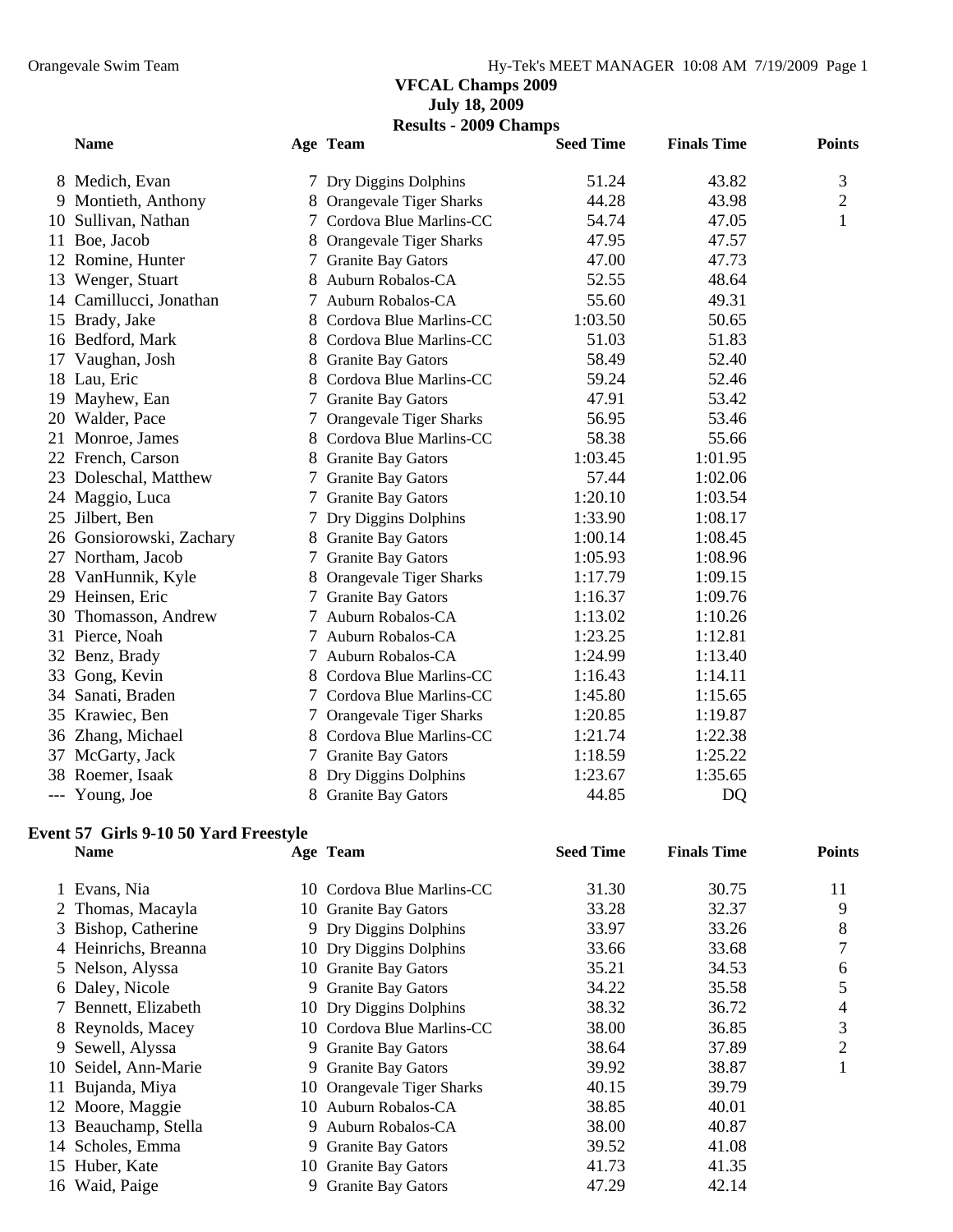#### **VFCAL Champs 2009 July 18, 2009 Results - 2009 Champs**

#### **(Event 57 Girls 9-10 50 Yard Freestyle)**

|       | Event 57 Girls 9-10 50 Yard Freestyle) |  |                            |                  |                    |               |  |  |  |
|-------|----------------------------------------|--|----------------------------|------------------|--------------------|---------------|--|--|--|
|       | <b>Name</b>                            |  | Age Team                   | <b>Seed Time</b> | <b>Finals Time</b> | <b>Points</b> |  |  |  |
| $*17$ | Tracy, Mikaela                         |  | 9 Auburn Robalos-CA        | 44.41            | 42.28              |               |  |  |  |
|       | *17 Bailey, Katelynn                   |  | 9 Orangevale Tiger Sharks  | 40.03            | 42.28              |               |  |  |  |
| 19    | Mayhew, Skylar                         |  | 10 Granite Bay Gators      | 39.70            | 42.46              |               |  |  |  |
|       | 20 Graden, Shelby                      |  | 10 Auburn Robalos-CA       | 46.82            | 42.63              |               |  |  |  |
| 21    | Bedford, Rachel                        |  | 10 Cordova Blue Marlins-CC | 42.62            | 43.14              |               |  |  |  |
|       | 22 Enos, Sarah                         |  | 10 Granite Bay Gators      | 41.79            | 43.26              |               |  |  |  |
|       | 23 Moore, Emily                        |  | 10 Dry Diggins Dolphins    | 46.84            | 43.80              |               |  |  |  |
|       | 24 Lujan, Rebecca                      |  | 10 Dry Diggins Dolphins    | 45.21            | 44.81              |               |  |  |  |
|       | 25 Burks, Siarra                       |  | 9 Orangevale Tiger Sharks  | 46.42            | 45.11              |               |  |  |  |
|       | 26 Keck, Ava                           |  | 9 Auburn Robalos-CA        | 52.01            | 45.15              |               |  |  |  |
|       | 27 Levi, Paige                         |  | 9 Dry Diggins Dolphins     | 45.39            | 45.63              |               |  |  |  |
|       | 28 Hudak, Jana                         |  | 9 Dry Diggins Dolphins     | 48.63            | 46.30              |               |  |  |  |
|       | 29 Ramirez, Rosemary                   |  | 10 Orangevale Tiger Sharks | 42.24            | 46.69              |               |  |  |  |
|       | 30 Patane, Grace                       |  | 9 Granite Bay Gators       | 48.29            | 47.55              |               |  |  |  |
|       | 31 Warren, Katelyn                     |  | 10 Orangevale Tiger Sharks | 55.16            | 48.20              |               |  |  |  |
|       | 32 Barth, Taylor                       |  | 9 Cordova Blue Marlins-CC  | 48.10            | 48.52              |               |  |  |  |
|       | 33 Cuevas, Alexis                      |  | 9 Cordova Blue Marlins-CC  | 48.74            | 48.75              |               |  |  |  |
|       | 34 Holton, Carly                       |  | 10 Cordova Blue Marlins-CC | 50.22            | 48.85              |               |  |  |  |
|       | 35 Coyne, May                          |  | 10 Orangevale Tiger Sharks | 50.36            | 51.38              |               |  |  |  |
|       | 36 Ganzert, Lindsey                    |  | 10 Dry Diggins Dolphins    | 49.08            | 51.56              |               |  |  |  |
| 37    | Klas, Grace                            |  | 9 Dry Diggins Dolphins     | 58.69            | 51.70              |               |  |  |  |
|       | 38 Martinez, Isabella                  |  | 10 Cordova Blue Marlins-CC | 50.30            | 52.25              |               |  |  |  |
|       | 39 Oglesby, Avonlea                    |  | 9 Orangevale Tiger Sharks  | 57.53            | 53.39              |               |  |  |  |
|       | 40 Martinez, Barbara                   |  | 10 Cordova Blue Marlins-CC | 58.41            | 53.86              |               |  |  |  |

#### **Event 58 Boys 9-10 50 Yard Freestyle**

|    | <b>Name</b>               |    | Age Team                   | <b>Seed Time</b> | <b>Finals Time</b> | <b>Points</b>  |
|----|---------------------------|----|----------------------------|------------------|--------------------|----------------|
|    | 1 Lewandowski, Kazik      |    | 10 Auburn Robalos-CA       | 32.09            | 31.31              | 11             |
|    | 2 DeBortoli, Bryan        |    | 10 Granite Bay Gators      | 32.59            | 31.67              | 9              |
|    | 3 Stumbaugh, Parker       |    | 10 Dry Diggins Dolphins    | 34.17            | 32.95              | 8              |
|    | 4 Greene, Tyler           |    | 9 Granite Bay Gators       | 36.29            | 35.28              | 7              |
|    | 5 Weideman, Austin        |    | 9 Granite Bay Gators       | 36.09            | 36.08              | 6              |
|    | 6 Hasemeier, Hank         |    | 10 Dry Diggins Dolphins    | 38.40            | 36.82              | 5              |
|    | 7 Sota, Christopher       |    | 10 Dry Diggins Dolphins    | 37.91            | 37.92              | 4              |
|    | 8 Quirarte, Salvador      |    | 10 Auburn Robalos-CA       | 38.74            | 38.23              | 3              |
|    | 9 Pesko, Keefe            |    | 9 Dry Diggins Dolphins     | 42.28            | 41.05              | $\overline{2}$ |
|    | 10 Holifield-Helm, Marcus |    | 9 Dry Diggins Dolphins     | 48.25            | 41.58              | 1              |
|    | 11 Lugo, Jack             |    | 10 Granite Bay Gators      | 40.64            | 42.63              |                |
|    | 12 Crowl, Cody            |    | 10 Cordova Blue Marlins-CC | 49.79            | 43.14              |                |
|    | 13 MacLeane, Jackson      |    | 10 Granite Bay Gators      | 44.76            | 43.35              |                |
|    | 14 Martin, Grant          | 9. | <b>Granite Bay Gators</b>  | 43.52            | 43.55              |                |
|    | 15 Hu, Jonathan           |    | 9 Granite Bay Gators       | 42.88            | 43.86              |                |
|    | 16 Rainwater, Ryan        | 9. | Cordova Blue Marlins-CC    | 48.54            | 44.26              |                |
|    | 17 Kambe, Thomas          |    | 10 Granite Bay Gators      | 47.46            | 45.22              |                |
| 18 | Jones, Bradley            | 10 | <b>Granite Bay Gators</b>  | 47.34            | 46.81              |                |
|    | 19 Roa, Jacob             |    | 9 Cordova Blue Marlins-CC  | 44.02            | 47.49              |                |
|    | 20 Fenner, Timothy        |    | 10 Cordova Blue Marlins-CC | 44.89            | 47.54              |                |
|    | 21 Owen, Nicholas         |    | 9 Dry Diggins Dolphins     | 57.30            | 47.62              |                |
|    | 22 Gordon, Skyler         |    | 10 Cordova Blue Marlins-CC | 41.13            | 49.57              |                |
|    | 23 Hokanson, Hunter       |    | 10 Dry Diggins Dolphins    | 52.67            | 49.82              |                |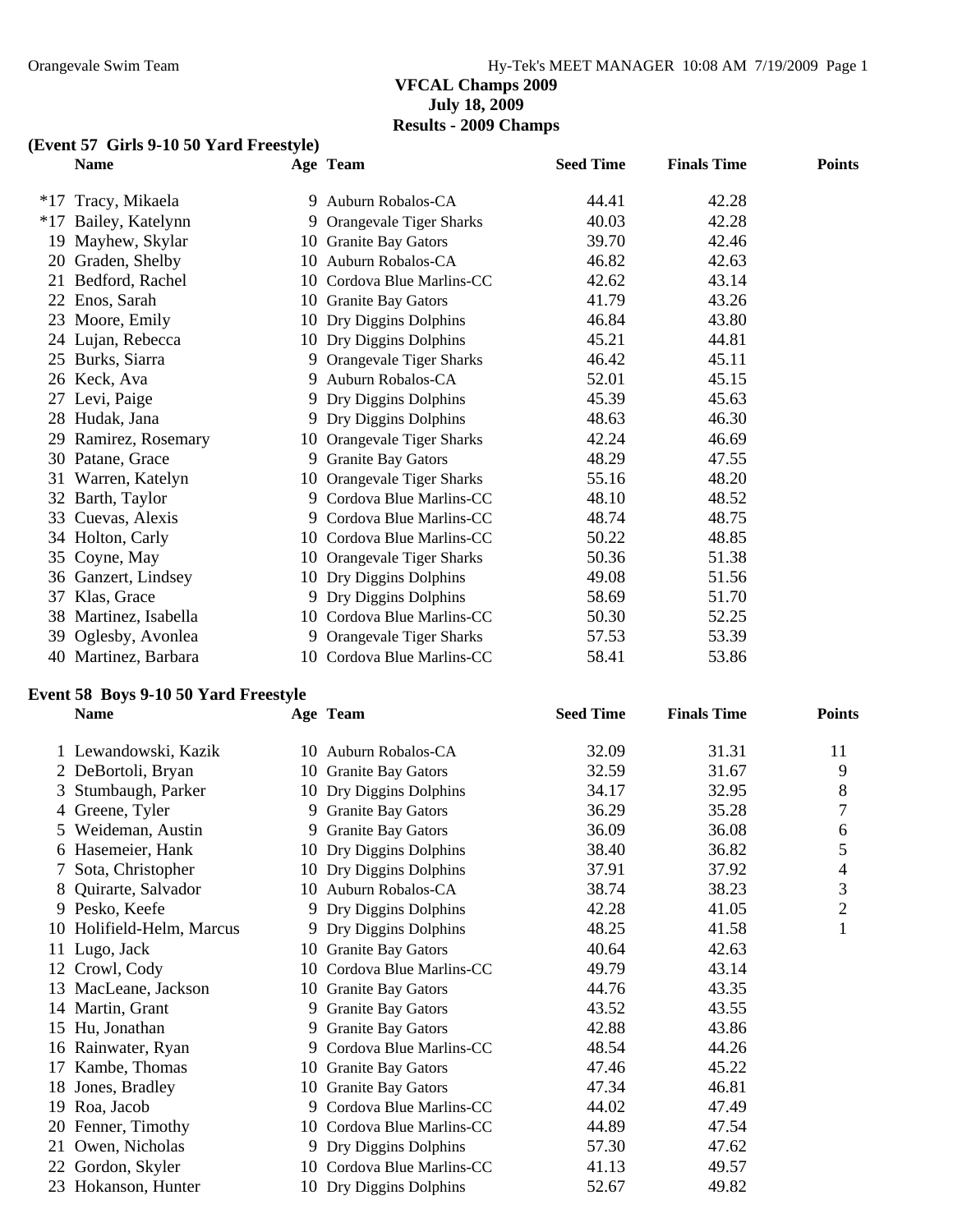**July 18, 2009** 

**Results - 2009 Champs** 

|                                        |   | $\frac{1}{2}$              |                  |                    |               |
|----------------------------------------|---|----------------------------|------------------|--------------------|---------------|
| 24 Johnson, Clayton                    | 9 | Auburn Robalos-CA          | 45.29            | 50.08              |               |
| (Event 58 Boys 9-10 50 Yard Freestyle) |   |                            |                  |                    |               |
| <b>Name</b>                            |   | Age Team                   | <b>Seed Time</b> | <b>Finals Time</b> | <b>Points</b> |
| 25 Kim, Kyle                           |   | 10 Orangevale Tiger Sharks | 50.69            | 51.28              |               |
| 26 Lowrie, Connor                      |   | 10 Cordova Blue Marlins-CC | 50.03            | 52.18              |               |
| 27 Guthrie, Jared                      |   | 9 Cordova Blue Marlins-CC  | 53.47            | 54.00              |               |
| 28 Leanos, Luke                        |   | 10 Orangevale Tiger Sharks | 53.99            | 56.20              |               |
| 29 Seitles, David                      |   | 10 Dry Diggins Dolphins    | 1:02.33          | 56.44              |               |
| 30 Watson, Caleb                       |   | 10 Orangevale Tiger Sharks | 59.59            | 1:01.91            |               |
| 31 Wood, Timothy                       |   | 9 Cordova Blue Marlins-CC  | 1:12.77          | 1:02.84            |               |
| 32 Green, Xander                       |   | 10 Cordova Blue Marlins-CC | 1:02.70          | 1:04.96            |               |
| 33 Bumgarner, Isaac                    |   | 9 Dry Diggins Dolphins     | 1:07.36          | 1:06.48            |               |
| 34 Hutchinson, William                 |   | 10 Orangevale Tiger Sharks | 1:08.86          | 1:09.86            |               |
| 35 White, Jack                         |   | 9 Orangevale Tiger Sharks  | 1:05.01          | 1:14.26            |               |
|                                        |   |                            |                  |                    |               |

# **Event 59 Girls 11-12 100 Yard Freestyle**

|    | <b>Name</b>             |    | Age Team                       | <b>Seed Time</b> | <b>Finals Time</b> | <b>Points</b>  |
|----|-------------------------|----|--------------------------------|------------------|--------------------|----------------|
|    | 1 Reego, Grace          |    | 12 Granite Bay Gators          | 1:02.89          | 1:02.25            | 11             |
|    | 2 Daley, Christina      |    | 12 Granite Bay Gators          | 1:07.31          | 1:06.58            | 9              |
|    | 3 Vivaldi, Colleen      |    | 12 Granite Bay Gators          | 1:09.88          | 1:07.79            | 8              |
|    | 4 Verbitsky, Olivia     |    | 12 Dry Diggins Dolphins        | 1:07.49          | 1:07.92            | 7              |
|    | 5 Sanders, Brittany     |    | 12 Granite Bay Gators          | 1:08.06          | 1:09.00            | 6              |
|    | 6 Brunkhorst, Sami      |    | 12 Granite Bay Gators          | 1:09.51          | 1:11.51            | 5              |
|    | 7 Ambrosia, Payton      |    | 11 Auburn Robalos-CA           | 1:14.58          | 1:12.19            | $\overline{4}$ |
| 8  | Brocker, Micah          |    | 12 Dry Diggins Dolphins        | 1:16.24          | 1:12.89            | 3              |
| 9  | Quirarte, Raquel        |    | 12 Auburn Robalos-CA           | 1:15.82          | 1:14.67            | $\overline{2}$ |
|    | 10 Woytus, Kaitlin      |    | 12 Auburn Robalos-CA           | 1:19.48          | 1:16.72            | 1              |
| 11 | Weiner, Shayna          |    | 12 Dry Diggins Dolphins        | 1:23.56          | 1:17.82            |                |
|    | 12 Cardona, Daisy       |    | 11 Auburn Robalos-CA           | 1:19.67          | 1:18.08            |                |
|    | 13 Negrete, Alexa       |    | 12 Orangevale Tiger Sharks     | 1:19.84          | 1:18.09            |                |
|    | 14 Jacquemain, Marcella |    | 12 Dry Diggins Dolphins        | 1:30.17          | 1:20.90            |                |
|    | 15 Cooper, Allison      |    | 11 Granite Bay Gators          | 1:32.01          | 1:21.28            |                |
|    | 16 Lishman, Kaitlin     |    | 11 Dry Diggins Dolphins        | 1:27.24          | 1:23.15            |                |
|    | 17 Higby, Cora          |    | 11 Orangevale Tiger Sharks     | 1:29.87          | 1:23.23            |                |
|    | 18 Morkowski, Anika     |    | 11 Dry Diggins Dolphins        | 1:22.86          | 1:24.18            |                |
|    | 19 Clough, Jamie        |    | 11 Dry Diggins Dolphins        | 1:23.99          | 1:24.45            |                |
|    | 20 Gillen, Emily        |    | 11 Dry Diggins Dolphins        | 1:27.77          | 1:25.06            |                |
|    | 21 Lawson, Sophia       | 11 | <b>Orangevale Tiger Sharks</b> | 1:28.34          | 1:27.89            |                |
|    | 22 McGuire, Siouxsie    |    | 11 Auburn Robalos-CA           | 1:31.16          | 1:29.00            |                |
|    | 23 Billing, Megan       |    | 12 Auburn Robalos-CA           | 1:32.32          | 1:29.09            |                |
|    | 24 Harris, Rachel       | 11 | <b>Granite Bay Gators</b>      | 1:25.25          | 1:29.16            |                |
|    | 25 Mavy, Kyla           |    | 12 Cordova Blue Marlins-CC     | 1:33.43          | 1:29.78            |                |
|    | 26 Easterla, Tayla      |    | 12 Cordova Blue Marlins-CC     | 1:34.81          | 1:29.86            |                |
|    | 27 Haynes, Maddy        |    | 11 Granite Bay Gators          | 1:25.28          | 1:30.76            |                |
|    | 28 Keck, Zoe            |    | 11 Auburn Robalos-CA           | 1:37.07          | 1:32.00            |                |
|    | 29 Parker, Katie        | 11 | Dry Diggins Dolphins           | 1:40.38          | 1:32.62            |                |
|    | 30 Moore, Megan         |    | 12 Dry Diggins Dolphins        | 1:30.91          | 1:33.27            |                |
|    | 31 Lawson, Emily        |    | 12 Orangevale Tiger Sharks     | 1:45.24          | 1:41.29            |                |
|    | 32 Neff, Jemma          |    | 12 Dry Diggins Dolphins        | 1:44.17          | 1:41.59            |                |
|    | 33 Polena, Isabella     |    | 11 Auburn Robalos-CA           | 2:06.41          | 2:11.14            |                |

**Event 60 Boys 11-12 100 Yard Freestyle**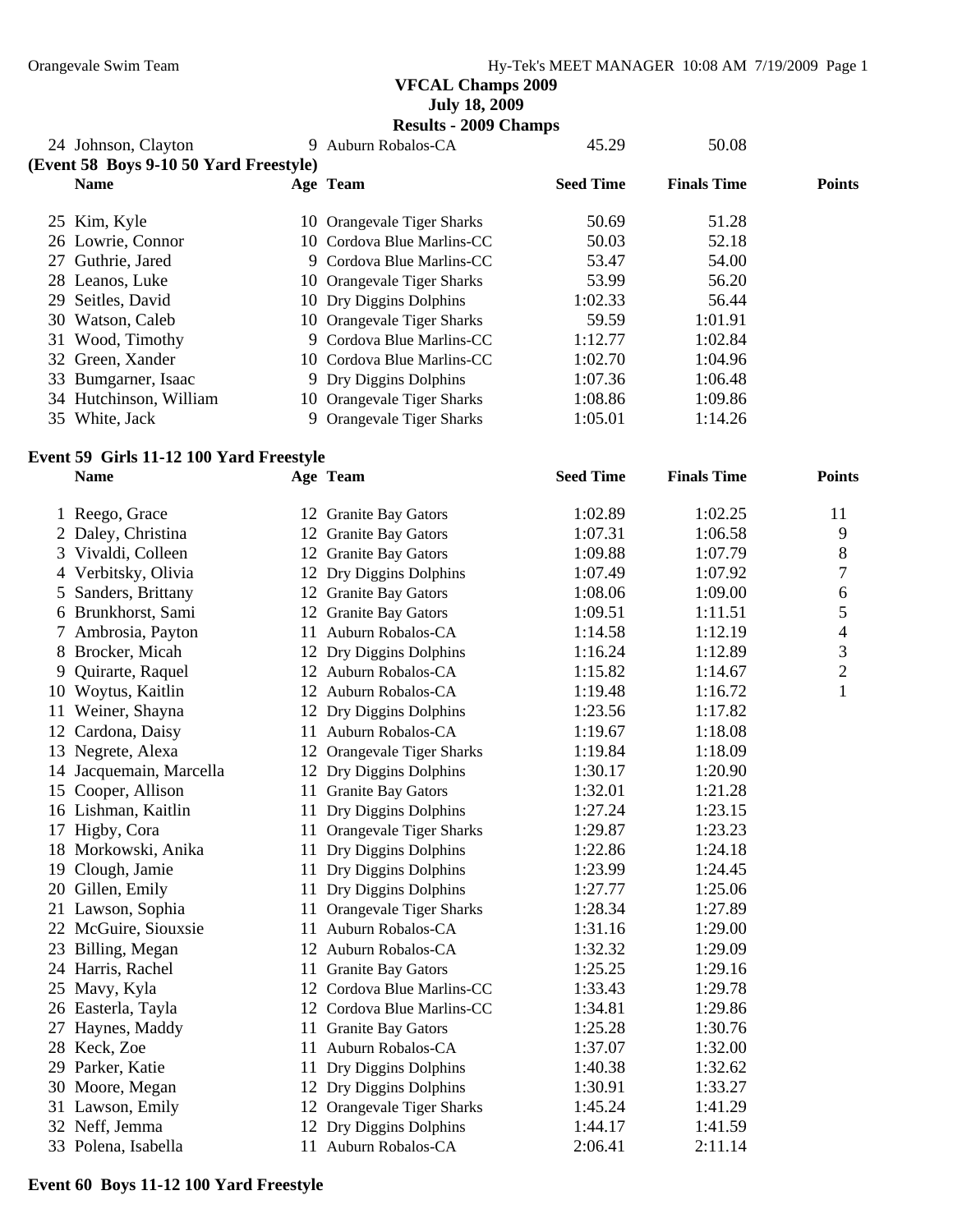**July 18, 2009** 

**Results - 2009 Champs** 

|               | <b>Name</b>                              |    | Age Team                   | <b>Seed Time</b> | <b>Finals Time</b> | <b>Points</b>  |
|---------------|------------------------------------------|----|----------------------------|------------------|--------------------|----------------|
|               | 1 Baldoni, Jack                          |    | 12 Auburn Robalos-CA       | 1:00.92          | 59.38              | 11             |
|               | (Event 60 Boys 11-12 100 Yard Freestyle) |    |                            |                  |                    |                |
|               | <b>Name</b>                              |    | Age Team                   | <b>Seed Time</b> | <b>Finals Time</b> | <b>Points</b>  |
|               | 2 Schnuelle, Brandon                     |    | 12 Granite Bay Gators      | 1:06.69          | 1:06.95            | 9              |
|               | 3 Flodin, Michael                        |    | 12 Granite Bay Gators      | 1:10.09          | 1:08.97            | 8              |
| 4             | Roselli, Joshua                          |    | 11 Granite Bay Gators      | 1:15.49          | 1:11.87            | 7              |
| 5             | Gaebler, Jeffrey                         |    | 12 Granite Bay Gators      | 1:11.87          | 1:12.56            | 6              |
|               | 6 Albrecht, Seth                         |    | 12 Auburn Robalos-CA       | 1:21.76          | 1:14.11            | 5              |
|               | 7 Hasemeier, Wyatt                       |    | 12 Dry Diggins Dolphins    | 1:23.73          | 1:14.23            | 4              |
| 8             | Fenner, Joshua                           |    | 12 Cordova Blue Marlins-CC | 1:20.33          | 1:15.10            | $\mathfrak{Z}$ |
|               | 9 Granat, Tommy                          |    | 11 Auburn Robalos-CA       | 1:20.31          | 1:15.89            | $\mathbf{2}$   |
|               | 10 Hughes, Sean                          |    | 11 Orangevale Tiger Sharks | 1:17.54          | 1:16.23            | $\mathbf{1}$   |
| 11            | Yurgelevic, Jason                        |    | 12 Dry Diggins Dolphins    | 1:17.60          | 1:16.75            |                |
| 12            | Jungers, Riley                           |    | 11 Auburn Robalos-CA       | 1:23.28          | 1:18.27            |                |
| 13            | Jimenez, Eddie                           |    | 12 Orangevale Tiger Sharks | 1:18.48          | 1:20.75            |                |
|               | 14 Smith, Matthew                        |    | 11 Granite Bay Gators      | 1:23.39          | 1:22.77            |                |
|               | 15 Cuevas, Carlos                        |    | 11 Cordova Blue Marlins-CC | 1:21.88          | 1:23.20            |                |
|               | 16 Molina, David                         |    | 12 Cordova Blue Marlins-CC | 1:26.27          | 1:24.94            |                |
| 17            | Campbell, Austin                         |    | 11 Cordova Blue Marlins-CC | 1:33.72          | 1:26.02            |                |
|               | 18 Kelly, Rylan                          |    | 11 Granite Bay Gators      | 1:24.04          | 1:26.07            |                |
| 19            | Slaight, Riley                           |    | 11 Dry Diggins Dolphins    | 1:43.49          | 1:30.49            |                |
|               | 20 Genetti, Cameron                      |    | 11 Granite Bay Gators      | 1:29.31          | 1:31.05            |                |
|               | 21 Cordero, Travis                       |    | 12 Dry Diggins Dolphins    | 1:24.73          | 1:31.11            |                |
|               | 22 Lomatchinski, Anthony                 |    | 11 Dry Diggins Dolphins    | 1:44.62          | 1:36.59            |                |
|               | 23 Oglesby, Kiernan                      |    | 12 Orangevale Tiger Sharks | 2:05.51          | 1:42.76            |                |
|               | 24 McCann, Thomas                        |    | 11 Dry Diggins Dolphins    | 1:30.32          | 1:42.87            |                |
|               | 25 Wilkins, Ceyvion                      |    | 11 Cordova Blue Marlins-CC | 1:52.55          | 1:55.99            |                |
|               | 26 Liaghat, Armon                        |    | 11 Orangevale Tiger Sharks | 1:56.35          | 2:00.58            |                |
|               | Event 61 Girls 13-14 100 Yard Freestyle  |    |                            |                  |                    |                |
|               | <b>Name</b>                              |    | Age Team                   | <b>Seed Time</b> | <b>Finals Time</b> | <b>Points</b>  |
|               | 1 Martinez, Alexis                       |    | 13 Granite Bay Gators      | 59.69            | 59.23              | 11             |
|               | Miner, Natalie                           |    | 14 Orangevale Tiger Sharks | 1:00.96          | 1:00.39            | 9              |
| 3             | Tiedemann, Ellen                         |    | 13 Dry Diggins Dolphins    | 1:03.17          | 1:01.33            | 8              |
| 4             | Loomis, Paris                            |    | 14 Granite Bay Gators      | 1:05.39          | 1:04.82            | 7              |
| $\mathcal{L}$ | Cesar, Jacy-Anne                         |    | 14 Cordova Blue Marlins-CC | 1:05.94          | 1:05.66            | 6              |
| 6             | Hagans, Jalee                            |    | 13 Granite Bay Gators      | 1:06.03          | 1:05.95            | 5              |
| 7             | Wirth, Bridget                           |    | 13 Granite Bay Gators      | 1:06.96          | 1:06.08            | 4              |
| 8             | Tracy, Anne                              | 13 | Auburn Robalos-CA          | 1:06.03          | 1:06.80            | 3              |
| 9             | Brackett, Lauren                         |    | 13 Granite Bay Gators      | 1:06.60          | 1:06.96            | $\overline{c}$ |
| 10            | Maduri, Nicole                           |    | 14 Cordova Blue Marlins-CC | 1:07.10          | 1:07.77            | $\mathbf{1}$   |
| 11            | Perry, Dani                              | 13 | Auburn Robalos-CA          | 1:08.90          | 1:08.61            |                |
| 12            | Engel, Audrey                            |    | 14 Cordova Blue Marlins-CC | 1:13.08          | 1:09.64            |                |
| 13            | Janda, Cassidy                           |    | 14 Granite Bay Gators      | 1:09.84          | 1:09.90            |                |
|               | 14 Harris, Alexandria                    |    | 14 Granite Bay Gators      | 1:11.03          | 1:10.54            |                |
| 15            | Ganzert, Shelby                          |    | 14 Dry Diggins Dolphins    | 1:08.85          | 1:10.80            |                |
|               | 16 DeClouette, Jessica                   | 13 | Orangevale Tiger Sharks    | 1:16.94          | 1:12.39            |                |
| 17            | Taber, Lauren                            |    | 14 Auburn Robalos-CA       | 1:14.31          | 1:14.01            |                |
| 18            | Kessler, Kaitlin                         |    | 14 Dry Diggins Dolphins    | 1:17.11          | 1:14.60            |                |
|               | 19 Huston, Carly                         |    | 13 Auburn Robalos-CA       | 1:13.67          | 1:14.64            |                |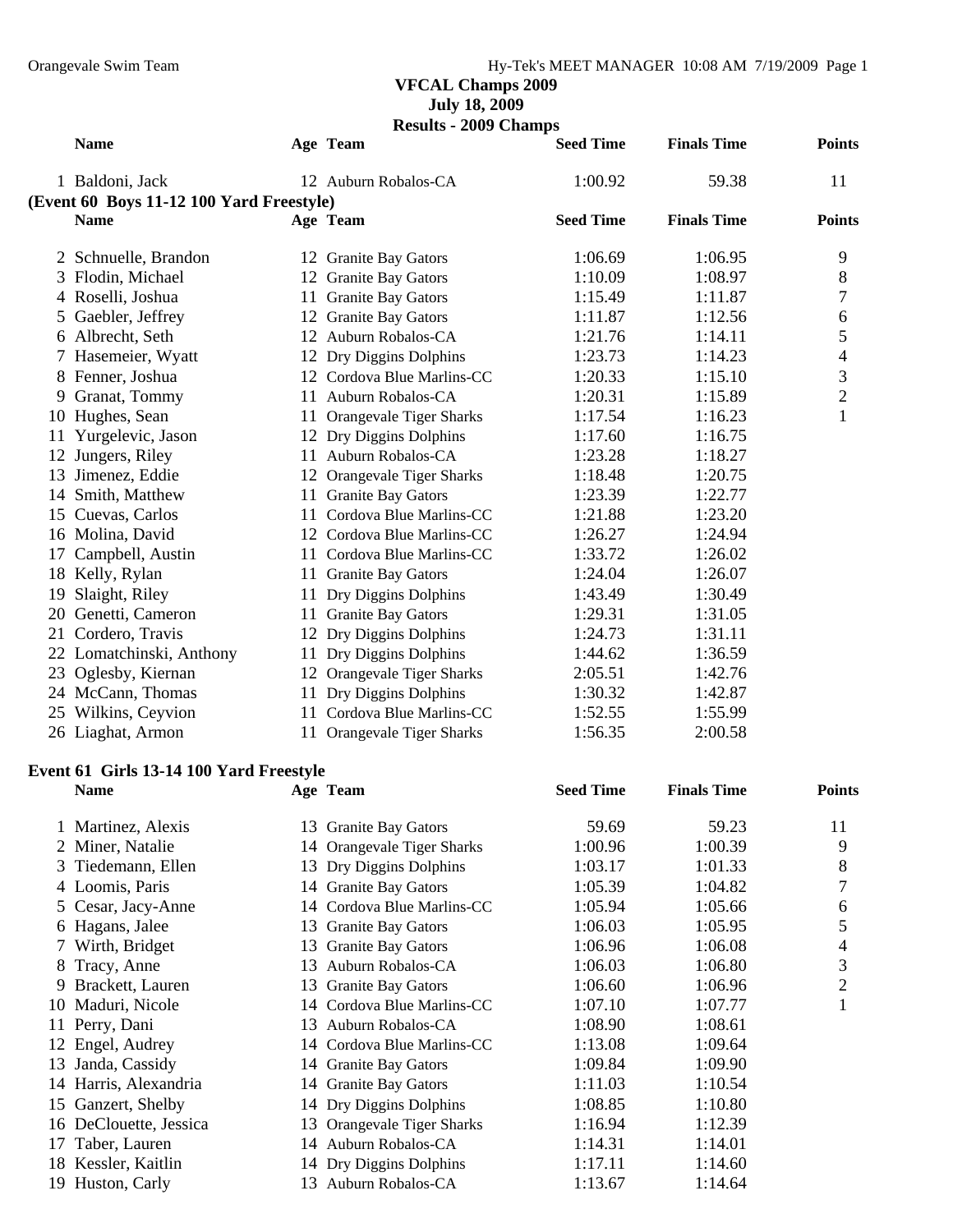**July 18, 2009** 

|                                           | <b>Results - 2009 Champs</b> |                  |                    |               |
|-------------------------------------------|------------------------------|------------------|--------------------|---------------|
| 20 Morgan, Amy                            | 14 Orangevale Tiger Sharks   | 1:15.73          | 1:14.95            |               |
| 21 Corrales, Taylor                       | 13 Orangevale Tiger Sharks   | 1:19.97          | 1:15.06            |               |
| 22 Hingston, Amanda                       | 14 Dry Diggins Dolphins      | 1:14.83          | 1:15.42            |               |
| 23 Valtman, Stefany                       | 13 Orangevale Tiger Sharks   | 1:17.08          | 1:15.85            |               |
| (Event 61 Girls 13-14 100 Yard Freestyle) |                              |                  |                    |               |
| <b>Name</b>                               | Age Team                     | <b>Seed Time</b> | <b>Finals Time</b> | <b>Points</b> |
| 24 Cuevas, Moriah                         | 13 Cordova Blue Marlins-CC   | 1:19.90          | 1:16.22            |               |
| 25 Haenny, Summer                         | 13 Granite Bay Gators        | 1:16.56          | 1:16.69            |               |
|                                           |                              |                  |                    |               |
| 26 Yarnell, Madisun                       | 13 Auburn Robalos-CA         | 1:19.59          | 1:19.07            |               |
| 27 Del Rio, Berekley                      | 13 Orangevale Tiger Sharks   | 1:20.08          | 1:20.62            |               |
| 28 Eyman, Brooke                          | 14 Orangevale Tiger Sharks   | 1:20.19          | 1:22.40            |               |
| 29 Fullmer, Sarah                         | 13 Granite Bay Gators        | 1:21.20          | 1:22.41            |               |
| 30 Dickson, Christine                     | 13 Granite Bay Gators        | 1:26.13          | 1:25.42            |               |
| 31 Musser, Shannon                        | 13 Auburn Robalos-CA         | 1:34.18          | 1:32.90            |               |

### **Event 62 Boys 13-14 100 Yard Freestyle**

|    | <b>Name</b>           |    | Age Team                       | <b>Seed Time</b> | <b>Finals Time</b> | <b>Points</b>  |
|----|-----------------------|----|--------------------------------|------------------|--------------------|----------------|
|    | Coen, Andrew          |    | 14 Dry Diggins Dolphins        | 55.03            | 53.75              | 11             |
|    | Vigeant, Maxwell      |    | 14 Granite Bay Gators          | 55.09            | 53.99              | 9              |
| 3  | Foster, Max           |    | 14 Dry Diggins Dolphins        | 1:02.19          | 58.07              | 8              |
|    | Stumbaugh, Carson     |    | 14 Dry Diggins Dolphins        | 59.35            | 58.52              | 7              |
|    | Seaton, Nicholas      |    | 14 Dry Diggins Dolphins        | 59.41            | 59.12              | 6              |
|    | McClanahan, Matthew   |    | 14 Orangevale Tiger Sharks     | 1:01.41          | 59.22              | 5              |
|    | 7 Eyman, Ryan         |    | 13 Orangevale Tiger Sharks     | 1:01.22          | 59.96              | 4              |
|    | Luo, Charles          |    | 14 Granite Bay Gators          | 1:02.67          | 1:01.45            | 3              |
|    | 9 Lemma, Marcus       |    | 13 Auburn Robalos-CA           | 1:04.28          | 1:03.19            | $\overline{2}$ |
|    | 10 McLean, Lucas      | 13 | <b>Orangevale Tiger Sharks</b> | 1:05.76          | 1:03.72            | $\mathbf 1$    |
| 11 | Kemper, Keaton        |    | 13 Cordova Blue Marlins-CC     | 1:06.82          | 1:04.15            |                |
|    | 12 Musser, Quinn      |    | 14 Auburn Robalos-CA           | 1:03.02          | 1:04.22            |                |
| 13 | Unverferth, Karl      |    | 13 Dry Diggins Dolphins        | 1:06.91          | 1:04.36            |                |
|    | 14 Coen, Matthew      |    | 13 Dry Diggins Dolphins        | 1:07.59          | 1:04.78            |                |
|    | 15 Spencer, Braeden   |    | 13 Granite Bay Gators          | 1:05.66          | 1:04.90            |                |
|    | 16 Brooks, Mark       |    | 13 Granite Bay Gators          | 1:05.68          | 1:05.77            |                |
| 17 | Cordero, Tyler        |    | 14 Dry Diggins Dolphins        | 1:08.34          | 1:06.69            |                |
|    | 18 Clark, Geramy      |    | 14 Orangevale Tiger Sharks     | 1:08.41          | 1:07.18            |                |
|    | 19 Dunlap, Joshua     |    | 14 Orangevale Tiger Sharks     | 1:13.79          | 1:07.91            |                |
|    | 20 Pivoda, Levi       |    | 14 Dry Diggins Dolphins        | 1:08.80          | 1:10.11            |                |
|    | 21 Watkins, Tyler     |    | 14 Dry Diggins Dolphins        | 1:10.86          | 1:10.72            |                |
|    | 22 Mecham, Devin      |    | 14 Granite Bay Gators          | 1:13.47          | 1:10.81            |                |
|    | 23 Poczobutt, Jonah   |    | 13 Granite Bay Gators          | 1:11.45          | 1:11.24            |                |
|    | 24 Hurwitt, Gabriel   |    | 13 Dry Diggins Dolphins        | 1:17.70          | 1:11.81            |                |
|    | 25 Zajac, Paul        |    | 14 Granite Bay Gators          | 1:18.75          | 1:13.34            |                |
|    | 26 Fuller, Chris      |    | 14 Orangevale Tiger Sharks     | 1:11.72          | 1:13.73            |                |
| 27 | McNicholas, Matthew   |    | 13 Dry Diggins Dolphins        | 1:14.56          | 1:14.95            |                |
|    | 28 Slaight, Justin    |    | 14 Dry Diggins Dolphins        | 1:22.05          | 1:19.30            |                |
| 29 | Bailey, Ryan          |    | 13 Dry Diggins Dolphins        | 1:52.15          | 1:23.70            |                |
|    | 30 Rego, Elton        |    | 13 Granite Bay Gators          | 1:38.10          | 1:25.93            |                |
|    | 31 Purugganan, Isaiah |    | 13 Orangevale Tiger Sharks     | 1:21.74          | 1:27.39            |                |

#### **Event 63 Girls 15-18 100 Yard Freestyle**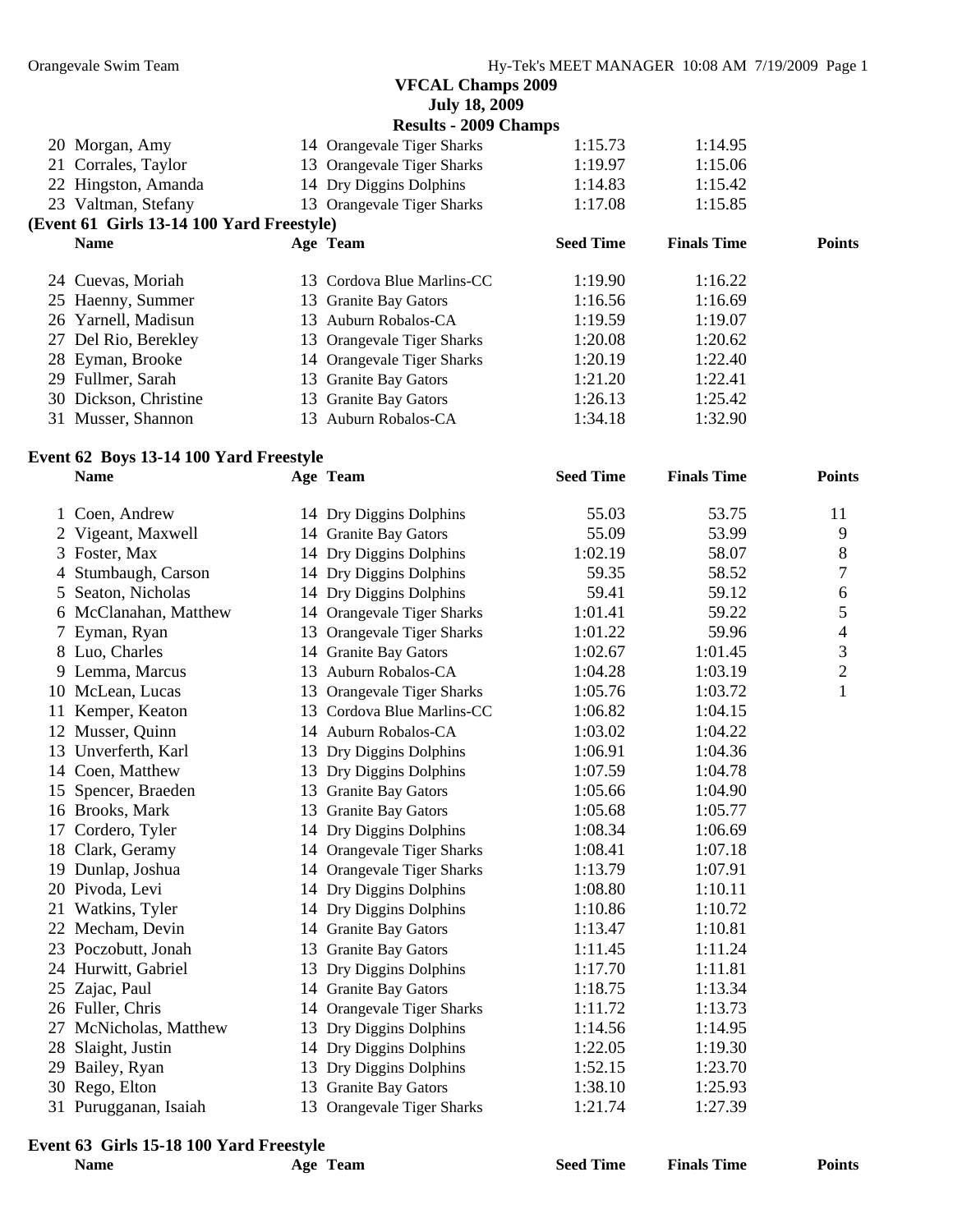|    |                                                       | <b>July 18, 2009</b>                           |                  |                    |               |
|----|-------------------------------------------------------|------------------------------------------------|------------------|--------------------|---------------|
|    |                                                       | <b>Results - 2009 Champs</b>                   |                  |                    |               |
|    | 1 Daley, Colleen                                      | 15 Granite Bay Gators                          | 56.05            | 56.37              | 11            |
|    | 2 Wenger, Elise                                       | 18 Auburn Robalos-CA                           | 57.27            | 56.75              | 9             |
|    | 3 Leever, Marissa                                     | 16 Granite Bay Gators                          | 57.20            | 56.78              | 8             |
|    | 4 Wenger, Charla                                      | 16 Auburn Robalos-CA                           | 58.18            | 58.12              | 7             |
|    | 5 Romuk, Shelby                                       | 16 Granite Bay Gators                          | 1:00.17          | 59.25              | 6             |
|    | 6 Negrete, Brooke                                     | 16 Orangevale Tiger Sharks                     | 1:00.10          | 59.66              | 5             |
|    | (Event 63 Girls 15-18 100 Yard Freestyle)             |                                                |                  |                    |               |
|    | <b>Name</b>                                           | Age Team                                       | <b>Seed Time</b> | <b>Finals Time</b> | <b>Points</b> |
|    | 7 Sota, Hailey                                        | 17 Dry Diggins Dolphins                        | 1:00.38          | 59.70              | 4             |
|    | 8 Barker, Moriah                                      | 16 Cordova Blue Marlins-CC                     | 1:00.33          | 59.71              | 3             |
|    | 9 O'Connor, Brenda                                    | 17 Cordova Blue Marlins-CC                     | 1:00.55          | 1:00.67            | $\mathbf{2}$  |
|    | 10 Witcher, Danielle                                  | 18 Cordova Blue Marlins-CC                     | 1:00.88          | 1:01.20            | $\mathbf{1}$  |
|    | 11 Youel, Alison                                      | 16 Dry Diggins Dolphins                        | 1:01.35          | 1:01.56            |               |
|    | 12 Tiedemann, Lauren                                  | 17 Dry Diggins Dolphins                        | 1:01.00          | 1:01.78            |               |
| 13 | Jungers, Haley                                        | 15 Auburn Robalos-CA                           | 1:03.89          | 1:02.38            |               |
|    | 14 Hurwitt, Kaitlyn                                   | 17 Dry Diggins Dolphins                        | 1:05.45          | 1:02.66            |               |
|    | 15 Klas, Rachel                                       | 16 Dry Diggins Dolphins                        | 1:04.58          | 1:04.99            |               |
|    | 16 Anderson, Lauren                                   | 16 Auburn Robalos-CA                           | 1:05.29          | 1:05.59            |               |
|    | 17 Savino, Ryann                                      | 18 Dry Diggins Dolphins                        | 1:06.87          | 1:05.78            |               |
|    | *18 Rock, Richelle                                    | 16 Auburn Robalos-CA                           | 1:06.19          | 1:06.21            |               |
|    | *18 Murrow, Kelsi                                     | 16 Dry Diggins Dolphins                        | 1:06.44          | 1:06.21            |               |
|    | 20 Randall, Kara                                      | 16 Dry Diggins Dolphins                        | 1:09.95          | 1:06.37            |               |
|    | 21 Faulk, Chloe                                       | 17 Dry Diggins Dolphins                        | 1:07.83          | 1:06.44            |               |
|    | 22 Miller, Mary                                       | 15 Orangevale Tiger Sharks                     | 1:06.01          | 1:06.53            |               |
|    | 23 Oswald, Jill                                       | 18 Dry Diggins Dolphins                        | 1:06.29          | 1:07.96            |               |
|    | 24 Porter, Samantha                                   | 15 Orangevale Tiger Sharks                     | 1:10.63          | 1:09.95            |               |
|    | 25 Ricci, Grace                                       | 18 Dry Diggins Dolphins                        | 1:13.68          | 1:10.72            |               |
|    | 26 Engwer, Emily                                      | 15 Granite Bay Gators                          | 1:12.28          | 1:11.86            |               |
|    | 27 Donaldson, Ellie                                   | 15 Orangevale Tiger Sharks                     | 1:15.57          | 1:12.92            |               |
|    | 28 Devargas, Stacey                                   | 17 Granite Bay Gators                          | 1:14.18          | 1:12.95            |               |
| 29 | Bangs, Lara                                           | 15 Dry Diggins Dolphins                        | 1:16.06          | 1:14.28            |               |
|    | 30 Randall, Ashley                                    | 17 Dry Diggins Dolphins                        | 1:23.57          | 1:14.41            |               |
|    | 31 Rogers, Emily                                      | 16 Granite Bay Gators                          | 1:15.78          | 1:15.01            |               |
|    | 32 Vasquez, Rachael                                   | 15 Granite Bay Gators                          | 1:15.25          | 1:15.81            |               |
|    | 33 McNeal, Leilani                                    | 16 Cordova Blue Marlins-CC                     | 1:13.48          | 1:15.98            |               |
|    | 34 Randall, Shelby                                    | 15 Dry Diggins Dolphins                        | 1:21.91          | 1:17.79            |               |
|    | 35 Wagner, Marissa                                    | 15 Auburn Robalos-CA                           | 1:20.00          | 1:19.93            |               |
|    | 36 Morgan, Anna                                       | 15 Dry Diggins Dolphins                        | 1:21.49          | 1:21.83            |               |
|    |                                                       |                                                |                  |                    |               |
|    | Event 64 Boys 15-18 100 Yard Freestyle<br><b>Name</b> | Age Team                                       | <b>Seed Time</b> | <b>Finals Time</b> | <b>Points</b> |
|    | 1 Vigeant, James                                      | 18 Granite Bay Gators                          | 51.77            | 49.34              | 11            |
|    | 2 Akre, Austin                                        | 16 Granite Bay Gators                          | 51.03            | 51.21              | 9             |
| 3  | Flodin, Matthew                                       | 15 Granite Bay Gators                          | 52.05            | 52.40              | 8             |
| 4  | Thomas, Chad                                          | 18 Auburn Robalos-CA                           | 51.79            | 52.42              | 7             |
|    | 5 Wylder, Matthew                                     |                                                | 53.35            | 53.02              |               |
|    | 6 Feldman, John                                       | 17 Granite Bay Gators<br>16 Granite Bay Gators | 53.08            | 53.86              | 6<br>5        |
| 7  | Bouck, Alex                                           | 16 Granite Bay Gators                          | 59.81            | 54.03              | 4             |
|    | 8 Pope, Daniel                                        | 15 Dry Diggins Dolphins                        | 54.87            | 55.05              | 3             |
|    |                                                       |                                                |                  |                    |               |

9 LeBaron, Rodrick 15 Granite Bay Gators 55.49 55.42 2 10 Clifford, Ryan 16 Dry Diggins Dolphins 56.57 55.61 1 11 Cova, Nick 16 Dry Diggins Dolphins 55.58 56.40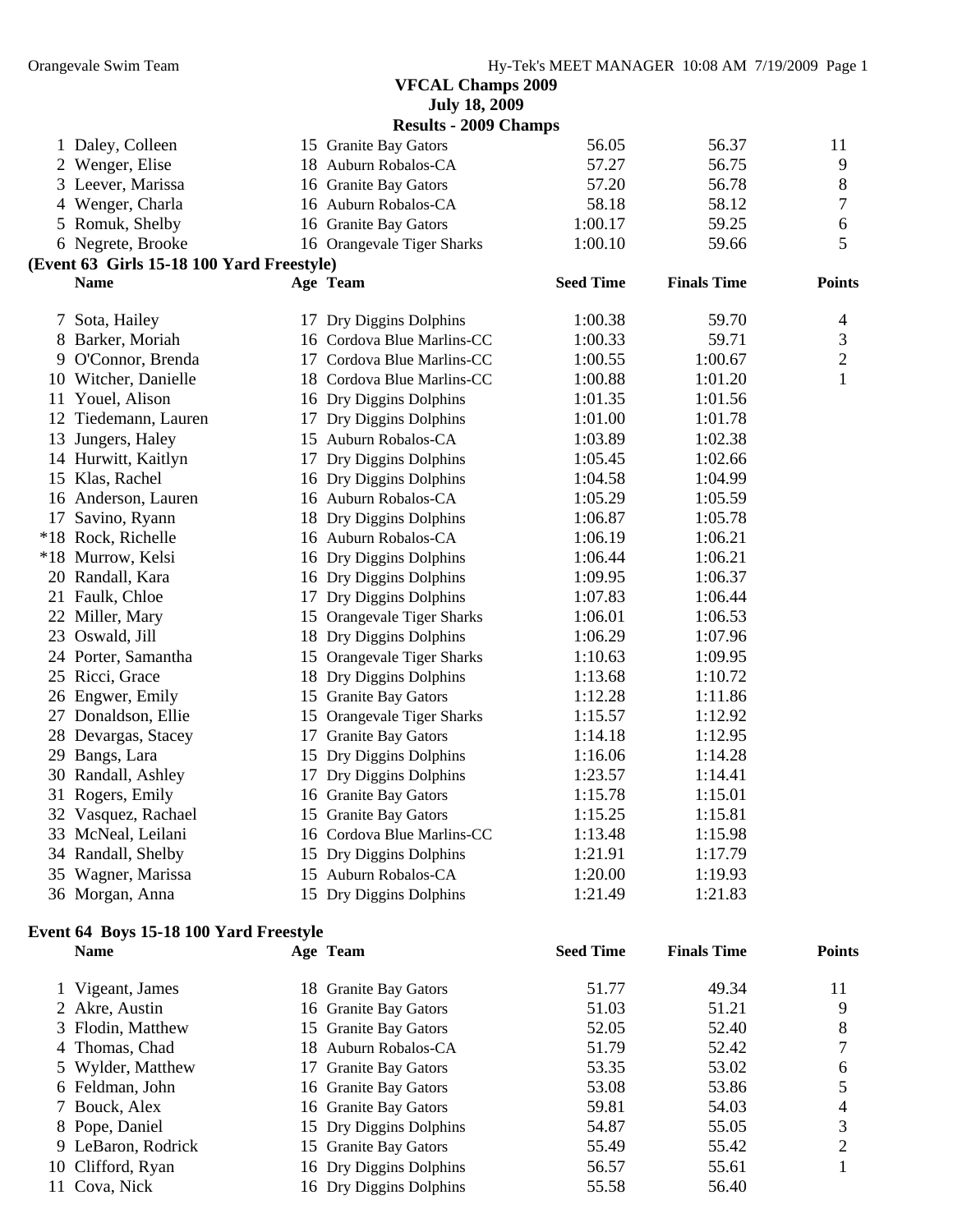|                              |                                          |    | <b>VFCAL Champs 2009</b>   |                  |                    |               |
|------------------------------|------------------------------------------|----|----------------------------|------------------|--------------------|---------------|
|                              |                                          |    | <b>July 18, 2009</b>       |                  |                    |               |
| <b>Results - 2009 Champs</b> |                                          |    |                            |                  |                    |               |
|                              | 12 Morgan, Mason                         |    | 17 Orangevale Tiger Sharks | 57.52            | 57.02              |               |
|                              | 13 Hannan, Benett                        |    | 17 Orangevale Tiger Sharks | 56.64            | 57.32              |               |
|                              | 14 Noe, Tyler                            |    | 17 Orangevale Tiger Sharks | 1:00.22          | 59.42              |               |
| 15                           | Kindel, Alex                             | 17 | Cordova Blue Marlins-CC    | 59.85            | 59.46              |               |
|                              | 16 King, Kevin                           |    | 15 Auburn Robalos-CA       | 59.70            | 59.49              |               |
|                              | 17 Vas Dias, Ryan                        |    | 16 Granite Bay Gators      | 1:02.30          | 59.54              |               |
|                              | 18 Chang, Andrew                         |    | 17 Granite Bay Gators      | 59.74            | 59.56              |               |
|                              | (Event 64 Boys 15-18 100 Yard Freestyle) |    |                            |                  |                    |               |
|                              | <b>Name</b>                              |    | Age Team                   | <b>Seed Time</b> | <b>Finals Time</b> | <b>Points</b> |
| 19                           | Mosbacher, Jeff                          |    | 15 Dry Diggins Dolphins    | 1:03.22          | 59.68              |               |
|                              | 20 Koch, Kurt                            |    | 18 Granite Bay Gators      | 59.96            | 59.90              |               |
|                              | 21 Neiman, Andrew                        |    | 15 Granite Bay Gators      | 1:00.13          | 1:00.36            |               |
|                              | 22 Keeton, Dakota                        |    | 15 Dry Diggins Dolphins    | 1:02.62          | 1:02.19            |               |
|                              | 23 Daley, Ryan                           |    | 15 Granite Bay Gators      | 1:04.49          | 1:03.64            |               |
|                              | 24 O'Connor, Timothy                     |    | 15 Cordova Blue Marlins-CC | 1:09.58          | 1:07.02            |               |
|                              | 25 Sutton, Logan                         |    | 15 Granite Bay Gators      | 1:08.31          | 1:07.14            |               |

Dechene, Anthony 15 Auburn Robalos-CA 1:13.33 1:07.85

# **Event 65 Girls 7-8 25 Yard Butterfly**

| <b>Name</b>              |   | Age Team                  | <b>Seed Time</b> | <b>Finals Time</b> | <b>Points</b>  |
|--------------------------|---|---------------------------|------------------|--------------------|----------------|
| 1 Bush, Hannaford        |   | 8 Dry Diggins Dolphins    | 20.92            | 19.78              | 11             |
| 2 Vaccaro, Grace         |   | 8 Dry Diggins Dolphins    | 21.15            | 19.91              | 9              |
| 3 Byars, Ashley          |   | 8 Granite Bay Gators      | 21.28            | 21.06              | 8              |
| 4 Scholes, Ellie         |   | 7 Granite Bay Gators      | 21.44            | 21.10              | 7              |
| 5 Nelson, Amanda         |   | 7 Granite Bay Gators      | 27.19            | 21.51              | 6              |
| 6 Huston, Katie          |   | 7 Auburn Robalos-CA       | 21.60            | 22.47              | 5              |
| 7 Haynie, Emily          |   | 8 Dry Diggins Dolphins    | 22.66            | 22.92              | 4              |
| 8 Perigault, Rebecca     |   | 8 Granite Bay Gators      | 26.44            | 23.72              | 3              |
| 9 Winter, Skylar         |   | 8 Dry Diggins Dolphins    | 22.78            | 24.20              | $\overline{2}$ |
| 10 O'Callaghan, Magdelyn |   | 8 Dry Diggins Dolphins    | 25.55            | 24.51              | $\mathbf{1}$   |
| 11 Long, Payton          |   | 7 Granite Bay Gators      | 27.10            | 24.55              |                |
| 12 Sylvester, Lauren     |   | 8 Auburn Robalos-CA       | 25.03            | 25.59              |                |
| 13 Coons, Hannah         |   | 8 Granite Bay Gators      | 28.18            | 26.16              |                |
| 14 Salvestrin, Anna      |   | 8 Dry Diggins Dolphins    | 26.29            | 27.14              |                |
| 15 Spokely, Eralise      |   | 8 Auburn Robalos-CA       | 27.07            | 28.33              |                |
| 16 Anderson, Faith       |   | Orangevale Tiger Sharks   | 51.03            | 28.42              |                |
| 17 Sewell, Sydney        |   | 7 Granite Bay Gators      | 29.31            | 30.30              |                |
| 18 McLeod, Ashlynn       |   | 8 Granite Bay Gators      | 28.96            | 31.36              |                |
| 19 Harimoto, Olivia      |   | 7 Granite Bay Gators      | 29.43            | 31.44              |                |
| 20 Lujan, Leanna         |   | 8 Dry Diggins Dolphins    | 29.89            | 33.34              |                |
| 21 Cocker, Anne          |   | 7 Cordova Blue Marlins-CC | 34.54            | 34.53              |                |
| 22 Collins, Haley        |   | 8 Dry Diggins Dolphins    | 37.40            | 35.93              |                |
| 23 Miner, Malia          |   | 8 Orangevale Tiger Sharks | 38.81            | 36.20              |                |
| 24 Maxfield, Hailey      |   | 7 Granite Bay Gators      | 45.52            | 38.40              |                |
| 25 Larsen, Sara          | 8 | Orangevale Tiger Sharks   | 42.13            | 40.00              |                |
| 26 Maduri, Danielle      |   | 8 Cordova Blue Marlins-CC | 41.61            | 40.61              |                |
| 27 Cuevas, Angel         |   | 7 Cordova Blue Marlins-CC | 43.02            | 50.50              |                |
| Caulfield, Kate          |   | 8 Granite Bay Gators      | 29.86            | DQ                 |                |
| Huber, Anna              |   | 7 Granite Bay Gators      | 30.34            | DQ                 |                |
| Ryan, Madison            |   | 8 Cordova Blue Marlins-CC | 43.45            | DQ                 |                |
| Holton, Paighton         |   | 8 Cordova Blue Marlins-CC | 35.46            | DQ                 |                |
| --- Waite-Kerns, Jordan  |   | 7 Cordova Blue Marlins-CC | 27.69            | DQ                 |                |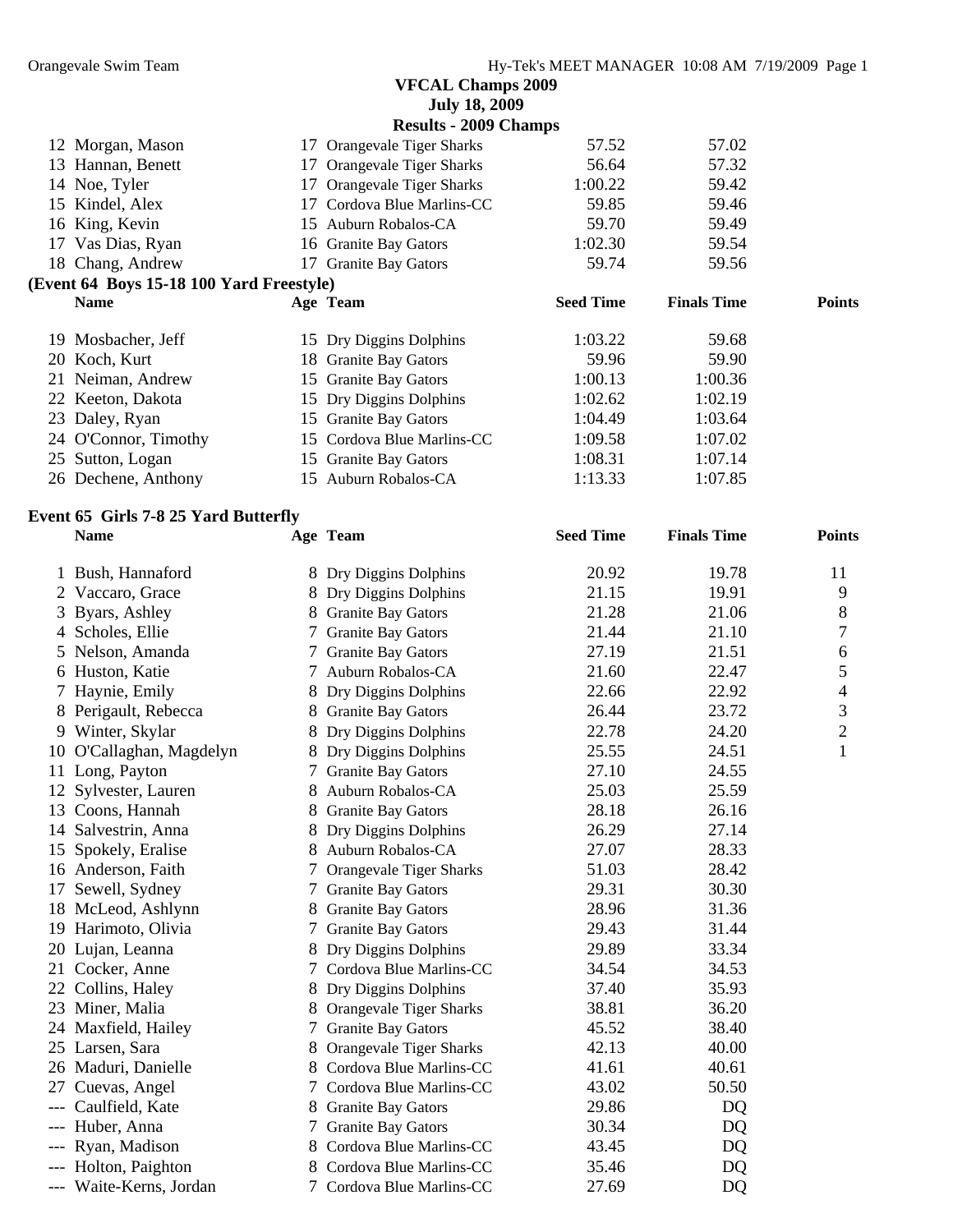#### **VFCAL Champs 2009 July 18, 2009 Results - 2009 Champs**

#### **Event 66 Boys 7-8 25 Yard Butterfly**

|       | <b>Name</b>                           |               | Age Team                  | <b>Seed Time</b> | <b>Finals Time</b> | <b>Points</b>  |
|-------|---------------------------------------|---------------|---------------------------|------------------|--------------------|----------------|
|       | 1 Rego, Ethan                         | 8             | <b>Granite Bay Gators</b> | 20.26            | 19.34              | 11             |
|       | Biegal, Mason                         |               | Dry Diggins Dolphins      | 19.82            | 20.23              | 9              |
| 3     | Boe, Jacob                            | 8             | Orangevale Tiger Sharks   | 25.04            | 23.53              | 8              |
| 4     | Savino, Jack                          |               | Dry Diggins Dolphins      | 24.81            | 23.92              | 7              |
|       | 5 Loeprich, Jack                      |               | 8 Dry Diggins Dolphins    | 24.99            | 24.08              | 6              |
|       | (Event 66 Boys 7-8 25 Yard Butterfly) |               |                           |                  |                    |                |
|       | <b>Name</b>                           |               | Age Team                  | <b>Seed Time</b> | <b>Finals Time</b> | <b>Points</b>  |
|       | 6 Young, Joe                          |               | 8 Granite Bay Gators      | 24.80            | 24.14              | 5              |
|       | 7 MacLeane, Joey                      | 8             | <b>Granite Bay Gators</b> | 26.87            | 24.36              | 4              |
|       | 8 Pesce, Carson                       |               | Dry Diggins Dolphins      | 24.55            | 25.20              | 3              |
| 9     | Tracy, Caleb                          |               | 7 Auburn Robalos-CA       | 25.27            | 26.46              | $\overline{2}$ |
|       | 10 Romine, Hunter                     | $\mathcal{L}$ | <b>Granite Bay Gators</b> | 30.71            | 28.19              | $\mathbf{1}$   |
| 11    | Haladus-Henke, Tristin                |               | <b>Granite Bay Gators</b> | 32.70            | 31.92              |                |
|       | 12 Ryan, Conor                        | 8             | Auburn Robalos-CA         | 31.00            | 33.86              |                |
|       | 13 Lewandowski, Kelby                 |               | 6 Auburn Robalos-CA       | 33.80            | 34.74              |                |
|       | 14 Watkins, Nicholas                  |               | 8 Dry Diggins Dolphins    | 36.01            | 42.42              |                |
| $---$ | Simmons, Lucas                        |               | Orangevale Tiger Sharks   | 27.66            | DQ                 |                |
|       | --- McGarty, Jack                     |               | <b>Granite Bay Gators</b> | 30.28            | DQ                 |                |
|       | Cuevas, Simon                         | 7             | Cordova Blue Marlins-CC   | 33.01            | DQ                 |                |
|       | Vaughan, Josh                         | 8             | <b>Granite Bay Gators</b> | 28.31            | DQ                 |                |
| ---   | Eldridge, Evan                        |               | 8 Dry Diggins Dolphins    | 30.47            | DQ                 |                |
| $---$ | Martinez, Andrew                      |               | 7 Granite Bay Gators      | 31.07            | DQ                 |                |
|       | Camillucci, Jonathan                  |               | 7 Auburn Robalos-CA       | 38.80            | DQ                 |                |
|       | --- Maggio, Luca                      | 7             | <b>Granite Bay Gators</b> | 34.13            | DQ                 |                |
|       | --- Hansen, Michael                   |               | 7 Granite Bay Gators      | 25.38            | DQ                 |                |

#### **Event 67 Girls 9-10 25 Yard Butterfly**

|    | <b>Name</b>            | Age Team                   | <b>Seed Time</b> | <b>Finals Time</b> | <b>Points</b>  |
|----|------------------------|----------------------------|------------------|--------------------|----------------|
|    | 1 Nelson, Alyssa       | 10 Granite Bay Gators      | 17.07            | 17.06              | 11             |
|    | 2 Lemma, Kathryn       | 9 Auburn Robalos-CA        | 18.10            | 17.68              | 9              |
|    | 3 Ling, Erin           | 9 Dry Diggins Dolphins     | 18.84            | 17.82              | 8              |
|    | 4 Daley, Nicole        | 9 Granite Bay Gators       | 18.24            | 18.47              | 7              |
|    | 5 Martinez, Ashley     | 10 Granite Bay Gators      | 19.84            | 18.55              | 6              |
|    | 6 Moore, Maggie        | 10 Auburn Robalos-CA       | 18.61            | 18.72              | 5              |
|    | 7 O'Callaghan, Grace   | 10 Dry Diggins Dolphins    | 19.57            | 19.28              | 4              |
|    | 8 Sewell, Alyssa       | 9 Granite Bay Gators       | 20.75            | 19.48              | 3              |
|    | 9 Caulfield, Megan     | 10 Granite Bay Gators      | 20.68            | 19.62              | $\overline{2}$ |
|    | 10 Smith, Madeline     | 10 Cordova Blue Marlins-CC | 19.87            | 19.69              | 1              |
|    | Spokely, Annika        | 10 Auburn Robalos-CA       | 19.16            | 20.07              |                |
|    | 12 McPhail, Carly      | 9 Granite Bay Gators       | 20.86            | 20.94              |                |
|    | 13 Perigault, Victoria | 10 Granite Bay Gators      | 20.91            | 21.05              |                |
|    | 14 Sciascia, Elizabeth | 10 Granite Bay Gators      | 20.32            | 21.17              |                |
| 15 | Bujanda, Miya          | 10 Orangevale Tiger Sharks | 21.18            | 21.54              |                |
|    | 16 Seidel, Ann-Marie   | 9 Granite Bay Gators       | 21.14            | 22.16              |                |
|    | 17 Lujan, Rebecca      | 10 Dry Diggins Dolphins    | 23.26            | 22.85              |                |
| 18 | Somera, Julia          | 9 Dry Diggins Dolphins     | 23.87            | 23.39              |                |
| 19 | Shipman, Taylor        | 9 Dry Diggins Dolphins     | 26.02            | 23.85              |                |
|    | 20 Reynolds, Macey     | 10 Cordova Blue Marlins-CC | 19.83            | 24.59              |                |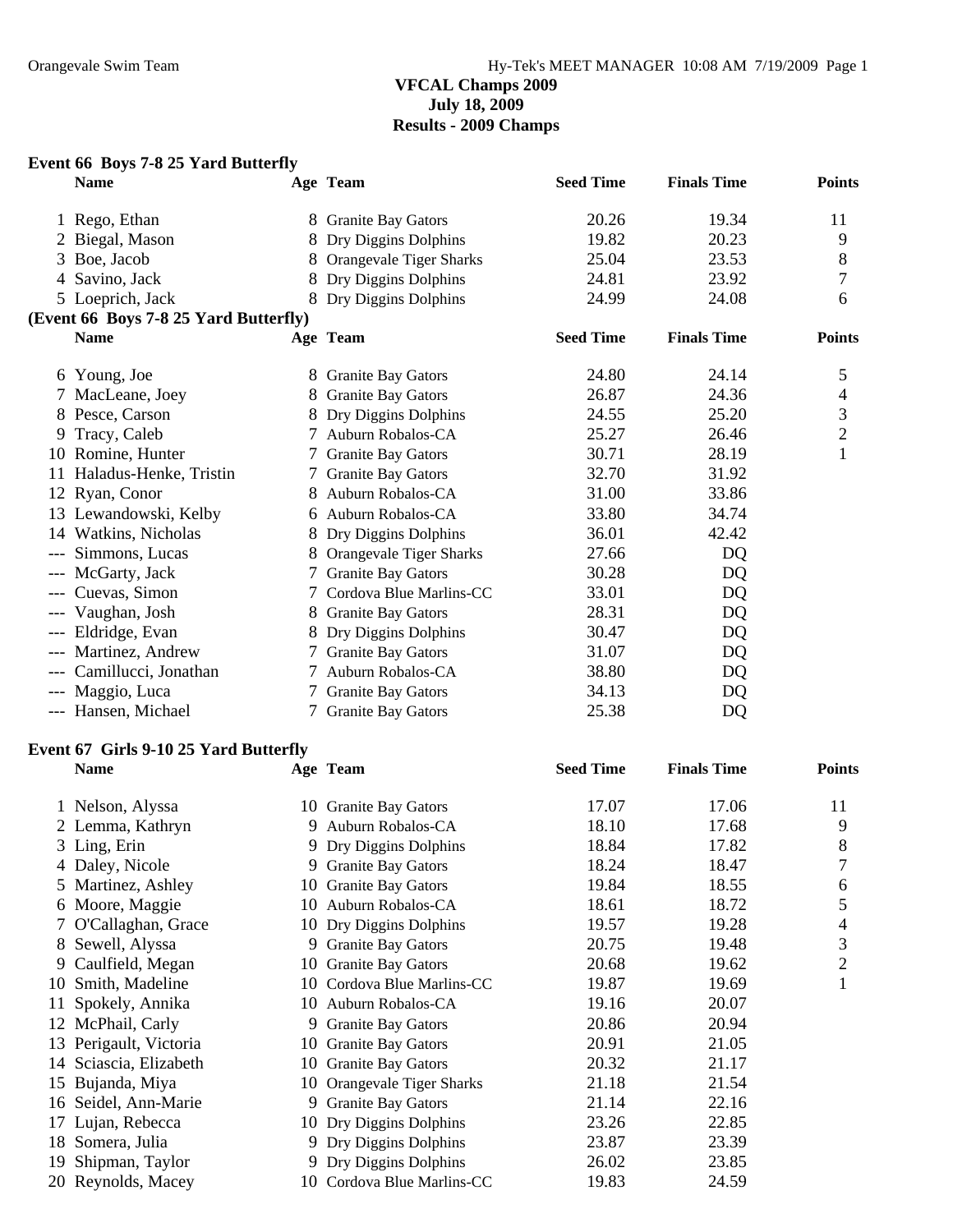#### **VFCAL Champs 2009 July 18, 2009**

**Results - 2009 Champs** 

|                                                                                                                                                                                                 | 28.26                                                                                                                                                                                                                                        | 24.84 |
|-------------------------------------------------------------------------------------------------------------------------------------------------------------------------------------------------|----------------------------------------------------------------------------------------------------------------------------------------------------------------------------------------------------------------------------------------------|-------|
|                                                                                                                                                                                                 | 24.82                                                                                                                                                                                                                                        | 25.18 |
|                                                                                                                                                                                                 | 25.48                                                                                                                                                                                                                                        | 25.44 |
|                                                                                                                                                                                                 | 23.49                                                                                                                                                                                                                                        | 25.70 |
|                                                                                                                                                                                                 | 26.03                                                                                                                                                                                                                                        | 25.84 |
|                                                                                                                                                                                                 | 30.02                                                                                                                                                                                                                                        | 26.32 |
|                                                                                                                                                                                                 | 31.20                                                                                                                                                                                                                                        | 27.76 |
|                                                                                                                                                                                                 | 27.13                                                                                                                                                                                                                                        | 28.25 |
|                                                                                                                                                                                                 | 26.45                                                                                                                                                                                                                                        | DQ.   |
| 21 Verdult, Paige<br>22 Bedford, Rachel<br>23 Tracy, Mikaela<br>24 Bailey, Katelynn<br>25 Porter, Claire<br>26 Medina, Arcelia<br>27 Cuevas, Alexis<br>28 Marcus, Allison<br>--- Green, Joslynn | 9 Granite Bay Gators<br>10 Cordova Blue Marlins-CC<br>9 Auburn Robalos-CA<br>9 Orangevale Tiger Sharks<br>9 Dry Diggins Dolphins<br>10 Cordova Blue Marlins-CC<br>9 Cordova Blue Marlins-CC<br>9 Dry Diggins Dolphins<br>9 Auburn Robalos-CA |       |

#### **Event 68 Boys 9-10 25 Yard Butterfly**

|     | <b>Name</b>          |    | Age Team                   | <b>Seed Time</b> | <b>Finals Time</b> | <b>Points</b>  |
|-----|----------------------|----|----------------------------|------------------|--------------------|----------------|
|     | Stumbaugh, Parker    |    | 10 Dry Diggins Dolphins    | 16.12            | 16.52              | 11             |
|     | 2 DeBortoli, Bryan   |    | 10 Granite Bay Gators      | 16.46            | 17.00              | 9              |
|     | 3 Lewandowski, Kazik |    | 10 Auburn Robalos-CA       | 17.94            | 17.54              | 8              |
|     | 4 Greene, Tyler      |    | 9 Granite Bay Gators       | 17.82            | 18.35              | 7              |
|     | 5 Weiner, Ethan      |    | 10 Dry Diggins Dolphins    | 20.17            | 18.39              | 6              |
| 6   | Shenoy, Sunil        |    | 9 Granite Bay Gators       | 20.40            | 19.10              | 5              |
|     | 7 Byars, Ryan        |    | 10 Granite Bay Gators      | 22.31            | 19.99              | 4              |
|     | 8 Pedroza, Joaquim   |    | 10 Dry Diggins Dolphins    | 23.14            | 20.96              | 3              |
|     | 9 Quirarte, Salvador |    | 10 Auburn Robalos-CA       | 21.62            | 21.11              | $\overline{2}$ |
|     | 10 Pierce, Mason     |    | 10 Auburn Robalos-CA       | 20.50            | 21.25              | 1              |
|     | 11 Brooks, David     |    | 9 Granite Bay Gators       | 23.22            | 23.17              |                |
|     | 12 Watkins, Noah     |    | 10 Dry Diggins Dolphins    | 24.29            | 23.52              |                |
|     | 13 Romeo, Jeffrey    |    | 9 Granite Bay Gators       | 24.01            | 23.74              |                |
|     | 14 Roa, Jacob        |    | 9 Cordova Blue Marlins-CC  | 29.13            | 24.13              |                |
|     | 15 Kambe, Thomas     |    | 10 Granite Bay Gators      | 24.30            | 24.75              |                |
|     | 16 Rainwater, Ryan   | 9  | Cordova Blue Marlins-CC    | 24.20            | 25.65              |                |
|     | 17 Lowrie, Connor    |    | 10 Cordova Blue Marlins-CC | 38.86            | 29.44              |                |
|     | 18 Fenner, Timothy   | 10 | Cordova Blue Marlins-CC    | 27.76            | 29.87              |                |
|     | 19 Hokanson, Hunter  |    | 10 Dry Diggins Dolphins    | 34.22            | 30.85              |                |
|     | 20 Keeton, Carson    |    | 10 Dry Diggins Dolphins    | 30.64            | 32.26              |                |
|     | Kim, Kyle            |    | 10 Orangevale Tiger Sharks | 24.50            | DQ                 |                |
| --- | Owen, Nicholas       |    | 9 Dry Diggins Dolphins     | 29.44            | DQ                 |                |

#### **Event 69 Girls 11-12 50 Yard Butterfly**

| <b>Name</b>           |    | Age Team                   | <b>Seed Time</b> | <b>Finals Time</b> | <b>Points</b> |
|-----------------------|----|----------------------------|------------------|--------------------|---------------|
| 1 Reego, Grace        |    | 12 Granite Bay Gators      | 31.93            | 31.14              | 11            |
| 2 Garcia, Marissa     |    | 12 Dry Diggins Dolphins    | 33.62            | 32.01              | 9             |
| 3 Verbitsky, Olivia   |    | 12 Dry Diggins Dolphins    | 33.19            | 33.91              | 8             |
| 4 Portillo, Priscilla |    | 12 Cordova Blue Marlins-CC | 35.61            | 36.61              |               |
| 5 Mayhew, Kymerie     |    | 12 Granite Bay Gators      | 35.16            | 36.66              | 6             |
| 6 Sanders, Brittany   |    | 12 Granite Bay Gators      | 35.00            | 36.69              | 5             |
| 7 Neff, Kayleigh      |    | 12 Dry Diggins Dolphins    | 39.36            | 36.75              | 4             |
| 8 Beauchamp, Ruby     |    | 11 Auburn Robalos-CA       | 38.35            | 37.07              | 3             |
| 9 Watkins, Kaitlin    |    | 12 Dry Diggins Dolphins    | 38.71            | 37.12              | 2             |
| 10 McPhail, Shelby    |    | 12 Granite Bay Gators      | 37.45            | 37.46              |               |
| 11 Blackburn, Madison |    | 11 Granite Bay Gators      | 42.71            | 39.38              |               |
| 12 Negrete, Alexa     |    | 12 Orangevale Tiger Sharks | 39.21            | 39.82              |               |
| 13 Tracy, Katie       |    | 11 Auburn Robalos-CA       | 43.08            | 41.79              |               |
| 14 Chan, Stephanie    | 11 | <b>Granite Bay Gators</b>  | 51.41            | 42.46              |               |
| 15 Musser, Katie      |    | Auburn Robalos-CA          | 42.02            | 42.78              |               |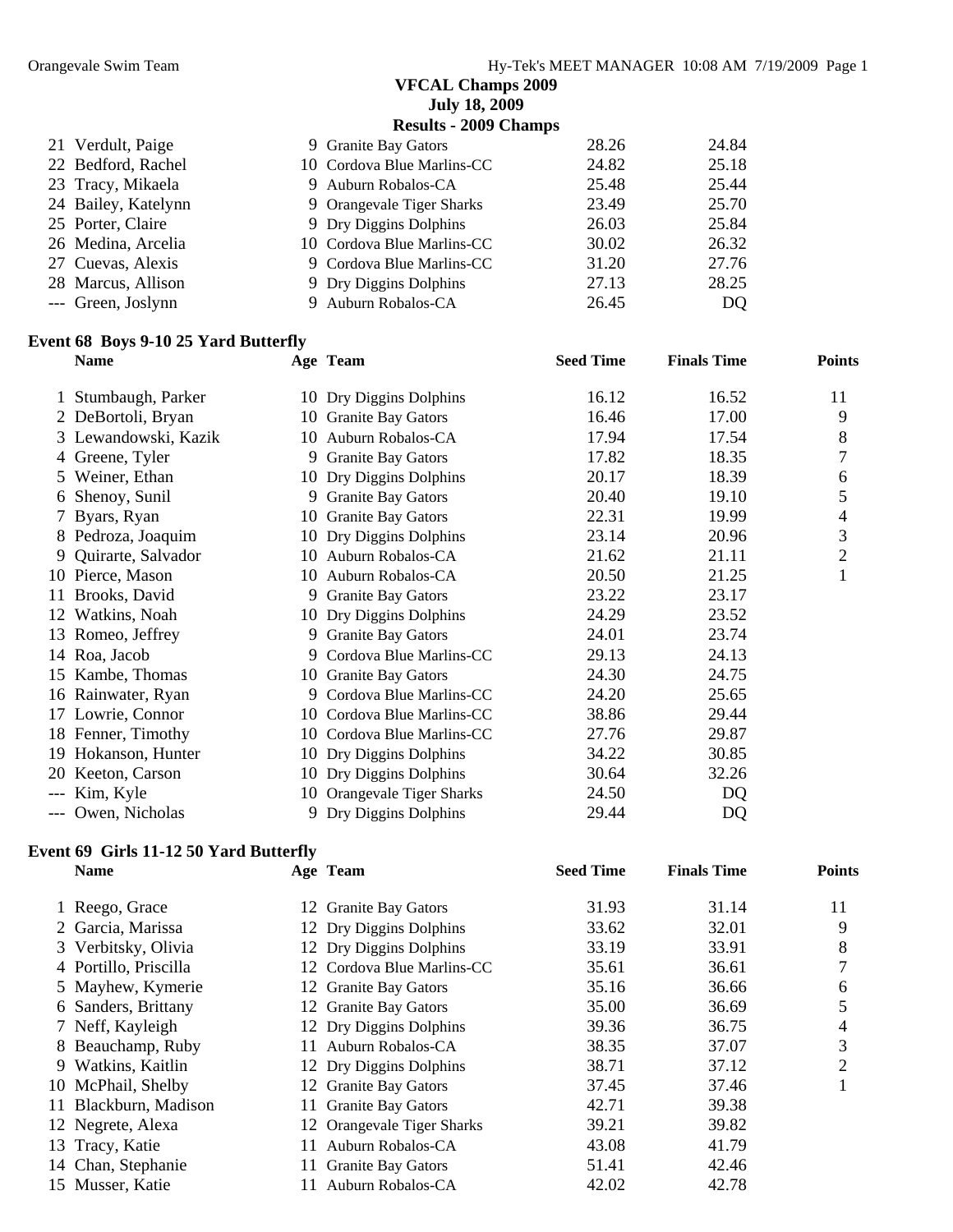|     |                                          |     | <b>July 18, 2009</b>         |                  |                    |               |
|-----|------------------------------------------|-----|------------------------------|------------------|--------------------|---------------|
|     |                                          |     | <b>Results - 2009 Champs</b> |                  |                    |               |
|     | 16 D'Amico, Ellie                        |     | 12 Dry Diggins Dolphins      | 42.03            | 42.94              |               |
|     | 17 Mecham, Summer                        |     | 11 Granite Bay Gators        | 44.64            | 43.49              |               |
| 18  | Jacquemain, Marcella                     |     | 12 Dry Diggins Dolphins      | 45.48            | 44.85              |               |
| 19  | Patane, Hope                             |     | 11 Granite Bay Gators        | 48.37            | 45.38              |               |
|     | 20 Easterla, Tayla                       |     | 12 Cordova Blue Marlins-CC   | 48.27            | 45.79              |               |
|     | 21 Billing, Megan                        |     | 12 Auburn Robalos-CA         | 49.45            | 46.29              |               |
|     | 22 Pesce, Lola                           |     | 12 Dry Diggins Dolphins      | 48.48            | 46.38              |               |
|     | 23 Dummett, Emily                        |     | 11 Orangevale Tiger Sharks   | 47.86            | 46.99              |               |
|     | 24 King, Julia                           |     | 11 Auburn Robalos-CA         | 50.63            | 47.71              |               |
|     | 25 Haynes, Maddy                         |     | 11 Granite Bay Gators        | 49.58            | 47.81              |               |
|     | (Event 69 Girls 11-12 50 Yard Butterfly) |     |                              |                  |                    |               |
|     | <b>Name</b>                              |     | Age Team                     | <b>Seed Time</b> | <b>Finals Time</b> | <b>Points</b> |
|     | 26 Cardona, Daisy                        | 11  | Auburn Robalos-CA            | 49.24            | 48.65              |               |
|     | 27 Roper, Paige                          | 11. | Auburn Robalos-CA            | 55.22            | 52.00              |               |
|     | 28 McKeown, Kelsi                        |     | 11 Cordova Blue Marlins-CC   | 49.09            | 52.14              |               |
| 29  | Green, Kara                              |     | 12 Cordova Blue Marlins-CC   | 1:02.14          | 55.97              |               |
| 30  | Douglas, Aeahkira                        |     | 12 Cordova Blue Marlins-CC   | 59.75            | 58.32              |               |
| --- | Graden, Jenna                            |     | 12 Auburn Robalos-CA         | 52.28            | DQ                 |               |
|     | --- Wenger, Bethany                      |     | 11 Auburn Robalos-CA         | 41.90            | DQ                 |               |

#### **Event 70 Boys 11-12 50 Yard Butterfly**

|    | <b>Name</b>            |     | Age Team                   | <b>Seed Time</b> | <b>Finals Time</b> | <b>Points</b> |
|----|------------------------|-----|----------------------------|------------------|--------------------|---------------|
|    | Williams, Jason        |     | 12 Dry Diggins Dolphins    | 30.30            | 29.59              | 11            |
|    | 2 Baldoni, Jack        | 12  | Auburn Robalos-CA          | 29.93            | 29.73              | 9             |
|    | 3 Wylder, Kevin        |     | 12 Granite Bay Gators      | 34.14            | 33.45              | 8             |
|    | 4 Flodin, Michael      |     | 12 Granite Bay Gators      | 36.99            | 35.95              |               |
|    | 5 Huston, Ryan         | 11  | Auburn Robalos-CA          | 38.69            | 36.48              | 6             |
|    | 6 Gray, Ryan           |     | 12 Dry Diggins Dolphins    | 37.80            | 36.67              | 5             |
|    | 7 Roselli, Joshua      |     | 11 Granite Bay Gators      | 38.24            | 39.09              | 4             |
|    | 8 Albrecht, Seth       | 12  | Auburn Robalos-CA          | 38.48            | 39.16              | 3             |
|    | 9 Guthrie, Kyle        |     | 11 Cordova Blue Marlins-CC | 41.38            | 39.93              | 2             |
| 10 | Hughes, Sean           | 11. | Orangevale Tiger Sharks    | 41.02            | 40.02              |               |
| 11 | Molina, David          |     | 12 Cordova Blue Marlins-CC | 46.71            | 40.95              |               |
| 12 | Camello, Nicolas       |     | 11 Dry Diggins Dolphins    | 36.98            | 40.98              |               |
|    | 13 Thomasson, Joshua   | 12  | Auburn Robalos-CA          | 45.81            | 44.06              |               |
|    | 14 Cocker, David       | 11. | Cordova Blue Marlins-CC    | 48.68            | 45.54              |               |
|    | 15 Cuevas, Carlos      | 11  | Cordova Blue Marlins-CC    | 52.16            | 50.72              |               |
|    | --- Jimenez, Eddie     |     | 12 Orangevale Tiger Sharks | 51.89            | DQ                 |               |
|    | --- Sotelo, Jade       |     | 12 Auburn Robalos-CA       | 47.61            | DQ                 |               |
|    | --- Shellaberger, Luke |     | 11 Granite Bay Gators      | 44.31            | DQ                 |               |

#### **Event 71 Girls 13-14 50 Yard Butterfly**

| <b>Name</b>         | Age Team                   | <b>Seed Time</b> | <b>Finals Time</b> | <b>Points</b> |
|---------------------|----------------------------|------------------|--------------------|---------------|
| 1 Martinez, Alexis  | 13 Granite Bay Gators      | 29.45            | 30.15              |               |
| 2 Tiedemann, Ellen  | 13 Dry Diggins Dolphins    | 31.76            | 30.93              |               |
| 3 Schnuelle, Nicole | 14 Granite Bay Gators      | 32.00            | 32.06              | 8             |
| 4 Brocker, Anna     | 14 Dry Diggins Dolphins    | 32.46            | 32.44              |               |
| 5 Jones, Kiersten   | 14 Auburn Robalos-CA       | 33.59            | 32.64              | 6             |
| 6 Cocker, Elizabeth | 13 Cordova Blue Marlins-CC | 35.12            | 33.17              |               |
| 7 Clough, Jessica   | 14 Dry Diggins Dolphins    | 32.61            | 33.30              | 4             |
| 8 Ittner, Maddison  | 13 Auburn Robalos-CA       | 33.38            | 33.38              |               |
|                     |                            |                  |                    |               |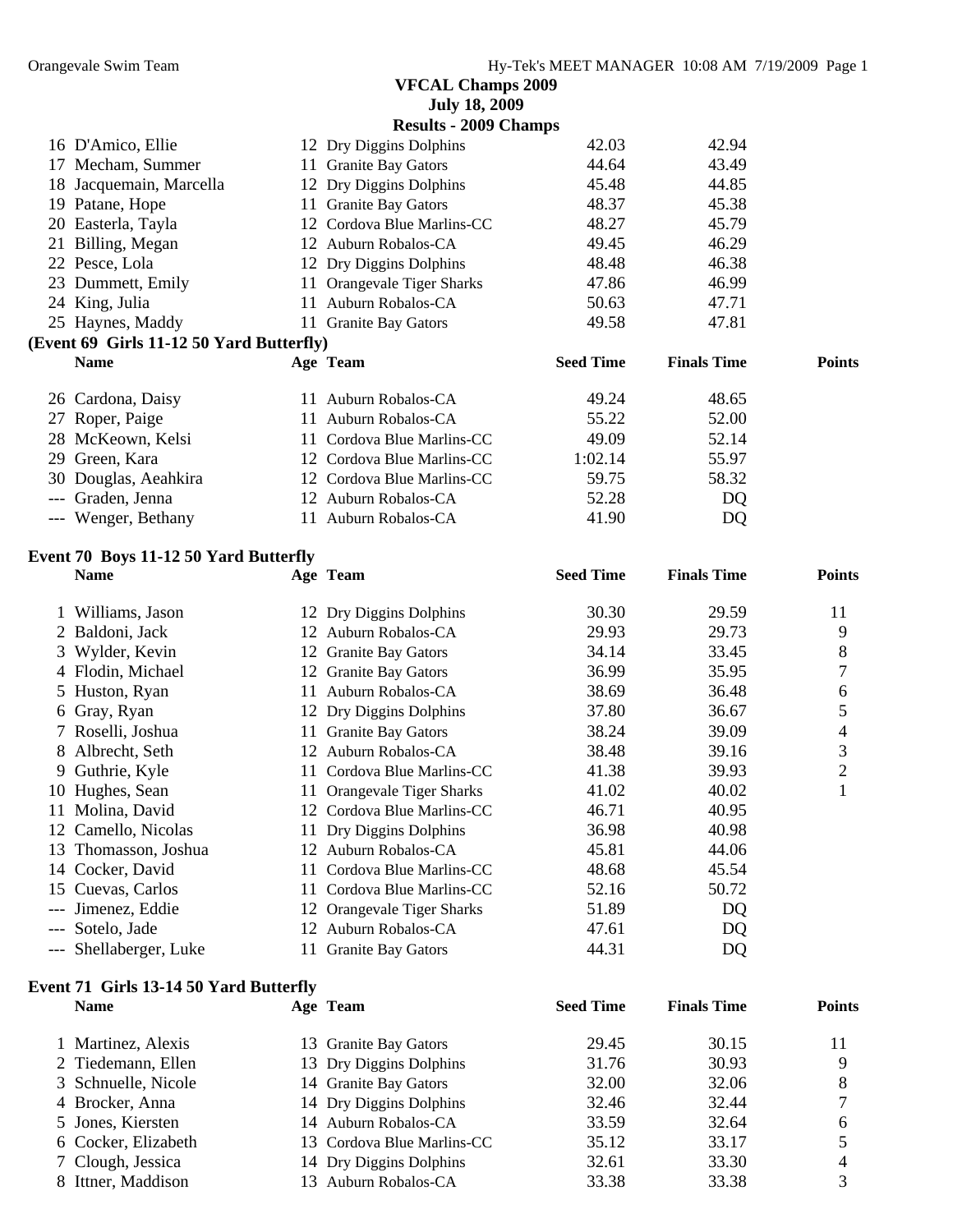|    |                                          | <b>VFCAL Champs 2009</b><br><b>July 18, 2009</b> |                  |                    |               |
|----|------------------------------------------|--------------------------------------------------|------------------|--------------------|---------------|
|    |                                          | <b>Results - 2009 Champs</b>                     |                  |                    |               |
|    | 9 Cesar, Jacy-Anne                       | 14 Cordova Blue Marlins-CC                       | 34.89            | 33.42              | 2             |
|    | 10 Kanaley, Andee                        | 14 Dry Diggins Dolphins                          | 35.35            | 33.96              | $\mathbf{1}$  |
| 11 | Mayhew, Michaela                         | 14 Granite Bay Gators                            | 33.59            | 34.27              |               |
| 12 | Conner, Karrisa                          | 13 Granite Bay Gators                            | 34.25            | 34.65              |               |
|    | 13 Montero, Jessica                      | 14 Granite Bay Gators                            | 36.71            | 36.23              |               |
| 14 | Valtman, Stefany                         | 13 Orangevale Tiger Sharks                       | 37.40            | 36.44              |               |
| 15 | Engel, Audrey                            | 14 Cordova Blue Marlins-CC                       | 42.47            | 36.70              |               |
|    | 16 Huber, Jessica                        | 13 Granite Bay Gators                            | 40.24            | 37.08              |               |
| 17 | Sprowl, Karlee                           | 13 Auburn Robalos-CA                             | 39.05            | 37.11              |               |
|    | 18 Huston, Carly                         | 13 Auburn Robalos-CA                             | 36.80            | 37.56              |               |
| 19 | Sturgeon, Megan                          | 13 Dry Diggins Dolphins                          | 39.33            | 38.18              |               |
|    | 20 Smith, Emily                          | 14 Cordova Blue Marlins-CC                       | 40.13            | 38.91              |               |
|    | (Event 71 Girls 13-14 50 Yard Butterfly) |                                                  |                  |                    |               |
|    | <b>Name</b>                              | Age Team                                         | <b>Seed Time</b> | <b>Finals Time</b> | <b>Points</b> |
| 21 | Wilson, Maxi                             | 13 Cordova Blue Marlins-CC                       | 42.61            | 39.57              |               |
|    | 22 Eyman, Brooke                         | 14 Orangevale Tiger Sharks                       | 43.03            | 41.31              |               |
|    | 23 Morgan, Amy                           | 14 Orangevale Tiger Sharks                       | 42.04            | 41.38              |               |
|    | 24 Cuevas, Moriah                        | 13 Cordova Blue Marlins-CC                       | 44.14            | 41.42              |               |
|    | 25 Davidson, Sydney                      | 14 Granite Bay Gators                            | 42.60            | 41.44              |               |
|    | 26 Rheault, Nicole                       | 13 Cordova Blue Marlins-CC                       | 50.37            | 49.63              |               |

#### **Event 72 Boys 13-14 50 Yard Butterfly**

|    | <b>Name</b>         | Age Team                   | <b>Seed Time</b> | <b>Finals Time</b> | <b>Points</b> |
|----|---------------------|----------------------------|------------------|--------------------|---------------|
|    | 1 Meigs, Will       | 14 Dry Diggins Dolphins    | 28.17            | 28.83              | 11            |
|    | 2 Seaton, Nicholas  | 14 Dry Diggins Dolphins    | 28.49            | 29.40              | 9             |
|    | 3 Eyman, Ryan       | 13 Orangevale Tiger Sharks | 30.36            | 30.15              | 8             |
|    | 4 Brooks, Mark      | 13 Granite Bay Gators      | 30.31            | 30.41              | 7             |
|    | 5 Martin, Neil      | 14 Granite Bay Gators      | 31.55            | 30.43              | 6             |
|    | 6 Plexico, Ryan     | 13 Dry Diggins Dolphins    | 32.28            | 31.44              | 5             |
|    | 7 Wenger, Brent     | 14 Auburn Robalos-CA       | 31.55            | 31.81              | 4             |
|    | 8 Mecham, Devin     | 14 Granite Bay Gators      | 32.32            | 32.23              | 3             |
|    | 9 Musser, Quinn     | 14 Auburn Robalos-CA       | 33.34            | 34.08              | 2             |
|    | 10 Coen, Matthew    | 13 Dry Diggins Dolphins    | 33.95            | 34.11              |               |
| 11 | Wriedt, Garry       | 14 Dry Diggins Dolphins    | 35.26            | 35.00              |               |
|    | 12 Poczobutt, Jonah | 13 Granite Bay Gators      | 35.81            | 35.07              |               |
|    | 13 Fuller, Ryan     | 13 Orangevale Tiger Sharks | 33.85            | 35.22              |               |
|    | 14 Cordero, Tyler   | 14 Dry Diggins Dolphins    | 35.82            | 35.64              |               |
|    | 15 McLean, Lucas    | 13 Orangevale Tiger Sharks | 37.33            | 35.85              |               |
|    | 16 Watkins, Tyler   | 14 Dry Diggins Dolphins    | 41.24            | 37.72              |               |
|    | 17 Pivoda, Levi     | 14 Dry Diggins Dolphins    | 42.65            | 41.33              |               |

#### **Event 73 Girls 15-18 50 Yard Butterfly**

| <b>Name</b>        | Age Team                   | <b>Seed Time</b> | <b>Finals Time</b> | <b>Points</b> |
|--------------------|----------------------------|------------------|--------------------|---------------|
| 1 Gray, Rachel     | 15 Dry Diggins Dolphins    | 28.30            | 27.77              |               |
| 2 Wilson, Courtney | 17 Dry Diggins Dolphins    | 28.60            | 27.83              |               |
| 3 Wenger, Elise    | 18 Auburn Robalos-CA       | 28.03            | 27.97              | 8             |
| 4 Daley, Colleen   | 15 Granite Bay Gators      | 28.85            | 28.82              |               |
| 5 Machado, Libby   | 15 Auburn Robalos-CA       | 29.57            | 29.21              | 6             |
| 6 Leever, Marissa  | 16 Granite Bay Gators      | 29.14            | 29.81              |               |
| 7 Negrete, Brooke  | 16 Orangevale Tiger Sharks | 28.95            | 29.97              | 4             |
| 8 Negrete, Heather | 18 Orangevale Tiger Sharks | 30.04            | 30.16              |               |
|                    |                            |                  |                    |               |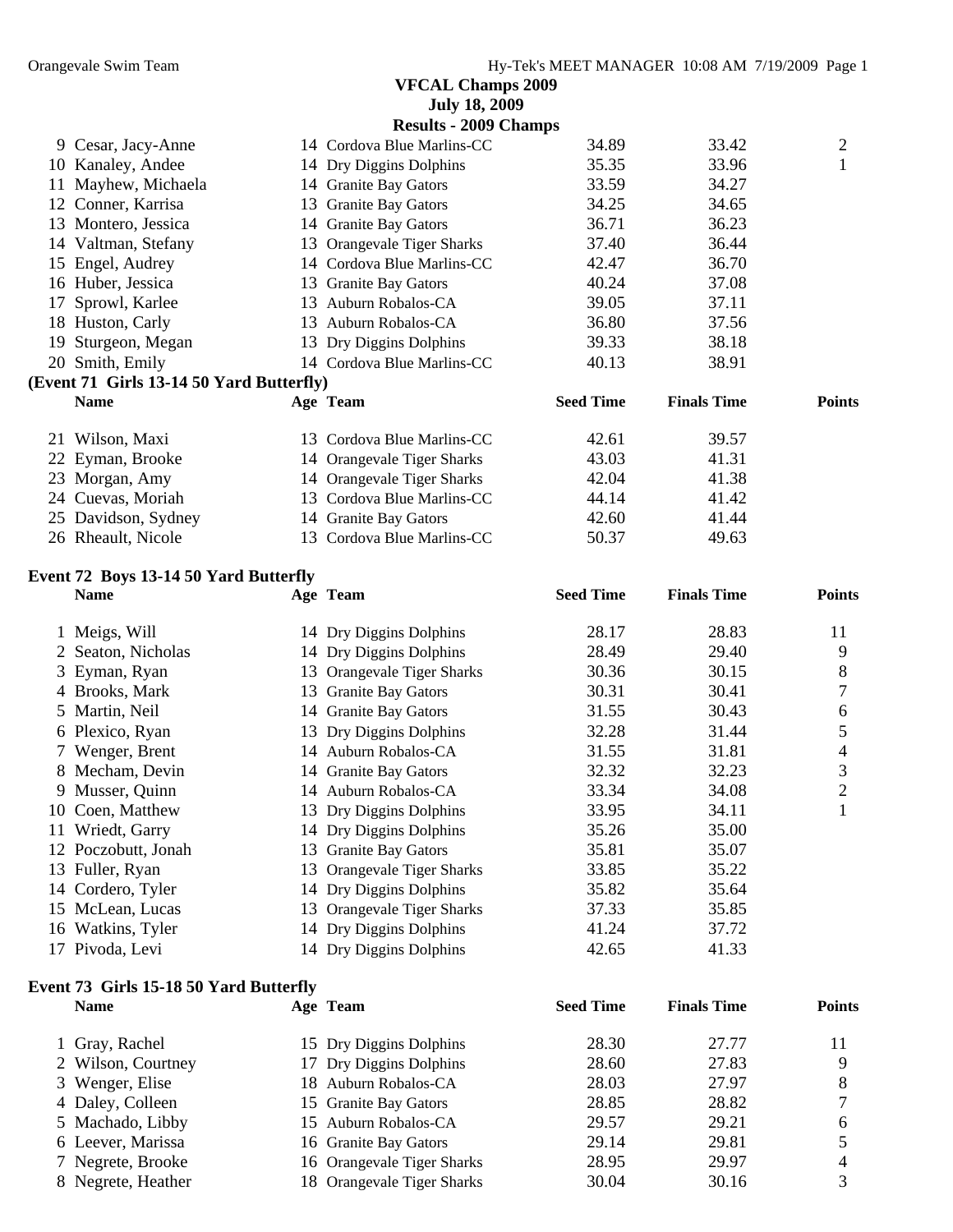|        |                                              |    | <b>July 18, 2009</b>         |                  |                    |                |
|--------|----------------------------------------------|----|------------------------------|------------------|--------------------|----------------|
|        |                                              |    | <b>Results - 2009 Champs</b> |                  |                    |                |
|        | 9 Asbenson, Victoria                         |    | 15 Orangevale Tiger Sharks   | 29.95            | 30.42              | $\overline{c}$ |
|        | 10 Randall, Kara                             |    | 16 Dry Diggins Dolphins      | 31.68            | 30.44              | $\mathbf{1}$   |
|        | 11 Youel, Alison                             |    | 16 Dry Diggins Dolphins      | 32.13            | 30.71              |                |
|        | 12 O'Connor, Brenda                          |    | 17 Cordova Blue Marlins-CC   | 31.92            | 31.07              |                |
|        | 13 Tueller, Rebekah                          |    | 15 Dry Diggins Dolphins      | 31.03            | 31.20              |                |
|        | 14 Illich, BriAnne                           |    | 16 Dry Diggins Dolphins      | 31.33            | 31.41              |                |
|        | 15 Jungers, Shelby                           |    | 17 Auburn Robalos-CA         | 30.96            | 31.99              |                |
|        | 16 Healy, Emma                               |    | 18 Dry Diggins Dolphins      | 33.04            | 32.37              |                |
|        | 17 Jones, Alyssa                             |    | 17 Auburn Robalos-CA         | 31.21            | 32.41              |                |
|        | 18 Hood, Chloe                               |    | 15 Dry Diggins Dolphins      | 32.72            | 32.57              |                |
|        | 19 Savino, Ryann                             |    | 18 Dry Diggins Dolphins      | 32.13            | 32.59              |                |
|        | 20 Miller, Julie                             |    | 16 Auburn Robalos-CA         | 32.04            | 33.15              |                |
|        | 21 Stumbaugh, Brooke                         |    | 16 Dry Diggins Dolphins      | 34.00            | 33.38              |                |
|        | 22 Molina, Emma                              |    | 15 Cordova Blue Marlins-CC   | 32.33            | 33.51              |                |
|        | (Event 73 Girls 15-18 50 Yard Butterfly)     |    |                              |                  |                    |                |
|        | <b>Name</b>                                  |    | Age Team                     | <b>Seed Time</b> | <b>Finals Time</b> | <b>Points</b>  |
|        | 23 Mitchell, Bryanna                         |    | 18 Orangevale Tiger Sharks   | 35.41            | 33.67              |                |
|        | 24 Faulk, Chloe                              |    | 17 Dry Diggins Dolphins      | 35.07            | 34.28              |                |
|        | 25 Broadway, Shelby                          |    | 15 Orangevale Tiger Sharks   | 31.33            | 34.58              |                |
|        | 26 Porter, Samantha                          |    | 15 Orangevale Tiger Sharks   | 34.75            | 35.79              |                |
|        | 27 Unverferth, Krista                        |    | 15 Dry Diggins Dolphins      | 36.65            | 35.95              |                |
|        | 28 Flecklin, Natalie                         |    | 17 Dry Diggins Dolphins      | 37.43            | 37.92              |                |
|        | 29 Barker, Asriel                            |    | 15 Cordova Blue Marlins-CC   | 38.17            | 37.99              |                |
|        | 30 Valtman, Allie                            |    | 17 Orangevale Tiger Sharks   | 37.89            | 38.99              |                |
|        | 31 Flecklin, Sarah                           |    | 16 Dry Diggins Dolphins      | 37.48            | 41.07              |                |
|        | 32 Morgan, Anna                              |    | 15 Dry Diggins Dolphins      | 41.26            | 42.88              |                |
|        |                                              |    |                              |                  |                    |                |
|        | <b>Event 74 Boys 15-18 50 Yard Butterfly</b> |    |                              |                  |                    |                |
|        | <b>Name</b>                                  |    | Age Team                     | <b>Seed Time</b> | <b>Finals Time</b> | <b>Points</b>  |
|        | 1 Tracy, Nate                                |    | 17 Auburn Robalos-CA         | 26.41            | 25.66              | 11             |
|        | 2 Hull, Andrew                               |    | 17 Dry Diggins Dolphins      | 26.45            | 25.84              | 9              |
|        | 3 Sanders, Brandon                           |    | 15 Granite Bay Gators        | 26.86            | 25.87              | 8              |
|        | 4 McGhee, Logan                              |    | 15 Granite Bay Gators        | 26.44            | 26.39              | 7              |
| 5      | Pope, Daniel                                 |    | 15 Dry Diggins Dolphins      | 27.39            | 26.89              | 6              |
|        | Tracy, Sam                                   |    | 18 Auburn Robalos-CA         | 27.79            | 26.96              | 5              |
| 6<br>7 | Foster, John                                 | 17 | Orangevale Tiger Sharks      | 28.50            | 27.19              | 4              |
| 8      | Asbenson, Cordell                            |    |                              | 27.68            | 27.57              | 3              |
|        |                                              | 17 | Orangevale Tiger Sharks      | 27.90            | 27.61              | 2              |
| 9      | Flodin, Matthew                              |    | 15 Granite Bay Gators        |                  |                    |                |
| 10     | McKeon, Derek                                |    | 15 Granite Bay Gators        | 27.58            | 28.00              |                |
| 11     | Thomas, Chad                                 |    | 18 Auburn Robalos-CA         | 26.70            | 28.28              |                |
|        | *12 Mower, Tyler                             |    | 16 Orangevale Tiger Sharks   | 30.56            | 28.45              |                |
|        | *12 Perry, Ryan                              |    | 16 Cordova Blue Marlins-CC   | 27.84            | 28.45              |                |
|        | 14 Bowen, Bryce                              |    | 15 Dry Diggins Dolphins      | 28.72            | 28.65              |                |
| 15     | Hannan, Benett                               | 17 | Orangevale Tiger Sharks      | 28.29            | 28.70              |                |
|        | 16 Meier, Joey                               |    | 15 Granite Bay Gators        | 31.52            | 29.84              |                |
| 17     | Mosbacher, Jeff                              | 15 | Dry Diggins Dolphins         | 30.40            | 30.02              |                |
| 18     | Kindel, Alex                                 | 17 | Cordova Blue Marlins-CC      | 30.05            | 32.02              |                |
| 19     | Molina, Jonathan                             |    | 15 Cordova Blue Marlins-CC   | 45.00            | 37.62              |                |
|        | --- Monjaras, Victor                         |    | 18 Auburn Robalos-CA         | 34.85            | DQ                 |                |
|        |                                              |    |                              |                  |                    |                |

# **Event 75 Girls 7-8 100 Yard Freestyle Relay**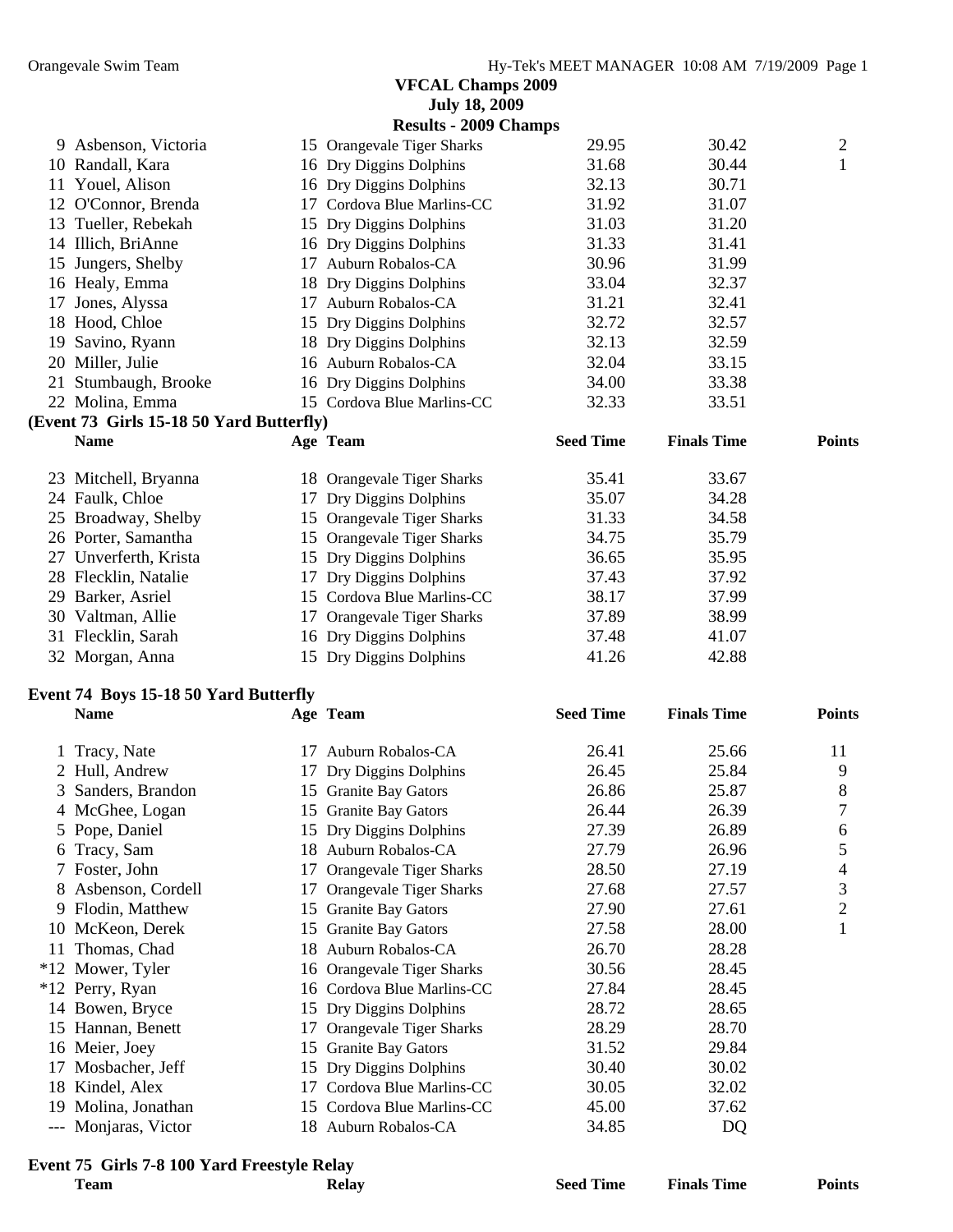Orangevale Swim Team Hy-Tek's MEET MANAGER 10:08 AM 7/19/2009 Page 1

#### **VFCAL Champs 2009 July 18, 2009 Results - 2009 Champs**

|                          | A                                                                                                                                                                                                                                                                         | 1:16.24                                                                 | 1:13.60                 | 21            |
|--------------------------|---------------------------------------------------------------------------------------------------------------------------------------------------------------------------------------------------------------------------------------------------------------------------|-------------------------------------------------------------------------|-------------------------|---------------|
| 1) Schreck, Maddie 8     | 2) O'Callaghan, Magdelyn 8                                                                                                                                                                                                                                                | 3) Bush, Hannaford 8                                                    | 4) Vaccaro, Grace 8     |               |
|                          | $\mathsf{A}$                                                                                                                                                                                                                                                              | 1:16.30                                                                 | 1:18.56                 | 17            |
| 1) John, Danielle 8      | 2) Byars, Ashley 8                                                                                                                                                                                                                                                        | 3) Roselli, Isabelle 8                                                  | 4) Houghton, Samantha 8 |               |
|                          | B                                                                                                                                                                                                                                                                         | 1:20.41                                                                 | 1:21.62                 | 15            |
| 1) Winter, Skylar 8      | 2) Haynie, Emily 8                                                                                                                                                                                                                                                        | 3) Salvestrin, Anna 8                                                   | 4) Higgins, Naomi 7     |               |
|                          | A                                                                                                                                                                                                                                                                         | 1:26.97                                                                 | 1:23.62                 | 13            |
| 1) Waite-Kerns, Jordan 7 | 2) Wong, Jennifer 7                                                                                                                                                                                                                                                       | 3) Lowrie, Emma 8                                                       | 4) Purdy, McKenna 7     |               |
|                          | B                                                                                                                                                                                                                                                                         | 1:24.28                                                                 | 1:23.66                 | 11            |
| 1) Scholes, Ellie 7      | 2) Perigault, Rebecca 8                                                                                                                                                                                                                                                   | 3) Lugo, Claire 8                                                       | 4) Nelson, Amanda 7     |               |
|                          | $\mathsf{A}$                                                                                                                                                                                                                                                              | 1:08.25                                                                 | 1:24.17                 | 9             |
| 1) Yarnell, Aurrora 8    | 2) Ashford, Lexie 7                                                                                                                                                                                                                                                       | 3) Ryan, Taryn 7                                                        | 4) Huston, Katie 7      |               |
|                          | $\mathsf{C}$                                                                                                                                                                                                                                                              | 1:25.83                                                                 | 1:28.58                 |               |
| 1) Parker, Kiersten 8    | 2) Lujan, Leanna 8                                                                                                                                                                                                                                                        | 3) Garcia, Bella 8                                                      | 4) Heinrichs, Sierra 8  |               |
|                          | $\mathcal{C}$                                                                                                                                                                                                                                                             | 1:28.32                                                                 | 1:28.96                 | 5             |
| 1) Coons, Hannah 8       | 2) McLeod, Ashlynn 8                                                                                                                                                                                                                                                      | 3) Long, Payton 7                                                       | 4) Perigault, Pilar 8   |               |
|                          |                                                                                                                                                                                                                                                                           |                                                                         |                         |               |
| <b>Team</b>              | <b>Relay</b>                                                                                                                                                                                                                                                              | <b>Seed Time</b>                                                        | <b>Finals Time</b>      | <b>Points</b> |
|                          | A                                                                                                                                                                                                                                                                         | 1:12.13                                                                 | 1:34.28                 | 3             |
|                          |                                                                                                                                                                                                                                                                           |                                                                         | 4) Broda, Gabbey 8      |               |
| Cordova Blue Marlins-CC  | <sub>B</sub>                                                                                                                                                                                                                                                              | 1:38.53                                                                 | 1:43.13                 |               |
| 1) Hardenburgh, Alaina 7 | 2) Maduri, Danielle 8                                                                                                                                                                                                                                                     | 3) Pennington, Emma 8                                                   | 4) Wood, Samantha 8     |               |
|                          | 1 Dry Diggins Dolphins<br>2 Granite Bay Gators<br>3 Dry Diggins Dolphins<br>4 Cordova Blue Marlins-CC<br>5 Granite Bay Gators<br>6 Auburn Robalos-CA<br>7 Dry Diggins Dolphins<br>8 Granite Bay Gators<br>9 Orangevale Tiger Sharks<br>1) Williams-Herron, Skyler 7<br>10 | (Event 75 Girls 7-8 100 Yard Freestyle Relay)<br>2) Pagliaro, Greysha 7 | 3) Eilhardt, Lili 8     |               |

| 1) Hardenburgh, Alaina 7   | 2) Maduri, Danielle 8  | 3) Pennington, Emma 8  | 4) Wood, Samantha 8      |
|----------------------------|------------------------|------------------------|--------------------------|
| 11 Cordova Blue Marlins-CC |                        | 1.48.89                | 1:55.02                  |
| 1) Ryan, Madison 8         | 2) Holton, Paighton 8  | 3) Shupe, Marin 7      | 4) Rico-Laren, Gladys 8  |
| 12 Orangevale Tiger Sharks |                        | 1:37.51                | 2:22.56                  |
| 1) Miner, Malia 8          | 2) Burrell, Lily 7     | 3) Del Rio, Quinn 8    | 4) Pierre-Russo, Naomi & |
| --- Auburn Robalos-CA      |                        | 1:32.67                | DO                       |
| 1) Spokely, Eralise 8      | 2) Sylvester, Lauren 8 | 3) Ambrosia, Kennedy 7 | 4) Travers, Julia 8      |
|                            |                        |                        |                          |

#### **Event 76 Boys 7-8 100 Yard Freestyle Relay Team Relay Seed Time Finals Time Points**

| 1 Dry Diggins Dolphins      | A                      | 1:14.33             | 1:09.74<br>21        |
|-----------------------------|------------------------|---------------------|----------------------|
| 1) Biegal, Mason 8          | 2) Medich, Evan 7      | 3) Savino, Jack 8   | 4) Harm, Jonah 8     |
| 2 Granite Bay Gators        | A                      | 1:19.74             | 1:13.05<br>17        |
| 1) Rego, Ethan 8            | 2) MacLeane, Joey 8    | 3) Hayes, Everett 8 | 4) Young, Joe 8      |
| 3 Granite Bay Gators        | B                      | 1:21.57             | 1:23.09<br>15        |
| 1) Sherrets, Wyatt 7        | 2) Romine, Hunter 7    | 3) Mayhew, Ean 7    | 4) Hansen, Michael 7 |
| 4 Orangevale Tiger Sharks   | $\mathsf{A}$           | 1:17.88             | 1:25.13<br>13        |
| $1)$ Boe, Jacob 8           | 2) Montieth, Anthony 8 | 3) Walder, Pace 7   | 4) Simmons, Lucas 8  |
| 5 Dry Diggins Dolphins      | B                      | 1:26.40             | 1:25.97<br>11        |
| 1) Pesce, Carson 8          | 2) Somera, Jeffrey 7   | 3) Eldridge, Evan 8 | 4) Loeprich, Jack 8  |
| 6 Auburn Robalos-CA         | A                      | 1:27.86             | 1:31.87<br>9         |
| 1) Camillucci, Jonathan 7   | 2) Wenger, Stuart 8    | 3) Ryan, Conor 8    | 4) Tracy, Caleb 7    |
| 7 Granite Bay Gators        |                        | 1:38.13             | 1:46.17              |
| 1) Doleschal, Matthew 7     | 2) Martinez, Andrew 7  | 3) Northam, Jacob 7 | 4) Vaughan, Josh 8   |
| 8 Cordova Blue Marlins-CC   | B                      | 1:48.10             | 1:49.56<br>5         |
| 1) Cuevas, Simon 7          | 2) Gong, Marvin 7      | 3) Brady, Jake 8    | 4) Moore, Angus 7    |
| 9 Dry Diggins Dolphins      |                        | 2:12.49             | 2:19.61<br>3         |
| 1) Watkins, Nicholas 8      | 2) Jilbert, Ben 7      | 3) Roemer, Isaak 8  | 4) Williams, Ty 7    |
| --- Cordova Blue Marlins-CC | A                      | 1:29.57             | DO                   |
| 1) Bedford, Mark 8          | 2) Sullivan, Nathan 7  | 3) Monroe, James 8  | 4) Lau, Eric 8       |

#### **Event 77 Girls 9-10 200 Yard Freestyle Relay**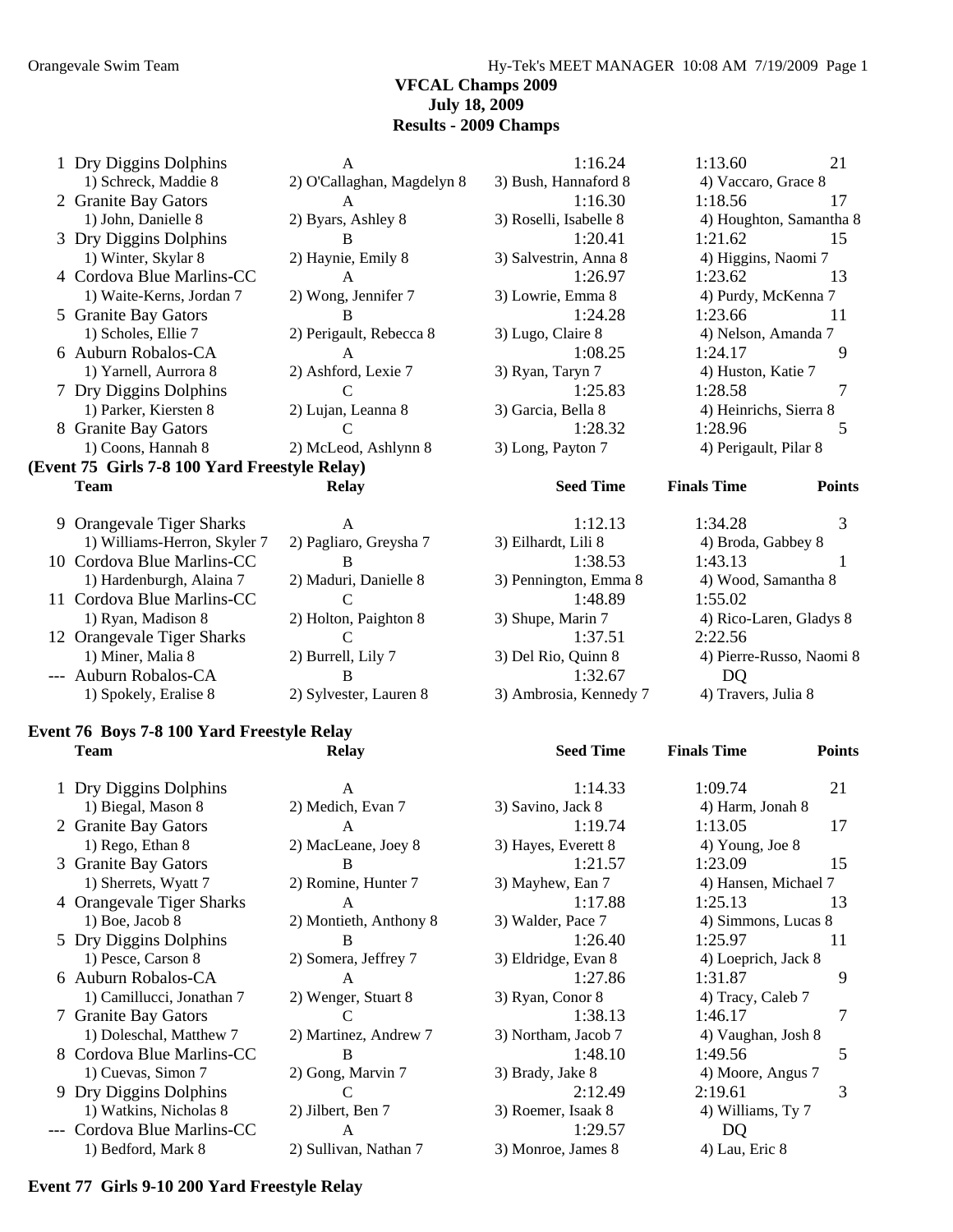#### **VFCAL Champs 2009 July 18, 2009**

**Results - 2009 Champs** 

| <b>Team</b>                                    | <b>Relay</b>             | <b>Seed Time</b>      | <b>Finals Time</b>       | <b>Points</b> |
|------------------------------------------------|--------------------------|-----------------------|--------------------------|---------------|
| 1 Granite Bay Gators                           | $\mathsf{A}$             | 2:18.20               | 2:16.17                  | 21            |
| 1) Thomas, Macayla 10                          | 2) Daley, Nicole 9       | 3) Nelson, Alyssa 10  | 4) Brackett, Paige 10    |               |
| 2 Dry Diggins Dolphins                         | $\mathsf{A}$             | 2:24.41               | 2:19.89                  | 17            |
| 1) Bishop, Catherine 9                         | 2) Bennett, Elizabeth 10 | 3) Ling, Erin 9       | 4) Heinrichs, Breanna 10 |               |
| 3 Cordova Blue Marlins-CC                      | $\mathsf{A}$             | 2:30.20               | 2:28.39                  | 15            |
| 1) Reynolds, Macey 10                          | 2) Todd, Ashley 10       | 3) Smith, Madeline 10 | 4) Evans, Nia 10         |               |
| 4 Auburn Robalos-CA                            | A                        | 2:34.16               | 2:36.21                  | 13            |
| 1) Beauchamp, Stella 9                         | 2) Moore, Maggie 10      | 3) Spokely, Annika 10 | 4) Lemma, Kathryn 9      |               |
| 5 Granite Bay Gators                           | B                        | 2:34.87               | 2:37.33                  | 11            |
| 1) Sciascia, Elizabeth 10                      | 2) Sewell, Alyssa 9      | 3) Scholes, Emma 9    | 4) Mayhew, Skylar 10     |               |
| 6 Granite Bay Gators                           | C                        | 2:42.01               | 2:48.21                  | 9             |
| 1) Seidel, Ann-Marie 9                         | 2) Martinez, Ashley 10   | 3) Huber, Kate 10     | 4) Enos, Sarah 10        |               |
| 7 Dry Diggins Dolphins                         | B                        | 2:47.79               | 2:49.11                  | 7             |
| 1) O'Callaghan, Grace 10                       | 2) Somera, Julia 9       | 3) Levi, Paige 9      | 4) Williams, Lindsay 10  |               |
| 8 Orangevale Tiger Sharks                      | $\mathsf{A}$             | 2:03.28               | 2:50.86                  | 5.            |
| 1) Bujanda, Miya 10                            | 2) Ramirez, Rosemary 10  | 3) Boe, Taylor 9      | 4) Bailey, Katelynn 9    |               |
| 9 Auburn Robalos-CA                            | B                        | 2:58.98               | 2:57.28                  | 3             |
| 1) Green, Joslynn 9                            | 2) Tracy, Mikaela 9      | 3) Graden, Shelby 10  | 4) Anderson, Gabrielle 9 |               |
| (Event 77 Girls 9-10 200 Yard Freestyle Relay) |                          |                       |                          |               |
| <b>Team</b>                                    | <b>Relay</b>             | <b>Seed Time</b>      | <b>Finals Time</b>       | <b>Points</b> |
| 10 Orangevale Tiger Sharks                     | B                        | 2:44.14               | 3:08.69                  | -1            |
| 1) Burks, Siarra 9                             | 2) Coyne, May 10         | 3) Warren, Katelyn 10 | 4) Knopp, Cassidy 10     |               |
| 11 Dry Diggins Dolphins                        | $\mathsf{C}$             | 3:12.00               | 3:11.14                  |               |
| 1) Lujan, Rebecca 10                           | 2) Ganzert, Lindsey 10   | 3) Hudak, Jana 9      | 4) Moore, Emily 10       |               |
| 12 Cordova Blue Marlins-CC                     | R                        | 3:01.79               | 3:16.24                  |               |
| 1) Medina, Arcelia 10                          | 2) Potter, Emily 9       | 3) Barth, Taylor 9    | 4) Bedford, Rachel 10    |               |

13 Cordova Blue Marlins-CC C 3:27.67 3:35.58 1) Martinez, Isabella 10 2) Mavy, Marissa 9 3) Martinez, Barbara 10 4) Holton, Carly 10

#### **Event 78 Boys 9-10 200 Yard Freestyle Relay Team Relay Seed Time Finals Time Points**

| 1 Granite Bay Gators        | A                        | 2:25.73                   | 2:19.47                 | 21 |
|-----------------------------|--------------------------|---------------------------|-------------------------|----|
| 1) Weideman, Austin 9       | 2) Lederer, Chase 10     | 3) Greene, Tyler 9        | 4) DeBortoli, Bryan 10  |    |
| 2 Dry Diggins Dolphins      | A                        | 2:23.12                   | 2:23.91                 | 17 |
| 1) Marinics, Ryan 10        | 2) Sota, Christopher 10  | 3) Weiner, Ethan 10       | 4) Stumbaugh, Parker 10 |    |
| 3 Auburn Robalos-CA         | A                        | 2:24.92                   | 2:33.65                 | 15 |
| 1) Benz, Carter 10          | 2) Quirarte, Salvador 10 | 3) Johnson, Clayton 9     | 4) Lewandowski, Kazik   |    |
| 4 Dry Diggins Dolphins      | <sup>B</sup>             | 2:46.74                   | 2:50.54                 | 13 |
| 1) Holifield-Helm, Marcus 9 | 2) Watkins, Noah 10      | 3) Pesko, Keefe 9         | 4) Hasemeier, Hank 10   |    |
| 5 Granite Bay Gators        | B                        | 2:51.12                   | 2:51.12                 | 11 |
| 1) Byars, Ryan 10           | $2)$ Lugo, Jack 10       | 3) Shenoy, Sunil 9        | 4) Hu, Jonathan 9       |    |
| 6 Cordova Blue Marlins-CC   | A                        | 2:51.40                   | 2:58.96                 | 9  |
| 1) Portillo, Marcello 9     | 2) Fenner, Timothy 10    | 3) Roa, Jacob 9           | 4) Gordon, Skyler 10    |    |
| 7 Granite Bay Gators        |                          | 3:01.79                   | 3:03.55                 | 7  |
| 1) Martin, Grant 9          | 2) Kambe, Andrew 9       | 3) MacLeane, Jackson 10   | 4) Romeo, Jeffrey 9     |    |
| 8 Orangevale Tiger Sharks   | $\mathsf{A}$             | 2:23.20                   | 3:20.12                 | 5  |
| 1) Leanos, Luke 10          | 2) Holmes, Payton 9      | 3) Hutchinson, William 10 | $(4)$ Kim, Kyle $10$    |    |
| 9 Dry Diggins Dolphins      | C                        | 3:19.20                   | 3:20.36                 | 3  |
| 1) Tiley, Logan 10          | 2) Keeton, Carson 10     | 3) Hokanson, Hunter 10    | 4) Pedroza, Joaquim 10  |    |
| 10 Cordova Blue Marlins-CC  |                          | 3:32.00                   | 3:38.90                 |    |
| 1) Green, Xander 10         | 2) Maurico, Jefferson 9  | 3) Guthrie, Jared 9       | 4) Lowrie, Connor 10    |    |

|                    | 3:01.79                 |
|--------------------|-------------------------|
| 3) Barth, Taylor 9 |                         |
|                    | 3:27.67                 |
|                    | 3) Martinez, Barbara 10 |
|                    |                         |

| ne | <b>Finals</b> |  |
|----|---------------|--|

```
e 10 3) Greene, Tyler 9 2) DeBortoli, Bryan 10
her 10 3) Weiner, Ethan 10 4) Stumbaugh, Parker 10
ador 10 3) Johnson, Clayton 9 4) Lewandowski, Kazik 10
10 3) Pesko, Keefe 9 3 2) Hasemeier, Hank 10
n 10 3) Hokanson, Hunter 10 4) Pedroza, Joaquim 10
erson 9 3) Guthrie, Jared 9 4) Lowrie, Connor 10
```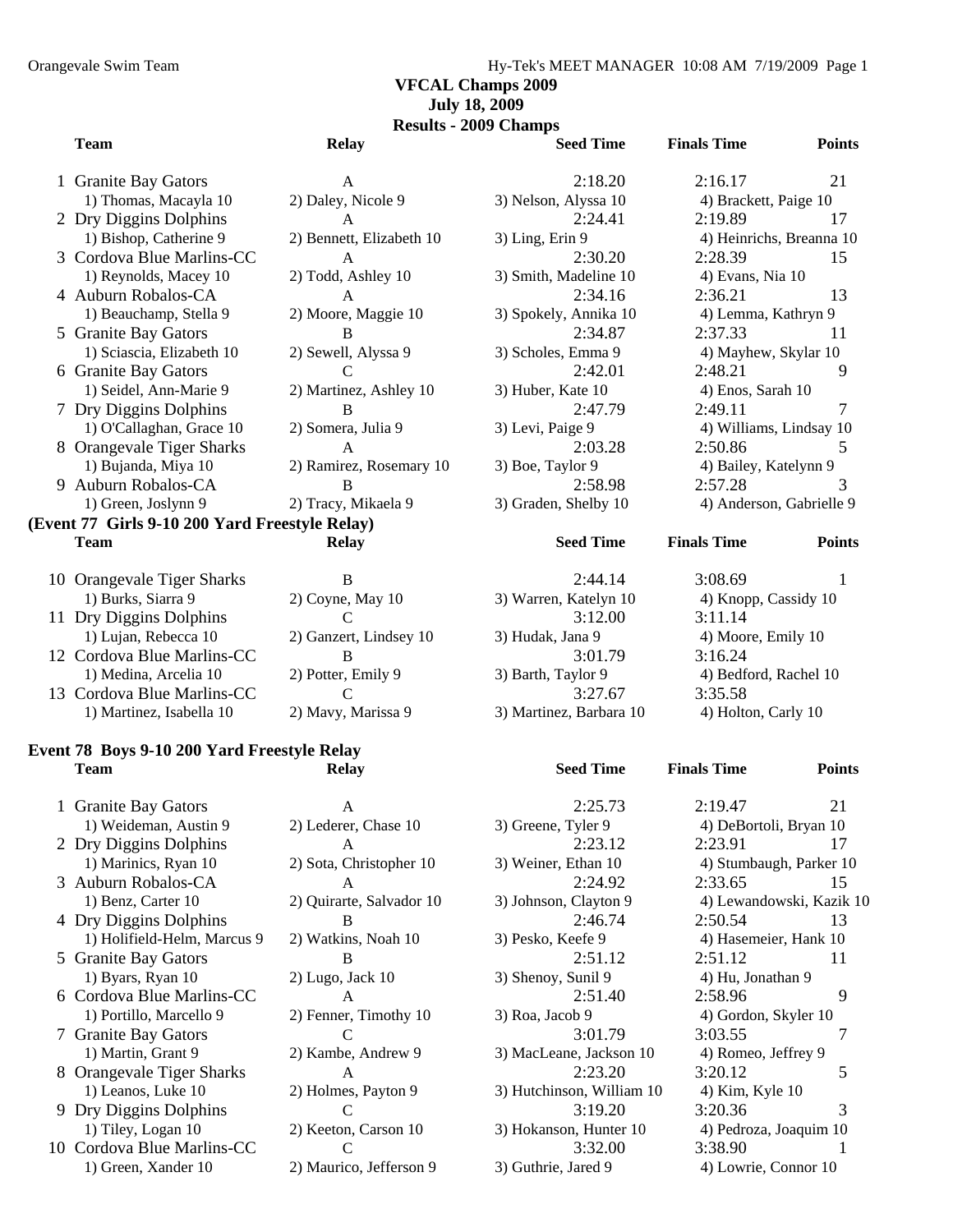#### Orangevale Swim Team Hy-Tek's MEET MANAGER 10:08 AM 7/19/2009 Page 1

#### **VFCAL Champs 2009 July 18, 2009**

#### **Results - 2009 Champs**

#### **Event 79 Girls 11-12 200 Yard Freestyle Relay**

| Team                                            | <b>Relay</b>            | <b>Seed Time</b>        | <b>Finals Time</b>        | <b>Points</b> |
|-------------------------------------------------|-------------------------|-------------------------|---------------------------|---------------|
| 1 Granite Bay Gators                            | $\mathsf{A}$            | 2:01.03                 | 1:58.20                   | 21            |
| 1) Brunkhorst, Sami 12                          | 2) Daley, Christina 12  | 3) Sanders, Brittany 12 | 4) Reego, Grace 12        |               |
| 2 Dry Diggins Dolphins                          | $\mathsf{A}$            | 2:01.30                 | 2:02.01                   | 17            |
| 1) Schafer, Brionna 11                          | 2) Brocker, Micah 12    | 3) Verbitsky, Olivia 12 | 4) Garcia, Marissa 12     |               |
| 3 Granite Bay Gators                            | <sub>B</sub>            | 2:08.93                 | 2:08.28                   | 15            |
| 1) Graves, Molly 12                             | 2) McPhail, Shelby 12   | 3) Mayhew, Kymerie 12   | 4) Vivaldi, Colleen 12    |               |
| 4 Auburn Robalos-CA                             | A                       | 2:11.37                 | 2:12.64                   | 13            |
| 1) Ambrosia, Payton 11                          | 2) Quirarte, Raquel 12  | 3) Beauchamp, Ruby 11   | 4) Weiler, Sara 12        |               |
| 5 Dry Diggins Dolphins                          | B                       | 2:14.69                 | 2:17.52                   | 11            |
| 1) Neff, Kayleigh 12                            | 2) Weiner, Shayna 12    | 3) Morkowski, Anika 11  | 4) Watkins, Kaitlin 12    |               |
| 6 Granite Bay Gators                            | C                       | 2:27.07                 | 2:26.81                   | 9             |
| 1) Blackburn, Madison 11                        | 2) Patane, Hope 11      | 3) Mecham, Summer 11    | 4) Quintana, Heaven 11    |               |
| 7 Dry Diggins Dolphins                          | C                       | 2:25.37                 | 2:28.68                   |               |
| 1) Watkins, Kendal 12                           | 2) Lishman, Kaitlin 11  | 3) Clough, Jamie 11     | 4) D'Amico, Ellie 12      |               |
| 8 Auburn Robalos-CA                             | B                       | 2:18.26                 | 2:30.77                   | 5             |
| 1) Wenger, Bethany 11                           | 2) Billing, Megan 12    | 3) Tracy, Katie 11      | 4) Musser, Katie 11       |               |
| 9 Cordova Blue Marlins-CC                       | A                       | 2:31.83                 | 2:33.23                   | 3             |
| 1) Easterla, Tayla 12                           | 2) Mavy, Kyla 12        | 3) McKeown, Kelsi 11    | 4) Portillo, Priscilla 12 |               |
| 10 Orangevale Tiger Sharks                      | $\mathsf{A}$            | 2:01.12                 | 2:34.19                   |               |
| 1) Fuller, Kate 11                              | 2) Negrete, Alexa 12    | 3) Dummett, Emily 11    | 4) Higby, Cora 11         |               |
| (Event 79 Girls 11-12 200 Yard Freestyle Relay) |                         |                         |                           |               |
| <b>Team</b>                                     | <b>Relay</b>            | <b>Seed Time</b>        | <b>Finals Time</b>        | <b>Points</b> |
| 11 Auburn Robalos-CA                            | $\mathbf C$             | 2:29.06                 | 2:40.62                   |               |
| 1) King, Julia 11                               | 2) McGuire, Siouxsie 11 | 3) Keck, Zoe 11         | 4) Cardona, Daisy 11      |               |
| 12 Cordova Blue Marlins-CC                      | B                       | 3:01.65                 | 3:19.06                   |               |

#### **Event 80 Boys 11-12 200 Yard Freestyle Relay Team Relay Seed Time Finals Time Points**

| 1 Granite Bay Gators       | $\mathsf{A}$            | 2:05.42                 | 2:04.58                | 21  |
|----------------------------|-------------------------|-------------------------|------------------------|-----|
| 1) Schnuelle, Brandon 12   | 2) Wylder, Kevin 12     | 3) Roselli, Joshua 11   | 4) Gaebler, Jeffrey 12 |     |
| 2 Auburn Robalos-CA        | A                       | 2:05.58                 | 2:06.93                | 17  |
| 1) Huston, Ryan 11         | 2) Granat, Tommy 11     | 3) Albrecht, Seth 12    | 4) Baldoni, Jack 12    |     |
| 3 Dry Diggins Dolphins     | $\mathsf{A}$            | 2:02.73                 | 2:07.25                | 15  |
| 1) Gray, Ryan 12           | 2) McKillop, Brendan 12 | 3) Yurgelevic, Jason 12 | 4) Williams, Jason 12  |     |
| 4 Cordova Blue Marlins-CC  | A                       | 2:12.34                 | 2:14.99                | 13  |
| 1) Higdon, Tom 11          | 2) Fenner, Joshua 12    | 3) Colford, Alex 12     | 4) Guthrie, Kyle 11    |     |
| 5 Cordova Blue Marlins-CC  | B                       | 2:19.97                 | 2:17.87                | 11  |
| 1) Todd, Ryan 11           | 2) Molina, David 12     | 3) McNeal, Jaemani 11   | 4) Cocker, David 11    |     |
| 6 Orangevale Tiger Sharks  | A                       | 2:09.73                 | 2:20.78                | 9   |
| 1) Bailey, Jordan 12       | 2) Asbenson, Rydell 12  | 3) Boe, Joshua 11       | 4) Jimenez, Eddie 12   |     |
| 7 Granite Bay Gators       | <sup>B</sup>            | 2:20.95                 | 2:28.44                | 7   |
| 1) Genetti, Cameron 11     | 2) Kelly, Rylan 11      | 3) Flodin, Michael 12   | 4) Smith, Matthew 11   |     |
| 8 Dry Diggins Dolphins     | B                       | 2:14.54                 | 2:29.24                | 5   |
| 1) Cordero, Travis 12      | 2) McCann, Thomas 11    | 3) Hasemeier, Wyatt 12  | 4) Camello, Nicolas 11 |     |
| 9 Cordova Blue Marlins-CC  |                         | 2:30.45                 | 2:37.10                | 3   |
| 1) Bedford, Brian 12       | 2) Juarez, Joseph 12    | 3) Campbell, Austin 11  | 4) Cuevas, Carlos 11   |     |
| 10 Orangevale Tiger Sharks | B.                      | 2:36.17                 | 2:56.89                | - 1 |
| 1) Dunlap, Caleb 12        | 2) Oglesby, Kiernan 12  | 3) VanHunnik, Tyler 11  | 4) Hughes, Sean 11     |     |

| 2:05.42                 | 2:04.58                |
|-------------------------|------------------------|
| 3) Roselli, Joshua 11   | 4) Gaebler, Jeffrey 12 |
| 2:05.58                 | 2:06.93                |
| 3) Albrecht, Seth 12    | 4) Baldoni, Jack 12    |
| 2:02.73                 | 2:07.25                |
| 3) Yurgelevic, Jason 12 | 4) Williams, Jason 12  |
| 2:12.34                 | 2:14.99                |
| 3) Colford, Alex 12     | 4) Guthrie, Kyle 11    |
| 2:19.97                 | 2:17.87                |
| 3) McNeal, Jaemani 11   | 4) Cocker, David 11    |
| 2:09.73                 | 2:20.78                |
| 3) Boe, Joshua 11       | 4) Jimenez, Eddie 12   |
| 2:20.95                 | 2:28.44                |
| 3) Flodin, Michael 12   | 4) Smith, Matthew 11   |
| 2:14.54                 | 2:29.24                |
| 3) Hasemeier, Wyatt 12  | 4) Camello, Nicolas 1  |
| 2:30.45                 | 2:37.10                |
| 3) Campbell, Austin 11  | 4) Cuevas, Carlos 11   |
| 2:36.17                 | 2:56.89                |
| 3) VanHunnik, Tyler 11  | 4) Hughes, Sean 11     |
|                         |                        |

# illo, Priscilla 12

lona, Daisy 11 1) Green, Kara 12 2) Douglas, Aeahkira 12 3) Martinez, Anita 11 4) Treadway, Tabitha 12

3) Roselli, Joshua 11 4) Gaebler, Jeffrey 12 2 3) Yurgelevic, Jason 12 4) Williams, Jason 12 1) Generation 11 2008 12 3) Smith, Matthew 11 3) Hasemeier, Wyatt 12 4) Camello, Nicolas 11

#### **Event 81 Girls 13-14 200 Yard Freestyle Relay**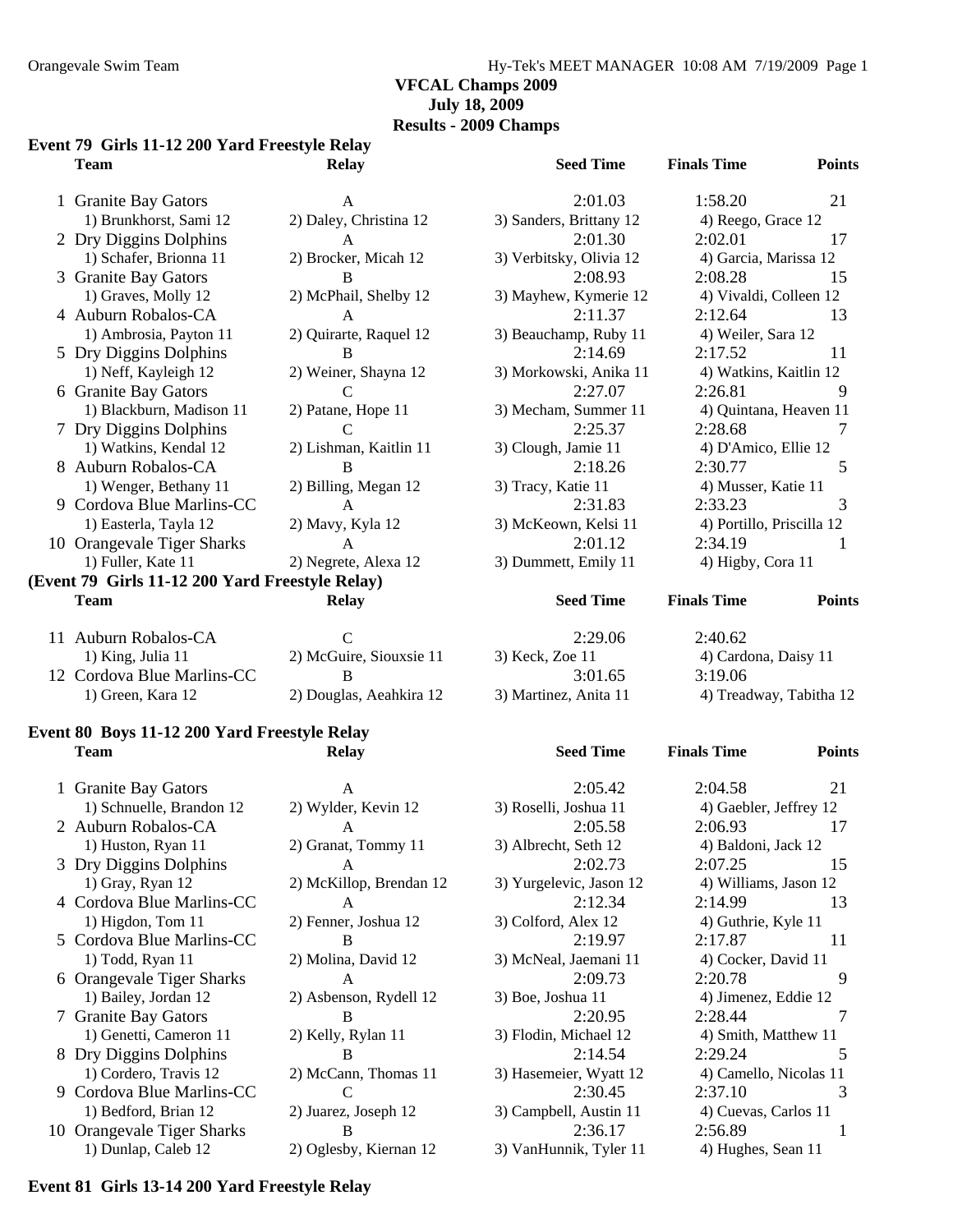#### **VFCAL Champs 2009 July 18, 2009**

**Results - 2009 Champs** 

#### **Team Relay Seed Time Finals Time Points**

| 1 Granite Bay Gators       | A                         | 1:54.15                 | 1:54.00<br>21                                           |    |
|----------------------------|---------------------------|-------------------------|---------------------------------------------------------|----|
| 1) Loomis, Paris 14        | 2) Schnuelle, Nicole 14   | 3) Wirth, Bridget 13    | 4) Martinez, Alexis 13                                  |    |
| 2 Dry Diggins Dolphins     | A                         | 1:57.31                 | 1:54.29<br>17                                           |    |
| 1) Tiedemann, Ellen 13     | 2) Clough, Jessica 14     | 3) Ganzert, Shelby 14   | 4) Boyd, Emily 14                                       |    |
| 3 Cordova Blue Marlins-CC  | $\mathsf{A}$              | 1:58.38                 | 15<br>2:01.63                                           |    |
| 1) Cuevas, Moriah 13       | 2) Cesar, Jacy-Anne 14    | 3) Maduri, Nicole 14    | 4) Cocker, Elizabeth 13                                 |    |
| 4 Granite Bay Gators       | B                         | 2:02.37                 | 2:03.41<br>13                                           |    |
| 1) Hagans, Jalee 13        | 2) Mayhew, Michaela 14    | 3) Brackett, Lauren 13  | 4) Harris, Alexandria 14                                |    |
| 5 Orangevale Tiger Sharks  | $\mathsf{A}$              | 1:55.37                 | 2:06.47<br>11                                           |    |
| 1) Miner, Mackenzie 13     | 2) DeClouette, Jessica 13 | 3) Morgan, Amy 14       | 4) Miner, Natalie 14                                    |    |
| 6 Auburn Robalos-CA        | A                         | 1:58.89                 | 2:06.93                                                 | 9  |
| 1) Perry, Dani 13          | 2) Tracy, Anne 13         | 3) Ittner, Maddison 13  | 4) Jones, Kiersten 14                                   |    |
| 7 Dry Diggins Dolphins     | <sup>B</sup>              | 2:12.58                 | 2:09.31                                                 | 7  |
| 1) Kanaley, Andee 14       | 2) Kessler, Kaitlin 14    | 3) Hingston, Amanda 14  | 4) Brocker, Anna 14                                     |    |
| 8 Auburn Robalos-CA        | B                         | 2:04.35                 | 2:14.17                                                 | 5. |
| 1) Taber, Lauren 14        | 2) Huston, Carly 13       | 3) Thomas, Haley 14     | 4) Lipsmeyer, Anna 13                                   |    |
| 9 Cordova Blue Marlins-CC  | <sub>B</sub>              | 2:06.63                 | 2:17.41                                                 | 3  |
| 1) Wilson, Maxi 13         | 2) Smith, Emily 14        | 3) Engel, Audrey 14     | 4) DeCesare, Brittany 1.                                |    |
| 10 Orangevale Tiger Sharks | B                         | 2:15.49                 | 2:18.88                                                 |    |
| 1) Valtman, Stefany 13     | 2) Corrales, Taylor 13    | 3) Del Rio, Berekley 13 | 4) Eyman, Brooke 14                                     |    |
| --- Granite Bay Gators     |                           | 2:09.47                 | DQ                                                      |    |
|                            |                           |                         | $\sim$ $\sim$ $\sim$ $\sim$ $\sim$ $\sim$ $\sim$ $\sim$ |    |

#### **Event 82 Boys 13-14 200 Yard Freestyle Relay Team Relay Seed Time Finals Time Points**

|   | 1 Dry Diggins Dolphins    | А                      |    |
|---|---------------------------|------------------------|----|
|   | 1) Meigs, Will 14         | 2) Seaton, Nicholas 14 | 3) |
|   | 2 Granite Bay Gators      | A                      |    |
|   | 1) Martin, Neil 14        | 2) Luo, Charles 14     | 3) |
|   | 3 Orangevale Tiger Sharks | A                      |    |
|   | 1) Eyman, Ryan 13         | 2) McLean, Lucas 13    | 3) |
|   | 4 Auburn Robalos-CA       | A                      |    |
|   | 1) Beauchamp, Pierre 14   | 2) Wenger, Brent 14    | 3) |
|   | 5 Granite Bay Gators      | В                      |    |
|   | 1) Brooks, Mark 13        | 2) Spencer, Braeden 13 | 3) |
|   | 6 Dry Diggins Dolphins    | В                      |    |
|   | 1) Foster, Max 14         | 2) Unverferth, Karl 13 | 3) |
|   | 7 Dry Diggins Dolphins    |                        |    |
|   | 1) Wriedt, Garry 14       | 2) Pivoda, Levi 14     | 3) |
|   | 8 Orangevale Tiger Sharks | B                      |    |
|   | 1) Fuller, Chris 14       | 2) Dunlap, Joshua 14   | 3) |
| 9 | <b>Granite Bay Gators</b> |                        |    |
|   | 1) Mecham, Devin 14       | 2) Poczobutt, Jonah 13 | 3) |

#### **Event 83 Girls 15-18 200 Yard Freestyle Relay Team Relay Seed Time Finals Time Points**

| Relay |  |
|-------|--|
|       |  |

| 1 Granite Bay Gators   | А                    | 1:46.31               | 1:44.24                | 21 |
|------------------------|----------------------|-----------------------|------------------------|----|
| 1) Hagans, Jerra 15    | 2) Hayes, Jessica 16 | 3) Leever, Marissa 16 | 4) Daley, Colleen 15   |    |
| 2 Auburn Robalos-CA    |                      | 1:45.39               | 1:45.52                |    |
| 1) Wenger, Charla 16   | 2) Jungers, Haley 15 | 3) Machado, Libby 15  | 4) Wenger, Elise 18    |    |
| 3 Dry Diggins Dolphins |                      | 1:46.75               | 1:45.61                | 15 |
| 1) Sota, Hailey 17     | 2) Gray, Rachel 15   | 3) Williams, Jenna 16 | 4) Wilson, Courtney 17 |    |

| A                    |              |
|----------------------|--------------|
| nuelle, Nicole 14    | 3) Wirth,    |
| A                    |              |
| ugh, Jessica 14      | 3) Ganzer    |
| $\mathbf{A}$         |              |
| sar, Jacy-Anne 14    | 3) Madur     |
| B                    |              |
| yhew, Michaela 14    | 3) Bracke    |
| A                    |              |
| Clouette, Jessica 13 | 3) Morga     |
| A                    |              |
| cy, Anne 13          | $3)$ Ittner, |
| B                    |              |
| ssler, Kaitlin 14    | 3) Hingst    |
| B                    |              |
| ston, Carly 13       | 3) Thoma     |
| B                    |              |
| ith, Emily 14        | 3) Engel,    |
| B                    |              |
| rrales, Taylor 13    | 3) Del Rio   |
| C                    |              |
| ntero, Jessica 14    | 3) Brunkl    |

| 1 Granite Bay Gators      | A                           | 1:54.15                  | 1:54.00                  | 21 |
|---------------------------|-----------------------------|--------------------------|--------------------------|----|
| 1) Loomis, Paris 14       | 2) Schnuelle, Nicole 14     | 3) Wirth, Bridget 13     | 4) Martinez, Alexis 13   |    |
| 2 Dry Diggins Dolphins    | A                           | 1:57.31                  | 1:54.29                  | 17 |
| 1) Tiedemann, Ellen 13    | 2) Clough, Jessica 14       | 3) Ganzert, Shelby 14    | 4) Boyd, Emily 14        |    |
| 3 Cordova Blue Marlins-CC | $\mathsf{A}$                | 1:58.38                  | 2:01.63                  | 15 |
| 1) Cuevas, Moriah 13      | 2) Cesar, Jacy-Anne 14      | 3) Maduri, Nicole 14     | 4) Cocker, Elizabeth 13  |    |
| 4 Granite Bay Gators      | B                           | 2:02.37                  | 2:03.41                  | 13 |
| 1) Hagans, Jalee 13       | 2) Mayhew, Michaela 14      | 3) Brackett, Lauren 13   | 4) Harris, Alexandria 14 |    |
| 5 Orangevale Tiger Sharks | A                           | 1:55.37                  | 2:06.47                  | 11 |
| 1) Miner, Mackenzie 13    | 2) DeClouette, Jessica 13   | 3) Morgan, Amy 14        | 4) Miner, Natalie 14     |    |
| 6 Auburn Robalos-CA       | $\mathsf{A}$                | 1:58.89                  | 2:06.93                  | 9  |
| 1) Perry, Dani 13         | 2) Tracy, Anne 13           | 3) Ittner, Maddison 13   | 4) Jones, Kiersten 14    |    |
| 7 Dry Diggins Dolphins    | B                           | 2:12.58                  | 2:09.31                  |    |
| 1) Kanaley, Andee 14      | 2) Kessler, Kaitlin 14      | 3) Hingston, Amanda 14   | 4) Brocker, Anna 14      |    |
| 8 Auburn Robalos-CA       | B                           | 2:04.35                  | 2:14.17                  | .5 |
| 1) Taber, Lauren 14       | 2) Huston, Carly 13         | 3) Thomas, Haley 14      | 4) Lipsmeyer, Anna 13    |    |
| 9 Cordova Blue Marlins-CC | <sub>B</sub>                | 2:06.63                  | 2:17.41                  | 3  |
| 1) Wilson, Maxi 13        | 2) Smith, Emily 14          | 3) Engel, Audrey 14      | 4) DeCesare, Brittany 13 |    |
| 0 Orangevale Tiger Sharks | B                           | 2:15.49                  | 2:18.88                  |    |
| 1) Valtman, Stefany 13    | 2) Corrales, Taylor 13      | 3) Del Rio, Berekley 13  | 4) Eyman, Brooke 14      |    |
| -- Granite Bay Gators     | $\mathcal{C}_{\mathcal{C}}$ | 2:09.47                  | DQ                       |    |
| 1) Huber, Jessica 13      | 2) Montero, Jessica 14      | 3) Brunkhorst, Pamela 14 | 4) Janda, Cassidy 14     |    |
|                           |                             |                          |                          |    |

| 1 Dry Diggins Dolphins    | A                      | 1:41.51                   | 1:42.54                   | 21 |
|---------------------------|------------------------|---------------------------|---------------------------|----|
| 1) Meigs, Will 14         | 2) Seaton, Nicholas 14 | 3) Stumbaugh, Carson 14   | 4) Coen, Andrew 14        |    |
| 2 Granite Bay Gators      | A                      | 1:44.32                   | 1:44.13                   | 17 |
| 1) Martin, Neil 14        | 2) Luo, Charles 14     | 3) Vigeant, Maxwell 14    | 4) Lewis, Will 14         |    |
| 3 Orangevale Tiger Sharks | A                      | 1:51.45                   | 1:47.97                   | 15 |
| 1) Eyman, Ryan 13         | 2) McLean, Lucas 13    | 3) McClanahan, Timothy 14 | 4) McClanahan, Matthew 14 |    |
| 4 Auburn Robalos-CA       | $\mathsf{A}$           | 1:52.29                   | 1:49.48                   | 13 |
| 1) Beauchamp, Pierre 14   | 2) Wenger, Brent 14    | 3) Lemma, Marcus 13       | 4) Musser, Quinn 14       |    |
| 5 Granite Bay Gators      |                        | 1:52.93                   | 1:52.12                   | 11 |
| 1) Brooks, Mark 13        | 2) Spencer, Braeden 13 | 3) Vas Dias, Kevin 13     | 4) Zajac, Paul 14         |    |
| 6 Dry Diggins Dolphins    | B                      | 1:52.82                   | 1:55.31                   | 9  |
| 1) Foster, Max $14$       | 2) Unverferth, Karl 13 | 3) Coen, Matthew 13       | 4) Plexico, Ryan 13       |    |
| 7 Dry Diggins Dolphins    |                        | 1:58.35                   | 2:00.89                   |    |
| 1) Wriedt, Garry 14       | 2) Pivoda, Levi 14     | 3) Hurwitt, Gabriel 13    | 4) Cordero, Tyler 14      |    |
| 8 Orangevale Tiger Sharks | B                      | 2:00.63                   | 2:01.01                   |    |
| 1) Fuller, Chris 14       | 2) Dunlap, Joshua 14   | 3) Fuller, Ryan 13        | 4) Clark, Geramy 14       |    |
| 9 Granite Bay Gators      |                        | 1:54.95                   | 2:09.39                   |    |
| 1) Mecham, Devin 14       | 2) Poczobutt, Jonah 13 | 3) Cooper, Chase 13       | 4) Chan, Matthew 14       |    |